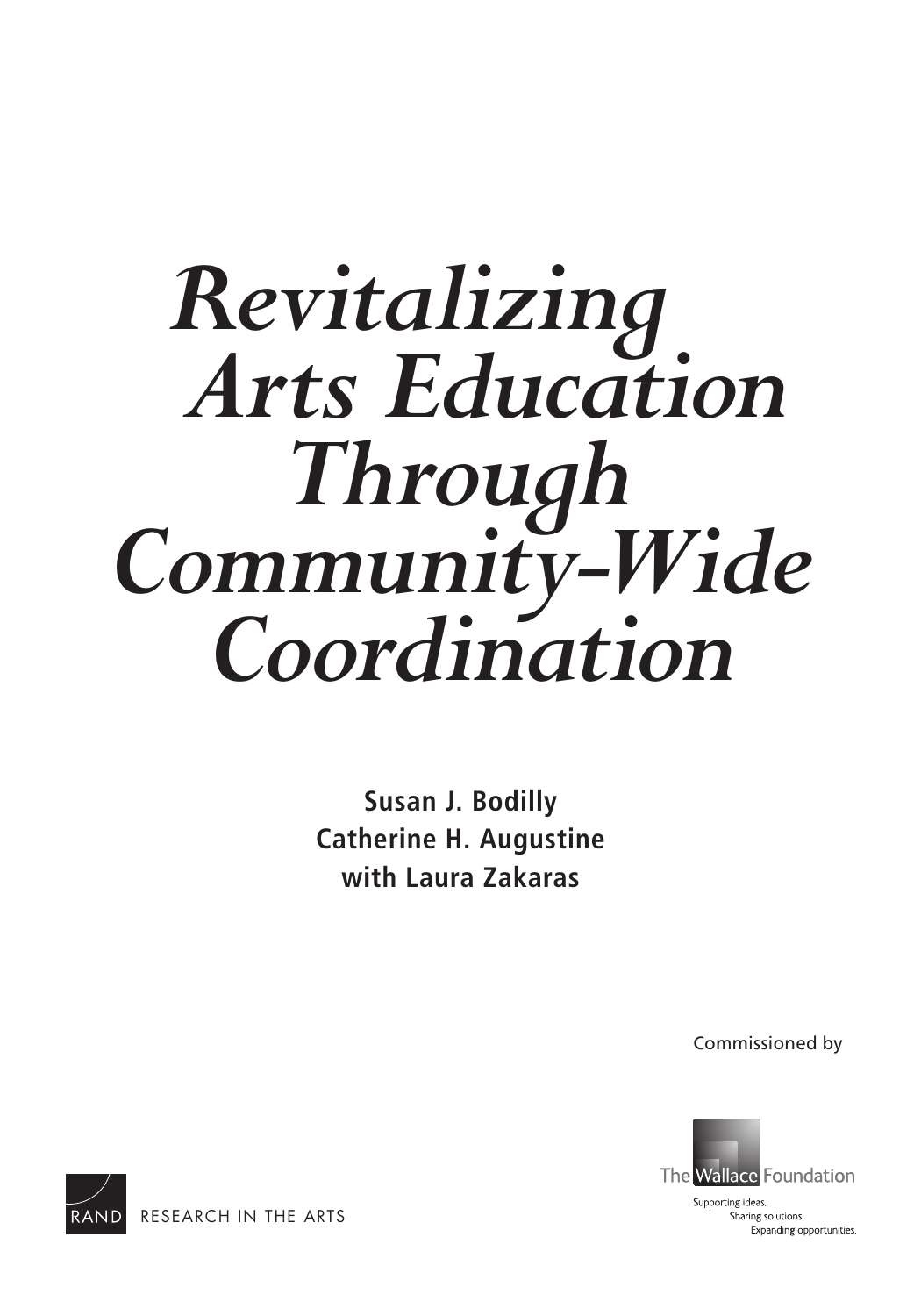The research in this report was produced within RAND Education, a unit of the RAND Corporation. The research was commissioned by The Wallace Foundation.

#### **Library of Congress Cataloging-in-Publication Data**

```
Bodilly, Susan J.
    Revitalizing arts education through community-wide coordination / 
Susan J. Bodilly, Catherine H. Augustine, with Laura Zakaras.
      p. cm.
    Includes bibliographical references.
    ISBN 978-0-8330-4306-1 (pbk. : alk. paper)
    1. Art—Study and teaching—United States. 2. Community and school—United 
States. I. Augustine, Catherine H., 1968– II. Zakaras, Laura. III. Title.
N350.B634 2009
```
700.71'073—dc22

2008006853

The RAND Corporation is a nonprofit research organization providing objective analysis and effective solutions that address the challenges facing the public and private sectors around the world. RAND's publications do not necessarily reflect the opinions of its research clients and sponsors.

RAND<sup>®</sup> is a registered trademark.

*Cover design by Eileen Delson La Russo*

© Copyright 2008 RAND Corporation

All rights reserved. No part of this book may be reproduced in any form by any electronic or mechanical means (including photocopying, recording, or information storage and retrieval) without permission in writing from RAND.

Published 2008 by the RAND Corporation 1776 Main Street, P.O. Box 2138, Santa Monica, CA 90407-2138 1200 South Hayes Street, Arlington, VA 22202-5050 4570 Fifth Avenue, Suite 600, Pittsburgh, PA 15213 RAND URL: http://www.rand.org/ To order RAND documents or to obtain additional information, contact Distribution Services: Telephone: (310) 451-7002; Fax: (310) 451-6915; Email: order@rand.org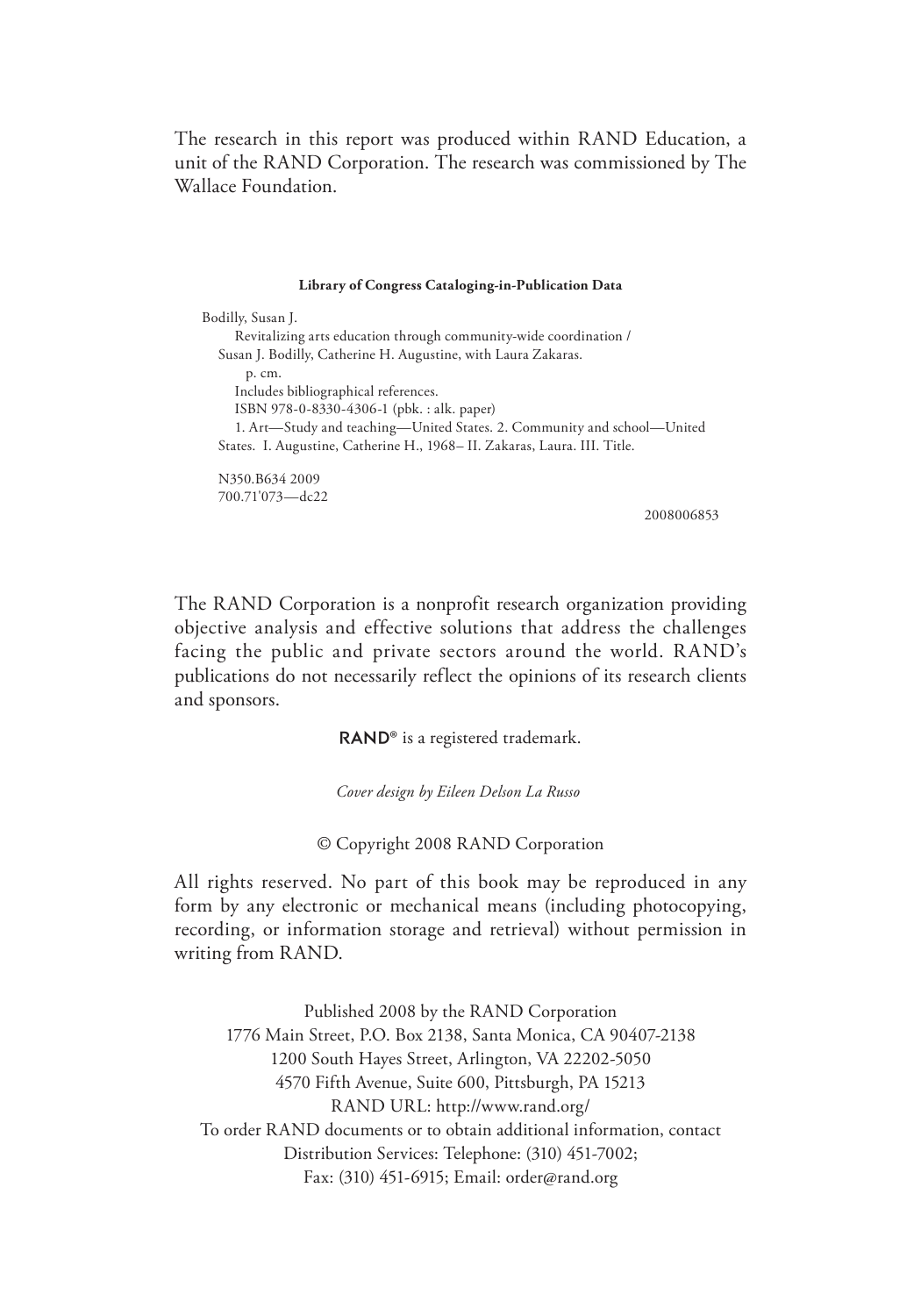For more than 30 years, arts education has struggled to maintain space and time in publicly funded education in the United States for children in kindergarten through grade 12. In the nation's urban centers, reductions in state and local budgets in the 1970s and 1980s led to diminished arts programming in favor of maintaining other subjects. More recently, government-legislated accountability based on mathematics and reading test scores has shifted attention to these subjects, to the detriment of other elements of the curriculum.

Despite these trends, some urban communities have not given up the struggle to preserve arts education, and have sought to improve children's access to quality arts learning experiences through collaboration and coordination among the different providers and influencers of arts education. This report examines efforts by six communities to improve arts education provision in their regions through collaborative means. Concrete examples are given to answer why and how these efforts have unfolded and to document the associated challenges.

The audience for this report consists of persons interested in improving arts education in urban U.S. centers. As such, it includes leaders in public school districts, mayoral offices, foundations, community-based providers of arts learning activities, out-of-school-time providers of such activities, and cultural centers; it also includes teachers and artists. Federal and state arts and education policymakers may also find the report of interest.

This study was conducted by RAND Education, a unit of the RAND Corporation. The work was commissioned by The Wallace Foundation, which seeks to support and share effective ideas and practices that expand learning and enrichment opportunities for all people. The foundation's three current objectives are to strengthen education leadership to improve student achievement, to improve after-school learning opportunities, and to build appreciation and demand for the arts.

The Wallace Foundation has funded a separate study to examine reputedly highquality arts education programs to understand what "quality arts learning" means to those who provide the programs and how they achieve and sustain it. That study is being undertaken by Harvard's Project Zero under the leadership of Steven Seidel.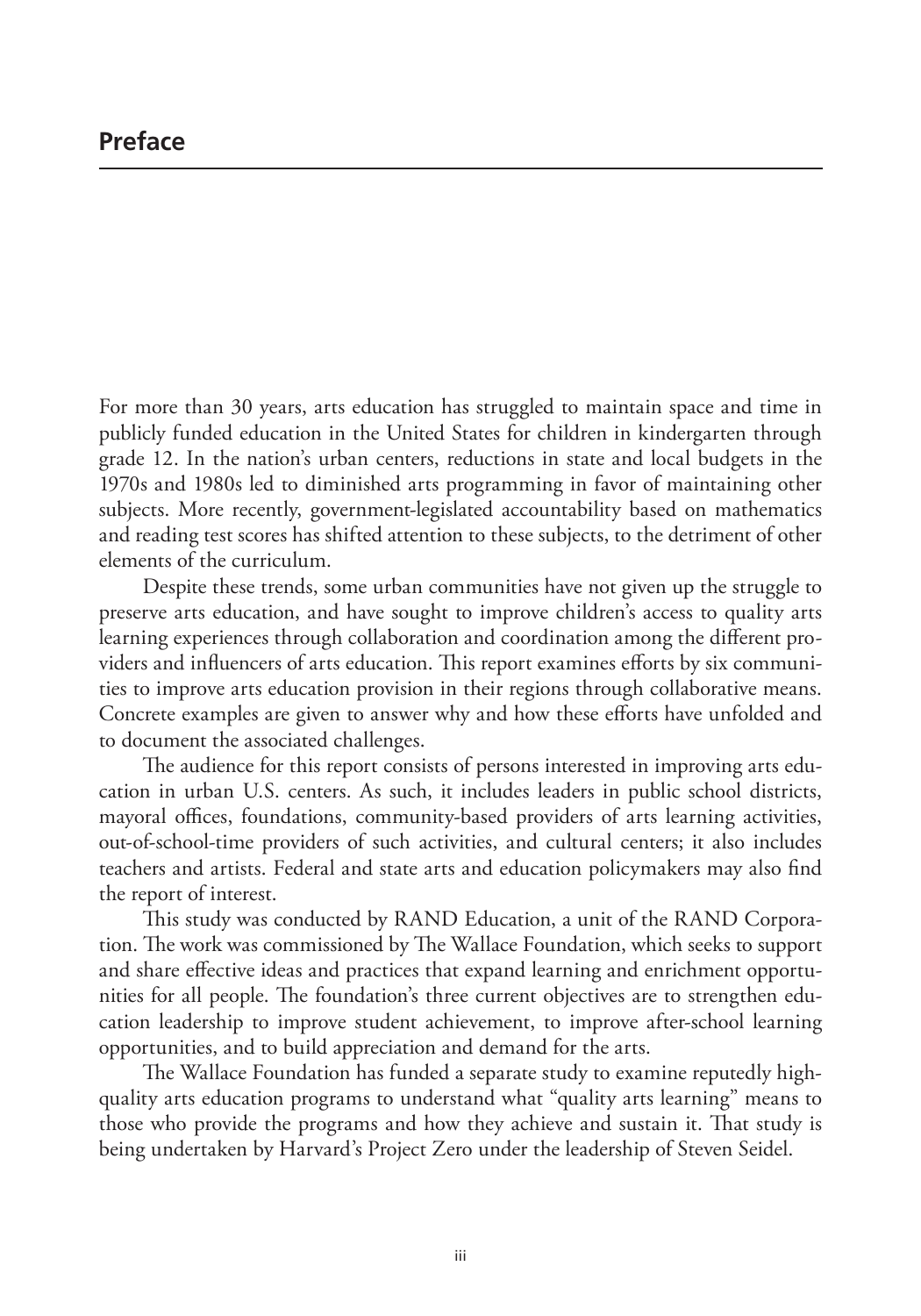#### **Other RAND Books on the Arts**

*Cultivating Demand for the Arts: Arts Learning, Arts Engagement, and State Arts Policy* (2008) Laura Zakaras, Julia F. Lowell

*Arts and Culture in the Metropolis: Strategies for Sustainability* (2007) Kevin F. McCarthy, Elizabeth Heneghan Ondaatje, Jennifer L. Novak

*The Arts and State Governments: At Arm's Length or Arm in Arm?* (2006) Julia F. Lowell, Elizabeth Heneghan Ondaatje

*A Portrait of the Visual Arts: Meeting the Challenges of a New Era* (2005) Kevin F. McCarthy, Elizabeth Heneghan Ondaatje, Arthur Brooks, Andras Szanto

Gifts of the Muse: Reframing the Debate About the Benefits of the Arts (2004) Kevin F. McCarthy, Elizabeth Heneghan Ondaatje, Laura Zakaras, Arthur Brooks

*Arts Education Partnerships: Lessons Learned from One School District's Experience* (2004) Melissa K. Rowe, Laura Werber Castaneda, Tessa Kaganoff, Abby Robyn

*State Arts Agencies, 1965–2003: Whose Interests to Serve?* (2004) Julia Lowell

*From Celluloid to Cyberspace: The Media Arts and the Changing Arts World* (2002) Kevin F. McCarthy, Elizabeth H. Ondaatje

> The Performing Arts in a New Era (2001) Kevin F. McCarthy, Arthur Brooks, Julia Lowell, Laura Zakaras

*A New Framework for Building Participation in the Arts* (2001) Kevin F. McCarthy, Kimberly Jinnett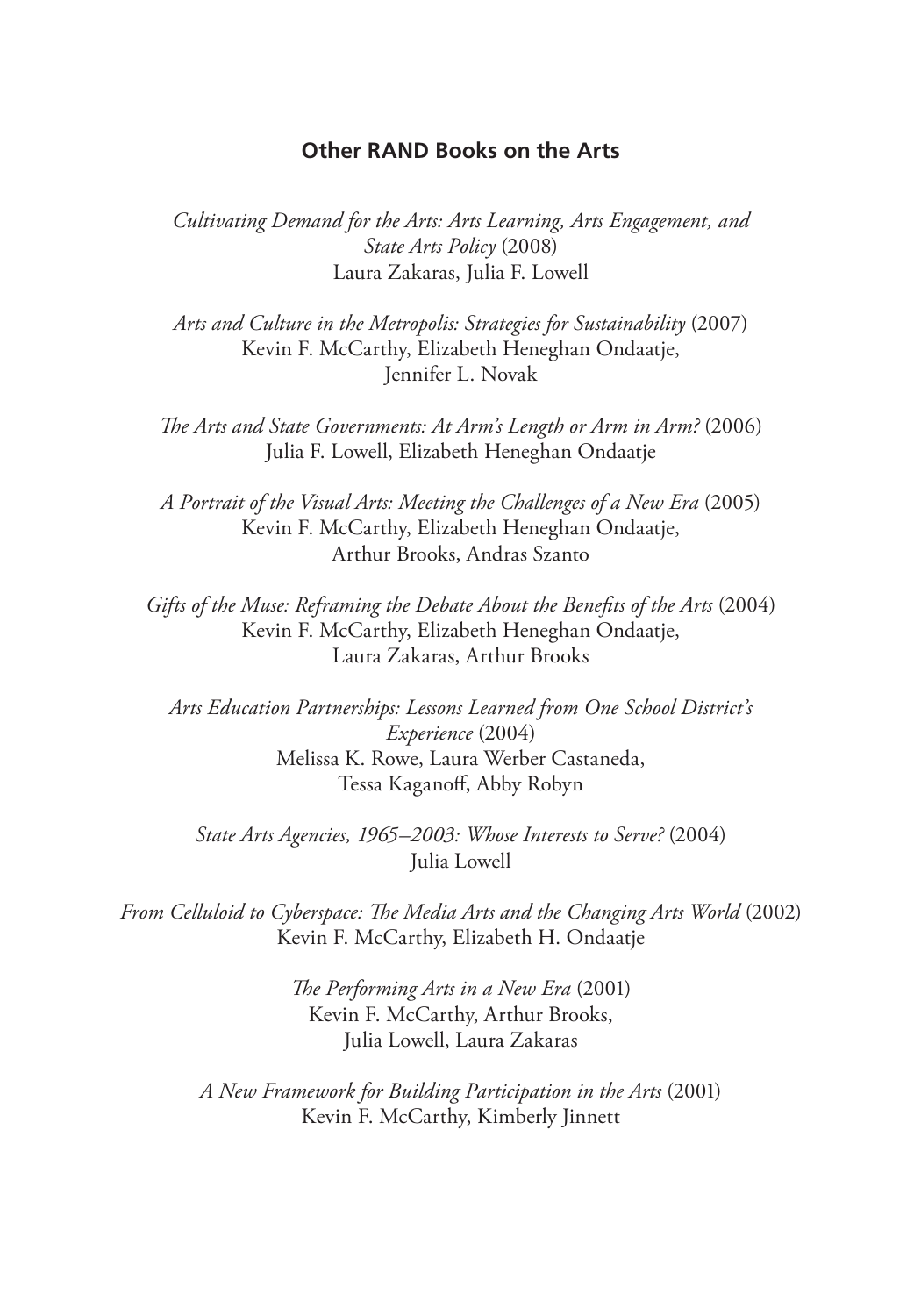# **Contents**

| <b>CHAPTER ONE</b>                                                    |  |
|-----------------------------------------------------------------------|--|
|                                                                       |  |
|                                                                       |  |
|                                                                       |  |
|                                                                       |  |
|                                                                       |  |
|                                                                       |  |
|                                                                       |  |
|                                                                       |  |
| <b>CHAPTER TWO</b>                                                    |  |
|                                                                       |  |
|                                                                       |  |
|                                                                       |  |
|                                                                       |  |
|                                                                       |  |
|                                                                       |  |
| Connections to and Effect of Other Education Reform Efforts 14        |  |
|                                                                       |  |
|                                                                       |  |
| Decentralization and the Principal's Role in Curriculum Decisions  17 |  |
|                                                                       |  |
|                                                                       |  |
|                                                                       |  |
|                                                                       |  |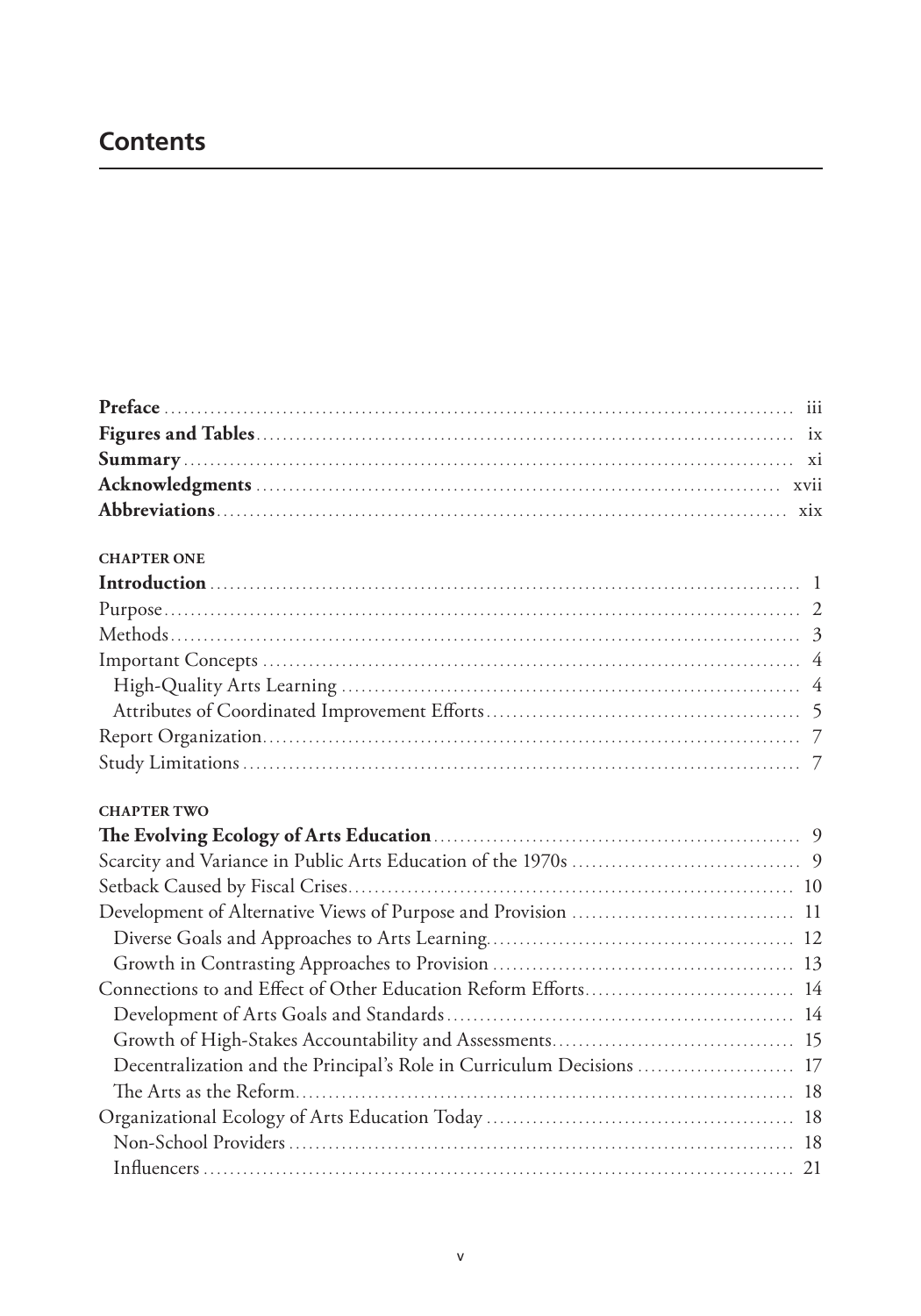| <b>CHAPTER THREE</b> |  |
|----------------------|--|
|                      |  |
|                      |  |
|                      |  |
|                      |  |
|                      |  |
|                      |  |
|                      |  |
|                      |  |
|                      |  |
|                      |  |
|                      |  |
|                      |  |
|                      |  |
|                      |  |
|                      |  |
|                      |  |
|                      |  |
|                      |  |
|                      |  |
|                      |  |
|                      |  |
|                      |  |
|                      |  |
|                      |  |
|                      |  |
|                      |  |
| <b>CHAPTER FOUR</b>  |  |

| Hiring an Arts Education Coordinator Highly Placed Within the |  |
|---------------------------------------------------------------|--|
|                                                               |  |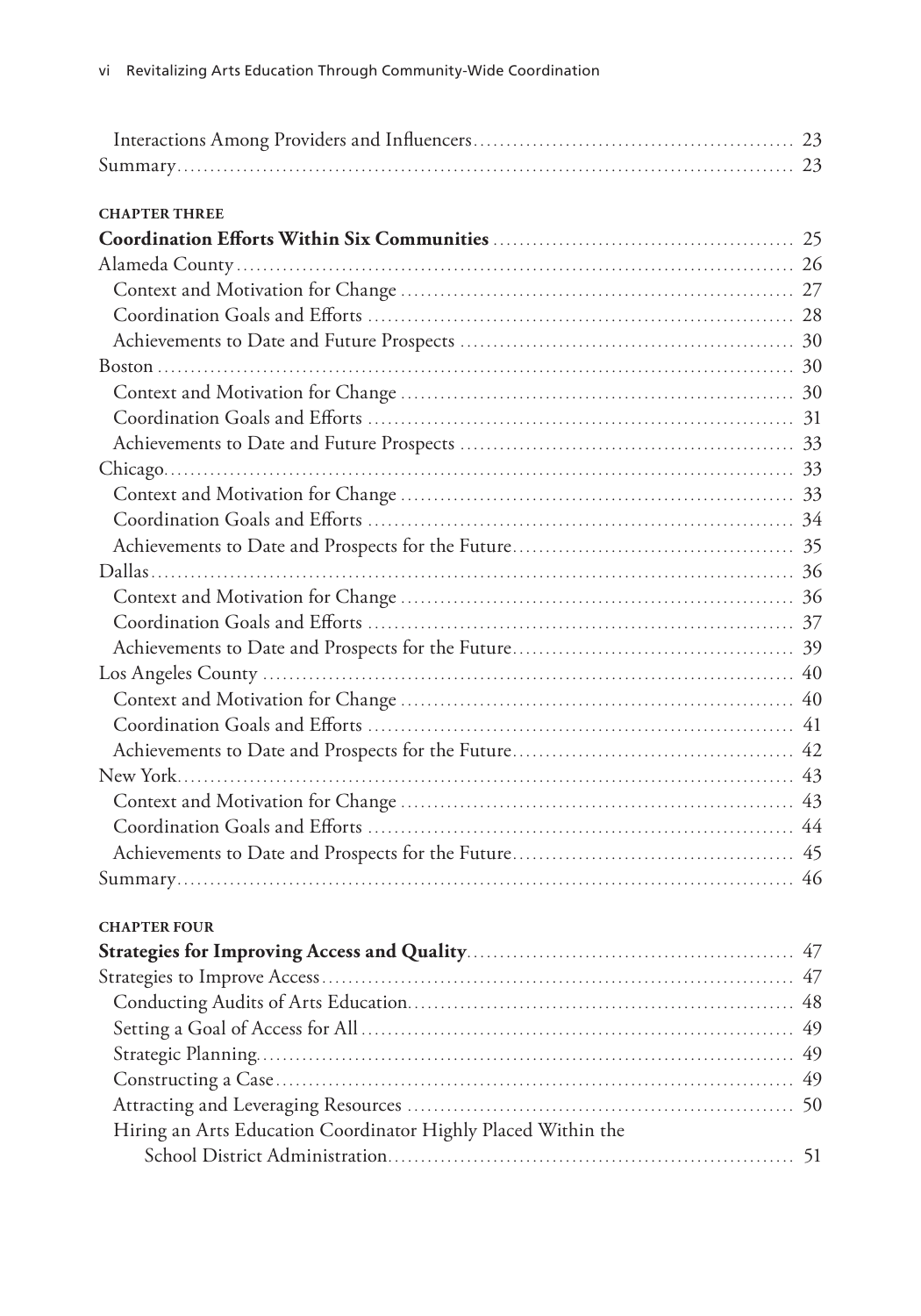#### **Chapter Five**

#### **Chapter Six**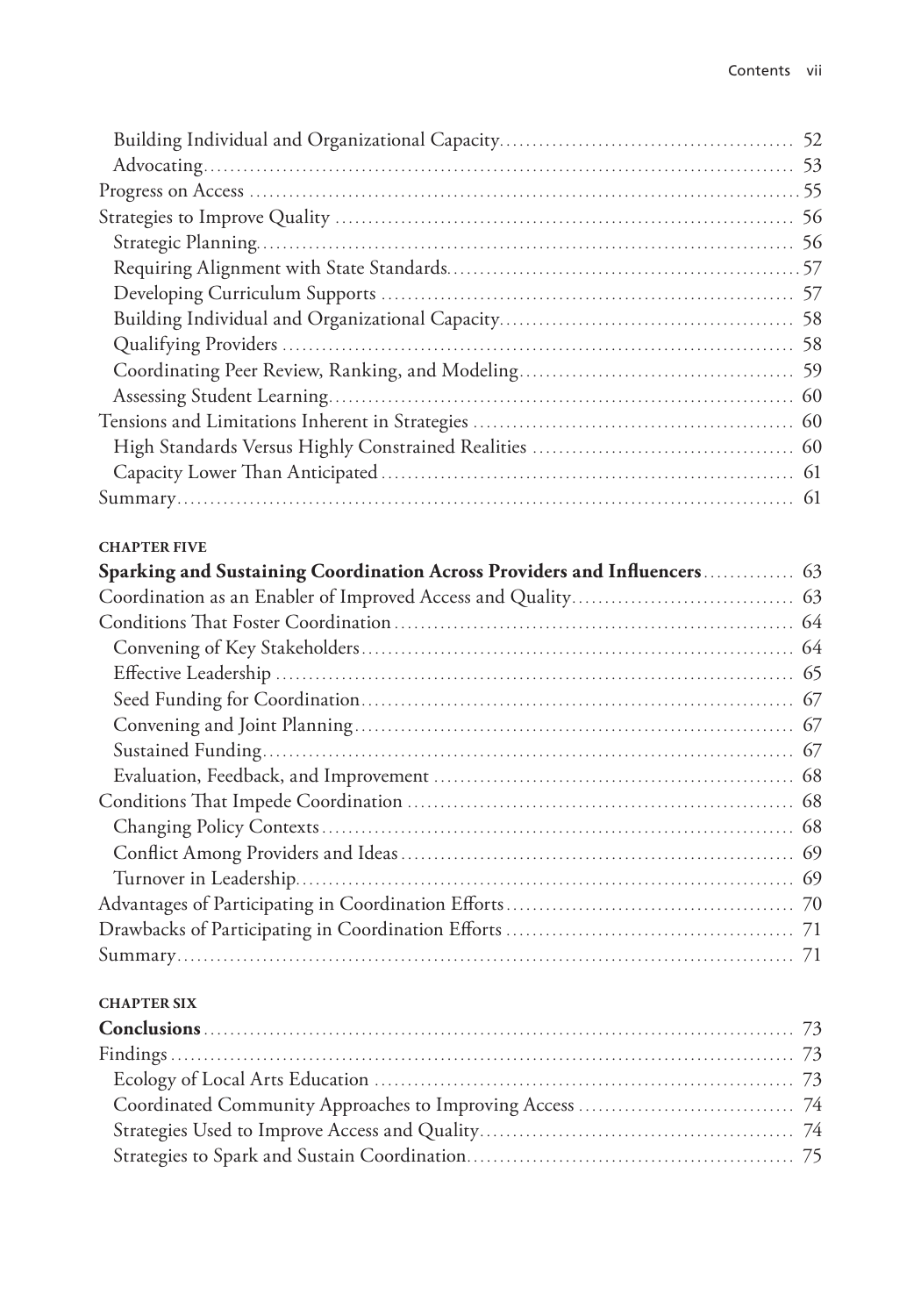| Recommendations for Improving Coordination and Access to Quality Arts Learning |  |  |
|--------------------------------------------------------------------------------|--|--|
|                                                                                |  |  |
|                                                                                |  |  |
|                                                                                |  |  |
|                                                                                |  |  |
|                                                                                |  |  |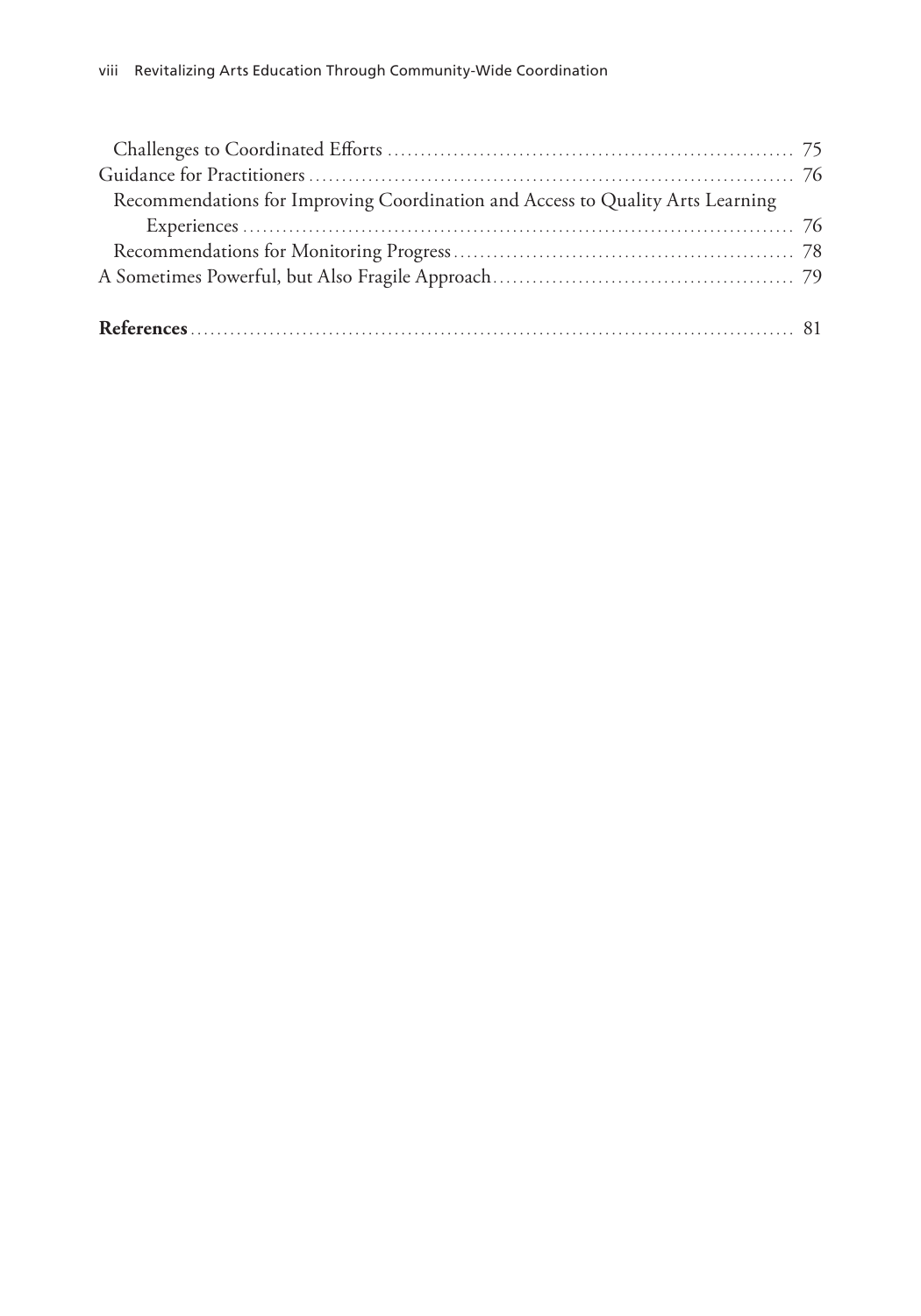# **Figures**

| 2.1. Providers and Influencers of K-12 Arts Learning Experiences |  |
|------------------------------------------------------------------|--|
|                                                                  |  |

# **Tables**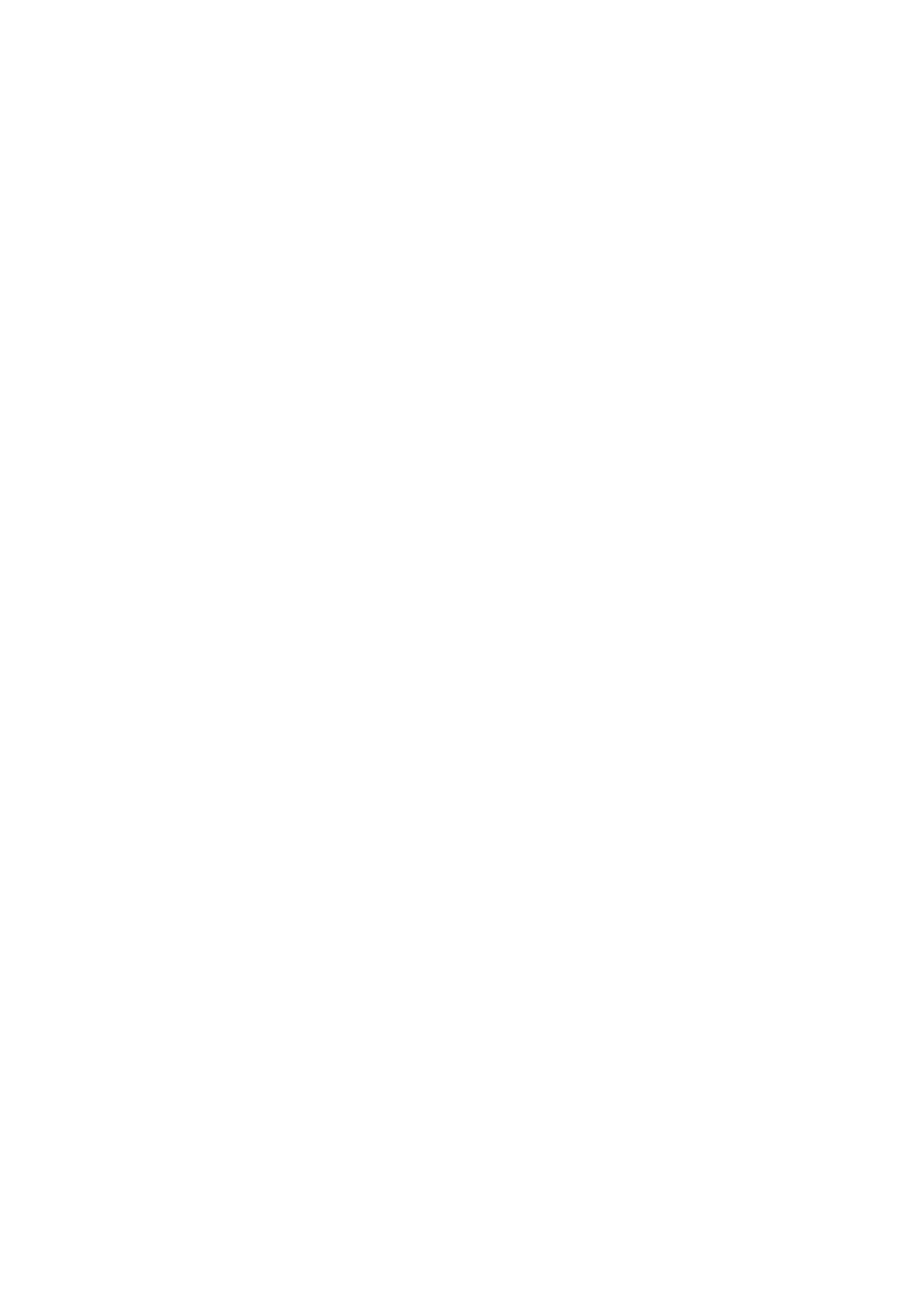Arts education has been a low priority in the nation's public schools for more than 30 years. Reports from the late 1970s and 1980s reveal that students received little arts instruction at any grade level, and that what they did receive was typically casual and spotty. Severe fiscal crises in America's urban centers in those years exacerbated the situation as schools responded by cutting teaching positions, particularly those considered to be outside core subject areas. More recently, the arts have had difficulty keeping even a tenuous foothold in many urban schools because of general education reforms, such as the No Child Left Behind Act, that hold schools accountable for standardized test scores in mathematics and reading. In addition, site-based management, designed to boost academic achievement by giving principals ultimate authority over school curriculum, has in some cases created a formidable obstacle to increasing access to arts education in urban school districts.

In some urban centers, a countermovement to this dwindling presence of arts education in the schools has developed in the form of initiatives aimed at coordinating schools, cultural institutions, community-based organizations, foundations, and/ or government agencies to promote access to arts learning for children in and outside of school. Our study examined this phenomenon in six metropolitan areas across the nation. The evidence we gathered about these communities' coordinated arts learning efforts shows some signs of progress but is also cautionary. In light of the historical factors that have impeded access to arts learning in the past, it is apparent that the efforts we investigated are, generally speaking, fragile. To succeed in the long run, such efforts must have committed and sustained leadership, sufficient resources, and a policy context that allows them to survive.

#### **Purpose and Approach**

The purpose of our research, which was sponsored by The Wallace Foundation, was to analyze how local arts education initiatives across multiple organizations were started, how they evolved, what kinds of organizations became involved, what conditions fostered or impeded coordination among those organizations, and what strategies were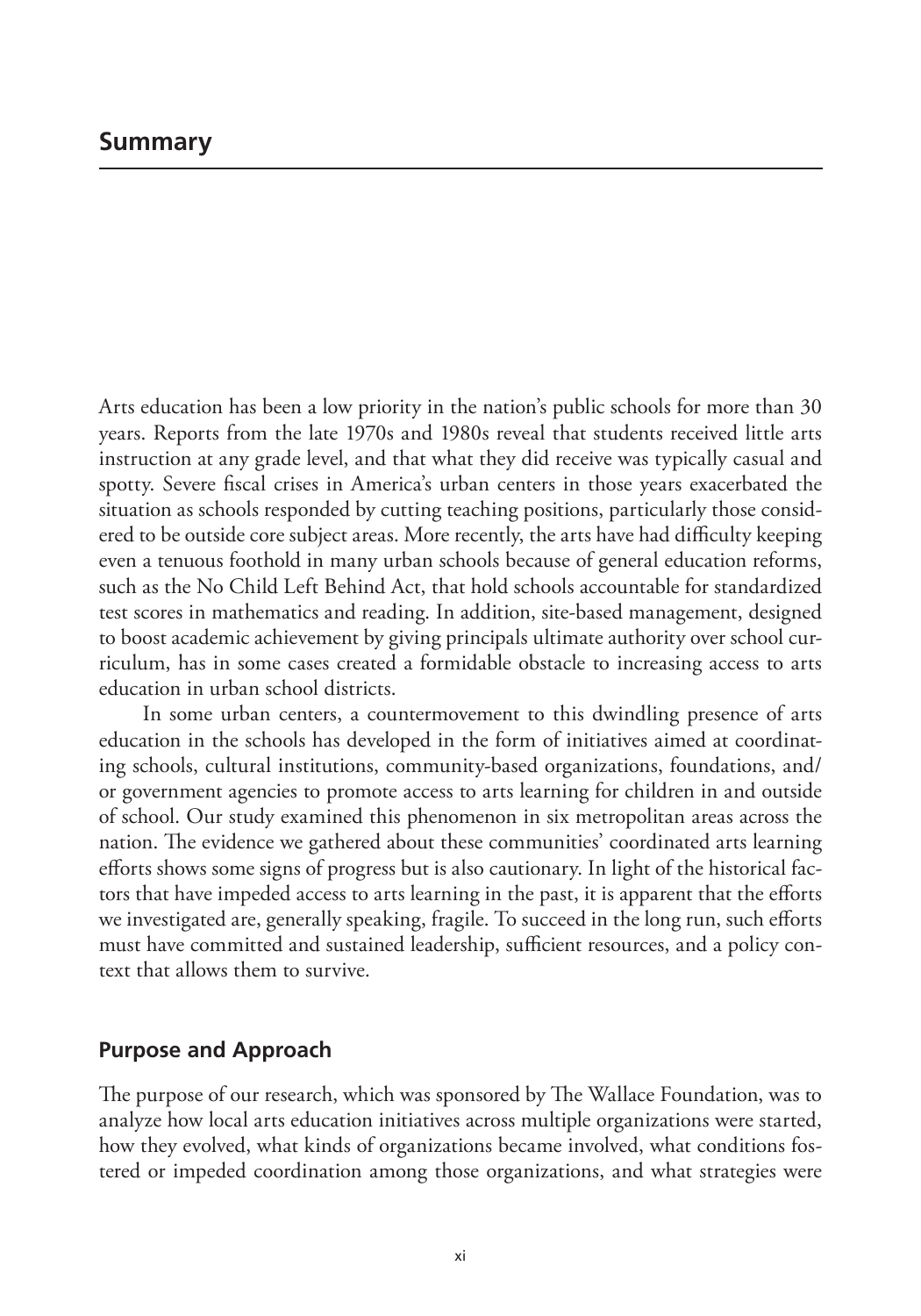developed to improve both access to and quality of arts education in the communities. In other words, our purpose was not to evaluate the success of these initiatives, but to descriptively and comparatively analyze their formation and evolution. We also analyzed historical trends in arts education over the past few decades to understand the conditions motivating these initiatives.

Our approach involved several steps. First, we reviewed the relevant literature and conducted extended interviews with nationally recognized experts on arts education to improve our understanding of the prevailing issues in the field and to gather recommendations on which sites were the most promising for study. This process helped us select six sites that reportedly were actively engaged in developing complex local arts education networks: Alameda County (which includes the cities of Oakland and Berkeley) in Northern California, Boston, Chicago, Dallas, Los Angeles County, and New York City.

At the same time, we identified major attributes of effective systems by drawing from the literature in various fields: systems development, coordinated delivery systems in the social services, and partnerships in delivering arts education. This step helped us build our interview protocols and analyze our findings.

Finally, we performed a comparative case-study analysis based on site visits, a document review, and interviews with about 120 participants across the six sites.

## **Motivation for Change**

Because of the pervasive neglect of arts education in the kindergarten through grade 12 (K–12) public school system, most children are given only a smattering of arts instruction, and some are given none at all. Access to arts education, which is rarely documented, appears to be highly uneven. Surveys conducted in the sites we studied revealed striking inequities: While some schools had an established record of exceptional courses in the arts, other schools had few offerings or none.

Over the years, the difficulty of garnering policy support and resources for arts education in the schools brought outside providers of arts learning opportunities into the picture. Cultural organizations began offering more arts education programs to children, and, more recently, two other types of providers have proliferated: out-ofschool-time (OST) organizations (such as city departments of parks and recreation and YMCAs) and community-based organizations (such as Young Audiences, the nationwide nonprofit founded to connect professional artists with students and teachers in schools). Beyond these organizations are a host of others, which we call *influencers*, that have taken steps to promote more arts learning: private foundations and business leaders, state and local arts agencies and city cultural affairs offices, and higher education institutions that prepare classroom teachers and arts specialists and offer professional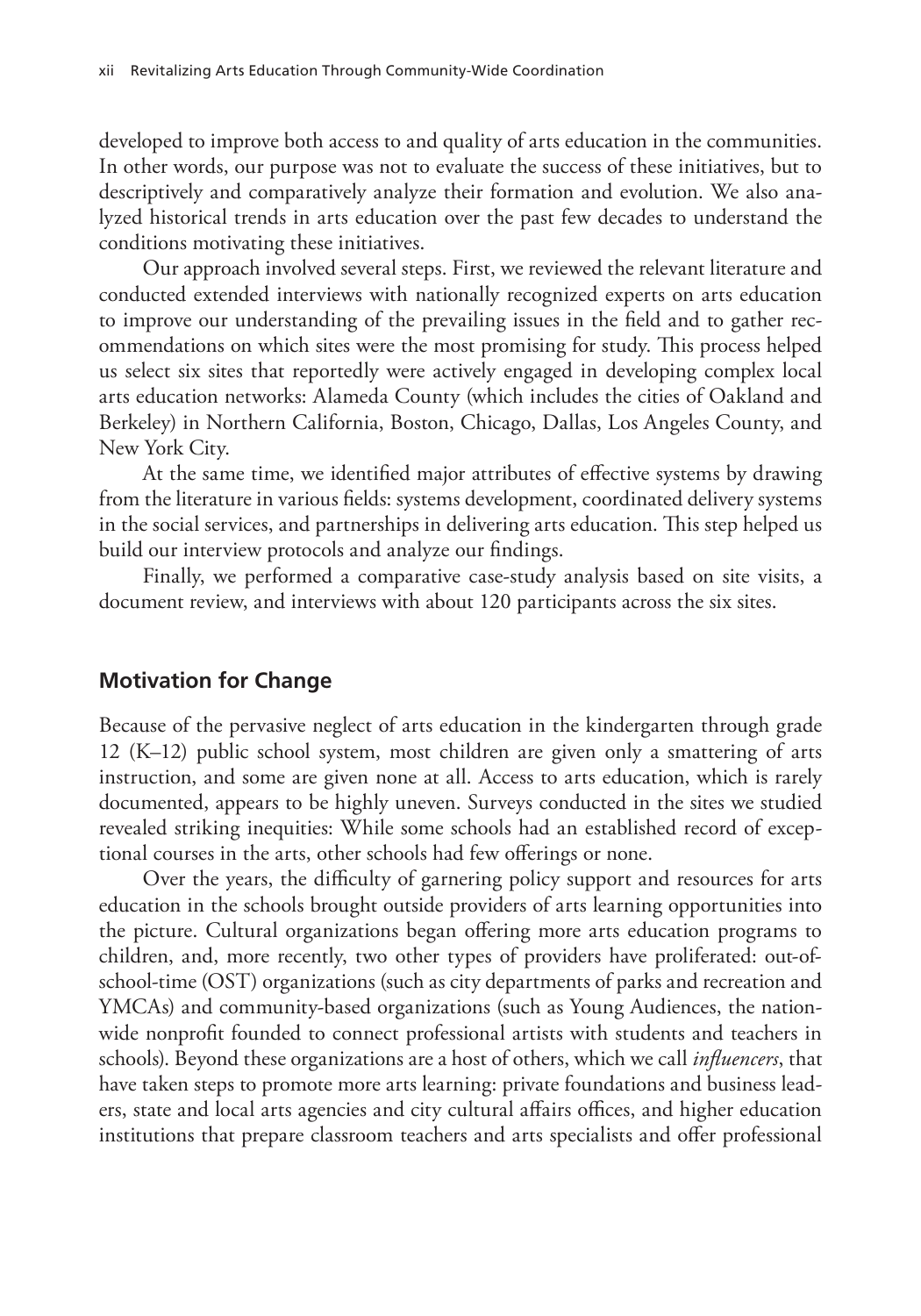development in arts education. This proliferation of players has created a highly complex arts education ecology.

It is against this background that some communities have committed to building a coordinated network of providers and influencers to revive arts learning. The leaders of these coordinated efforts believe that by combining forces to accomplish a shared goal, they will not only gain greater leverage against the prevailing trends in arts education, but will also be more-effective advocates for the arts and command more resources for providing more and better arts education to children.

#### **Patterns**

Four patterns can be used to describe how community leaders in our six case-study sites approached the issue of arts education, located arts education within the community, coordinated and involved other organizations, and progressed toward their goals:

*The Alameda County and Los Angeles County sites* focused on expanding schoolbased arts education. In both cases, county offices (through the Alliance for Arts Learning Leadership in Alameda County and Arts for All in Los Angeles County) played the lead in network building. Stakeholder participation was highly diverse, and numerous school districts joined with cultural institutions and community-based organizations, as well as with influencers in government, higher education, philanthropy, and business, in well-established efforts.

*The Boston site* focused on increasing the access of at-risk youth to OST programs, a few of which were arts based. Coordination, which was just emerging at the time of our study, was among the mayor's office, local foundations, business leaders, and a public-private partnership called Boston After School and Beyond.

*The Chicago and New York City sites* focused on changing policy at the district level to facilitate sequential arts education in the schools during the school day. Coordination was primarily led by the citywide school district office and did not heavily involve the many other possible participants in the city as equal partners in expanding access to arts education. Multi-organization coordination outside of routine contractual relationships was thus nascent in these two sites.

*The Dallas site* focused on improving access to both in-school and OST arts learning programs. Coordination developed through the initiative of a community-based organization, Young Audiences of North Texas. In 1997, ArtsPartners, an outgrowth of Young Audiences, was created as a public-private partnership to provide integrated arts learning to all elementary students in the Dallas Independent School District with funding from the city, district, and private donors. In 2004, this organization was reorganized, expanded, and renamed Big Thought. Focusing at the elementary level, it successfully expanded access across all schools and begam offering programs to families in several neighborhoods throughout the city.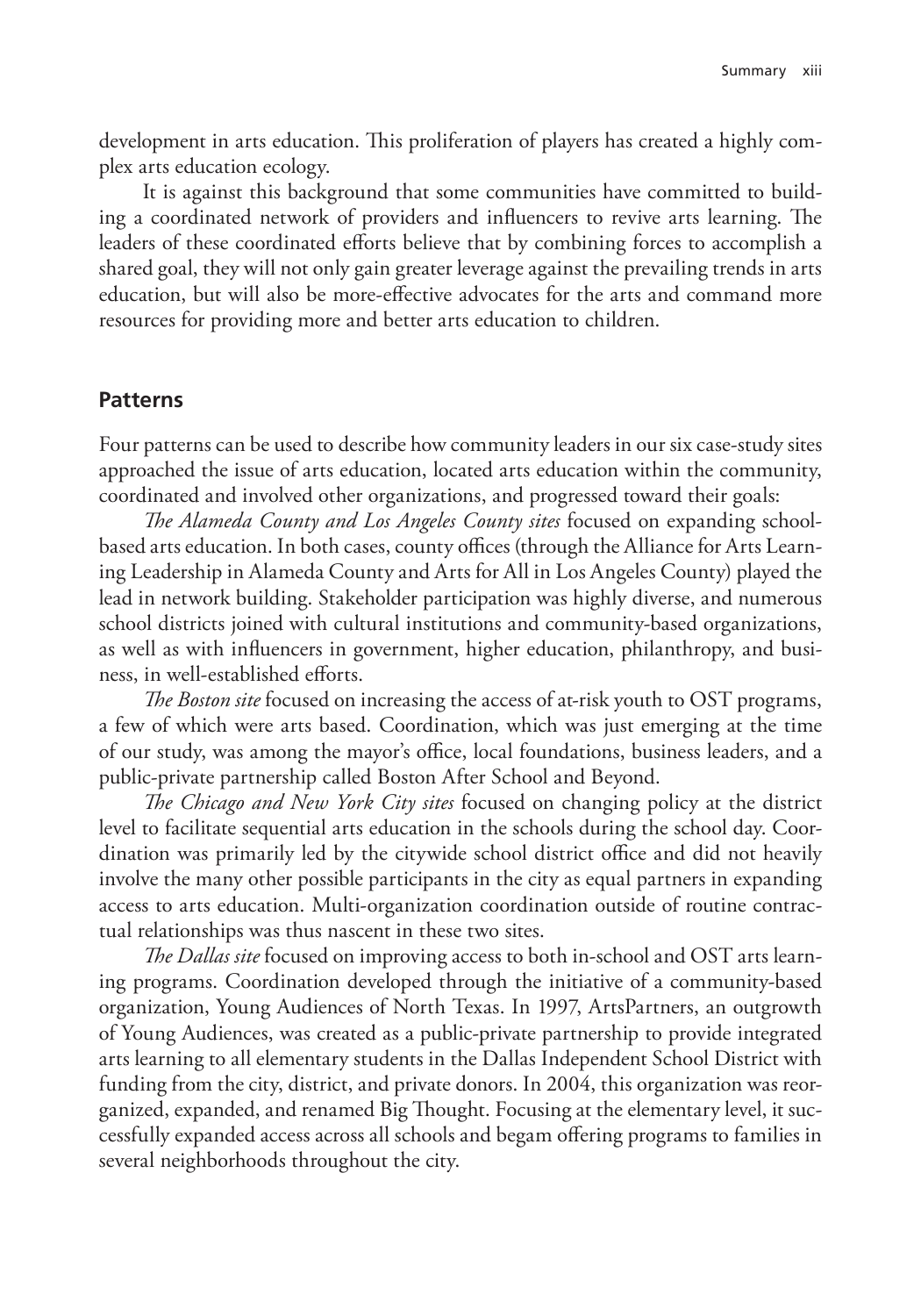# **Common Strategies**

We found that despite the differences in their coordination efforts, the six sites used many of the same strategies to improve access to arts education:

- *• Conducting audits of arts education.* Five sites had conducted surveys to benchmark the state of arts education in the schools. In all cases, the surveys illustrated profound inequities that helped galvanize support for the initiatives.
- *• Setting a goal of access for all.* Five sites had set this goal. Some, however (for example, Dallas), had chosen to support access for all but to initially focus on elementary school children. Their argument was that as these children moved up through the system, they and their families would become the best advocates for arts education improvements in the higher grades. The Boston site focused on out-of-school-provision for at-risk children.
- *• Strategic planning.* Five of the sites were in the midst of strategic planning efforts, often funded by foundations.
- *• Constructing a case.* Three sites had spent considerable time developing arguments about the benefits of arts education in order to attract organizations into their collaborative and reach out to the public. One had hired a professional case-making firm for this purpose.
- *Attracting and leveraging resources*. Five sites had developed innovative approaches to funding that included leveraging and pooling funds. For example, in Dallas, Big Thought successfully leveraged funding from local and national sources. In Chicago, 17 local foundations and individuals joined together to fund half the salary for three years of a new position for a fine arts advocate for the school district. And in Los Angeles, Arts for All created a pooled fund. Each year, ten to 15 organizations contributed to the pool, and contributors sat on a board that met quarterly to determine how to spend the money. The sixth site, New York City, took a more traditional route to funding by relying on government money. When a policy shift toward site-based management later caused categorical arts funding to go away, their coordination efforts were inhibited.
- *• Hiring an arts education coordinator highly placed within the school district administration.* All six sites had or were urging placement of an arts education coordinator in the school systems' central offices to advocate for the arts and secure a place for them in the district's core curriculum. Moreover, rather than hiring a teacher to perform as the coordinator part time (a more traditional approach), each site either already had or was advocating for hiring a senior, full-time person for the arts leadership role within the district.
- *Building individual and organizational capacity.* A key strategy of all six sites was to build the capacity of arts teachers, regular classroom teachers, and teaching artists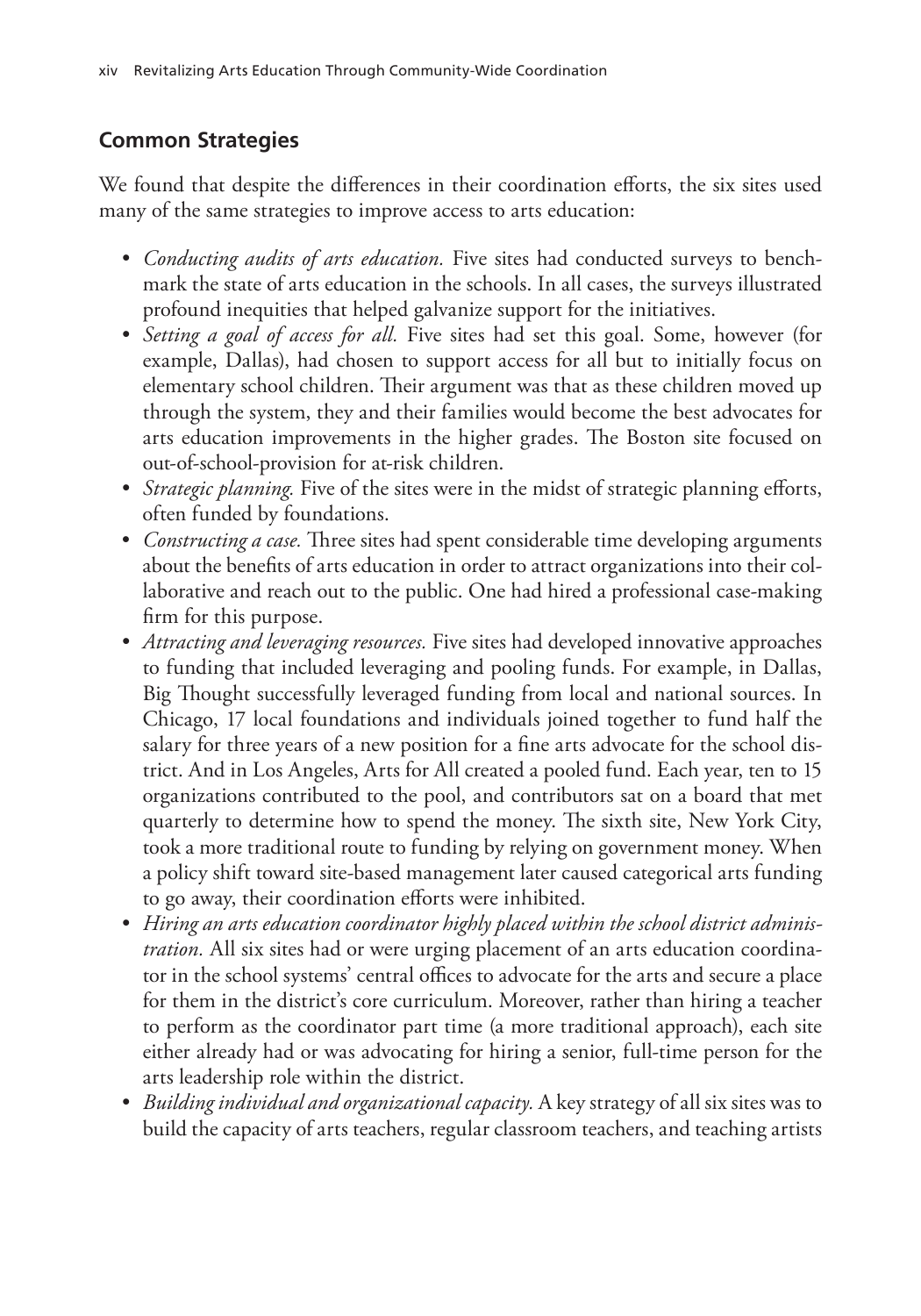to deliver high-quality arts learning, and to develop principals and other administrators capable of planning and supporting such learning in their organizations.

• *Advocating*. Because of the extensive forces aligned against them, all six sites had been or were advocating for arts education on multiple fronts: with superintendents, principals, teachers, and OST coordinators on one hand; with parents and local and state policymakers on the other. Some sites also had been or were working closely with formal advocacy organizations that track local school-district elections and/or urge increased state funding for arts education.

All six sites focused more on expanding access to arts learning than on improving the quality of arts learning activities. However, all of them took a number of steps to improve quality—for example,

- requiring that curriculum be aligned with state arts standards
- developing curriculum frameworks and arts assessment tools
- qualifying programs offered by providers outside the schools
- putting in place peer modeling, review, and ranking.

#### **Factors That Foster and Impede Coordination**

In addition to common strategies, we identified specific factors that foster coordination and that impede it. In the early stages of the coordination effort, the fostering factors are convening key stakeholders to build support, overcoming ideological differences, identifying local leadership talent, and laying the groundwork for subsequent coordination. Initial seed funding for collaboration is another factor considered important for getting community-wide efforts off the ground. Once the effort is further along, the important fostering factors are acquiring sustained funding, convening and joint planning, and engaging in a process of evaluation, feedback, and improvement to ensure advancement toward goals. But perhaps the most important factor in building and maintaining the effort is effective leadership—that is, leaders that are capable, inclusive in style, and stable over time.

The finding that effective leadership is so crucial is not at all surprising: The obstacles to achieving the set goals and the difficulties of coordinating many partners are enormous. The sites found to have made the most progress were those whose leaders were capable (offered legitimate leadership to the effort), inclusive in style (desirous of including diverse organizations), and stable (dedicated to the mission, committed to staying the course). Typical of these leaders was that they did not just welcome diverse stakeholders to the table, they deliberately recruited them.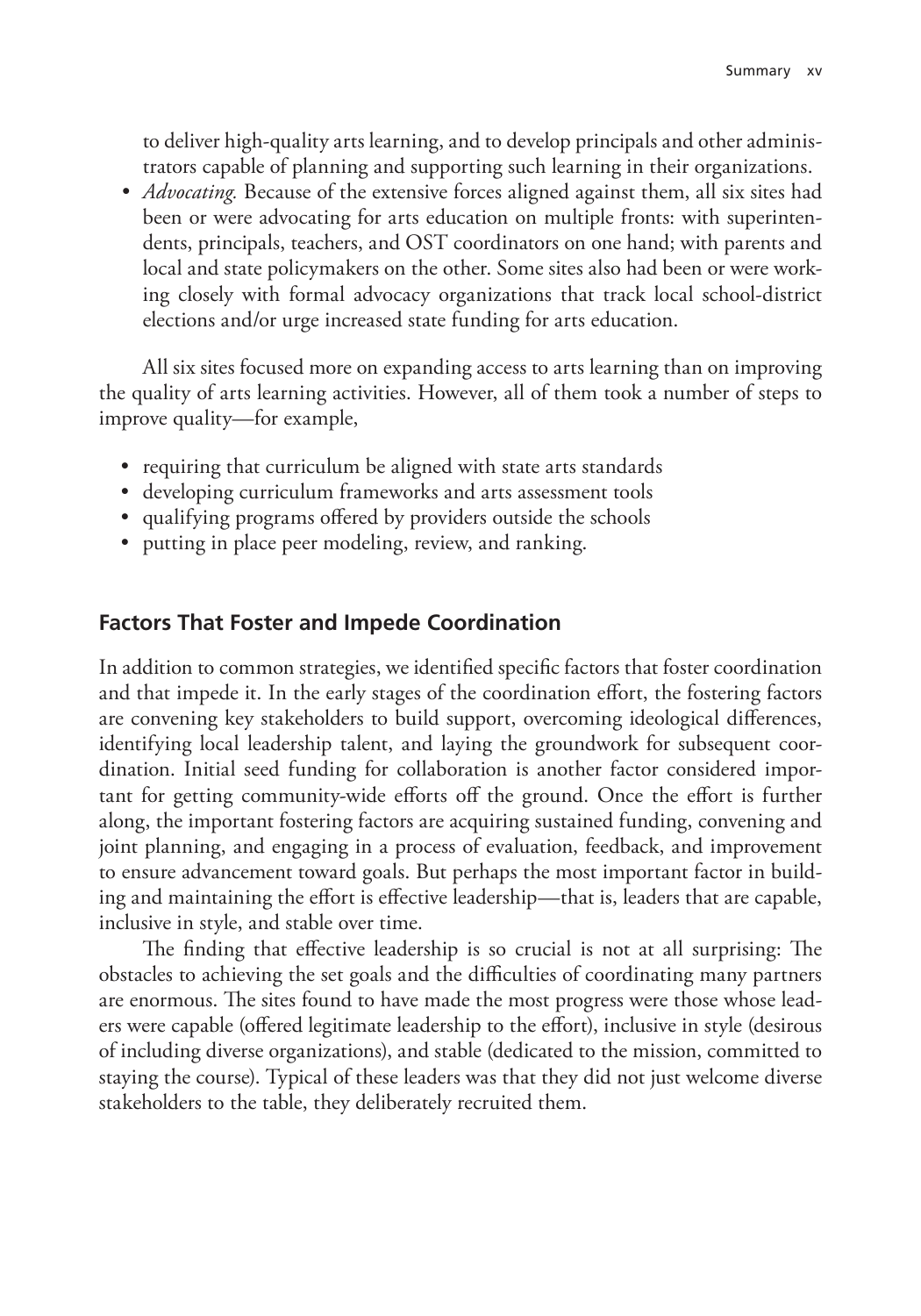The factors that impede coordination are largely mirror images of those that foster coordination. They include lack of resources for collaboration, turnover of key leaders, and policies and incentives that prioritize other subjects.

## **Potential of Coordinated Networks**

The struggle to more fully and richly infuse the arts into children's learning experiences involves daunting challenges, such as finding time and space for arts instruction in children's day; securing the support of parents, teachers, principals, funders, policymakers, and others for arts learning; providing professional training in the face of routine turnovers of staff and leaders in public and community-based organizations; dealing with the persistent scarcity of resources; and replacing general policies that continue to marginalize the arts. And despite best efforts, some involved in this struggle have seen progress made over a period of years disappear, wiped out by an abrupt shift in local political leadership or education policy.

Yet even the difficulty of the struggle and the preponderance of setbacks did not keep the coordinated efforts in some of our sites from emerging as a powerful way to change a community's perceptions of the value of arts learning and to strengthen its commitment to extending arts learning to all children. Rather than individually pursuing improved provision of arts learning for children, those who participated in these initiatives worked together as one dedicated crew. Certainly, a policy shift toward better support of arts education would be a welcome aid in the struggle, lessening its difficulty. But until that shift occurs, coordinated efforts across multiple organizations show promise for making a decided impact.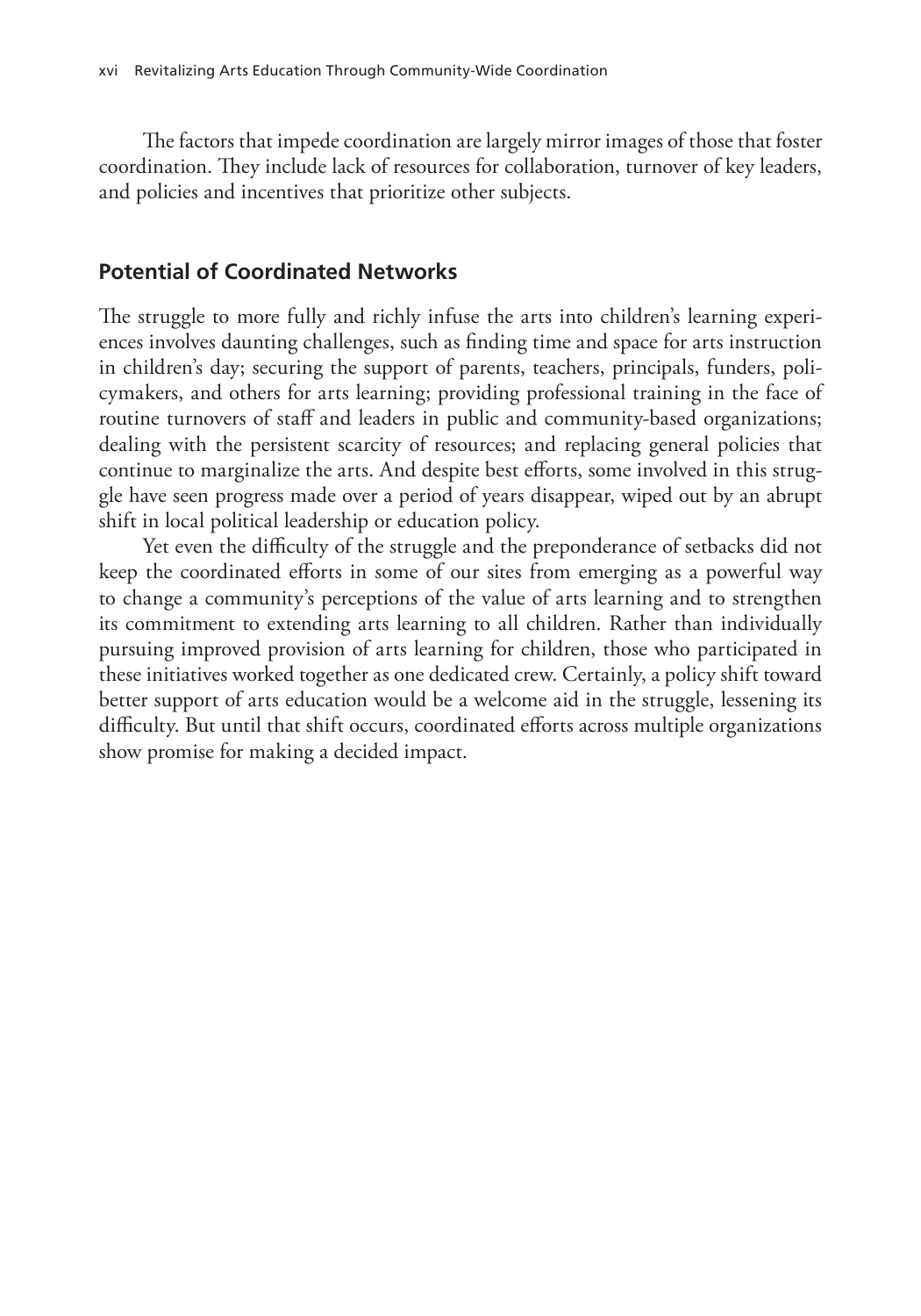Many people helped in conducting this study and producing this report. We would like to thank those at The Wallace Foundation for their substantive and financial support. In particular, Ann Stone and Edward Pauly provided valuable guidance on the intellectual and analytic components of our work. Catherine Fukushima and Dara Rose provided guidance on interviewee selection.

Representatives from each of the six urban communities involved in our case studies were extremely helpful in identifying and enabling access to those persons most knowledgeable about increasing access to arts learning experiences. We would especially like to thank Louise Music, Klare Shaw, Sarah Solotaroff, Frank Quinn, Gigi Antoni, and Sarah Calderon.

We are particularly grateful for the time given to us by our interviewees—both the experts we interviewed when we launched this project and those we interviewed at each of the six sites. Although we are keeping their identities confidential, their insights, opinions, and ideas formed the basis of this document. Steven Seidel of Harvard's Project Zero, Gerri Spilka of OMG, and Richard Deasy of the Arts Education Partnership also provided important insights on our work.

Sharon Koga supported this project through her adept scheduling of interviews across the six sites. Jennifer Novak, Alice Taylor, and Dahlia Lichter devoted much time and effort to interviewing and to taking notes.

The document itself was greatly improved through the efforts of reviewers and editors. In particular, RAND colleague Julia Lowell provided essential insights that led to significant improvements in the document, and Jeri O'Donnell provided essential editing services.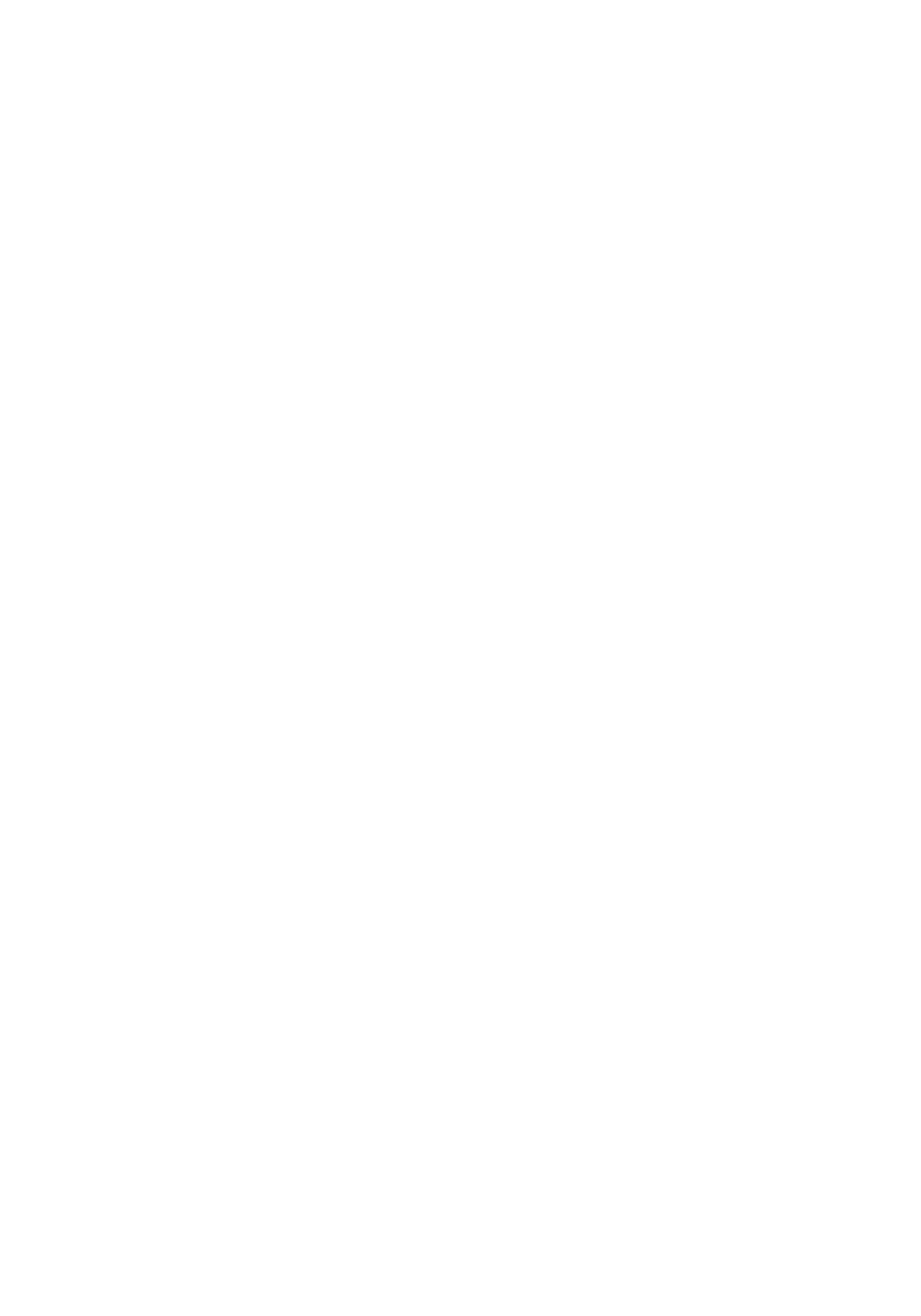# **Abbreviations**

| <b>BASB</b> | Boston After School and Beyond              |
|-------------|---------------------------------------------|
| <b>CAE</b>  | Center for Arts Education                   |
| <b>CAPE</b> | Chicago Arts Partnerships in Education      |
| <b>DALI</b> | Dallas Arts Learning Initiative             |
| <b>MAP</b>  | Model Arts Programming                      |
| <b>NAEP</b> | National Assessment of Educational Progress |
| <b>NCES</b> | National Center for Education Statistics    |
| <b>NCLB</b> | No Child Left Behind Act                    |
| <b>NEA</b>  | National Endowment for the Arts             |
| <b>OST</b>  | out-of-school time                          |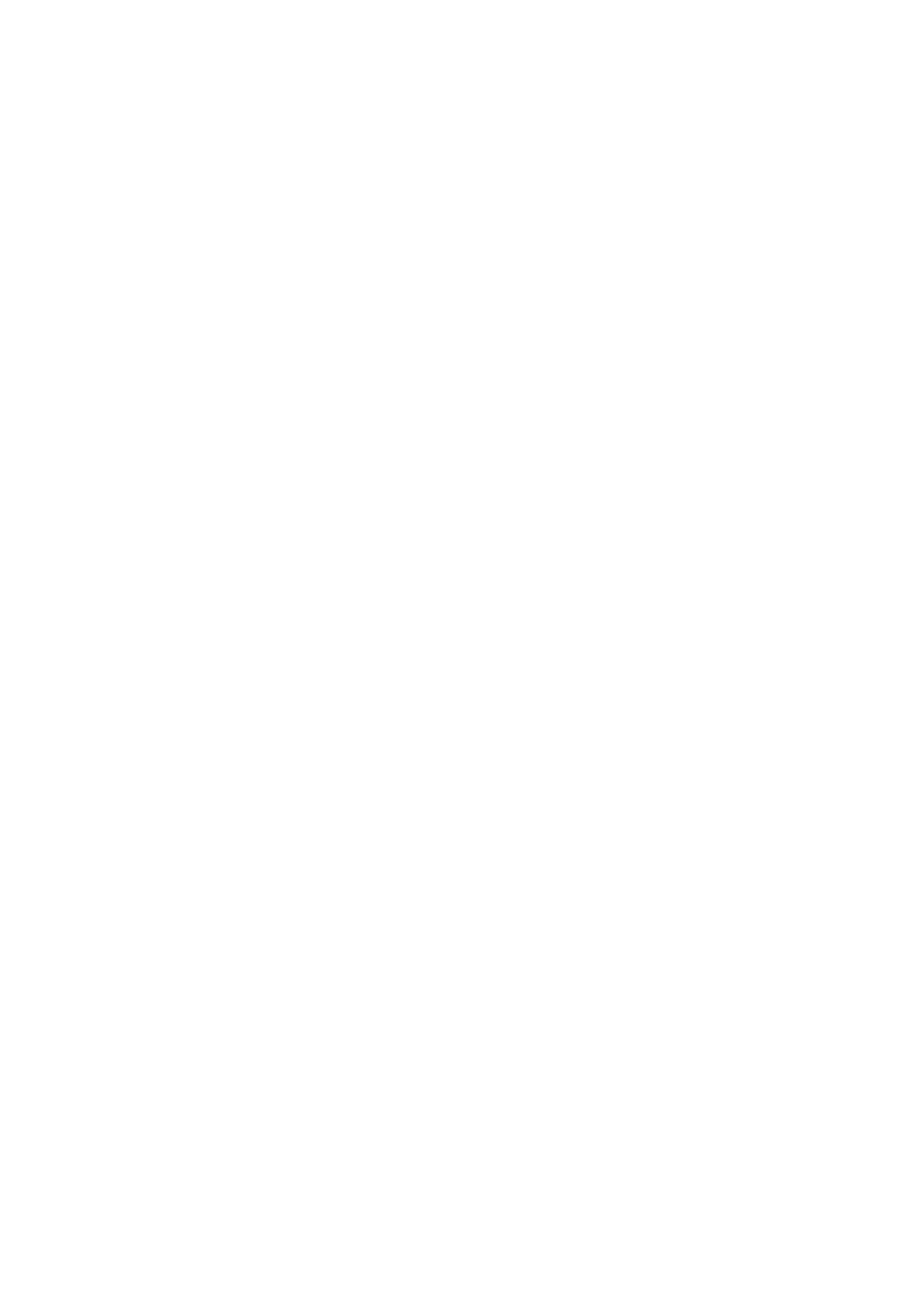# Chapter One **Introduction**

Arts education in the nation's schools is clearly in a state of decline (von Zastrow and Janc, 2004; Rowe et al., 2004; Hamilton et al., 2007; McMurrer, 2007; Woodworth, Gallagher, and Guha, 2007; West, 2007). For many communities, the decline started with significant public budget shortfalls in the 1970s and 1980s that led school districts to drastically cut programs deemed not as central to the academic mission. More recently, the test-based accountability mechanisms of state standards-based reforms and the federal No Child Left Behind Act of 2001 (Public Law 107-110, 2002), commonly known as NCLB, caused schools to focus on the subjects that were to be tested, reading and mathematics, at the expense of other subjects. And many non-tested curriculum areas have been stripped of resources—especially time during the school day—in an effort to meet legislated goals. Attempts to recover from the budget-related declines in arts education are stymied by a prevailing emphasis on other subjects in the schools. Some families have turned to the informal education system for arts education opportunities, but these are often available only to people with the will and resources to access them (Bodilly and Beckett, 2005). Moreover, these outside-the-school arts opportunities must compete with other after-school activities, such as sports and the more generally available forms of entertainment.

A countermovement to this decline of arts education has developed in several locales. On the smallest scale, it may take the form of a partnership between a local performing arts theater and a school to encourage a few performances per year and talks between performers and students. On a larger scale, it may mean developing coordinated initiatives across a community's provider organizations and other stakeholders to bring arts education opportunities to all students. These initiatives can be aimed at delivering arts learning in different ways, such as through sequential courses in school, integration of the arts with other subjects in school, and increased opportunities for participation in outside-the-school programs.

Little has been documented about the practical aspects of creating coordinated initiatives to improve arts education delivery at the local level. Some studies, such as one whose results were published by the Arts Education Partnership and the President's Committee on the Arts and the Humanities (Fiske, 1999), describe arts programs within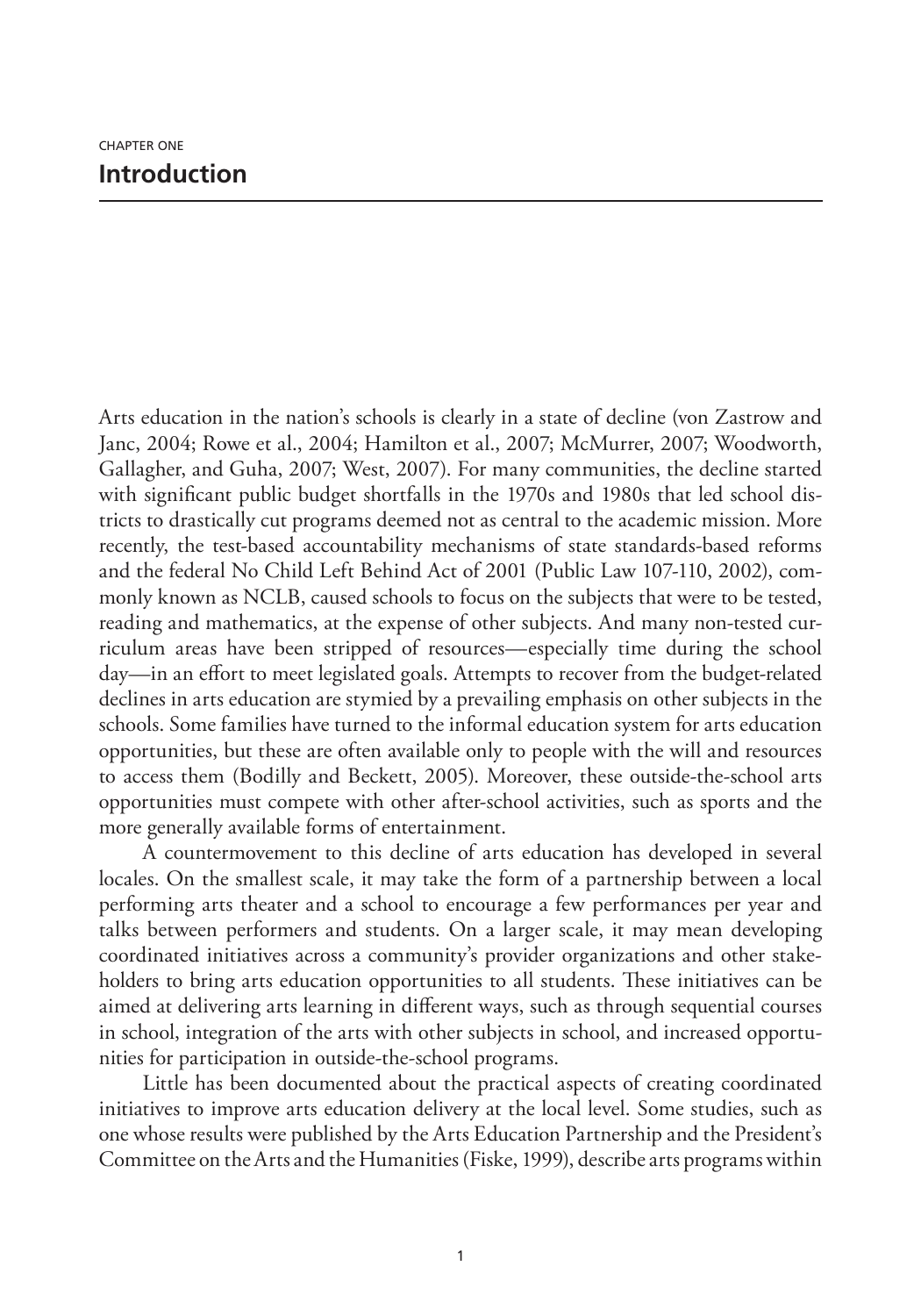schools but do not look at more broadly based efforts across whole communities. Others, such as Bodilly et al., 2004, analyze collaborative approaches to education reform but not specifically arts education reform. Still others, such as Rowe et al., 2004, examine the challenges of achieving successful arts education partnerships but do not take a community-wide view.

The rest of this chapter presents information on our study that serves as a foundation for later chapters. We begin by describing the purpose of our study, discussing the methods we used to explore the topic, and providing important background information on both the struggles faced by those attempting to find a place in children's education for arts learning and the debate about how arts education should be provided. We then offer some ideas about what coordinated initiatives might look like and describe this monograph's organization.

# **Purpose**

The Wallace Foundation, a major supporter of efforts to expand participation in the arts, approached RAND about providing a descriptive analysis of community-based collaborative efforts to improve opportunities for high-quality arts learning for children.<sup>1,2</sup> The purpose of the study was to examine the evolution of coordinated approaches to local arts education provision in six sites, focusing on how local assets were deliberately aligned to maximize collective effectiveness and the challenges faced by these efforts. Specifically, we addressed the following questions:

- What does the ecology of local arts education generally look like? How did it evolve?
- • Why and how have some sites developed more-coordinated approaches to provision?
- What strategies do these local coordinated groups use to improve access to and quality of arts learning experiences?
- What factors foster and what factors impede these coordinated approaches?

Based on discussions with the foundation, we took the words *to improve opportunities for high-quality arts learning* to mean increase access, ensure more equitable access, improve quality of provision, or improve efficiency of provision. And we assumed that *learning* took place both in school and outside of school. We defined a *community* as

We use arts education and arts learning interchangeably in this monograph to mean learning related to dance, music, theater, and visual arts. In addition, we assert that arts education and arts learning occur not just in school, but in multiple locations and contexts.

<sup>2</sup> We use the term *children* in this monograph to mean children who are in kindergarten through grade 12  $(K-12)$ .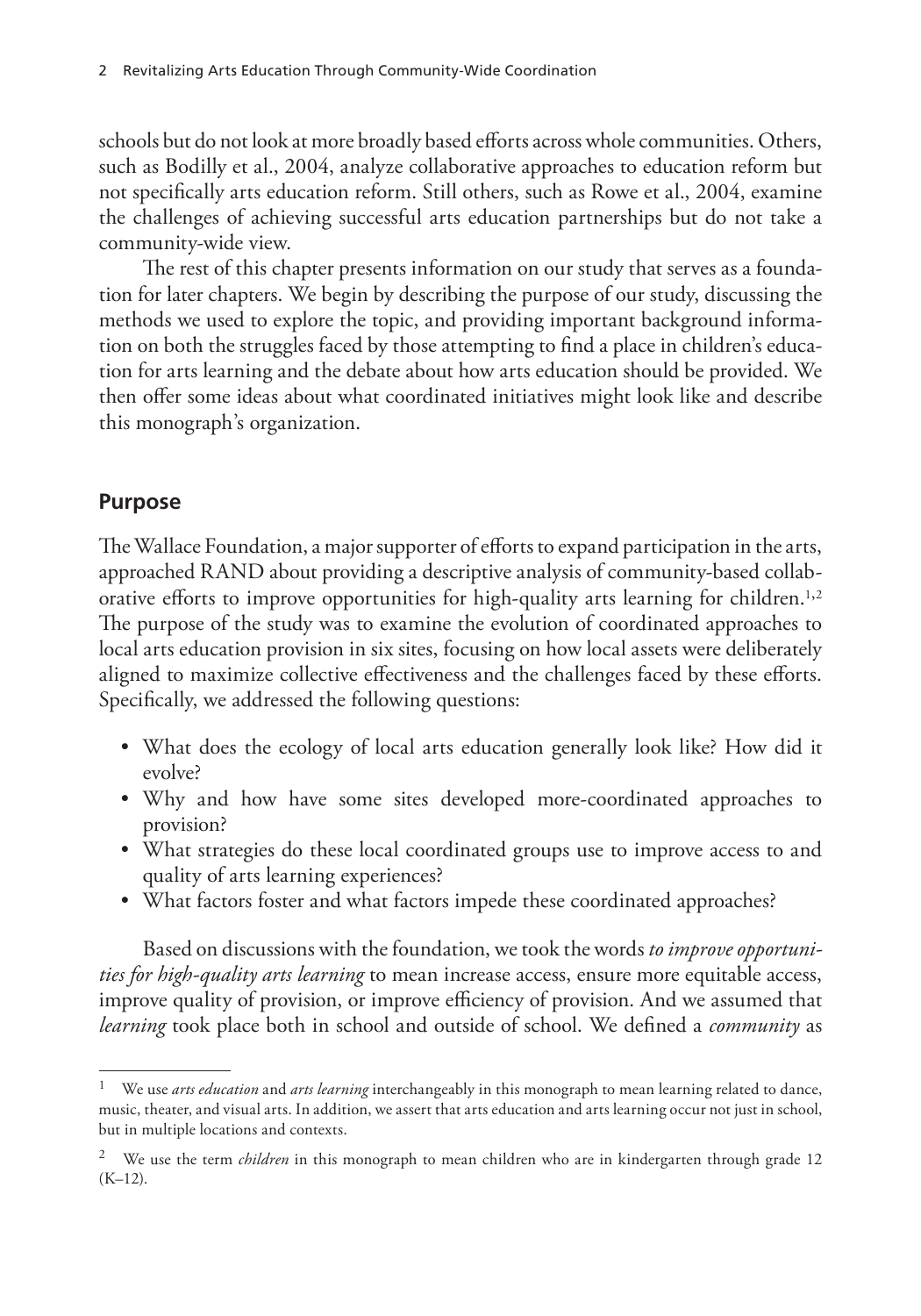an entity that was geographically based in a city or county and included schools and districts of education, arts organizations, cultural organizations, parents, communitybased organizations, outside-of-school providers, and private funders. *Coordination* was taken to mean deliberate collaboration of these organizations and stakeholders, outside of normal contractual relationships, to provide greater arts education opportunities than would exist without this collaboration. We focused solely on coordination initiatives and thus did not consider individual providers of arts instruction (the many music, vocal, and painting instructors who make a living in the private market) and did not attempt to audit the full range of providers within each community. We also did not assess the value of using coordinated approaches rather than other means to improve arts education.

#### **Methods**

This report describes our comparative analysis of six case studies of coordination efforts aimed at improving access to arts learning. Our sources of information were expert interviews, a literature review, and both interviews and document reviews at our chosen sites. We also used the literature to develop a set of attributes of multi-organizational coordination to guide our investigation.

For our initial interviews, we chose 24 nationally known experts on arts education and issues associated with its provision. They included representatives of national arts education associations, state arts agencies, and foundations; and professors, consultants, and providers of arts education experiences. We asked them for materials on the scope of arts education provision and related issues, as well as recommendations of sites attempting to coordinate arts learning provision that might serve as case studies for our investigation. In their view, only a few community-wide examples of such sites existed. And while most of these experts were partially aware of what was happening in their nearby communities, few of them knew what was happening across multiple communities.

Based on these experts' recommendations and our independent search of the literature and Internet, we investigated a number of sites reputed to have relatively strong arts education initiatives involving coordination efforts across multiple organizations. After conducting telephone interviews with the leaders of these sites and analyzing documents, we selected six sites for a more in-depth investigation: Alameda County, California; Boston, Massachusetts; Chicago, Illinois; Dallas, Texas; Los Angeles County, California; and New York City, New York. These six appeared to be among the sites furthest along in their coordinated efforts to improve access to quality arts learning experiences for children in their regions. In addition, they represent diversity in both focus and the genesis of their efforts.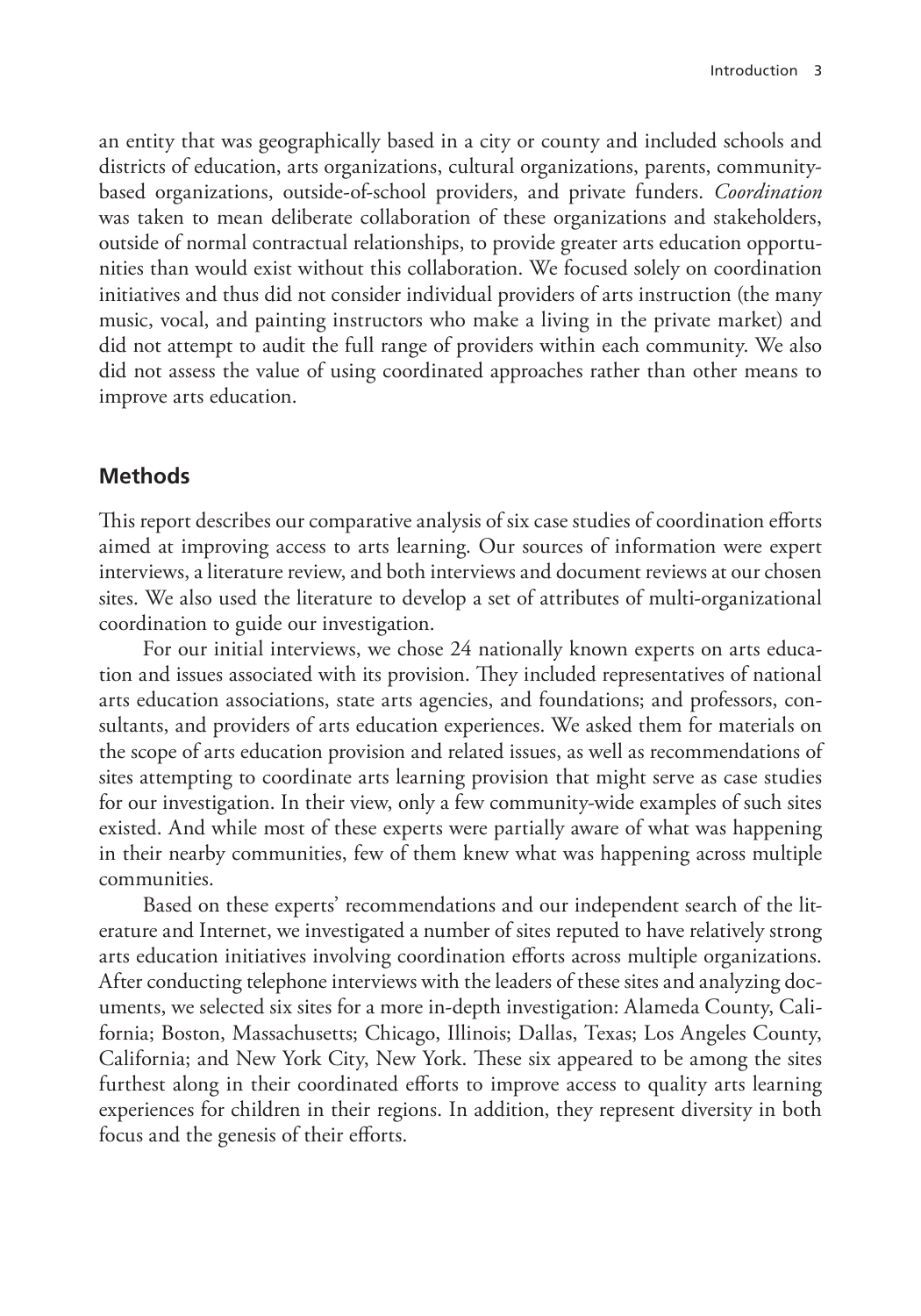From fall 2006 through spring 2007, we collected documents, conducted phone interviews, and made visits to the sites to gather information on the coordination efforts in these six communities. The site visits included both in-person interviews and some opportunistic classroom observations. During this phase, we interviewed approximately 120 local experts in about 20 interviews per site. These experts represented an array of organizations: state and local government agencies and school districts, foundations, not-for-profit providers, universities, etc. We assembled our interview notes and other materials related to the study sites and then summarized our findings by specific variables. With this information, we identified the case-specific and cross-site themes that make up the main findings of our study.

# **Important Concepts**

Underlying our study is the notion that arts learning can be improved through greater access, more-equitable access, better-quality provision, or more-efficient provision. While our purpose was not to determine the truth of this notion, we did need an idea of what high-quality arts learning might be. In addition, we needed to have an idea of what coordinated, or collaborative, efforts for improvement might look like.

### **High-Quality Arts Learning**

Our literature review and early interviews with experts made it very clear that the arts struggle for a legitimate role in America's education system, both in the formal K–12 public schools and in the more informal, out-of-school-time (OST) forms of provision. The arts have been historically positioned as inherently different from and often ancillary to other school subjects (Wakeford, 2004); they appear to be a subject whose inclusion requires a fight. Supporters of other uses of children's time question the purpose of arts education, what it should look like, and how it should be provided.

It is important to note that the field of arts learning by no means lacks answers to these questions. As much as any other field of learning, it is rich in conceptual complexity. In fact, it may have too many answers claiming different purposes—for example, to teach mastery of an art form, to cultivate understanding and appreciation of the art field, to improve outcomes in other subjects, to develop various life skills. These multiple purposes have combined with shifts in the policy environment to create contrasting approaches to delivery—from in-school, sequential courses, to integration with the rest of the curriculum, to OST provision.

These contrasting views of goals and provision are discussed in more depth in Chapter Two as part of the current ecology of arts education. More generally, we can say that for this study, we accepted arts learning as being of benefit to a child's education. In addition, we assumed that the purposes and goals of arts education are viewed in multiple ways within the arts education community and even within a single orga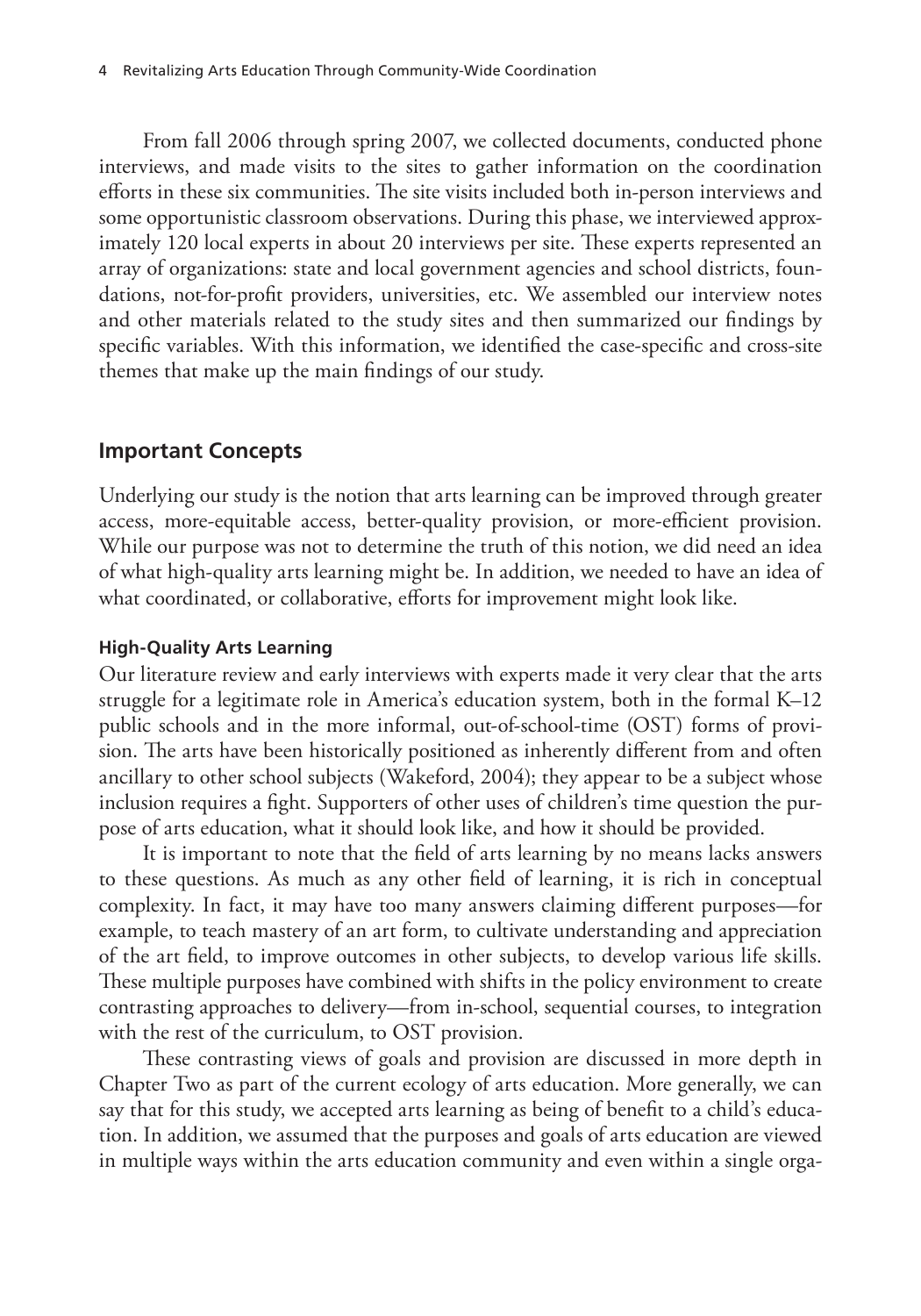nization. As a result, the perceived quality of a specific provision will reflect the extent to which it attains the specific goals set by the parties involved.3 We also did not adhere to a specific view of what provision ought to be in our study; we simply note that different views of quality provision are important in the field and that disagreements on this topic played out in the case studies.<sup>4</sup>

#### **Attributes of Coordinated Improvement Efforts**

Organizations within the public sector usually decide to coordinate their efforts when they have an important shared goal and individually lack the political power or resources needed to achieve it on their own. In those parts of the public sector characterized by resource constraints, such as public education and the arts, coordinated approaches also hold the promise of increasing the efficiency of provision by reducing duplication and gaps in service. Furthermore, agreement among such organizations on what constitutes quality provision can result in more-consistent provision. These expected benefits from coordinated efforts remain theoretical; the existing literature provides little evidence that such efforts are better than other strategies for improving access to arts learning experiences.

To conduct this study, we needed to understand what a coordinated effort to improve arts education might entail and why coordination might be a viable strategy for effecting improvement. The relevant literature, including organizational research on systems building,<sup>5</sup> social service provision through coordinated delivery systems,<sup>6</sup> and collaboration to promote arts education,<sup>7</sup> agrees on the major attributes of crossorganizational improvement initiatives. The following paragraphs briefly describe these attributes, which we used to guide our interview protocols and which are thus reflected in our findings. The first four pertain to all cross-organizational initiatives; the last pertains solely to such initiatives in the public domain.

*As a first step and as a continuing task of inter-organizational coordination, a shared goal aimed at some defined improved performance is created or recognized by all the organizations.* This step often occurs in response to a problem being recognized because of an evaluation, new legislation, or media attention. Attempts to find partners that share

<sup>3</sup> A related study by Project Zero, at the Harvard Graduate School of Education, focuses on arts programs reputed to be of high quality.

 $4$  These differing views of provision could be empirically tested to determine which form(s) of delivery leads to student outcomes of the highest quality. Such a test has never been done, at least in part because of the number of differing views on the benefits of the arts and the difficulties involved in trying to measure some of the proposed benefits.

<sup>5</sup> We relied heavily on Banathy and Jenlink's 2004 synthesis of this literature.

<sup>6</sup> See, for example, Keith, 1993; Stone, 1998; Tushnet, 1993; Mattessich and Monsey, 1992; and Dluhy, 1990.

<sup>7</sup> See Day et al., 1984; Dreeszen, 2001; Dreeszen, Aprill, and Deasy, 1999; Seidel, Eppel, and Martiniello, 2001; Slavkin and Crespin, 2000; Stevenson and Deasy, 2005.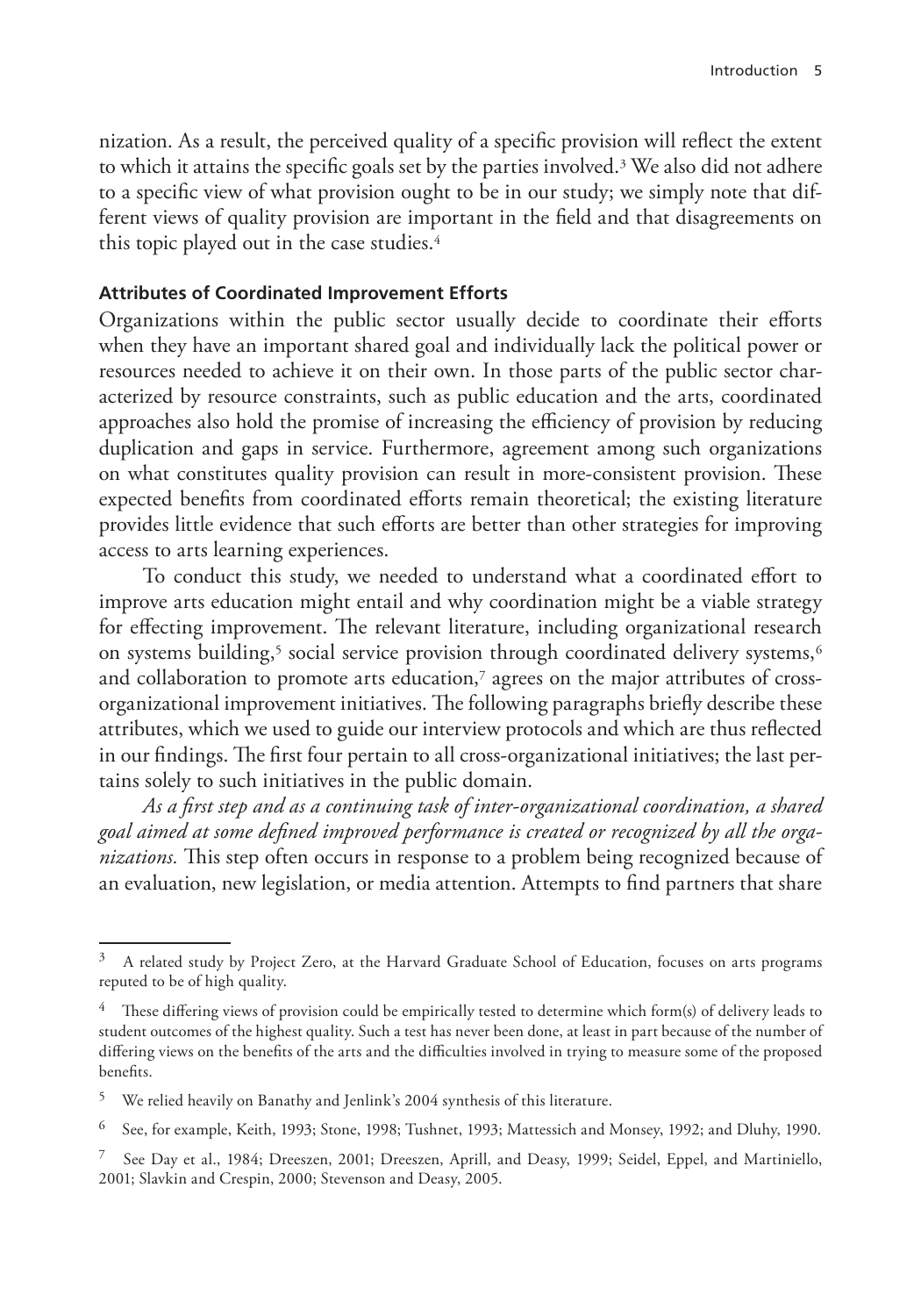the cause can start with simple networking and then move to convening different parties and ongoing discussions, often culminating in a formal shared mission statement. Case studies indicate that these initial efforts succeed when they are led by organizations seen as legitimate leaders in the specific community or on the issue, and as fencemenders or having an interest in the greater good. In addition, efforts flourish when personnel are assigned to the mission and provided with the time and resources needed to work with others. Seed money and a leader that is effective (that is, capable, inclusive in style, and stable) are recognized as key to these early and ongoing efforts.

*The initial efforts grow through routine and effective communication and coordination among the organizations*. Communication is supported by regular meetings among representatives, a coordinating organization to facilitate joint work, and a means for group decisionmaking. Leadership style is key to ensuring that group decisionmaking maintains the overall commitment to the common cause.

*A major step forward lies in creating and implementing a joint plan of action that includes policies and supporting infrastructure that mutually reinforce the improvement goal*. Creation and implementation of the joint plan are supported by information about the environment, the specific problems, available options, etc. Fundraising and resource redistribution are key components of the effort, and specific coordinating structures or implementation structures may grow out of the planning effort.

*Because information is essential to all improvement efforts, the coordination bodies often develop feedback loops or information flows that allow them to assess progress toward goals and effectiveness of coordinated responses in bringing about improvement.* An array of activities might flourish: collection and use of data on access to and participation in programs; development and use of assessment tools for understanding learning and for diagnosing and addressing failures; assessments of teachers and teaching artists for use in delivering professional development; development and use of data to understand funding flows and determine where additional resources are needed within the system.

*Information about the state of the field and what can be done to improve it is often developed and communicated in a way that ensures the information will flow to the public to attract additional partners and support.* Public relations and advocacy campaigns aimed at gaining the support of parents, policymakers, and community leaders by making both the need and the solutions visible may be part of this process.

The challenges to coordinated attempts to build collaborative approaches are numerous (Bodilly et al., 2004); lack of consistent and sustained leadership interest, budget shortfalls, and competition among the coordinating organizations for resources are but a few. In addition, the literature we reviewed and our expert interviews indicated that arts education provision involves unique, perhaps formidable challenges. Chapter Two's description of the recent history of the arts education field provides insight into past and current challenges to improving access to high-quality arts learning experiences.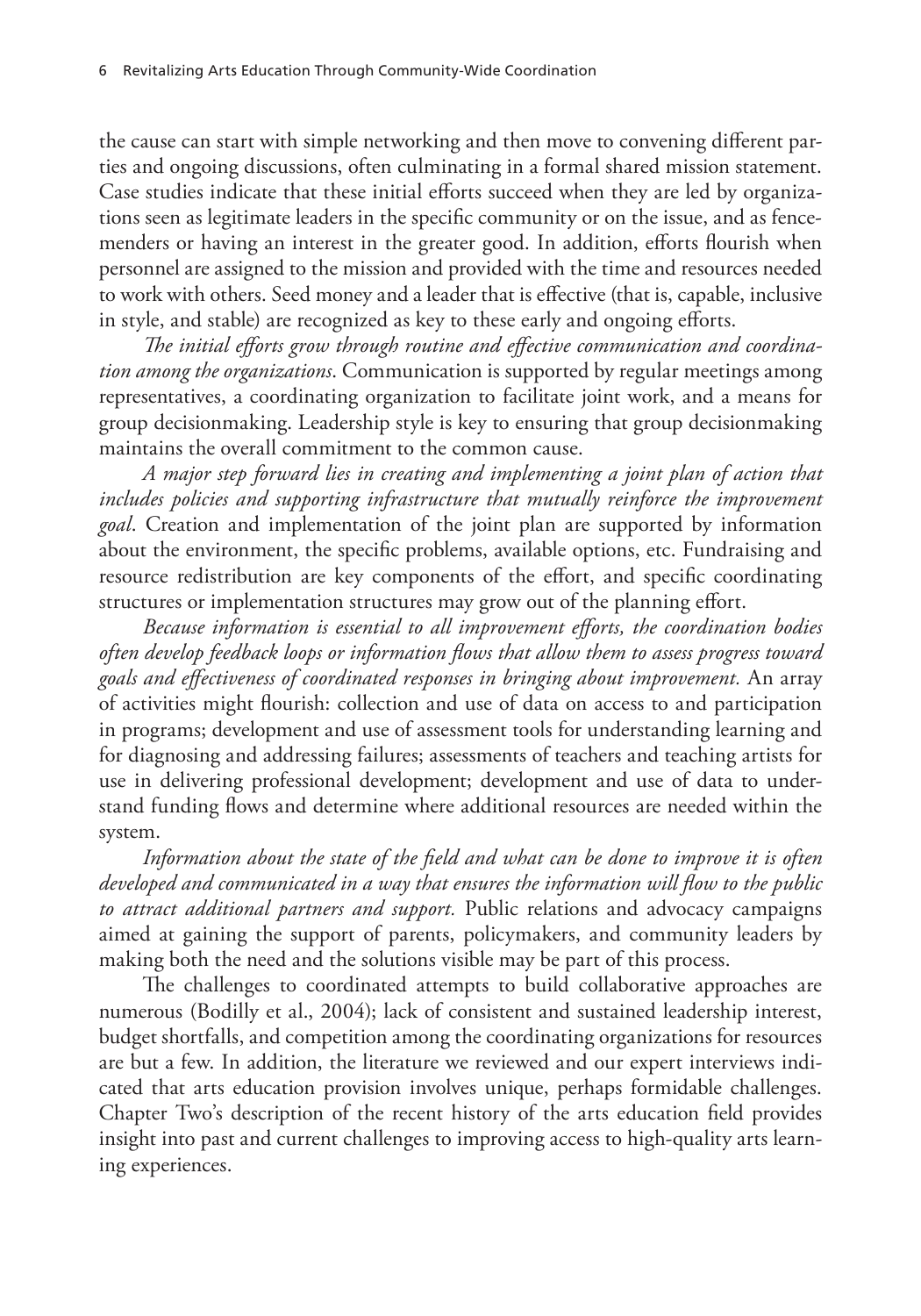# **Report Organization**

Chapter Two describes the sector that provides arts education opportunities today, setting it in a historical context so that readers can appreciate the enduring challenges facing current improvement initiatives. Chapter Three discusses the six case studies of coordination initiatives to improve access to arts education. Chapter Four synthesizes the sites' common strategies for improving access to quality arts learning experiences regardless of the extent to which the actors involved were working in a coordinated fashion. Chapter Five discusses specific coordination themes that emerged from the analysis, as well as factors that fostered and impeded coordination, and advantages and drawbacks of participating in coordination efforts. Chapter Six reviews the findings and offers conclusions and guidance for practitioners.

# **Study Limitations**

Our study had three important limitations. First, the six sites we used as case studies are among the nation's largest urban centers, each with a rich cultural nexus of museums, theaters, symphonies, galleries, and producing artists that most likely does not exist in smaller urban and non-urban communities. Hence, if such factors prove important, the ability to generalize our findings to smaller cities and rural areas will be reduced. Second, our study is a descriptive analysis of arts education initiatives, not an evaluation of arts learning efforts. Our purpose was to describe what the site communities were attempting to do and how they were doing it, not to evaluate the quality of the arts learning experiences offered in each site. We provide limited information about whether the sites were progressing toward their goals, in large part because the documentation on progress was very limited. Third, this document is a historical snapshot of efforts through spring 2007 and, as such, does not include changes that have occurred in the six sites since then.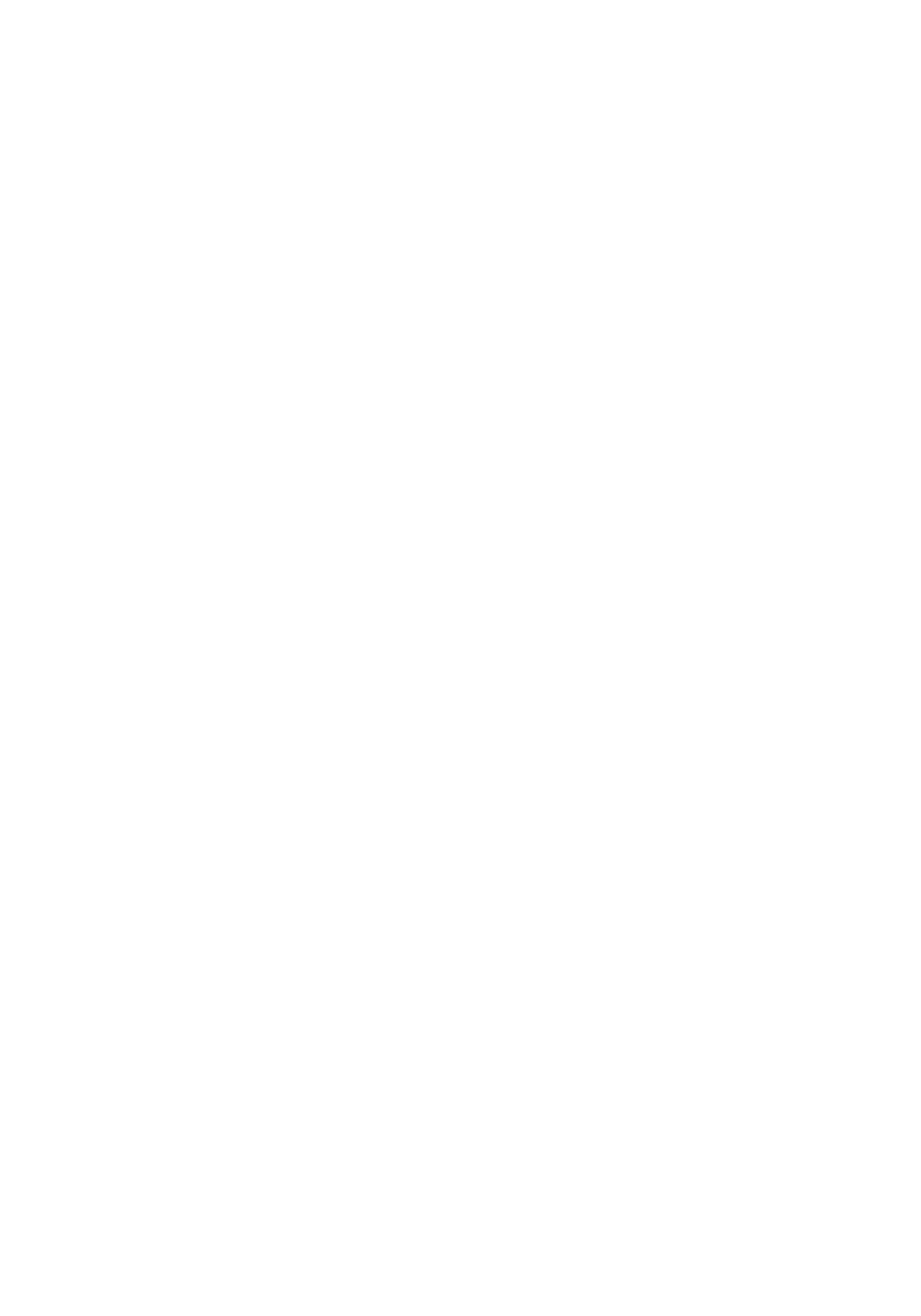This chapter presents a common history of arts education across America's urban centers and sets forth important issues that communities must face as they attempt to improve the provision of arts education. We based this discussion on the literature on arts education learning, the oral histories of arts learning provided by experts we interviewed, and what we discovered during our site visits. This chapter illustrates that the field of arts education is conceptually rich and complex, but that arts education initiatives start from a weak position compared with those in other fields of education. The fact that researchers, practitioners, and advocates do not always present a united front on goals and preferred delivery mechanisms for arts education renders coordination across organizations somewhat challenging.

This chapter is organized both chronologically and thematically. We cover the scarcity and variance in local arts education during the 1970s, the fiscal crises that precipitated a decline in provision of arts education during the 1980s and 1990s, the field's fragmentation over the purpose and delivery of arts education, the connection to other education reforms, the growth in types of organizations providing arts learning, and the current set of arts learning providers and influencers.

## **Scarcity and Variance in Public Arts Education of the 1970s**

In 1977, the Arts, Education, and Americans Panel produced a report titled *Coming to Our Senses: The Significance of the Arts in American Education*. Headed by David Rockefeller and counting among its members a former U.S. commissioner of education, this panel, commonly referred to as the "Rockefeller panel," reviewed the state of arts education across the nation and found serious deficits. Many people considered this report controversial (Chapman, 1978; Smith, 1978), but it nonetheless raised the education community's awareness of the status of arts education.

There is little systematic evidence on the scope and provision of arts learning at the time of the Rockefeller panel report. Although only a few states had standards then, some provided curriculum guidelines or outlines. In 1978, Elliot Eisner con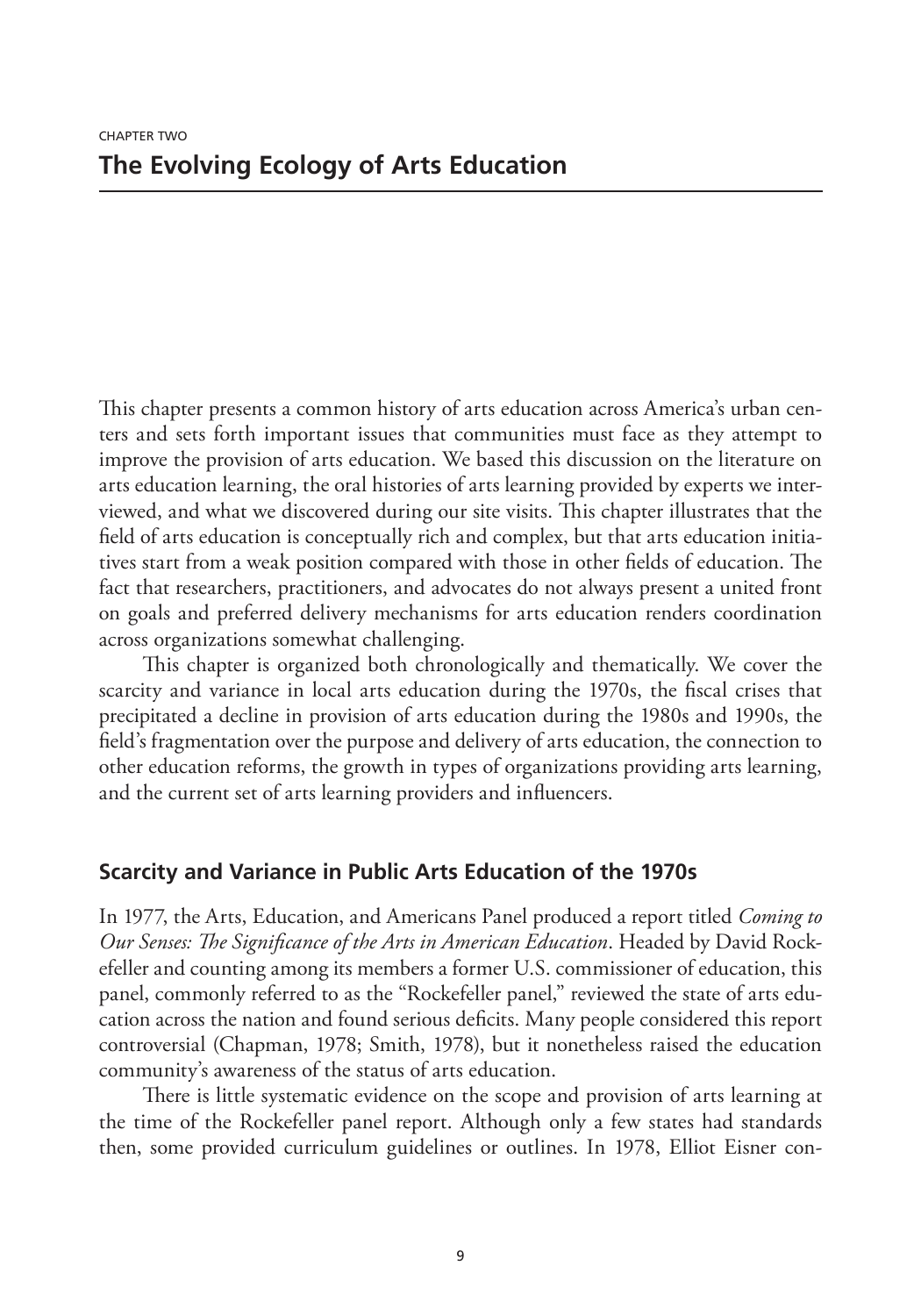cluded that the average amount of time devoted to teaching the arts each week was less than one-half hour (Eisner, 1978, p. 15).

In general, each school district's budget and time constraints determined whether arts education was offered to students. It was widely accepted that inclusion of the arts in the curriculum was a local decision. An itinerant arts specialist often instructed, holding scheduled classes across the district's schools. Alternatively, at the elementary level, a regular classroom teacher may have been the primary provider of arts education.

Private provision of arts education outside of school was available for families that sought it and could afford it. In addition to individual private providers, the main providers outside of school were arts production or presentation organizations, such as museums and theater groups, which we call *cultural organizations*. The primary purpose of these organizations was to produce art, but many had small, ancillary educational functions as well. Large museums offered school trips, and children lucky enough to attend a school that supported performing arts might be treated to a performance once each year. One of our respondents called such opportunities "drive by" arts education, referring to the practice of dropping the children at the museum's door and picking them up a few hours later. The children's experience, not usually connected to their specific academic curriculum, was seen as a field trip to gain exposure to the arts.

In sum, local schools were the main providers, local school boards were the main policymakers, and provision varied substantially. Given this, the Rockefeller panel called on American educators to rethink literacy to include the arts and to consider the arts a basic part of school curriculum. As much as the panel had documented a poor state of affairs, it had also documented the rich and complex concepts behind arts education and its role in building a just society. This clarion call failed to have the desired effect, however, in part because of the fiscal crises that followed its release and disagreements about specific recommendations it had made.

## **Setback Caused by Fiscal Crises**

The sites we studied, along with many other communities across the United States, suffered a series of fiscal crises in the mid-1970s through the 1980s that affected schooling. The arts and arts teachers became easy targets for budget cutting. As an example, in 1975–1976, after a decade of crisis and constant budget cuts, the New York City public schools laid off 15,000 teachers—almost 25 percent of the total number. Teachers in subjects considered "less central" were the first to go. According to the Center for Arts Education (CAE), "By 1991, the last year for which systematic arts data was collected by the Board of Education, two-thirds of the schools had no licensed art or music teachers" (2007, p. 10). Schools were no longer encouraged to hire arts teachers, and arts teachers who remained were transferred to other positions.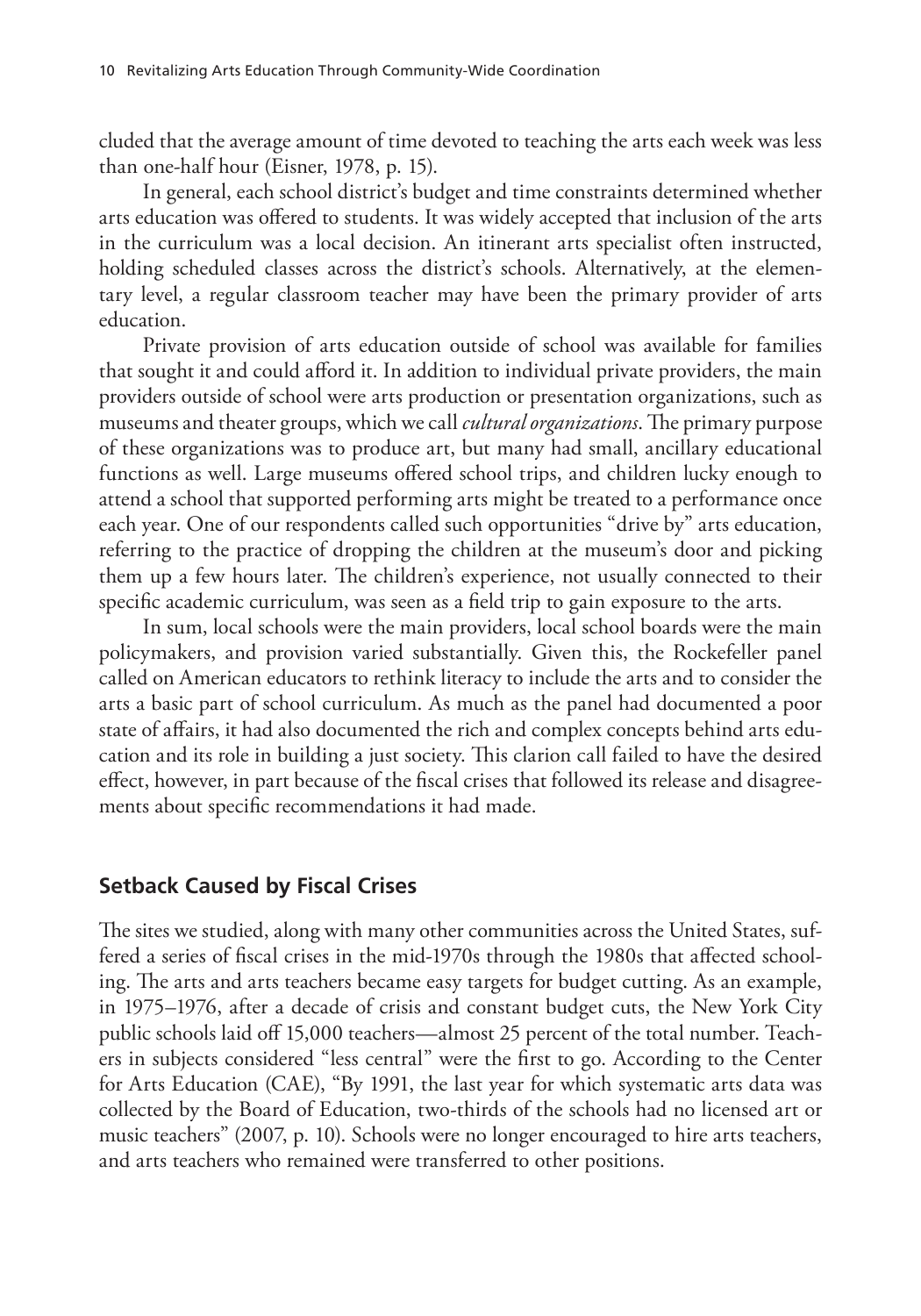The other sites in the study reported a similar phenomenon. Respondents reported that there were massive layoffs of arts teachers as each community reached the height of its specific budget crisis. Passage of California's Proposition 13 in 1978, for example, left many school districts unable to maintain their arts programs.

This was not the full extent of what was claimed by the fiscal crises, however. In cities such as Chicago, cuts were made to school operating hours as well as to teaching slots, reducing the school day from what had normally been about seven hours to just five hours and forty-five minutes.1 Not only were the arts instructors gone, but so was the time in the school day for anything other than the very basic subjects.

Policy shifts at the national level were echoed by cuts in arts education in states and local districts. The federal government's Arts and Humanities Office was cut in 1981 (Herbert, 2004). In 1983, the National Commission on Excellence in Education's *A Nation At Risk: The Imperative for Educational Reform* further eroded arts education's standing by calling for greater attention to basics to address what it said was the American education system's failure to prepare its children for a demanding future. This call, which galvanized the education sector, did not emphasize the arts in its arguments for extensive reforms to keep the United States internationally competitive.

In the mid-1980s, the National Endowment for the Arts (NEA) conducted a congressionally mandated survey on the state of arts education. The result, *Toward Civilization: A Report on Arts Education* (1988), documented then current thinking: Arts education was considered superfluous to a core curriculum and not supportive of the development of critical thinking skills. *Toward Civilization* also found that arts education was predominantly absent in schools, and that the one consensus in the field of arts education was that there was no consensus on what an arts education curriculum should include.

## **Development of Alternative Views of Purpose and Provision**

During the 1970s and 1980s, arts education researchers, practitioners, and advocates struggled to justify continued inclusion of the arts in the school day. Early work by Harvard University's Project Zero led the way in developing the intellectual concepts of the field.2 These ideas were meshed with growing research by organizations such as the Arts Education Partnership, which documented the multiple benefits of the arts in

Chicago now has the shortest number of hours in a school day of the 50 largest districts in the country (Walsh, 2007).

<sup>2</sup> The project's reports are available (as of September 9, 2007) at the Project Zero Web site: http://www. pz.harvard.edu.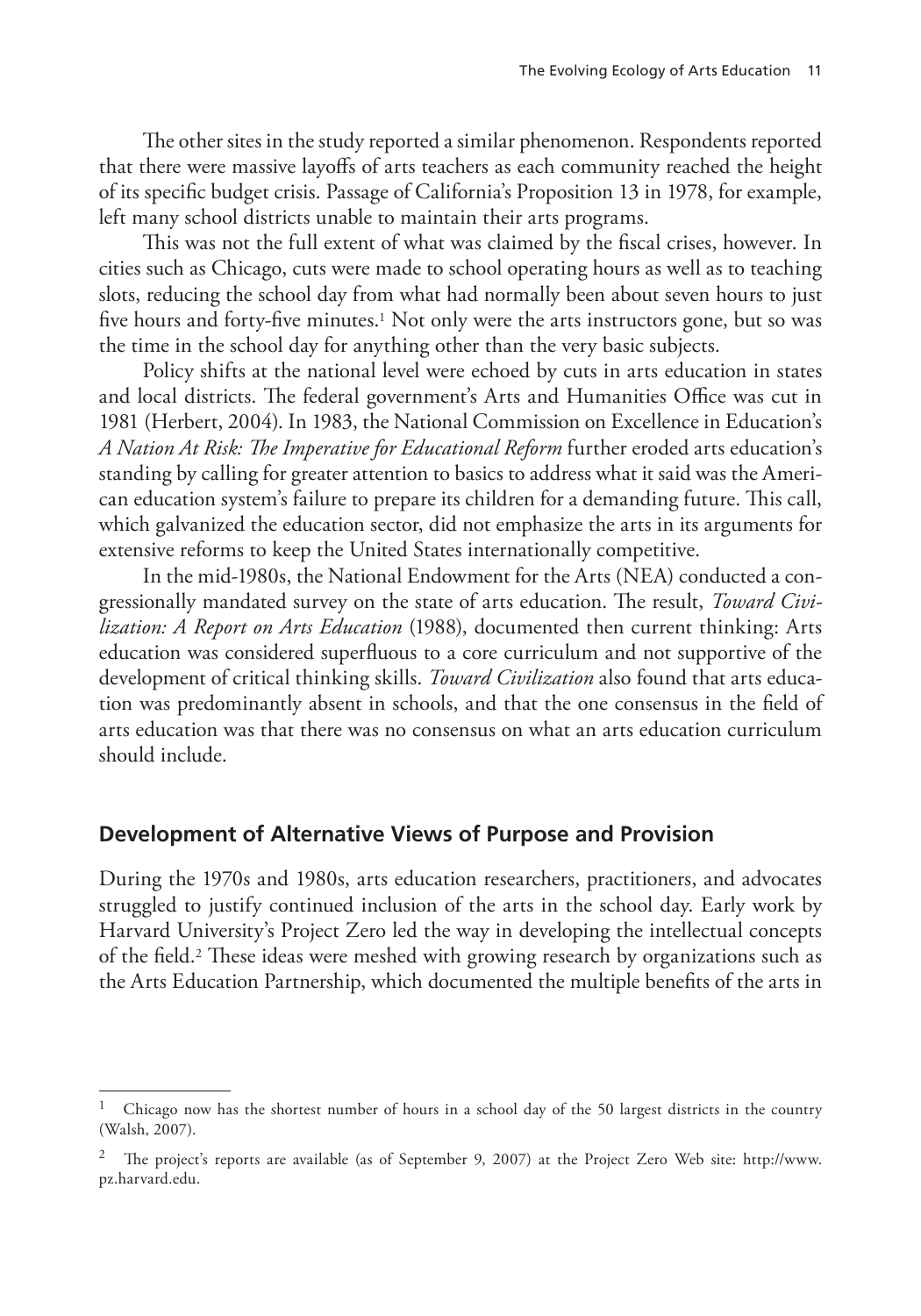young people's lives,<sup>3</sup> and were furthered by advocates/scholars such as Jane Remer and Richard Deasy,<sup>4</sup> who connected arts education to school reform efforts. As the blooming research documenting the benefits of arts education combined with differing views on what the goals of arts education should be, somewhat distinct camps of advocates and philosophies of provision came into being.

#### **Diverse Goals and Approaches to Arts Learning**

In one sense, it seems obvious that arts learning should be included in the academic core because, quite simply, parents support the arts as vital to a well-rounded education (Davidson and Michener, 2001; California Arts Council, 2001; Harris, 1996). But according to the literature and the experts we interviewed, there are four, possibly distinct, views of the goals for arts learning, and they tend to be associated with different approaches to provision.<sup>5</sup>

One of these views, which emphasizes the creation of art, sees the goal as mastery of one particular art form, which means learning the language of that art form and gaining competence as a creator, performer, audience member, and critic. This goal requires a studio-based or conservatory-style curriculum that focuses on teaching the production mechanics and techniques of a specific art discipline and takes a child through a sequence of stand-alone arts courses from novice to mastery in producing or performing works of art. Schools for the arts tend to follow this conceptualization; they can be found in many cities as stand-alone schools accessed through audition. The student completing this course of study is able to produce professional-level art and has an appreciation of that art's place in history and the aesthetics of the particular form, but may not be familiar with or have a critical appreciation of other art forms and their historical importance.

Then there is the view that the goal is to build artistic appreciation and outlook, which may include but is not primarily focused on producing art (Greene, 2001; Csikszentmihalyi, 1996; Arts Education Partnership, 2004; Arts Education Partnership et al., 2004; Eisner, 1998; Gardner, 1989; McCarthy et al., 2004). The emphasis here is on refining perception and discrimination; developing imagination, mutual sympathy, and the capacity for wonder and awe; and developing the deep understanding that is critical to all learning.<sup>6</sup> Some advocates for building these capacities support "discipline-based curriculum," a concept developed by the Getty Center for Education

<sup>3</sup> The reports are (as of September 9, 2007) on the Arts Education Partnership Web site: http://www.aep-arts. org.

Specific works by Remer and Deasy are cited, as appropriate, throughout this document.

<sup>5</sup> Teitelbaum and Gillis, 2003, and McCarthy et al., 2004, provide good summaries of the research.

 $^6$  Very recently, this line of reasoning led to arguments that early introduction to the arts through active engagement and participation is critical to ensuring adult appreciation of, participation in, and support of the arts (McCarthy et al., 2004; Bergoni and Smith, 1996).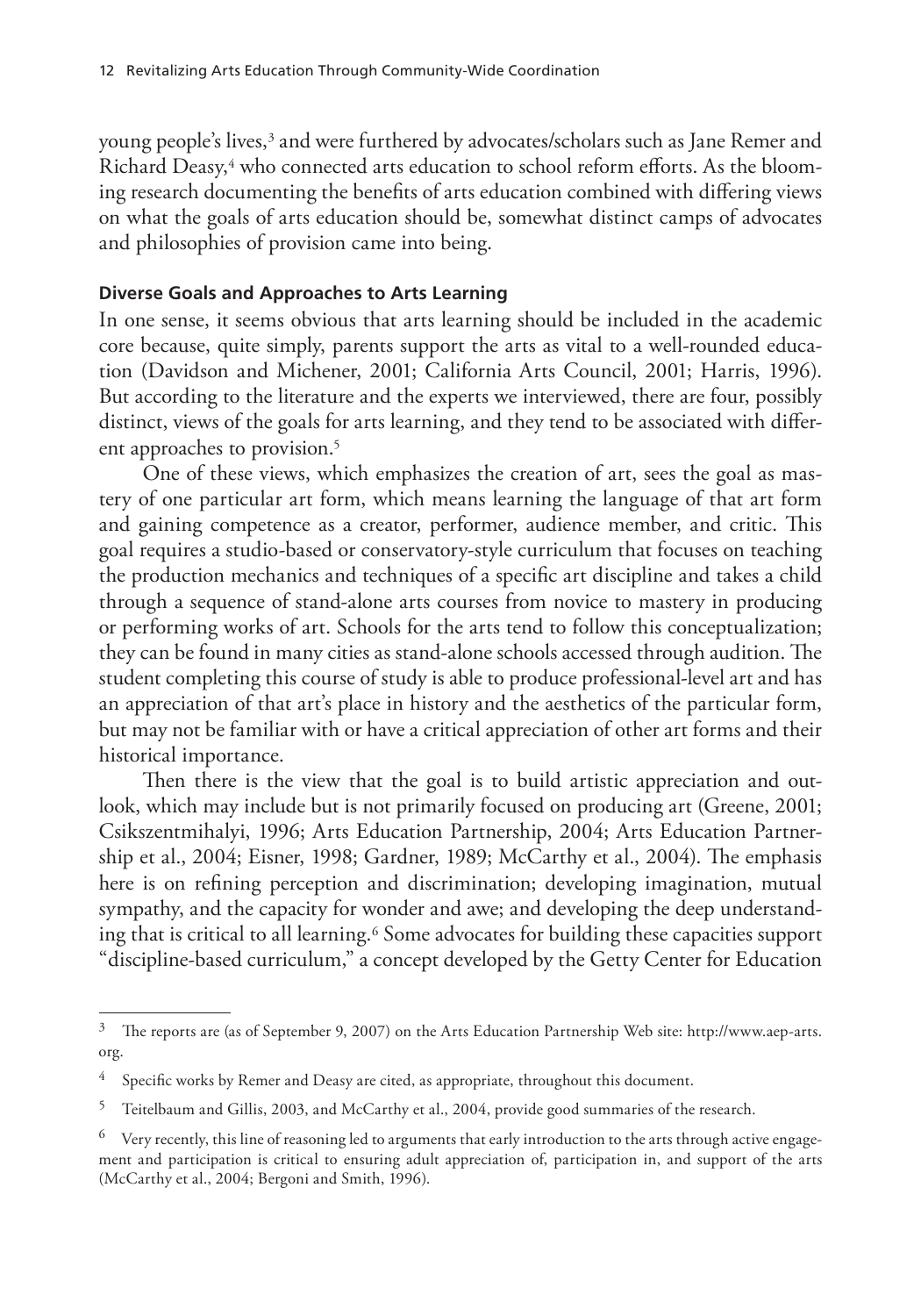in the Arts in 1982 to emphasize instruction in art history, art criticism, and aesthetics, as well as arts production (Delacruz and Dunn, 1996). Discipline-based curriculum is separate from other core courses and sequential in nature. The child builds significant understanding and appreciation by the end of the schooling experience. Some leaders, such as Maxine Greene, of Lincoln Center, argue for building an aesthetic worldview. They have formed a national network of institutes dedicated to aesthetic education practice centered on deep exploration and understanding of specific works of art to stimulate perception, cognition, affect, and imagination.

Another view grew out of research whose results show that arts education experiences are related to achievement in other school subjects (McCarthy et al., 2004), although Winner and Hetland (2000) argue that this relationship tends to be weak relative to other, more direct actions to increase achievement in other subjects. Some began arguing that arts education should be included in the lives of young people to improve their general and subject-specific achievement levels (Stevenson and Deasy, 2005; Deasy, 2002; Fiske, 1999; Heath, Soep, and Roach, 1998).7

In line with this idea that arts education could improve more-general academic outcomes, some schools began to have teachers integrate arts in non-arts subjects. Proponents of integrated arts instruction argue that student achievement in both an art form and other subjects increases through integration experiences (Arts Education Partnership National Forum, 2002; Deasy, 2002; Consortium of National Arts Educators Associations, 2002). Supporters of integrated approaches argue for the arts as "facilitators of the cognitive learning process" (Rabkin and Redmond, 2004, p. 83). This form of provision has the added benefit of fitting the arts into a school day whose time has become heavily devoted to subjects being tested for accountability reasons.

Others, again backed by new research, have taken the view that arts learning could increase motivation, social development, self-confidence, perseverance, and stress reduction (Chapman, 1982; Deasy, 2002; Heath, Soep, and Roach, 1998; Winner and Cooper, 2000). They argue for providing arts learning opportunities to meet the needs of youth development. Provision with this goal in mind would focus on factors that improve motivation and life skills (engagement, practice, drafting and redrafting, social interaction, etc.), as opposed to mastery of a specific form, and that are associated with integrated curriculum provision as well as discipline-based curriculum.

#### **Growth in Contrasting Approaches to Provision**

Given the different views on the goals of arts education, different views on where and by whom arts education should be provided are not a surprise.

<sup>7</sup> The fact that advocates for arts education feel they need to justify its inclusion is a clear indication that the arts are treated differently from subjects that some consider more central to a core curriculum. Research on arts education struggles to justify the importance of the arts based on how arts learning contributes to the learning of other subjects, whereas advocates for the inclusion of mathematics, science, and history feel no need to prove that these subjects contribute to arts understanding.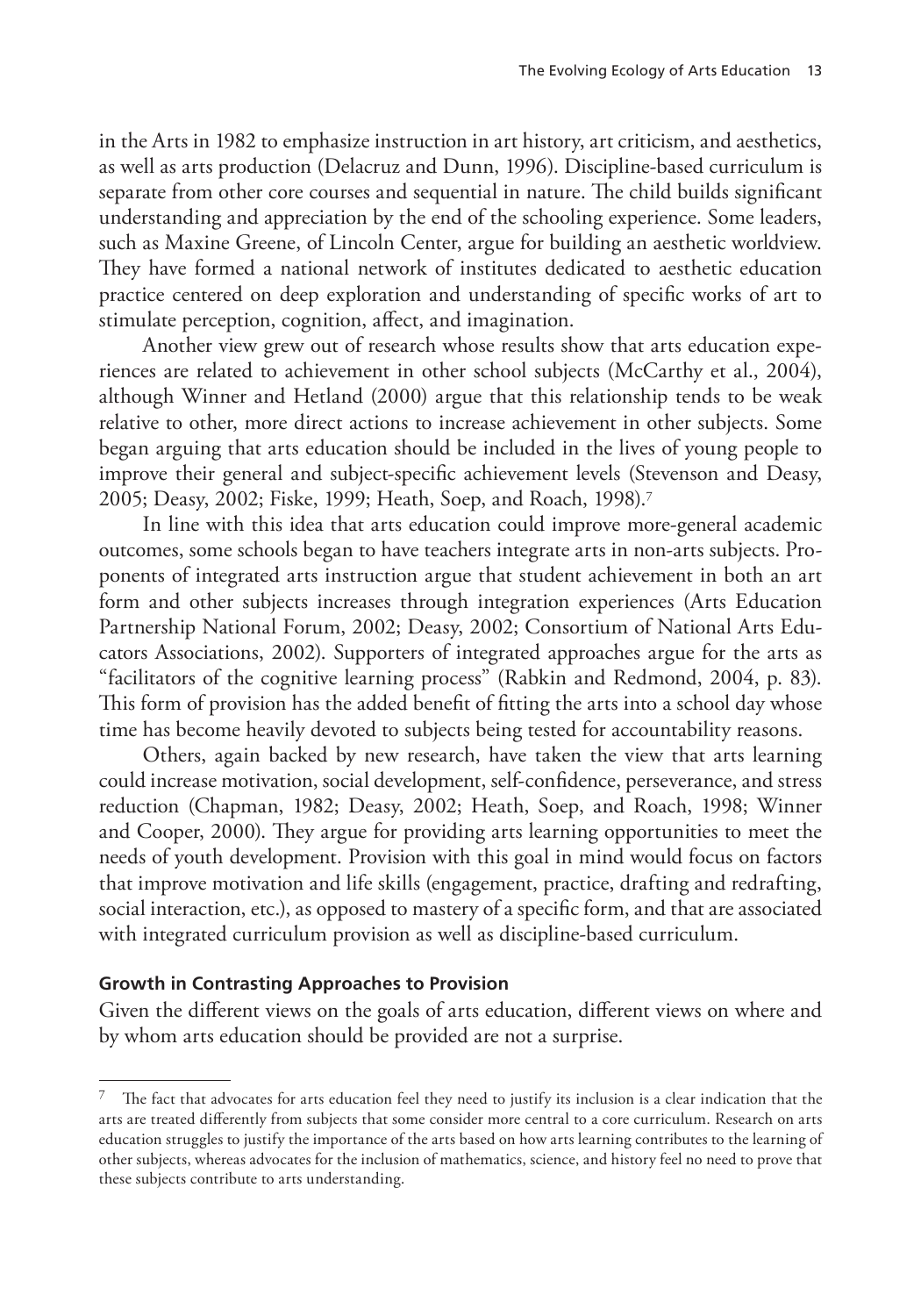**In school and/or outside of school.** Support for emphasizing in-school arts education has been based on the idea that all students should have equitable access to the arts and the assumption that districts and schools ensure similar levels of exposure for all students (Chapman, 1982; von Zastrow and Janc, 2004). OST programs are available through an array of suppliers (Sousa, 2004), but sole reliance on this form of provision may not meet equity concerns because access (in terms of cost, transportation, etc.) to these programs varies considerably from child to child (Bodilly and Beckett, 2005). Nevertheless, one expert we interviewed argued that "in-school arts instruction alone is doomed. Children must transfer their interest in art outside the classroom if they are to be truly engaged."

**Stand-alone or integrated.** Those who see the goal of arts education as performance and creation of artworks tend to favor sequential stand-alone courses as the means of delivery. Integration of arts education with other learning is favored by those who see the goal as support of other types of learning or who do not view performance and creation as essential to the benefits they seek. Integration approaches also are seen as a way to include the arts in a school day that has been allowing less and less time for subjects other than those tested for accountability reasons.<sup>8</sup>

**Who teaches.** Classroom teachers, arts specialists, and artists can all act as arts education instructors, but which of these groups is "best" is a source of debate within the community (Deasy, 2002). The issue of who teaches the arts has important implications for professional development, which is a critical need in the field (Longley, 1999). The debate centers on questions about whether pedagogical or artistic skills are more important in teaching the arts.

## **Connections to and Effect of Other Education Reform Efforts**

Since the fiscal crises of the 1970s and 1980s, major changes in the education reform landscape and in education reform policy have affected arts education: the introduction of standards across the curriculum, the development and growth of test-based accountability, the introduction of site-based management, and more-general school reform efforts. Each has had a different impact on the arts education ecology.

#### **Development of Arts Goals and Standards**

The state-level movement to develop curriculum standards took place in the 1980s and 1990s and gained momentum in the 1990s from the federal push for national education goals and standards. With support from the NEA and the Getty Center for Education in the Arts, the professional associations of teachers of music, dance, the-

It is no coincidence that schools turned to integrated arts approaches as time in the school day began dwindling for subjects outside the accountability realm.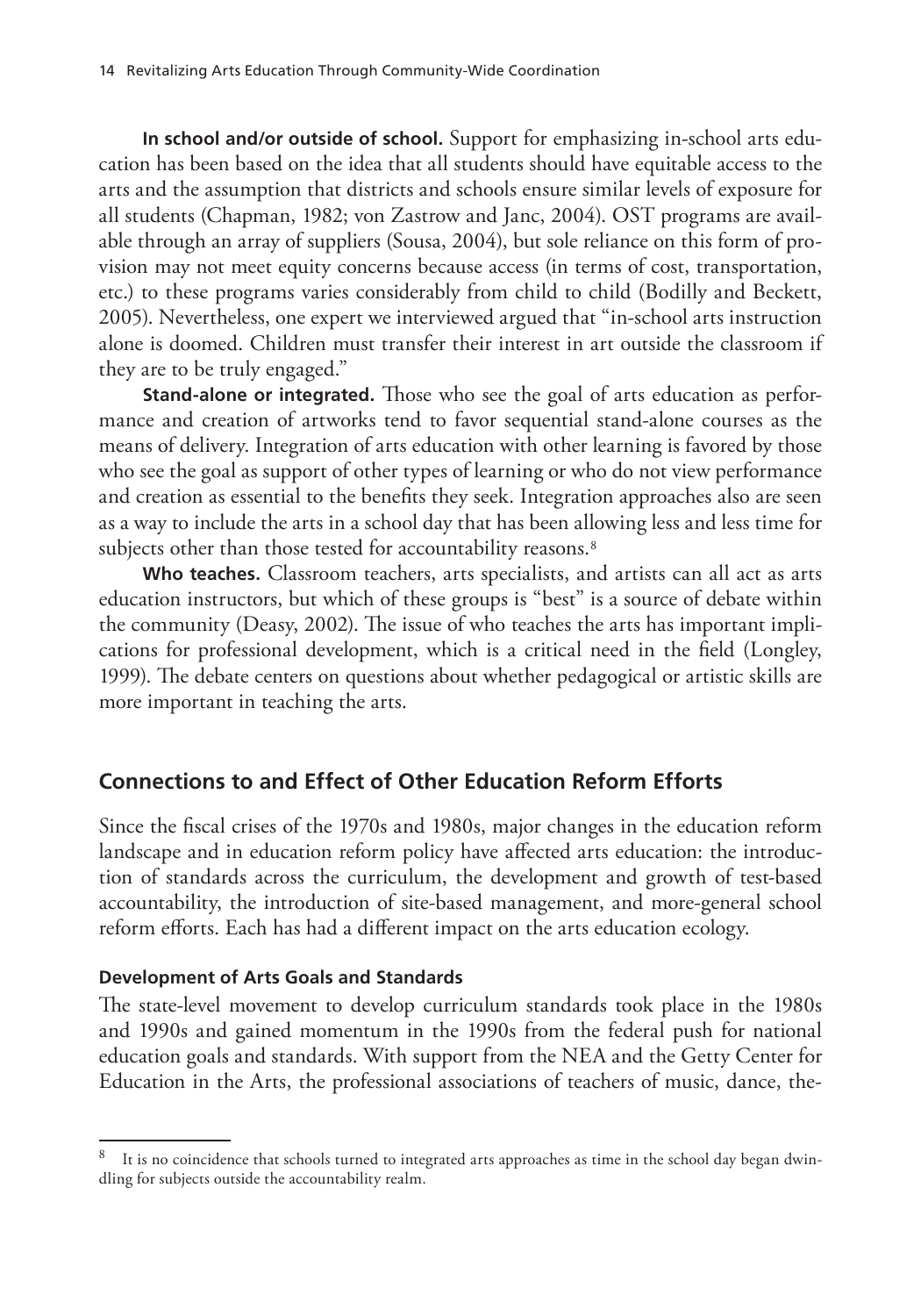ater, and visual arts developed national content standards that were issued in 1994 as the National Standards for Arts Education. Despite the existence of these national arts standards, however, the arts were not in the national goals set forth in the proposed NCLB federal legislation. Only through efforts led by the Kennedy Center, the NEA, and the Getty Center for Education in the Arts were the arts included as a national education goal in this major piece of federal legislation.

All of these federal standards for subjects are voluntary; there is no enforcement mechanism. Since 1994, almost every state has adopted some form of content standards for arts education, and some states also include guidelines for time per week to be devoted to arts education. However, because implementation of these standards and guidelines is left to districts and schools—many of which are pressed for school time and space, and all of which are held accountable for subjects other than the arts claims to have met requirements tend to be based on very broad interpretations of the standards and guidelines.

#### **Growth of High-Stakes Accountability and Assessments**

Another part of the struggle for arts legitimacy in the curriculum concerns how to assess student learning in the arts. Researchers, practitioners, and advocates have long argued about whether and how to develop quality indicators and valid, transparent, and reliable assessments. As late as 1988, the NEA was still laying out the pros and cons of whether to develop assessments at all (NEA, 1988), coming down firmly for the development of tests in the arts, partly to enable curriculum and pedagogical improvement and partly to ensure the field's legitimacy. In 1992, the Arts Education Consensus Project, sponsored by the National Assessment Governing Board, began an 18-month effort to establish objectives for an arts test to be administered as part of the National Assessment of Educational Progress (NAEP).9 The resulting, voluntary test covered visual arts, music, and theater. Although it was administered in 1994 and then never used again by the federal or any state government (National Center for Education Statistics [NCES], 1998), it represents an important step forward in the development of valid and reliable tests for the arts.

Since then, Kentucky, Oklahoma, Washington, New Jersey, and Maryland have made efforts to assess arts learning. About 12 states, including the five just named, provide sample assessment items, professional development, and other supports, but only Kentucky includes arts in its mandated state-level student achievement tests. In other words, despite decades of efforts, arts assessment in most of the United States consists of individual teachers developing and using their own assessments to suit their own needs.

One implication of this situation is that supporters of specific improvement efforts do not have the quality assessment tools needed to prove the effectiveness of those

<sup>9</sup> An NAEP administration 20 years earlier had included music and visual arts.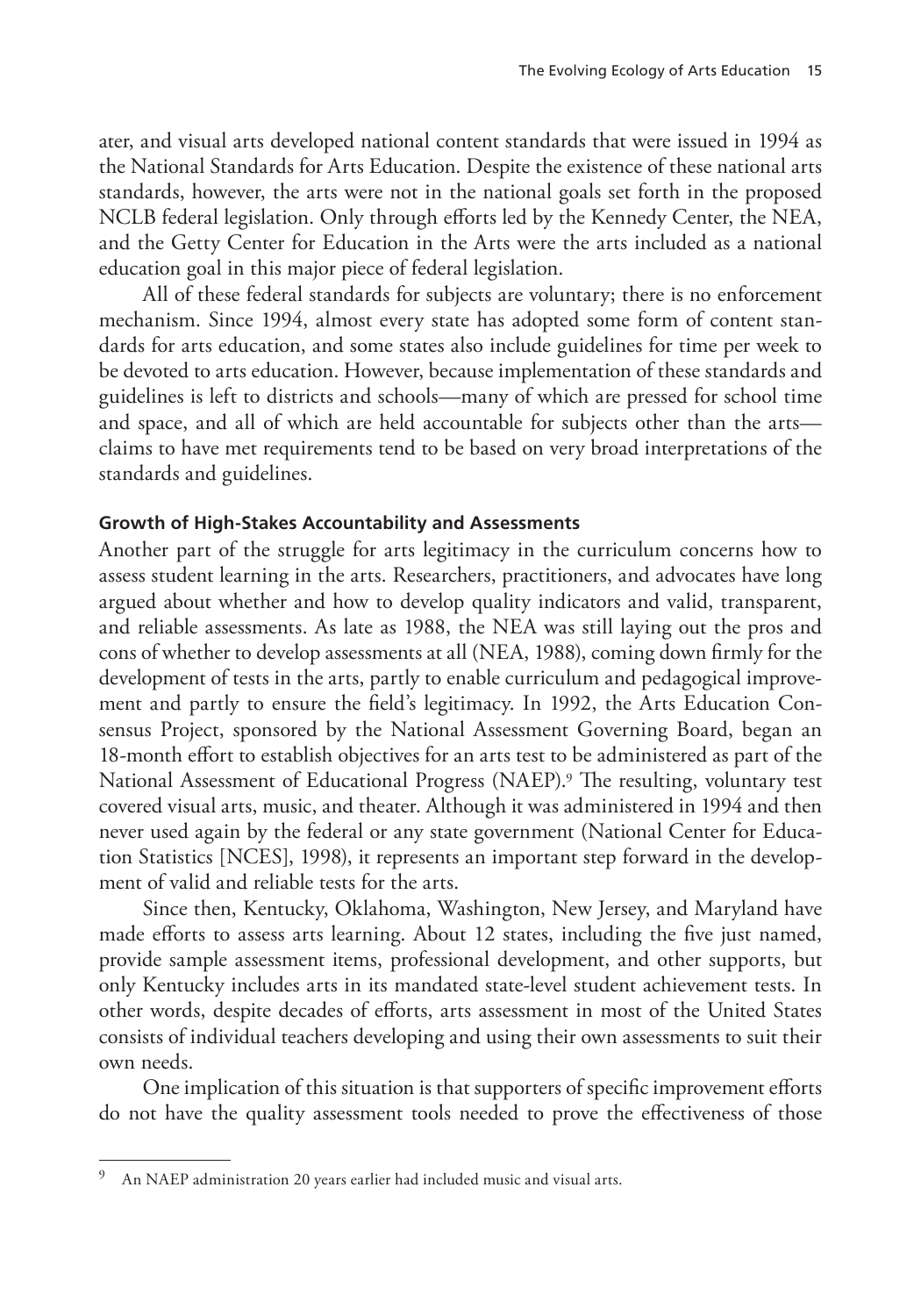improvements. They might be able to show a connection between their arts education programs and test scores for subjects other than the arts, but there is no way for them to demonstrate more-direct learning and achievement via reliable and valid measures.

The most recent federal survey of arts provision (1999–2000) occurred before the advent of strong standards-based reform in most states. It showed that music and visual arts instruction were available in some form in, respectively, 94 percent and 87 percent of U.S. elementary schools (NCES, 2002a). A closer look at the data revealed that across all schools, students received an average of 72 minutes per week of music and about 60 minutes per week of visual arts. Fewer than 20 percent of elementary schools offered dance or theater, however. Similarly, most secondary schools offered some music and visual arts: 90 percent and 93 percent, respectively. Of secondary schools, 57 percent offered four or fewer courses in music and 62 percent offered four or fewer courses in visual arts; 48 percent had theater/drama and 14 percent had dance.

More-recent studies show a declining presence of the arts in public schools. Despite the arts' position as a core subject in the national education goals and in NCLB legislation, their place in school curriculum is being eroded by NCLB's requirements for and focus on reading and mathematics. Recent studies demonstrate declines in the time set aside for the arts. Instructional time is increasingly dedicated to "teaching to" the standardized tests, and non-tested subjects, such as the arts and foreign languages, are most at risk for marginalization (Rowe et al., 2004; Hamilton et al., 2007; McMurrer, 2007; Woodworth, Gallagher, and Guha, 2007; West, 2007). More-specific information on this situation is not easy to obtain because of data issues.10

Some states have documented dramatic reductions in arts education in the past 20 years.11 One-quarter of public school principals surveyed in Illinois, Maryland, New Mexico, and New York reported decreases in instructional time for the arts, and the proportion of principals reporting such decreases in high-minority schools, at 36 percent, was even greater (von Zastrow and Janc, 2004). According to a report on music in California public schools, the proportion of students taking music classes fell from 18.5 percent in 1999 to 9.3 percent in 2004—a 50 percent decline. In the same period, the number of music teachers in the state declined by nearly 27 percent, representing an actual loss of 1,053 teachers (Music for All Foundation, 2004). Teachers left in the schools are reportedly struggling to maintain a focus on the arts (Oreck, 2004).

<sup>10</sup> The NCES did small-scale surveys in academic years 1995 and 1999, and an Arts Report Card survey in 1997. Given their limited sampling size, these surveys provide only a glimpse of the state of affairs for arts education. Some of the data that are available—unfortunately, not for all locales—are number of arts instructors, course offerings, and available resources (e.g., classroom space, supplies, and funds).

<sup>&</sup>lt;sup>11</sup> State-level surveys have been completed in Illinois, Kentucky, Rhode Island, and Washington (Ruppert and Nelson, 2006); California (Music for All Foundation, 2004); and Ohio (Ohio Arts Council, 2001). One of the most recent efforts is the New Jersey Arts Education Census Project, conducted in April 2006, which aims to understand the levels of access, equity, and quality for teachers and students in New Jersey schools.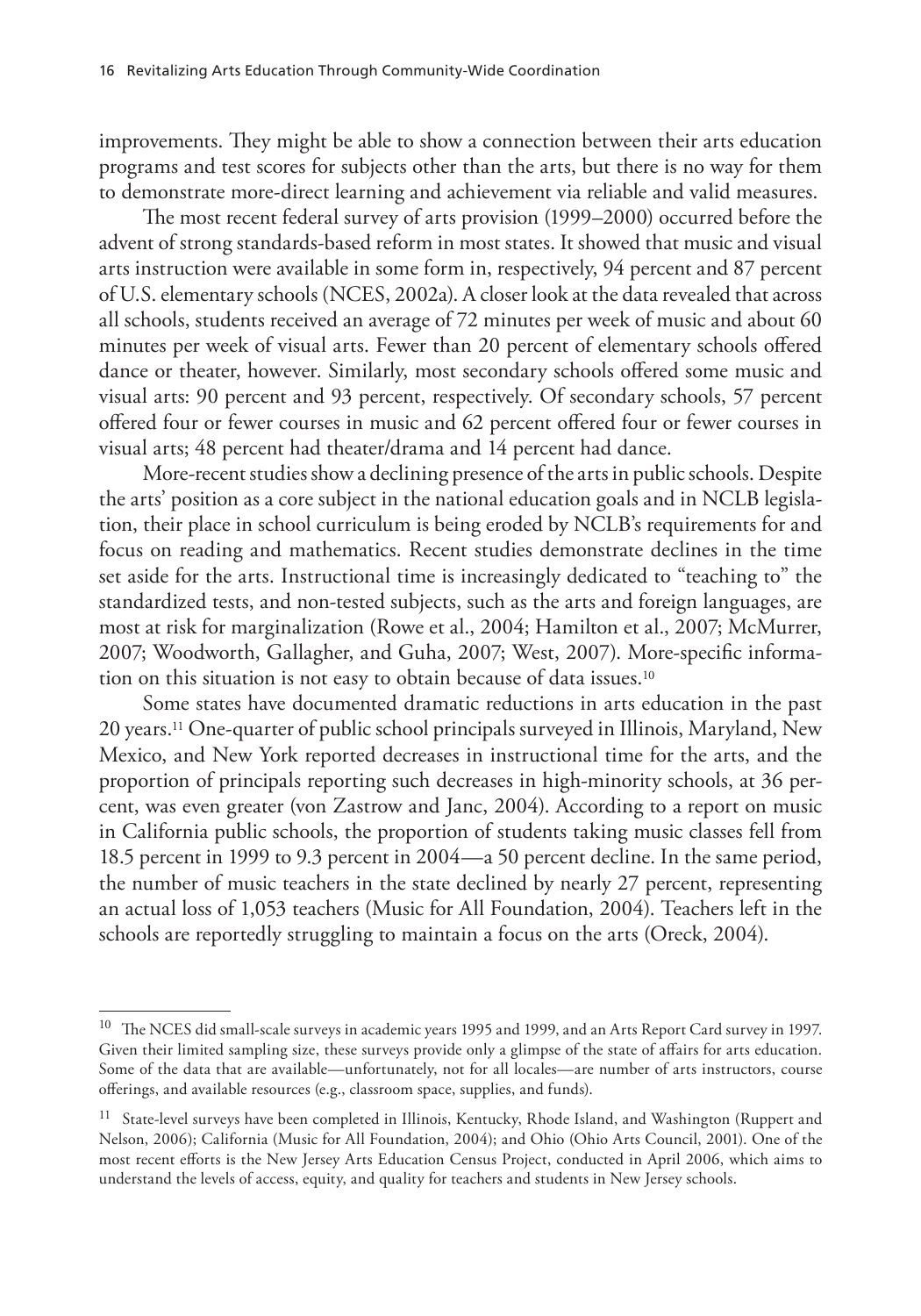The marginalization of arts education within schools may be associated with the decline in the number of arts specialists retained in districts. In von Zastrow and Janc's study of four states, the number of arts specialists decreased in 23 percent of highminority schools and 14 percent of low-minority schools, and only 9 percent of both types of schools reported an increase in the number of arts specialists (2004, p. 16). Media reports also reveal declines (Associated Press, 2005; Mezzacappa, 2006). These reports suggest two reasons for decreases in the number of arts teachers: Schools have limited capabilities for hiring and retaining teachers (Southern Regional Education Board, 2002), and arts specialists are in limited supply in some areas (Guthrie and Hamlin, 2002).

## **Decentralization and the Principal's Role in Curriculum Decisions**

Communities have taken different routes in grappling with mandatory high-stakes accountability. In some communities, the central school district office mandates specific curriculum and instruction and has removed curriculum discretion from the schools. Other communities have moved in the direction of decentralization, more commonly known as site-based management. These communities give principals authority over curriculum and instruction in exchange for meeting established goals. Several cities and counties we visited had undertaken site-based management reforms in concert with the standards-based reforms discussed above.

The coupling of test-based accountability that focuses primarily on reading and mathematics scores with site-based management has sometimes had a negative impact on arts education. For example, the Chicago Public Schools adopted a specific form of site-based management that left many decisions about curriculum and instruction to school principals and their local school councils. Principals were primarily held accountable for reading and mathematics test scores. Faced with a shortened school day and school year and detailed accountability criteria, they had to decide where to focus attention. It should not be surprising that most principals reportedly chose to focus on reading and mathematics, to the detriment of the arts.

District officials in three of our case-study sites that moved to site-based management (Chicago, Boston, and New York City) reported that despite state regulations, public schools varied significantly on whether to provide arts programming. Nevertheless, respondents reported that at least some principals remained convinced of the effectiveness of including the arts in the school curriculum. Both arts directors within the districts and community-based providers reported that they were working principal by principal, school by school to create partnerships to maintain or revive arts programs under these conditions.

Even sites with a lesser degree of site-based management reported that the principal was playing a key role in determining the focus of instruction in his or her school. The principal was signaling to teachers the level and type of instruction to provide in the face of competing demands for limited time, space, and funding. As more princi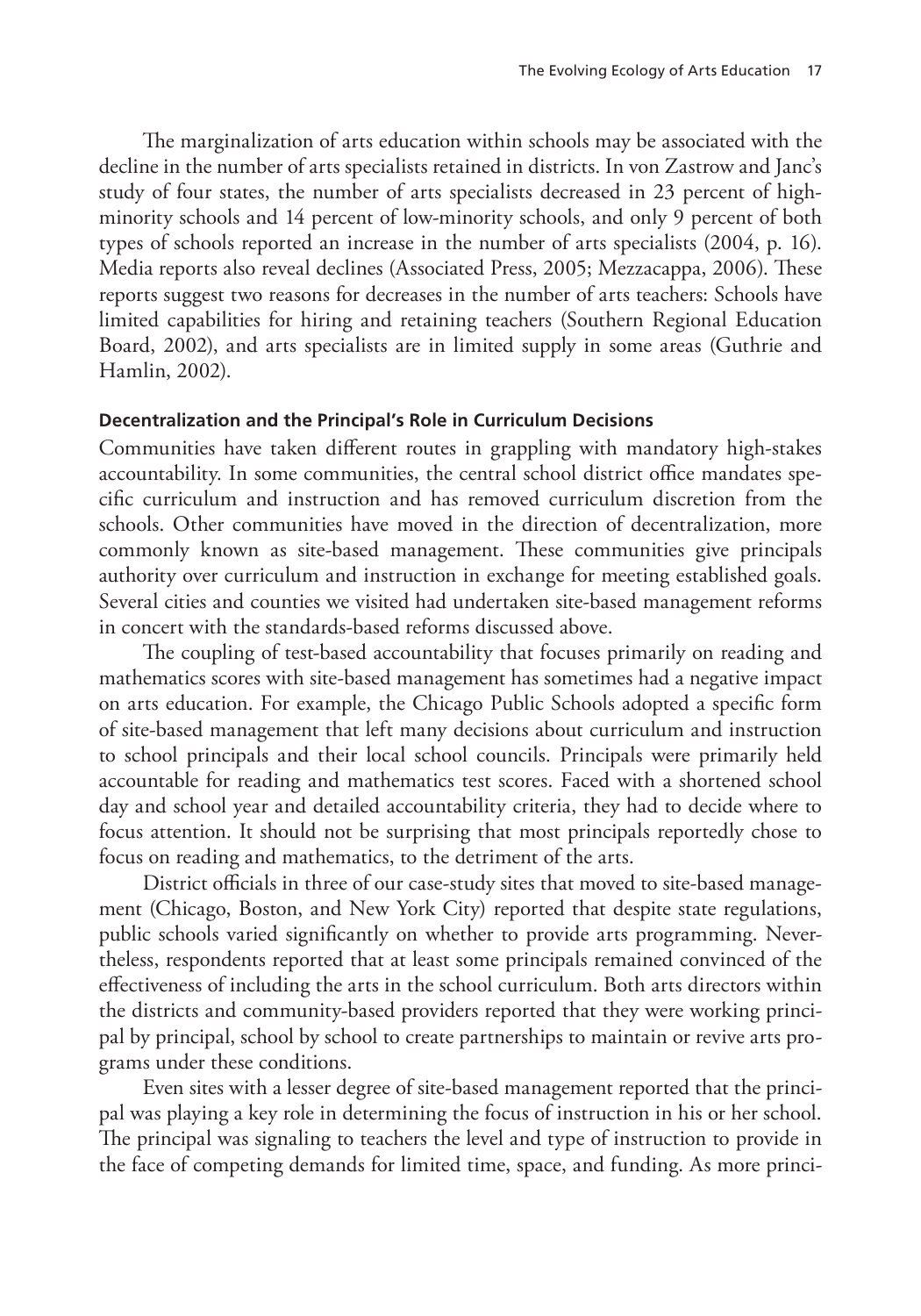pals are held accountable for mathematics and language test scores, more of them may be inclined to emphasize these two subjects over other subjects (Hamilton et al., 2007; McMurrer, 2007).

# **The Arts as the Reform**

In the late 1980s, arguments for systemic reforms to improve schools increasingly surfaced (Smith and O'Day, 1990). Using the growing evidence of arts education's contribution to student achievement and to motivation and perseverance, arts advocates began connecting arts education with systemic reform movements. Their argument was that infusion of the arts into the curriculum could serve as the focus of curriculum and pedagogical improvement designed to engage students in learning.

Two major and well-funded efforts to redesign schools supported this idea: the Annenberg Challenge Grants and the New American Schools Corporation design competition. A third effort, by the Galef Institute, developed an arts-rich design for schools called Different Ways of Knowing. Each effort produced significant demonstrations of how the arts could be integrated throughout the curriculum, but they all then foundered through lack of further funding for expansion to more schools. Nevertheless, some people in the field who are closely linked with arts integration advocates (Rabkin and Redmond, 2004; Burnaford, Aprill, and Weiss, 2001; Remer, 1990, 1996) still support such approaches, and some funders, such as The Ford Foundation, are supporting more demonstrations.

# **Organizational Ecology of Arts Education Today**

Our review of themes in the development of the arts education field made it clear to us that the players have changed and grown in number since the early 1970s, when the stage belonged largely to local school districts, schools, and a few cultural organizations. An array of arts learning providers has entered the field in response to changes in fiscal support for arts education, and more government agencies and philanthropic organizations now take part.

Figure 2.1 summarizes the current organizational ecology of arts education. The *providers* shown are the entities that furnish arts learning experiences to children; the *influencers* are the policy and funding entities that furnish rules, regulations, oversight, funding, and goals to the providers. Information on the availability and quality of arts education resources supported by the different entities shown in the figure is diffuse and specific to each state and community.

# **Non-School Providers**

During the past several decades of declining provision of arts education in the schools, three types of non-school providers of arts learning experiences have emerged: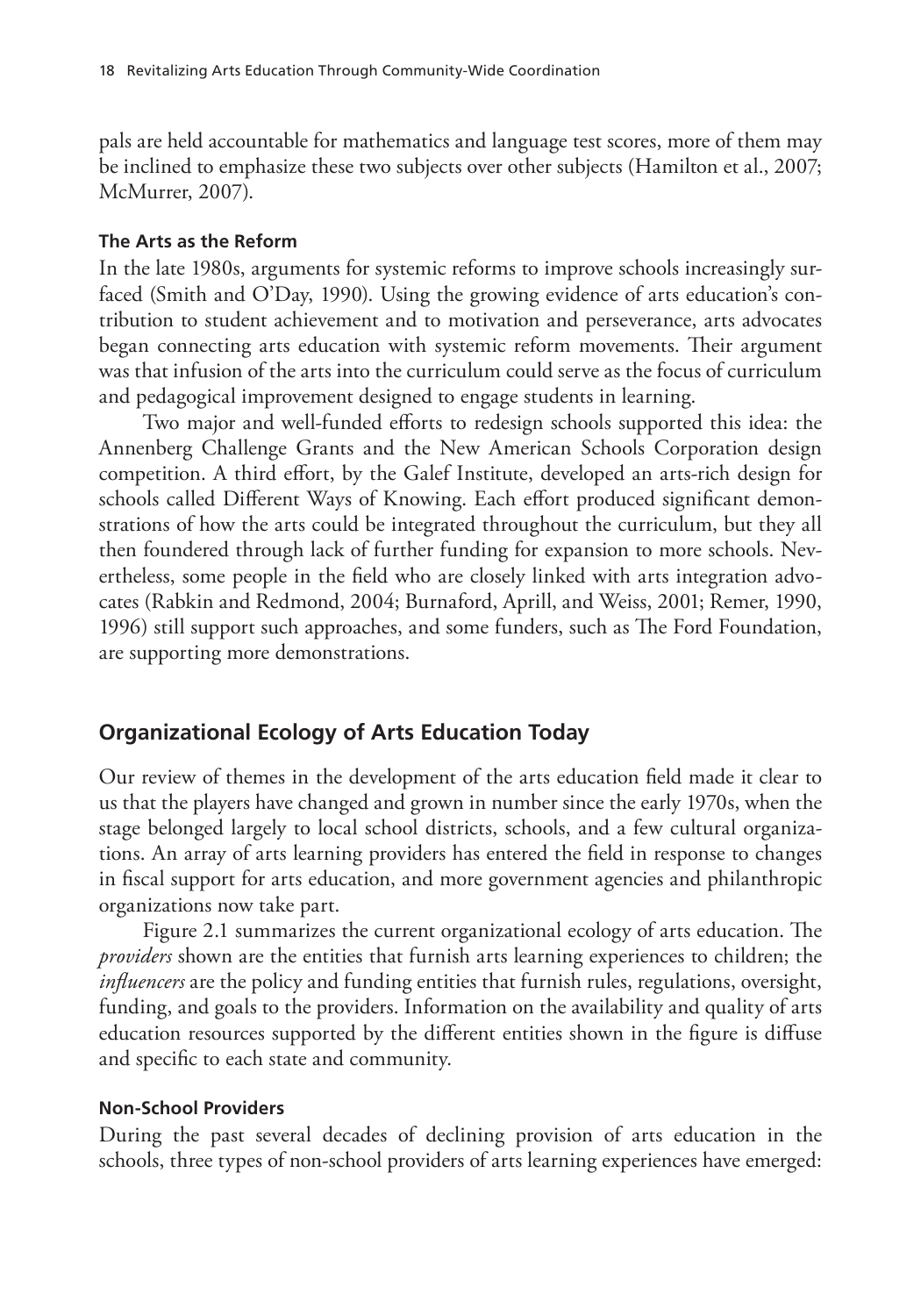

#### **Figure 2.1 Providers and Influencers of K–12 Arts Learning Experiences Within Communities**

**RAND** *MG702-2.1*

community-based providers, cultural organizations, and OST providers. In contrast to arts education provision in the early 1970s, today's arts learning opportunities are thus much more likely to come from a more diverse set of providers, although there are no hard data showing the relative contributions of the groups. We discuss each non-school provider and its specific role in turn.

**Community-based providers.** We call any organization that sprang from the community specifically to improve arts education a *community-based provider*. These organizations originally served a brokering function for schools interested in adopting integrated curriculum or having artists teach courses for their students. They recruited and trained a pool of qualified artist educators who could fill slots for school courses (e.g., a practicing painter for a visual arts course in a school)<sup>12</sup> or could work with general educators to integrate arts into a specific curriculum.

Some community-based providers have expanded their functions to include professional development of artists on standards and pedagogy, professional development of teachers in arts concepts for their subjects, internships for students, artist residencies for schools, etc. Regardless of the specific functions provided, however, all organizations that we included in this category help connect artist educators with schools, OST programs, and cultural organizations so that they can teach the arts through courses and performances with educational workshops.

<sup>&</sup>lt;sup>12</sup> This practice is rare in some of the states that require a certified teacher in each classroom.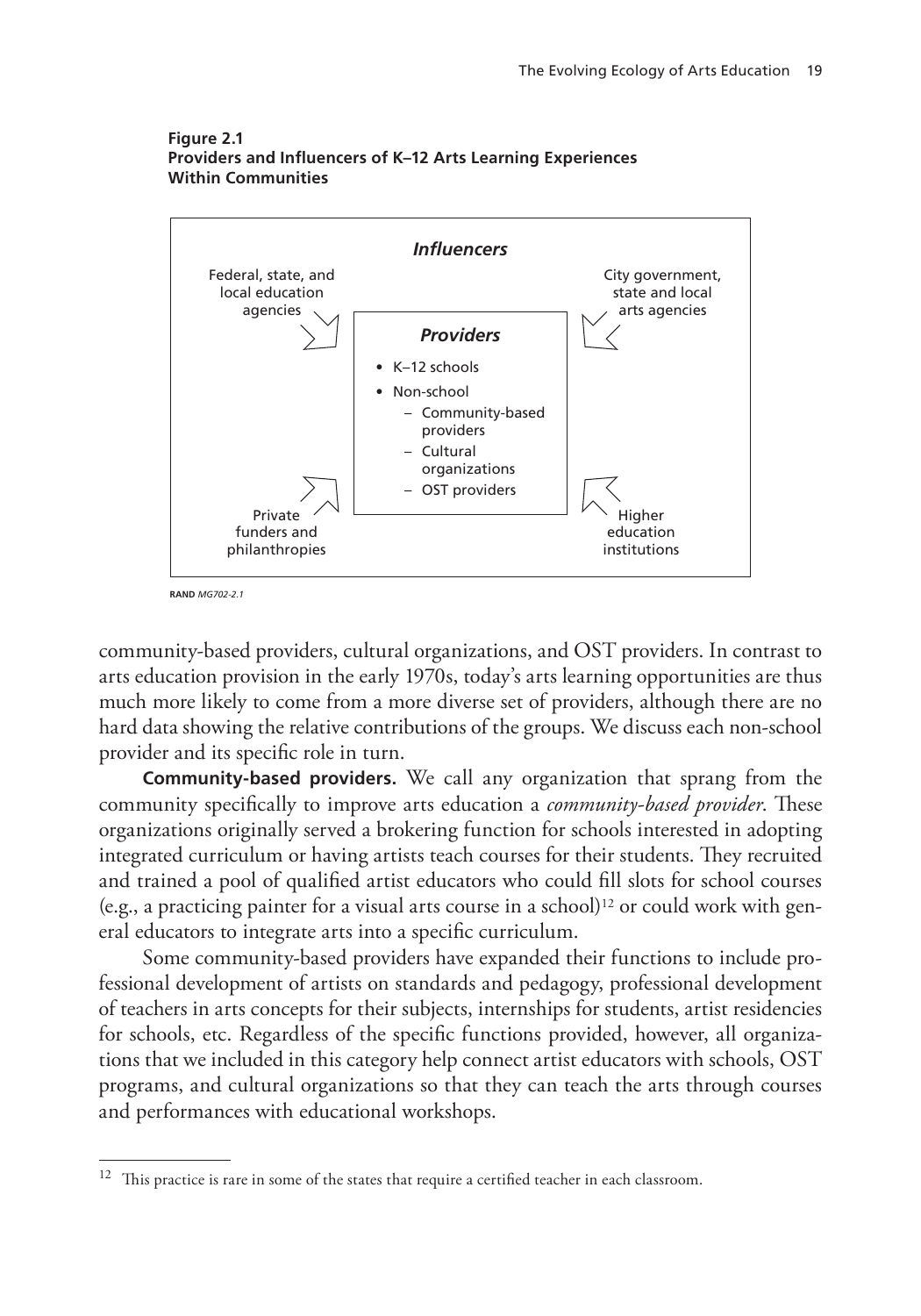As an example, ArtsConnection was founded in New York City in 1979 as a notfor-profit organization whose goal was to connect professional artists with students and teachers in school-based programs. Funded through both the city and its own fundraising efforts, ArtsConnection identified professional artists and matched them to schools to deliver school-specific arts learning programs. In addition, it provided professional development in curriculum development and pedagogy for artists.

Other non-profit community-based providers, each with its own niche and varying functions, sprang up in New York City during this period, including such nationally known organizations as Studio in a School and Education Through Music. Organizations were created in other cities as well, either to match professional artists with schools or to train artists to be teaching artists. Urban Gateways (founded in the early 1960s) and the Chicago Arts Partnerships in Education (CAPE, founded in 1993) are similar organizations with national reputations for partnering with schools to provide arts experiences during the school day. Additionally, Young Audiences and other such organizations emerged to enable children to experience live performances in their own communities.

These types of organizations often receive significant funding from public sources, such as state or city cultural agencies, and from foundations and other corporate and individual donors. This subsidization is what makes these arts learning opportunities affordable for some schools that otherwise could not offer arts education to their students. Many schools accessing these services use limited discretionary funds to pay nominal fees to cover the remaining cost.

The emergence of community-based providers has been beneficial on several fronts. Students receive arts learning, although the level of their exposure to it varies from school to school and grade to grade; artists receive a steady stipend for their work, supplementing their often erratic pay; teachers learn how to use the arts in their curricula; and schools receive services without having to pay full cost.

**Cultural organizations.** Cultural organizations responded to the arts education void resulting from school budget cuts by increasing their education functions. Our interviewees disclosed that the governing bodies of cultural organizations in each city considered the implications of budget cuts for arts education and decided to respond by increasing their education programming, partly to ensure the organizations would have future supporters. As they redirected funds into education programs, these organizations began to develop closer ties to school districts and schools. Their education programming can include but is not limited to tours of exhibits geared to children's ages and courses of study; lesson plans for teachers that are specifically aligned with state curriculum standards or course requirements; online curriculum that includes tours of their works for distance learning settings; professional development for teachers and artists; networking opportunities for those interested in arts education; familyfriendly activities to encourage parents and children to become aware of and experience the arts.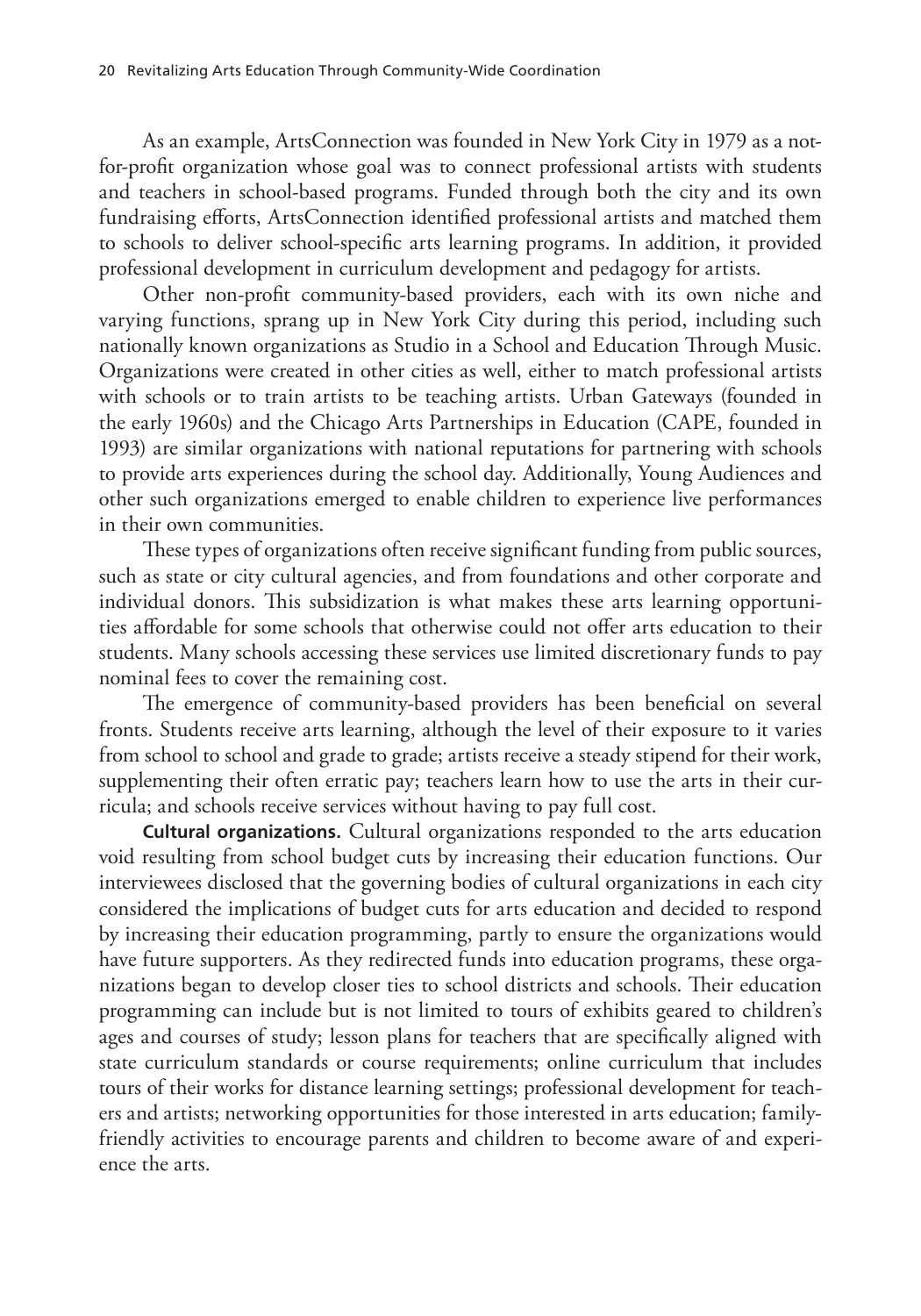A few cultural organizations have gone even further. For example, the Lincoln Center Institute for the Arts in Education was formed to support aesthetic education throughout the New York City region through partnerships with schools that engage artist educators and reconfigure curriculum and instruction to promote aesthetic capacity. The institute also offers an array of other supports, including professional development and consulting. It and others often team with magnet schools for the arts or help support charter schools that have strong arts components.

This response from the cultural organizations, like that of the community-based providers, has benefited many parties. Students can access arts experiences (often closely aligned with their other academic experiences), and cultural organizations can gain support in their communities from parents and from students—the potential future arts consumers and supporters of these organizations.

**Out-of-school-time providers.** Another trend during this period was the entry of mothers into the workforce and the resulting growth in OST care provision. According to the U.S. Census Bureau, in 1970, 21 percent of women with children under age 18 worked. By 2002, this proportion had grown to 73 percent, putting the number of children under age 18 whose mothers worked at 67.4 million, and causing both private and public providers of OST programs to grow in number and flourish.

Some, but certainly not all, of these providers offer arts learning as part of their programming. For example, some Boys and Girls Clubs and YMCAs and YWCAs offer arts learning. So do city-run departments of parks and recreation, and schools in before- and after-school care programs. In many cases, community-based providers (described above) fill the need for arts instructors in these types of programs.

OST provision does not reach all children, however. Estimates of unmet demand vary widely, some indicating that as many as two-thirds of children who may need such services cannot or do not access them (Bodilly and Beckett, 2005). Many families cannot afford or do not have easy access to OST providers. It remains a voluntary endeavor, which means that not all children receive it. And children who do receive it do not always receive arts education, much less high-quality arts experiences.

### **Influencers**

Many different entities influence arts education: the federal government and state governments, school district offices, foundations, colleges and universities, and state and local arts agencies. Some of these were included in the discussion of providers, above; here we cover the major groups of influencers and specify their slightly different roles as influencers in arts learning.

**City government and state and local arts agencies.** These entities support arts education by funding programming, often with federal, state, and local dollars. City government agencies play myriad roles that influence arts learning. For example, cities support museums and theaters by providing public space and grants for programming, and children then take advantage of productions offered. City agencies overlap with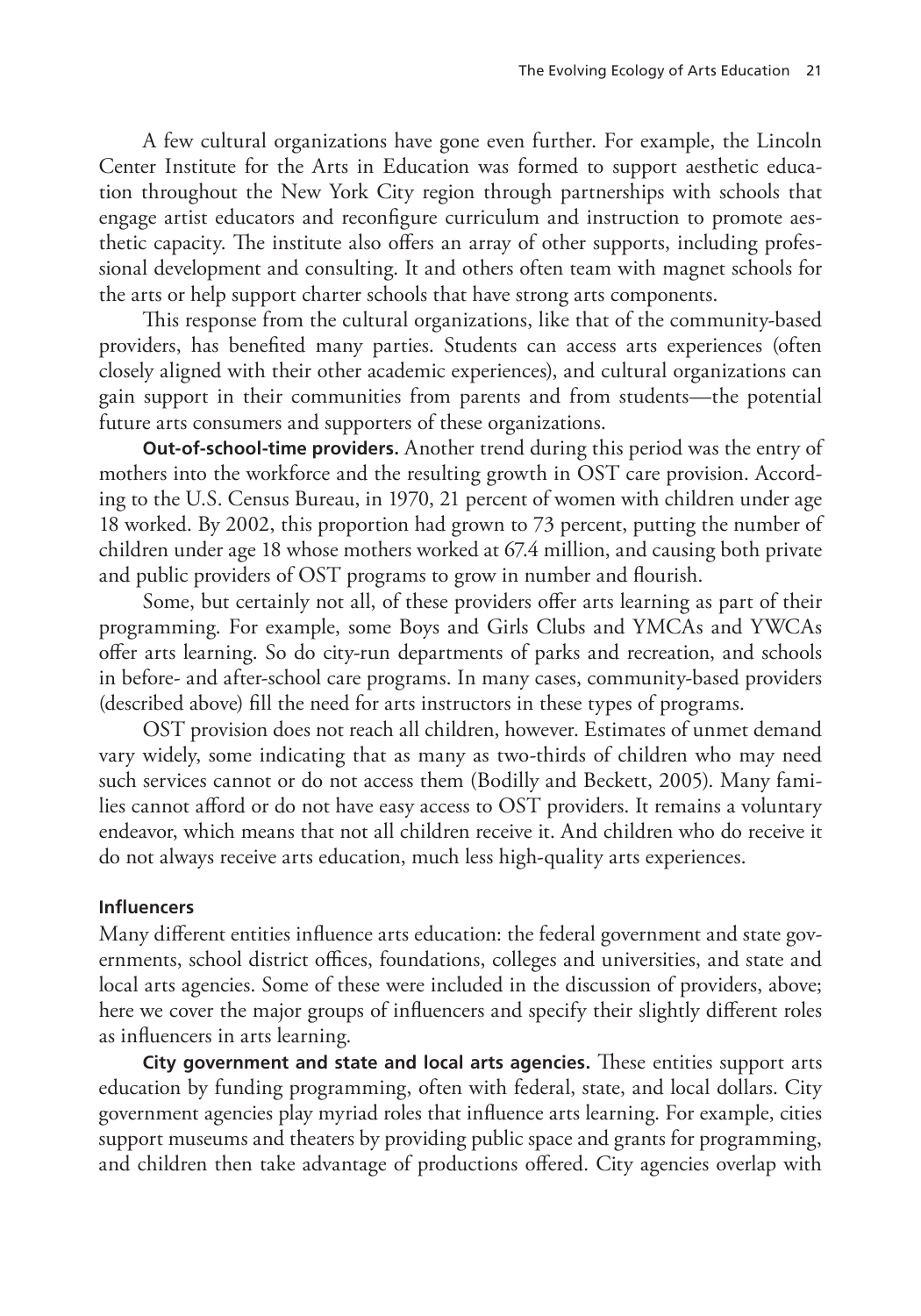OST providers at times—for example, when city parks and recreation departments provide arts programming after school and during the summer. City departments of cultural affairs, funded by state and local tax dollars, support arts education in our casestudy sites, underwriting non-school education programs for students talented in specific ways and providing infrastructure (vetted lists of arts specialists who can be called on for teaching) to support other programs. State arts agencies often work through competitive grants, and local arts education programs apply for funding to support their work. In short, these agencies strive to provide the arts production function in localities and access to the arts, and they even support specific learning venues.

**Private funders and philanthropies.** Community-based providers and cultural organizations rely in part on local and national philanthropies to underwrite their efforts. Local foundations reported to us that they began in the 1970s and 1980s to significantly reallocate funding to such local organizations to ensure that children received some arts education. Indeed, local foundations are major funders of arts education in each of our six case-study sites. But not all foundations are simply behind-the-scenes funders. As discussed above, philanthropic organizations—the Annenberg Foundation, the Getty Center for Education in the Arts, The Ford Foundation, The William and Flora Hewlett Foundation, The Wallace Foundation, etc.—have assumed major, national roles in the provision of arts learning through various contributions, including development of discipline-based constructs, development of national standards and the arts NAEP assessment, and support for arts infusion demonstrations.

**Federal, state, and local education agencies.** Even though states are not bound by the national standards and the inclusion of the arts in core curriculum, both of these were huge steps forward in supporting efforts to build consensus on what should be taught in schools. State public education agencies provide funding for local schools, as well as specific standards, curriculum and instructional guides, and some professional development supports for these schools. As such, these agencies influence but do not control the types and levels of arts education provided in schools and in after-school programs on school premises. Many states mandate arts education provision, but the absence of funding and accountability means that school districts and schools can and do interpret the mandates to suit their local circumstances.

**Higher education institutions.** Because schools of higher education train and provide the teachers and artists who interact directly with children, they are responsible for developing the arts specialist and artist educator pipelines into the schools and programs. Higher education institutions are in a position to heavily influence the quality of arts learning through the teachers and teaching artists themselves and their preparation. In addition, these institutions affect the supply of teachers and artists in a very unregulated market.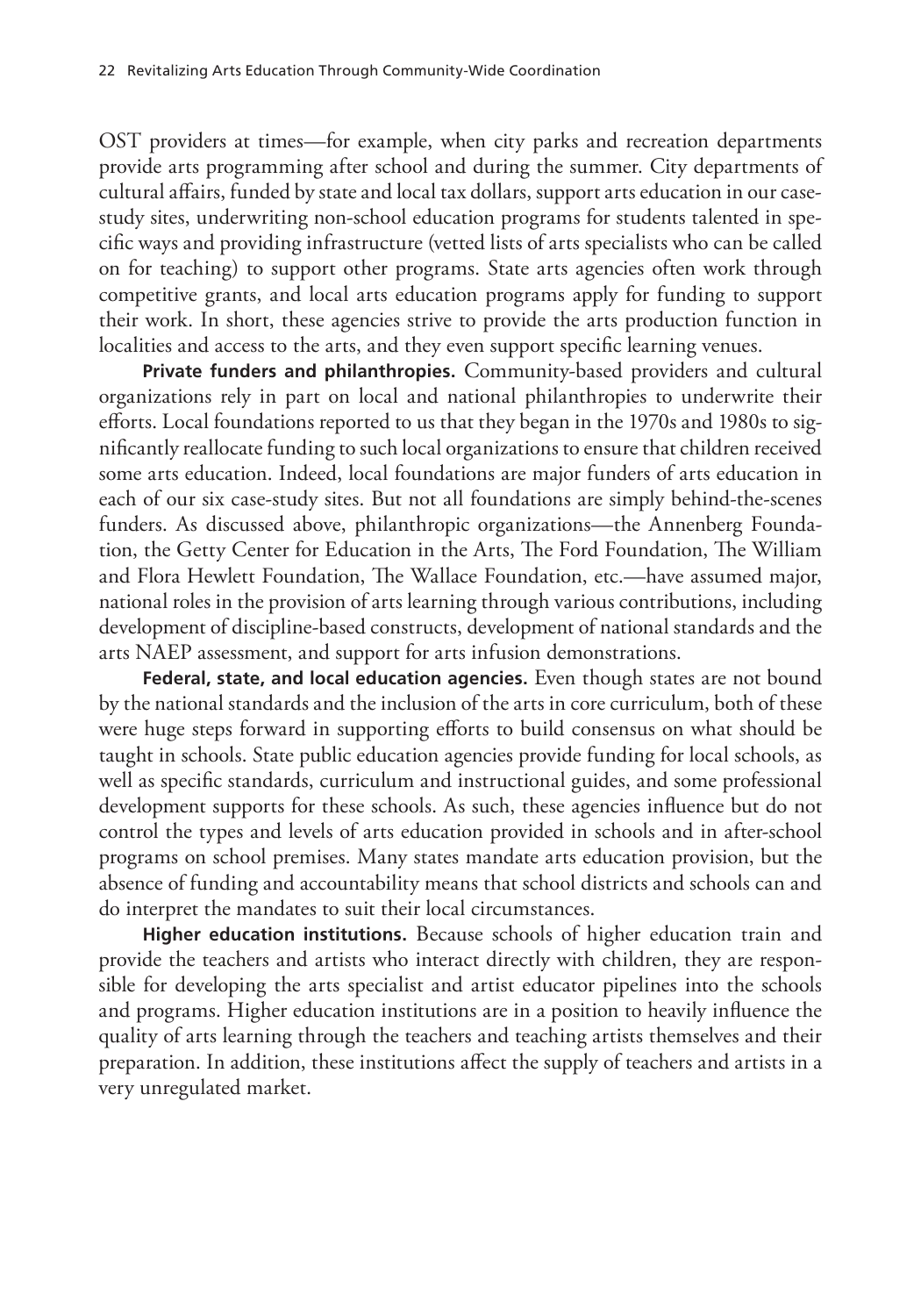### **Interactions Among Providers and Influencers**

Outside of normal contractual relationships (such as the school district central office contracting with providers for specific services), the main types of providers and influencers discussed above usually do not act in a coordinated fashion within communities to support arts learning. In fact, the opposite is more likely to be true. A previous discussion pointed to the negative effects of test-based accountability on the arts in schools and to the detrimental impact that the combination of test-based accountability, budget cuts, and site-based management has had on arts education in some schools. Some influencers, such as philanthropies, have acted to counter these negative trends in arts education, but seldom have they coordinated their actions. For example, philanthropies differ in their preferences for integrated versus discipline-based programs and for specific arts or arts experiences. In the absence of coordinated actions, these differences strongly affect what arts opportunities are presented to different children across a city and which arts education providers thrive or languish.

The experts we interviewed all agreed that the combination in communities of layers of regulations, different influences, and stovepiped funding streams has created a checkerboard effect. Each community has some outstanding arts opportunities; but for the majority of children, the array of arts offerings—if offerings exist for them at all—is idiosyncratic and unreliable. Children's arts opportunities are shaped by such factors as specific school attended, access to transportation, and funding for OST programs. Respondents in each community noted that fine magnet school arts programs were in place for selected students, but that the majority of students faced a confused array of arts offerings that often changed from one year to the next as influencers changed funding support or policies.

### **Summary**

This chapter has demonstrated that arts education in the public sphere struggles for legitimacy and for time and space in the school day. Arts education is characterized by a diverse array of providers, some of them competing with each other for the attention of children and families, and all of them competing with school subjects that have the benefit of greater attention and greater resources. Progress has been made through such steps as setting national standards, creating a national assessment, and producing research that supports arts benefits. But factors such as high-stakes testing and fiscal constraints have placed limits on progress. In short, most public provision of arts learning faces a constant struggle for space, time, and resources. Furthermore, the policymakers and funders with the most influence over the provision of arts education are a diverse group unaccustomed to working in coordination with each other.

In this situation, coordinated efforts among providers and influencers of arts education would seem to be the most natural way to jointly overcome the challenges.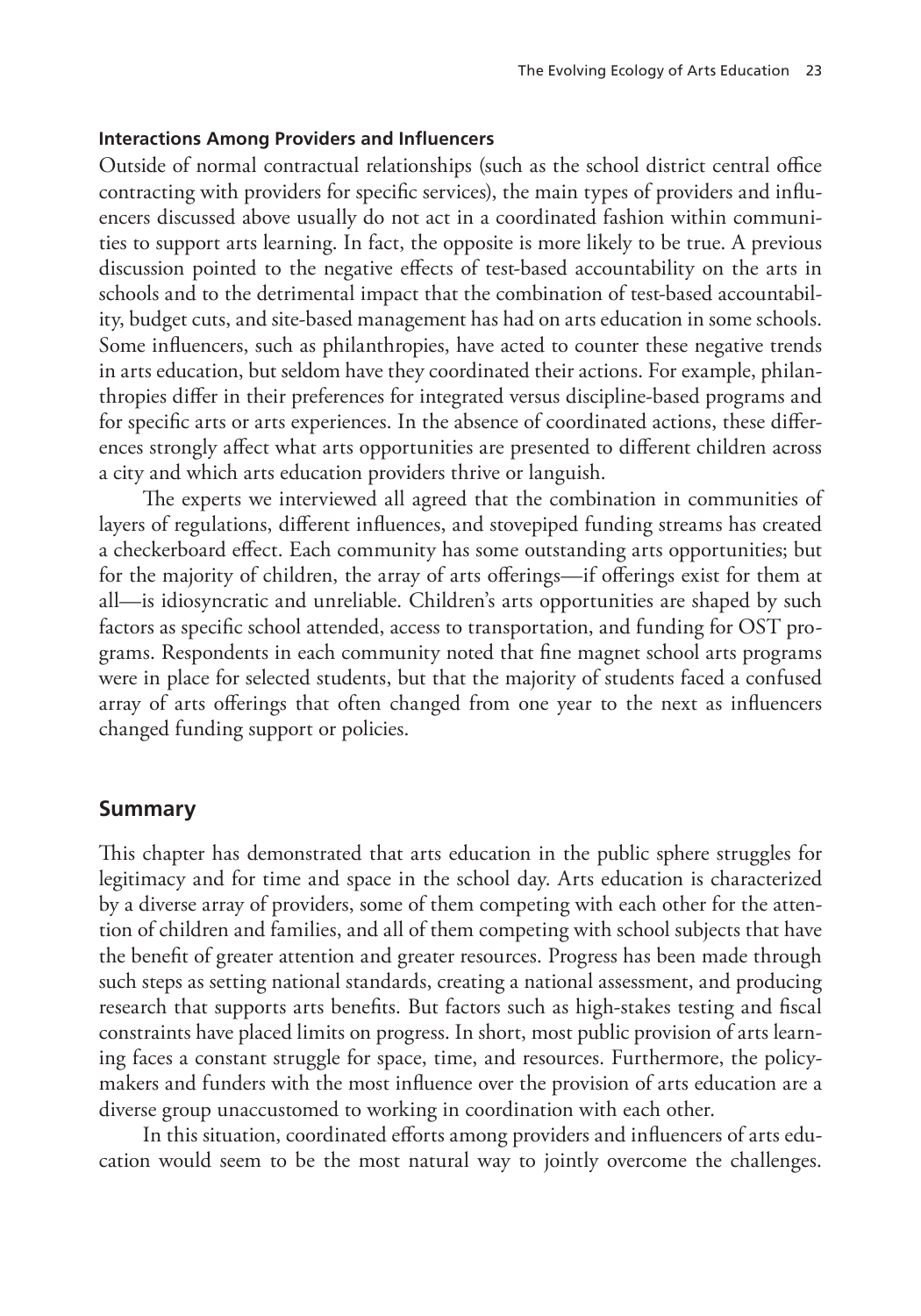But the effort to find a common cause is stymied by extensive disagreement in the field about goals and appropriate approaches for arts education. And matters are not improved by the severe fiscal conditions that exist in the arts education field, conditions that can promote competition where coordination is sorely needed. The next chapters investigate how these themes played out in the sites we studied.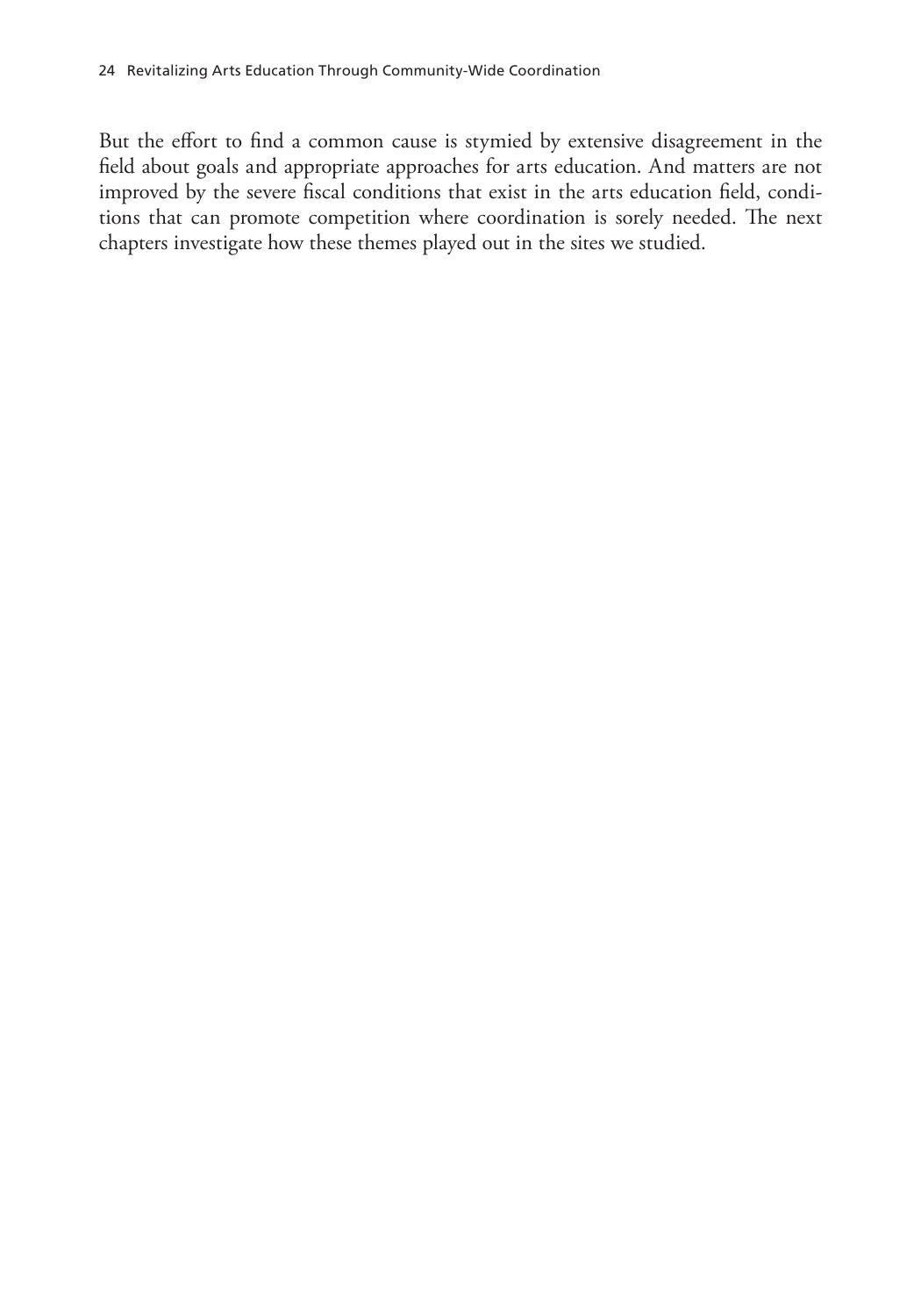This chapter describes the coordination efforts undertaken in our six case-study sites, or communities, to improve arts learning. Our intent here is to set the stage for the findings of our cross-site analyses, which are discussed in Chapters Four and Five. We thus provide only the information needed to discern the efforts' differences and similarities, without regard to the quality of the arts learning provided.

The six communities had much in common when they began their efforts. All had very vibrant arts sectors comprising theaters, symphonies, museums, etc. All had a varied set of arts education providers, as well as foundations and state agencies that promoted arts learning. In short, all six communities had a strong set of arts assets from which to build a collaboration.

Furthermore, each community was within a state that had established schoolcurriculum content standards for the arts, mandates on the time schools were to spend per year on arts courses, and certification requirements for arts teachers.1 Table 3.1 sets out the relevant characteristics of the six school systems. As shown, schools in these communities were serving mainly minority students, many of whom were eligible for free or reduced-price lunches (an indicator of poverty). Many of the schools were also considered low performing. Each school district or set of school districts had experienced budget cuts over the years that affected the provision of school-based arts education. And the current accountability requirements and school-based management had eroded support for arts education in many schools and led to uneven access to arts education across schools.

Despite these commonalities, the arts education coordination efforts in these communities varied considerably, partially because of context and circumstances and partially because of choices each site made on important issues: location of provision (in school, OST), type of teacher (classroom teacher, arts teacher, teaching artist), form of delivery (stand-alone, integrated), groups to involve as partners, and who would lead the effort. Table 3.2 lists the choices made per site within the context of the collaborative initiative we chose to focus on in our study.

Education Commission of the States, 2005, lists state policies on arts education.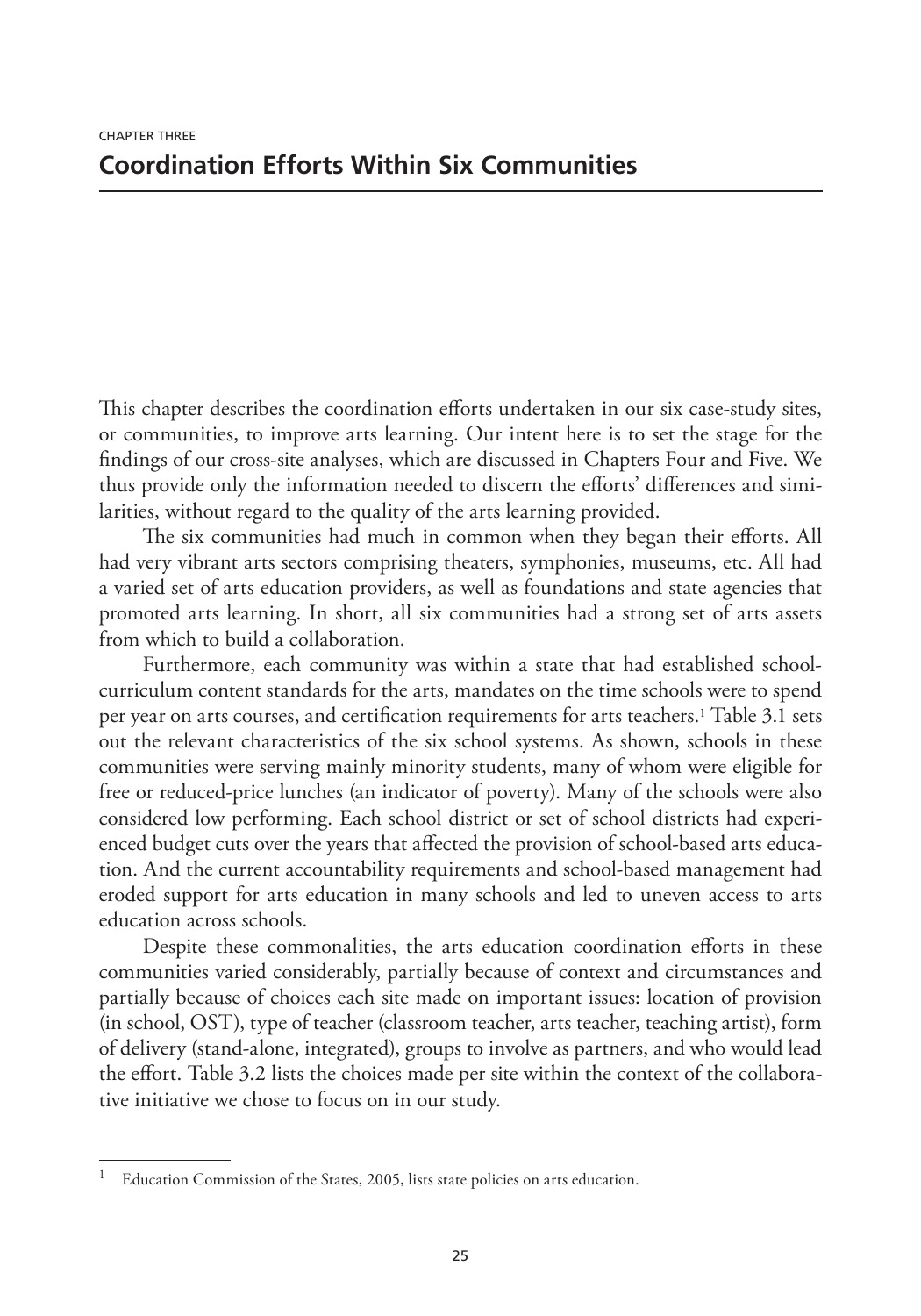| <b>Characteristic</b>                                                                  | Alameda<br>County    | <b>Boston<sup>a</sup></b> | Chicagob  | <b>Dallas<sup>C</sup></b> | Los<br><b>Angeles</b><br>County                                          | New York<br>City |
|----------------------------------------------------------------------------------------|----------------------|---------------------------|-----------|---------------------------|--------------------------------------------------------------------------|------------------|
| Total population <sup>d</sup>                                                          | 1,500,000            | 559,000                   | 2,800,000 | 1,200,000                 | 9,900,000                                                                | 8,100,000        |
| Number of districts                                                                    | 18                   | 1                         |           | 1                         | 80                                                                       | 32 <sup>e</sup>  |
| Total enrollment in public<br>school district(s)                                       | 213,500 <sup>f</sup> | $57,000^{\dagger}$        | 421,000   |                           | $160,000$ <sup>f</sup> $1,700,000$ <sup>f</sup> $1,100,000$ <sup>f</sup> |                  |
| Number of schools                                                                      | 350                  | 145                       | 623       | 225                       | 1,700                                                                    | 1,200            |
| Student demographics                                                                   |                      |                           |           |                           |                                                                          |                  |
| Percent white                                                                          | 25                   | 14                        | 8         | 5                         | 19                                                                       | 11               |
| Percent black                                                                          | 17                   | 42                        | 49        | 30                        | 11                                                                       | 27               |
| Percent Hispanic, any race                                                             | 28                   | 34                        | 38        | 64                        | 59                                                                       | 50               |
| Percent eligible for free and<br>reduced-price lunch                                   | 329                  | 71                        | 86        | 71 <sup>h</sup>           | 64                                                                       | 72 <sup>h</sup>  |
| Percentage of schools meeting<br>federal adequate yearly<br>progress standards in 2006 | 60                   | n/a                       | 41.2      | 72                        | 71                                                                       | 69 <sup>1</sup>  |

### **Table 3.1 Characteristics of the Six Case-Study Sites**

a All column data are 2006–07 from at-a-glance section of Boston Public Schools Web site (Boston Public Schools, undated) unless noted otherwise.

b All column data are FY2005–06 from at-a-glance section of Chicago Public Schools Web site (Chicago Public Schools, undated), unless noted otherwise.

c Dallas Independent School District.

d Based on 2005 or 2006 U.S. Census data estimates.

e This is the number of districts that New York City had when the case study began. By the end of the study, it had restructured as site-based management of all schools under one district.

f Based on 2007–08 data.

g As of 2001–02 (California Food Policy Advocates, 2002).

h As of 2001–02 (NCES, 2002b, Part 2 of Table 9).

<sup>i</sup> New York State Board of Regents, 2007.

The following sections describe the six communities in alphabetical order as of our study period. For each site, we offer information on context and motivation for change, coordination goals and efforts, and achievements as well as some prospects for the future.

# **Alameda County**

In Alameda County, California, which is home to the cities of Berkeley and Oakland in the East Bay area, we focused on the countywide effort known as Alliance for Arts Learning Leadership. This effort had been in existence for over eight years at the time of our interviews (December 2006) and involved school districts, schools, cultural insti-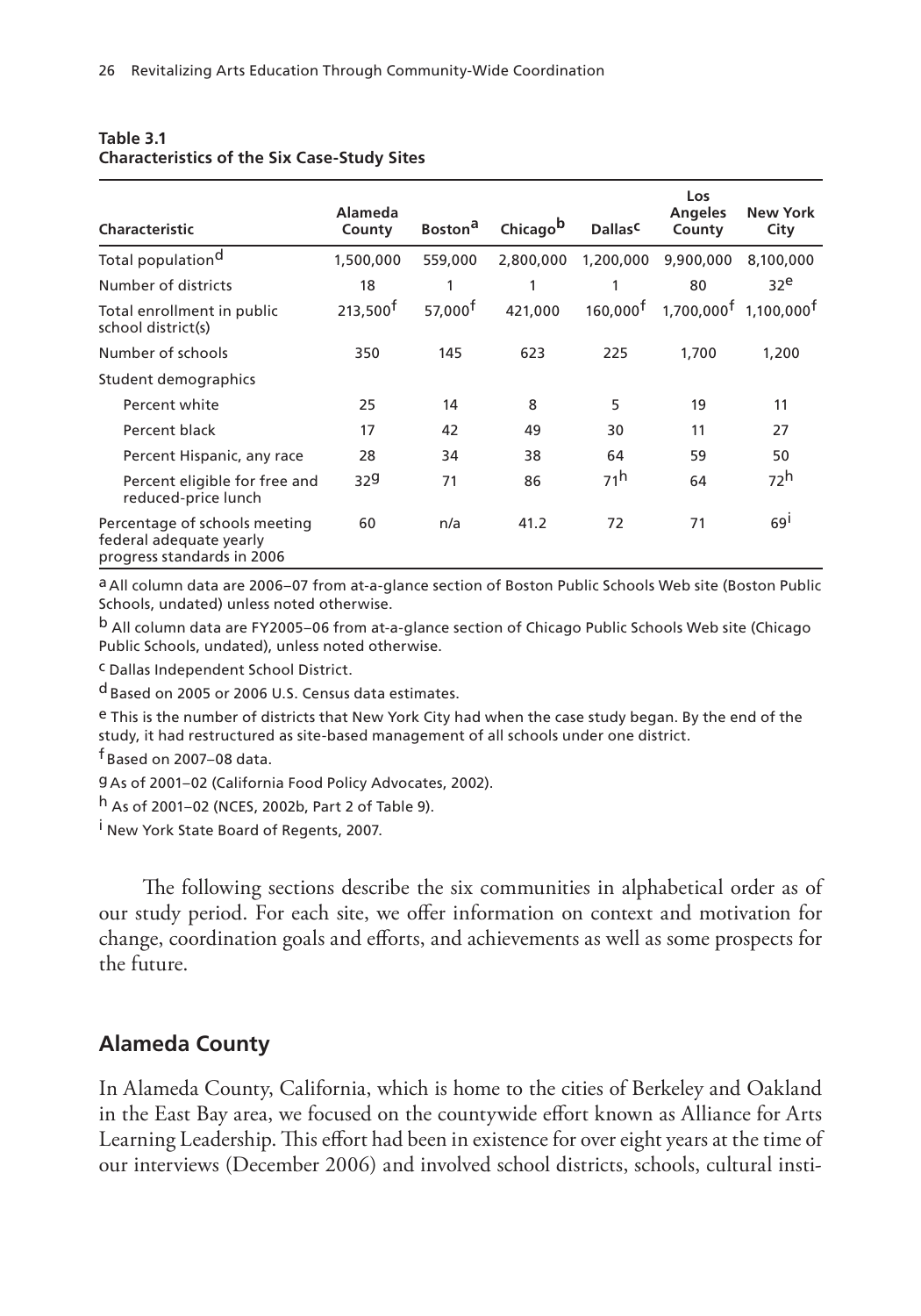| <b>Collaborative Effort</b>                                                               | Leadership                                                      | <b>Partners</b>                                                                                             | <b>Location of</b><br>Provision | Form of<br><b>Delivery</b>                                           | Type of<br><b>Teacher</b>                       |
|-------------------------------------------------------------------------------------------|-----------------------------------------------------------------|-------------------------------------------------------------------------------------------------------------|---------------------------------|----------------------------------------------------------------------|-------------------------------------------------|
| <b>Alameda County:</b><br><b>Alliance for Arts</b><br>Learning Leadership                 | County<br>Department of<br>Education                            | Broad spectrum<br>of providers and<br>influencers                                                           | In school                       | Primarily<br>integration                                             | Teaching<br>artist,<br>teacher.<br>arts teacher |
| <b>Boston: Arts in OST</b><br>improvement efforts                                         | No clear lead                                                   | Mayor's<br>office, BASB <sup>d</sup> ,<br>foundations.<br>community<br>providers, cultural<br>organizations | OST                             | Not specified                                                        | Teaching<br>artist                              |
| Chicago: Establishing<br>an arts education<br>advocate position in<br>the school district | Local foundation<br>coalition and<br>district head-<br>quarters | School district,<br>foundations                                                                             | In school                       | Stand-alone<br>courses                                               | Arts<br>teacher                                 |
| Dallas: Big Thought<br>(Young Audiences<br>through DALI <sup>D</sup> )                    | Community-<br>based<br>organization                             | Full spectrum of<br>providers and<br>influencers                                                            | In school.<br>OST               | Integration,<br>stand-alone<br>courses,<br>neighborhood<br>offerings | Teaching<br>artist.<br>teacher,<br>arts teacher |
| Los Angeles County:<br>Arts for All                                                       | <b>County Arts</b><br>Commission                                | Broad spectrum<br>of providers and<br>influencers                                                           | In school                       | Integration,<br>stand-alone<br>courses                               | Teaching<br>artist.<br>teacher.<br>arts teacher |
| New York City: Step-<br>Up initiative                                                     | <b>District</b><br>headquarters                                 | School districts,<br>foundations, other<br>city agencies                                                    | In school                       | Stand-alone<br>courses                                               | Teaching<br>artist, arts<br>teacher             |

#### **Table 3.2 Key Choices of the Six Collaborative Efforts**

a Boston After School and Beyond.

b Dallas Arts Learning Initiative.

tutions, community-based providers, parents, businesses, and higher education institutions. Similar to the situation in Los Angeles County (described below), the effort was being led by a county public-sector organization external to the school districts.

# **Context and Motivation for Change**

In Alameda County, with its 18 different school districts, arts education was slowly dismantled as the effects of Proposition 13, passed by California's voters in 1978, reduced funding for local school districts. Provision of arts learning in the schools came to be uneven across the county. In California, the individual school districts provide education while the county offices of education provide mandated and voluntary services to the districts, such as review of district budgets, registration of teacher credentials, and professional development. In 1999, the newly elected Superintendent of Schools for Alameda County was dissatisfied with the provision of arts learning across the county and took action to improve it.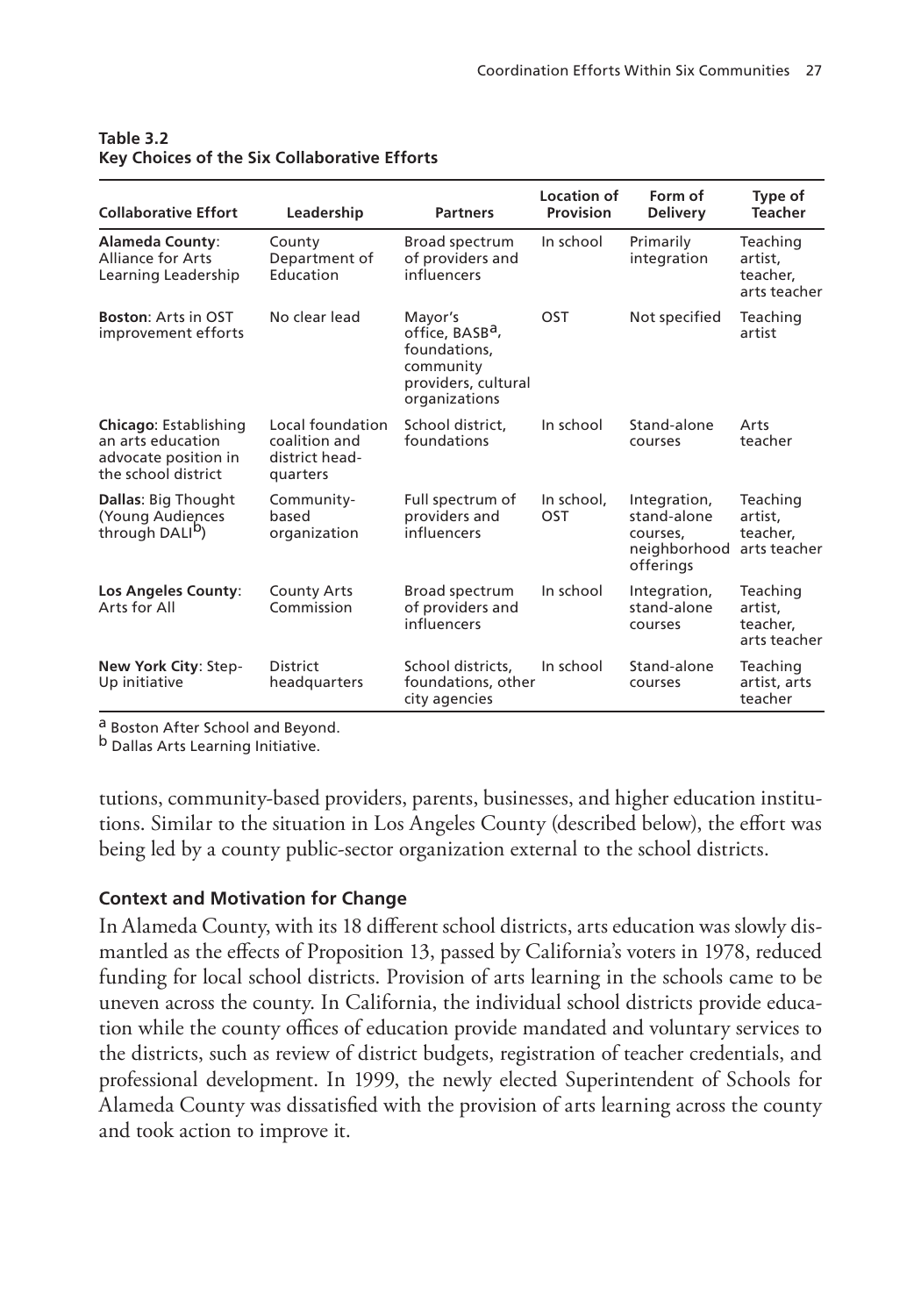The superintendent clearly articulated her motivation for the effort: to systematically improve arts learning based on the belief that each child deserves a well-rounded, high-quality education, and that learning in and through the arts creates equitable classrooms and develops well-functioning adults. She saw unequal provision across school districts as a social justice issue. In addition, she was looking for a systematic approach, not piecemeal funding to aid isolated programs.

# **Coordination Goals and Efforts**

The superintendent created an Arts Learning Manager position and hired a local, former arts-magnet school teacher for the position. Forty percent of the manager's salary came from the county; the rest was covered by grant funding. The manager's assignment was to systemically improve arts learning throughout the county. Soon after her hire, the county received a small state grant to implement standards-based instruction in music, dance, drama, and visual arts. Instead of simply passing this funding on to specific programs, the superintendent and arts manager used it to initiate systemic change. The arts learning manager convened countywide conversations, gathering together key arts education leaders who first came to exchange ideas and eventually served on advisory boards for the county's work. She used the \$25,000 grant to involve five districts and their communities in a strategic planning process and helped them garner ongoing resources to support their plans. In 2001, the Alliance for Arts Learning Leadership was born of these efforts, so named to convey the belief that strong, sustainable leadership for this work must be cultivated across communities and at every level of the education system.

The goal of the Alliance for Arts Learning Leadership was for every student in every school in the county to have access to arts education every day.2 The alliance supported both teaching the arts as a stand-alone discipline and integrating the arts into other subjects to enhance learning in both the arts and other disciplines. Its leadership believed that arts integration is necessary to link arts learning to a high-quality education for every child every day in a well-rounded education in all content areas.

The Alliance for Arts Learning Leadership grew to be a network of individuals and organizations that included K–12 arts specialists, community-based providers, cultural organization representatives, artists, classroom teachers, school district officials, postsecondary education representatives, and members of school reform and parent organizations. Overseen by a 25-member steering committee and an advisory group made up of district arts education leaders, it held regular meetings, engaged in strategic planning, and established both informal feedback mechanisms, primarily through its relationship with its advisory group, and formal feedback mechanisms, via external evaluations of its work.

<sup>&</sup>lt;sup>2</sup> For full details on the Alliance for Arts Learning Leadership, see http://www.artiseducation.org/aall/ aall.htm.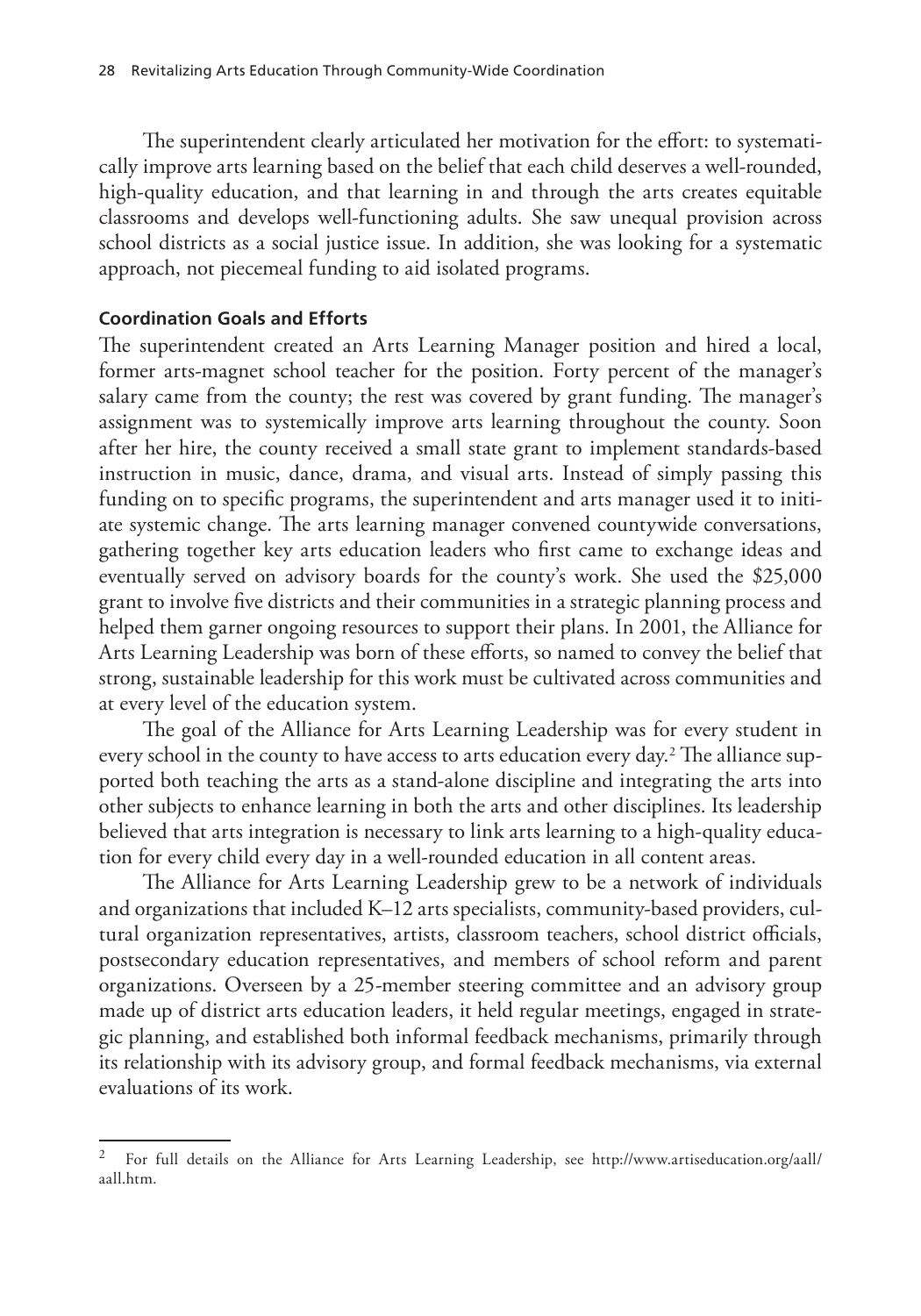The Alliance for Arts Learning Leadership received funding from The Ford Foundation to support its strategic planning sessions. It also relied on grants from the federal government and county funding. The state arts council provided some grants, and local businesses and others sponsored the alliance's annual art shows of students' work.

The overarching strategy of the Alliance for Arts Learning Leadership was to develop arts education leaders at multiple levels. It offered services and funding to attract school districts and schools to join and then built the capacity of individual artists, teachers, principals, and district administrators to provide arts education in these districts and schools. In this way, the alliance hoped to create distributed leadership to sustain programs in the case of staff turnover, funding fluctuations, and even the disappearance of the alliance itself.

The activities of the Alliance for Arts Learning Leadership included

- *• Supporting Model Arts Programming (MAP) districts.* The Alliance for Arts Learning Leadership worked with districts to assess current arts programs and strategically plan for equitable access to the arts using a district assessment tool kit, training on assessment and planning, professional development, funding, and technical assistance. It mentored district leaders and community members and ensured sharing through quarterly meetings for MAP district leaders. School and school district plans varied; the alliance did not promote a particular model.
- *• Supporting arts anchor schools.* Arts anchor schools operating in Berkeley, Emeryville, and Oakland school districts developed an arts education plan that was regularly reviewed by district-based facilitators. The Alliance for Arts Learning Leadership established a network of arts providers, school reform coaches, and teaching artists to support anchor schools and their districts. This network met monthly to share and build better practices. The alliance also coordinated arts learning seminars for all arts learning anchor sites three times a year.
- *• Developing a professional community.* The Alliance for Arts Learning Leadership facilitated exchanges of information and resources by providing professional development to school-level teams to develop curriculum and conduct action research. Local arts college officials were active in providing professional development through and with the alliance.
- *• Building advocacy.* The Alliance for Arts Learning Leadership developed leaders at multiple levels in support of a countywide advocacy campaign to expand visibility of and support for arts education. It was training students, parents, teachers, principals, and district officials to speak with one voice so that they would more clearly articulate why arts learning matters to the education of the whole child, strong schools, and healthy communities. Alliance members had recently formed an "Arts Active Parents" group to advocate for arts education for their children. The alliance also supported regular arts exhibits showcasing student artwork and testimonials on the impact of arts education.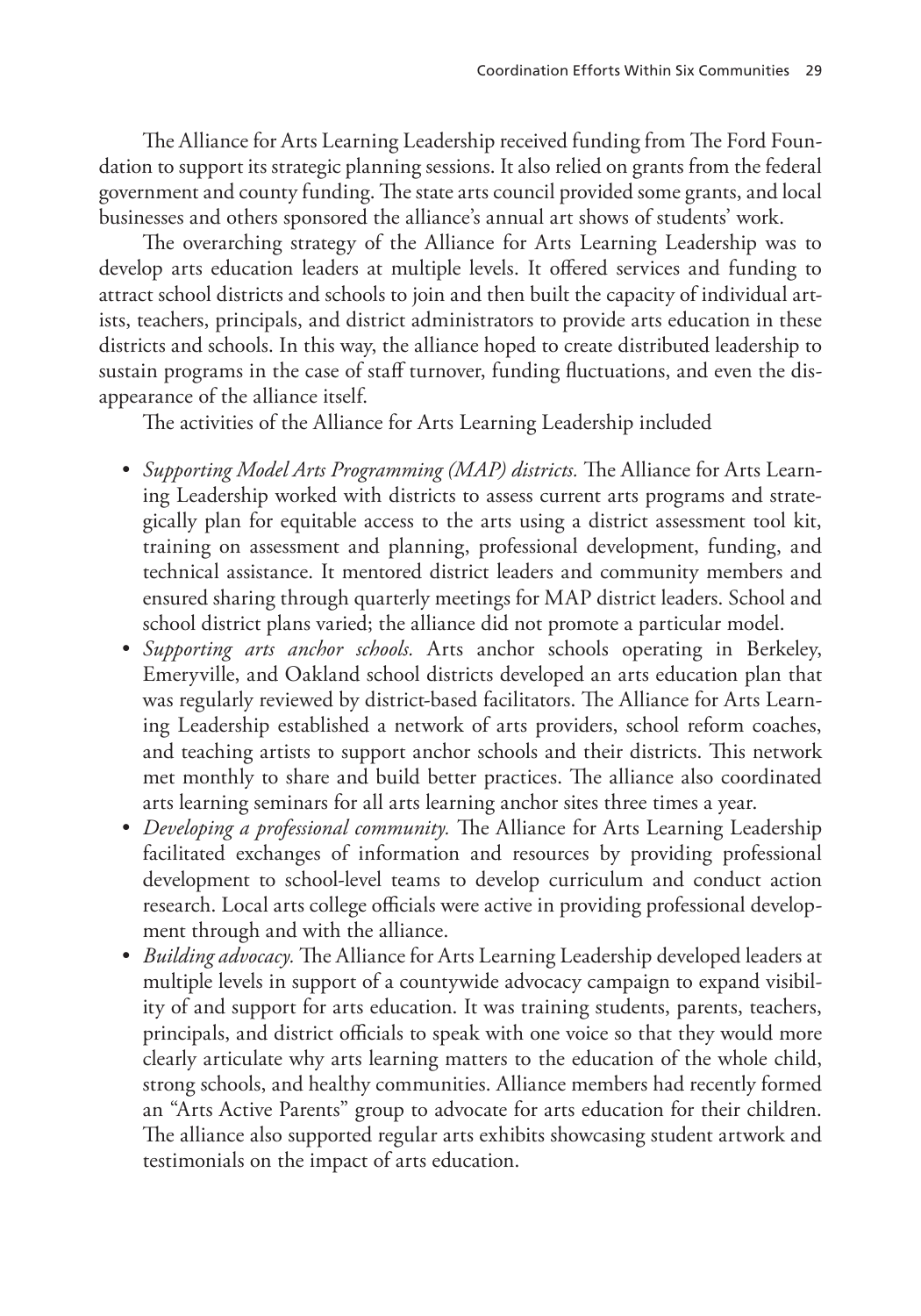*• Improving quality of instruction.* The Alliance for Arts Learning Leadership promoted quality by infusing the state's visual and performing arts standards throughout all of its professional development sessions and its support for schools and school districts. It was training local artists and arts organizations in how to use state standards and training community-based providers and coaches who then could provide support and training throughout the county. This cascading training model promoted a standard of quality among community-based providers and coaches.

## **Achievements to Date and Future Prospects**

The Alliance for Arts Learning Leadership has helped build stable leadership, attract new resources, and create a network of organizations and individuals working in coordinated fashion to improve access to high-quality arts learning experiences. Members credited their lobbying efforts for the new state funding for arts education. Local community-based providers credited the alliance with increasing their opportunities to successfully win new grants. After eight years, 13 of Alameda County's 18 school districts were involved in the alliance, developing or implementing a plan to serve all students in their districts.

With new funds from the state, the alliance was planning to expand its work and herein lay a new challenge. The alliance would have to develop mechanisms to encourage the participation of school districts and schools that so far had not been interested in arts education. There was no way to know whether the new state funding would provide a sufficient incentive for districts and schools to improve their arts offerings. Moreover, community-based providers in Alameda County expressed concern that if demand did indeed grow, they might not be able to increase their current level of services. The county simply might not have enough artists and arts organizations to respond to growing demand for support and capacity building.

# **Boston**

In Boston, we were pointed toward the OST community's efforts to improve access to OST activities, which included support from foundations and the mayor's office to improve access to arts learning activities in particular. At the time of our interviews (April 2007), the endeavors aimed at including arts learning in the OST sector were nascent and were headed by leaders from multiple organizations; there was no single, strong collaborative effort.

# **Context and Motivation for Change**

Boston Public Schools was governed by a board appointed by the mayor, and school principals had been given considerable say over curriculum and instruction in return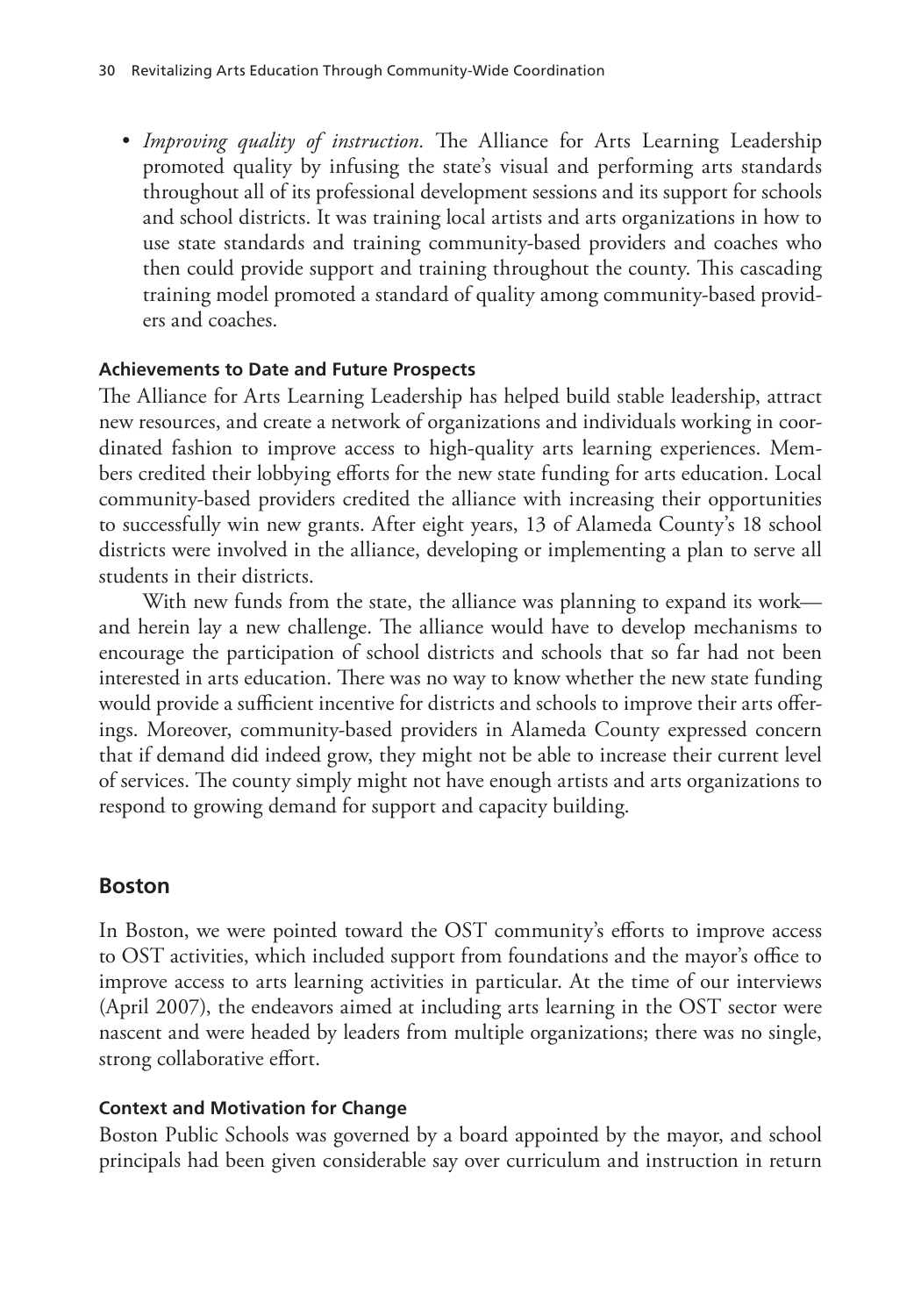for meeting specified standards for student achievement. Schools were given an allotment (based on student enrollment) for teachers of special subjects, such as arts and physical education. Some schools spent this allotment on science teachers, others on special education teachers, others on arts teachers.

In 1995, a staff position for Curriculum and Instruction, Fine Arts, was created to implement a newly developed arts policy. This office developed arts standards in dance, music, theater, and visual arts in 1997 and provided course descriptions in 1999. In 2003, the Curriculum and Instruction, Fine Arts, staff began bringing in a series of grants to support modest expansion. At the time of our study, the office was providing support to schools to improve the arts.

Interviewees argued that despite these efforts internal to the school system, school autonomy combined with continued budget constraints and high-stakes accountability had led to what was seen as a random set of arts opportunities in the public schools. Some schools had become very supportive of arts learning; others were less so as they sought to increase test scores in mathematics and reading.

In this context, groups in the community, including the mayor's office, foundations, philanthropists, and community-based organizations, had begun to look elsewhere for ways to improve arts provision, focusing on the growing OST initiatives. The different actors all described their goal for OST overall as working to provide equal opportunities for all children, with a heavy focus on at-risk youth in poorly served neighborhoods and reducing incidences of violence and other negative youth behavior. Several foundations also saw support for OST programs as a way to expose youth to the arts as a creative endeavor, thereby enriching their lives and, it was hoped, sparking the motivation to continue in school and avoid risky behaviors.

### **Coordination Goals and Efforts**

Boston was clearly a center of OST activity, but the extent of coordination among the various parties was somewhat unclear. We describe the arrangement in Boston at the time of our study as one of many partners with no more than nascent coordination among them, especially as concerns the arts.

Early efforts by the Boston-based foundations—the Barr Foundation, Boston Foundation, and Cloud Foundation—focused the OST initiative on arts learning by funding research and audits of arts provision. From 1990 to about 2000, these foundations funded efforts to establish a community-based organization, Arts in Progress, to advocate for arts education and provide a broker-like service to ensure that school and OST programs accessed quality providers of arts learning, as well as quality curriculum and materials. Arts in Progress was led by a longtime community advocate for the arts who was credited both with bringing diverse groups together to plan and with having a style that alienated partners essential to the success of the efforts. This collaborative initiative has been credited with some successes, such as influencing the development of the 1994 Boston Public Schools arts policy. Its efforts fell apart when the director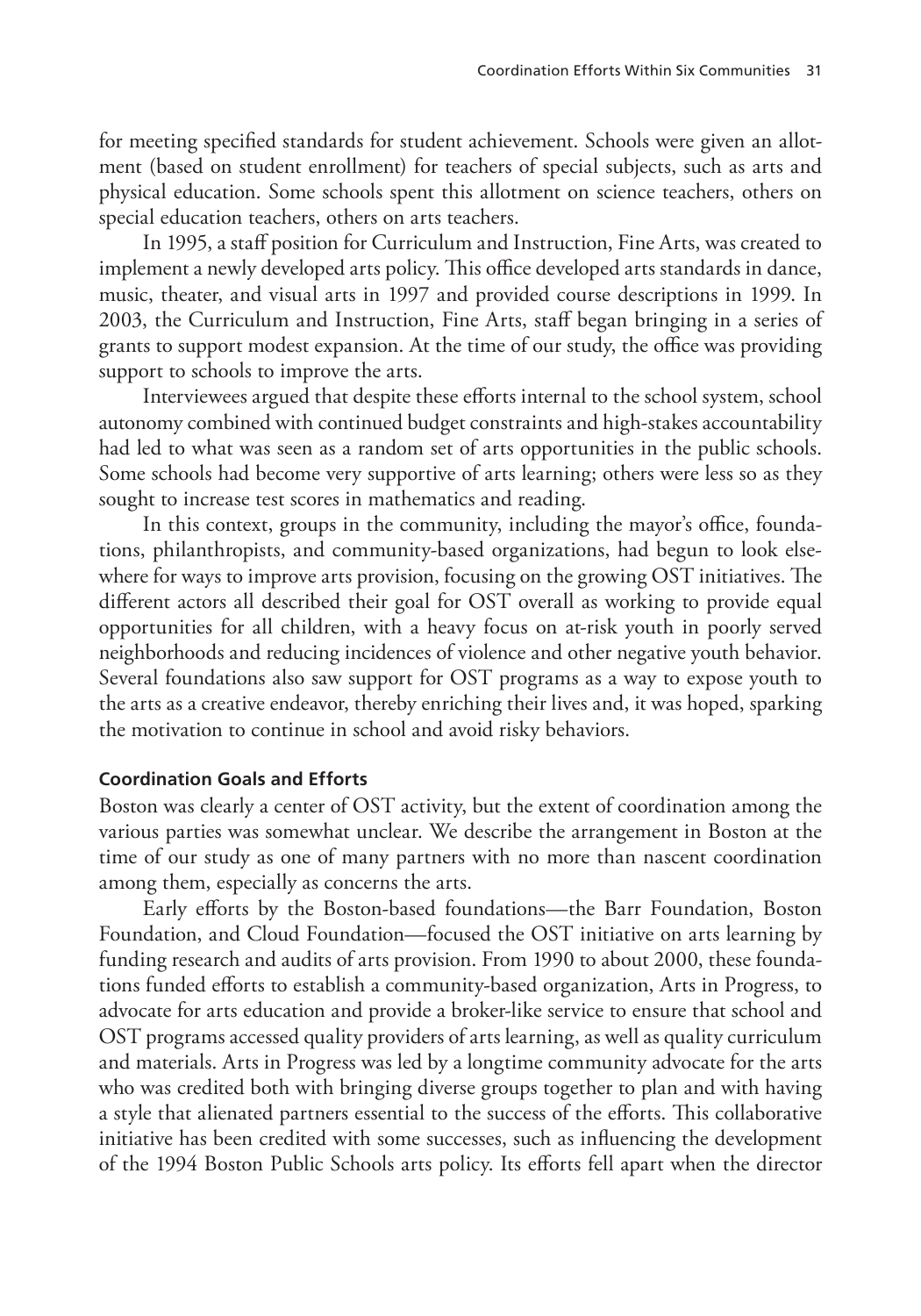left for another position, and it faded from the scene as efforts by the mayor's office and others to provide more-general OST programs began to take hold.

In the late-1990s, the mayor's office announced that all public schools in Boston would remain open until 6 p.m. for after-school programs and began a serious effort, supported by foundations, to improve OST programming. In addition, a communitybased initiative led by local philanthropists sprang up to push for greater OST opportunities. In 2004, these two OST coordination efforts merged to form Boston After School and Beyond (BASB), a public/private partnership, to organize the networks and organizations comprising the OST field into a coherent system with the goal of expanding access to high-quality programming (Boston After School and Beyond, undated). This partnership raised over \$30 million to support OST provision. The Robert Wood Johnson Foundation sponsored a year-long planning effort for BASB to strengthen provision. With foundation support, audits of OST programs—including some that provided arts learning—were posted to the mayor's office Web site for all to access. Locations of youth violence were mapped and overlapped with maps of OST activity provision to determine useful locations for new programs.

Because the coordination activities just described were not specific to the arts, other individuals and organizations attempted to fill some specifically arts-related gaps. For example, the Mayor's Office of Arts, Tourism and Special Events appointed an Arts Education Director to build stronger OST arts programs. In focusing on the summer months (which were coming up at the time) and on increasing the provision of arts programs, the new director relied on the previous mapping to target neighborhoods. He convened local arts education experts, including the arts coordinator from BASB, to develop ideal program attributes that he could use as criteria for examining the backgrounds and lesson plans of possible providers.

In addition, the Barr Foundation supported the work of an arts coordinator in BASB whose task was to describe the networks of arts learning provision within distinct Boston neighborhoods and to develop networks in each neighborhood that would help the arts—and arts education—flourish. The arts coordinator set up a cooperative for arts supplies (Provider's Arts Resource Center); she also developed a training guide for OST program providers to help them understand not only the resources that were available, but also the benefits of including arts learning in their programs. With others at BASB, she developed an annual fair for principals at which they could find out about programs available for OST in their neighborhoods and schools.

Finally, in response to numerous school requests for funds to support individual programs, the foundations and private donors pooled funding into the Edvestors Fund. This works as follows: Schools present their proposals to Edvestors Fund members in one- or two-day conferences, after which the funders determine which school and/ or other programs to support. Arts program proposals compete equally with all other proposals for funding from the Edvestors Fund.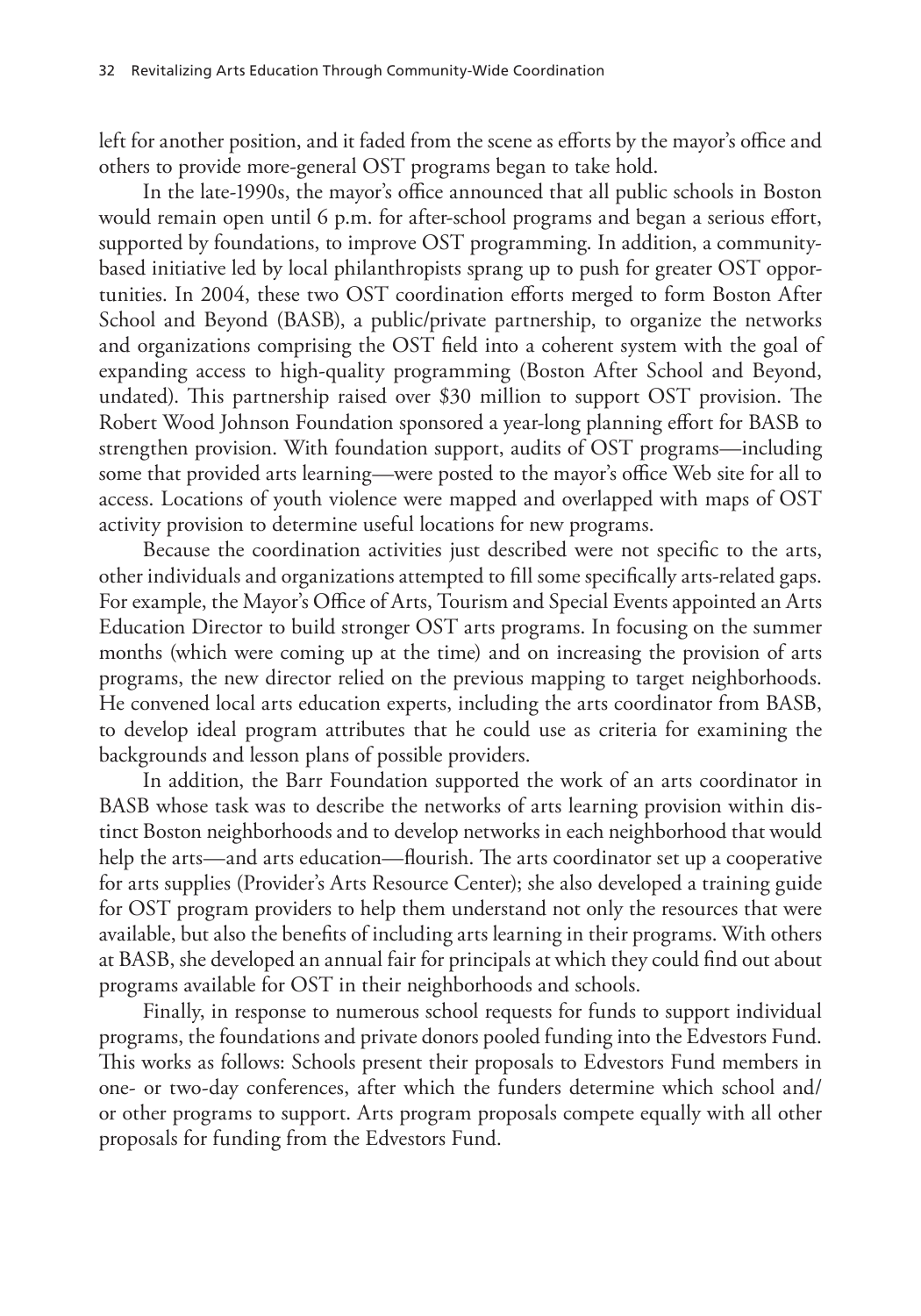## **Achievements to Date and Future Prospects**

Interviewees claimed that the number of OST slots for children had doubled over the preceding few years. (Note, however, that not all of these programs included arts learning.) Despite the efforts put forth to increase provision of OST programs, however, citywide coordination was still lacking. Interviewees expressed the need for a brokering organization that could better coordinate opportunities for all children in the city.

At the time of our study, both past and current efforts to coordinate organizations in Boston had benefited from strong leaders and start-up funds from foundations. Indeed, many programs in place at the time were capable of supporting accelerated coordination if groups were able to come together more effectively or an individual or organizational leader were to emerge. However, some people noted that the interest of key players was flagging. The Boston Foundation had committed its resources to helping low-performing schools, moving away from supporting both OST and arts learning programs. Similarly, MASS2020, a public charity essential to the progress that had been made, was shifting its focus from OST programming to extended-learning schools. And although the Barr Foundation remained committed to arts learning, this area was but one aspect of its giving. Despite the multiple efforts described above, it appeared that the city would benefit from further collaboration as individual providers and supporters continued their struggles to connect with each other and build a more coordinated system.

# **Chicago**

During our interviews in Chicago (October and November 2006), we found little collaborative effort other than that of a group of foundations supporting the school district's newly hired director for the arts (whose title changed to Director, Office of Arts Education, during our study). The city's many other networks of providers and influencers were involved in their own efforts, but there was little coordination across them.

# **Context and Motivation for Change**

In 1979, Chicago Public Schools was hit by a fiscal crisis so severe that many arts specialist (and other) positions were cut from the budget (Rabkin and Redmond, 2004). This crisis also precipitated a reduction in the school day to just under six hours. In 1988, after a series of teacher strikes, the Illinois General Assembly passed the Chicago School Reform Act, giving the schools significant site-based authority. That same year, the Illinois Alliance for Arts Education produced standards for arts education. In 1992, Chicago Public Schools began to provide for 0.5 full-time equivalent arts teachers for every 700 to 750 students.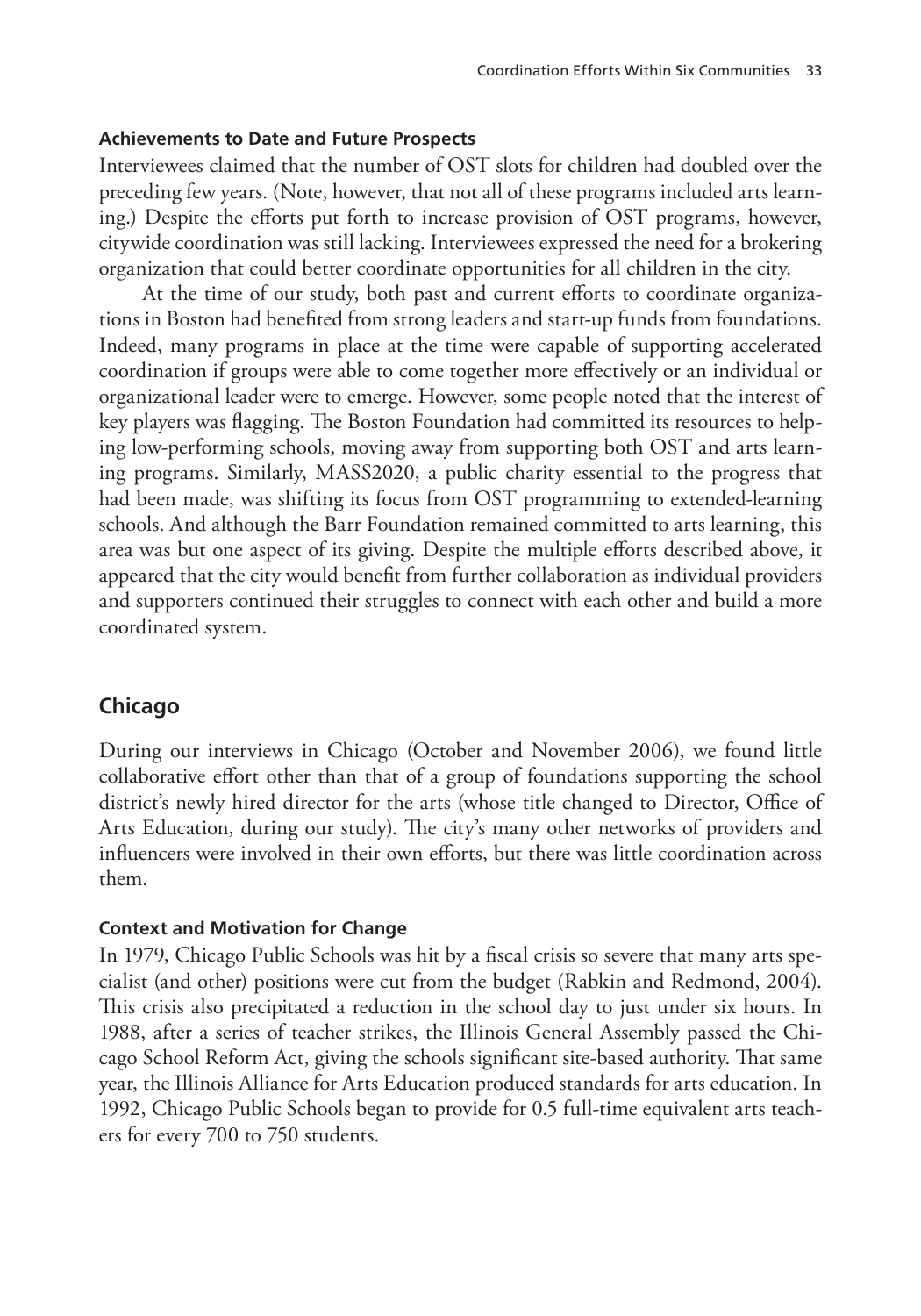In the years after the decline of the arts programs, Chicago's arts education provider groups grew through sustained funding from local foundations such as the Jamee and Marshall Field Foundation and The Chicago Community Trust. Urban Gateways and CAPE created and sustained partnerships among schools, teachers, artists, and cultural organizations offering artist residencies, professional development, etc. The Center for Community Arts Partnerships, run out of Columbia College, also provided arts education experiences during and after school through local artists. These organizations grew over the years but reached fewer than half of the city's schools.

Chicago's OST scene has also grown, again with significant support from foundations; but the focus in this case has not been solely on the arts. At the time of our study, community-based organizations, such as After School Matters*,* the Chicago Parks District, and the 100 community schools (those structured and funded to provide additional services before, during, and after school), were offering an array of children's programs, only some of which were arts focused.

Even with these flourishing organizations and partnerships, there was dissatisfaction among the city's providers and influencers over uneven access to arts learning opportunities across the schools. In 2002, The Chicago Community Trust conducted a survey of arts education provision across schools and found that schools offered primarily visual arts and music and that provision was fragmented, unassessed, and random (Donaldson and Pearsall, 2002). Although most people surveyed knew standards existed, most teachers reported that they did not teach to the standards and that training was uneven. The survey also identified 144 different arts organizations that were providing artists or programs to schools with support from 200 foundations in the city, all without any coordination. Fortified with these facts, The Chicago Community Trust began a campaign to improve access across schools.

### **Coordination Goals and Efforts**

The Chicago Community Trust leaders aspired to something more systematic and less idiosyncratic and questioned the wisdom of individual schools working with outside providers to offer arts integration experiences. In 2002, the trust launched a new initiative to develop a sequential arts demonstration program that would be provided in schools based on geographic clusters spread across the city specifically to capture a range of schools and students. In what represented a coordinated effort to fund systemic change, 13 local foundations aligned with the trust in supporting this initiative.

In the initiative's first year of implementation, the foundations selected four clusters and one individual school based on applications from interested schools that were geographically dispersed and served diverse populations. Only elementary schools were eligible. Schools received planning and then implementation grants, some of which required matched funding. A 40-member community task force oversaw this initiative.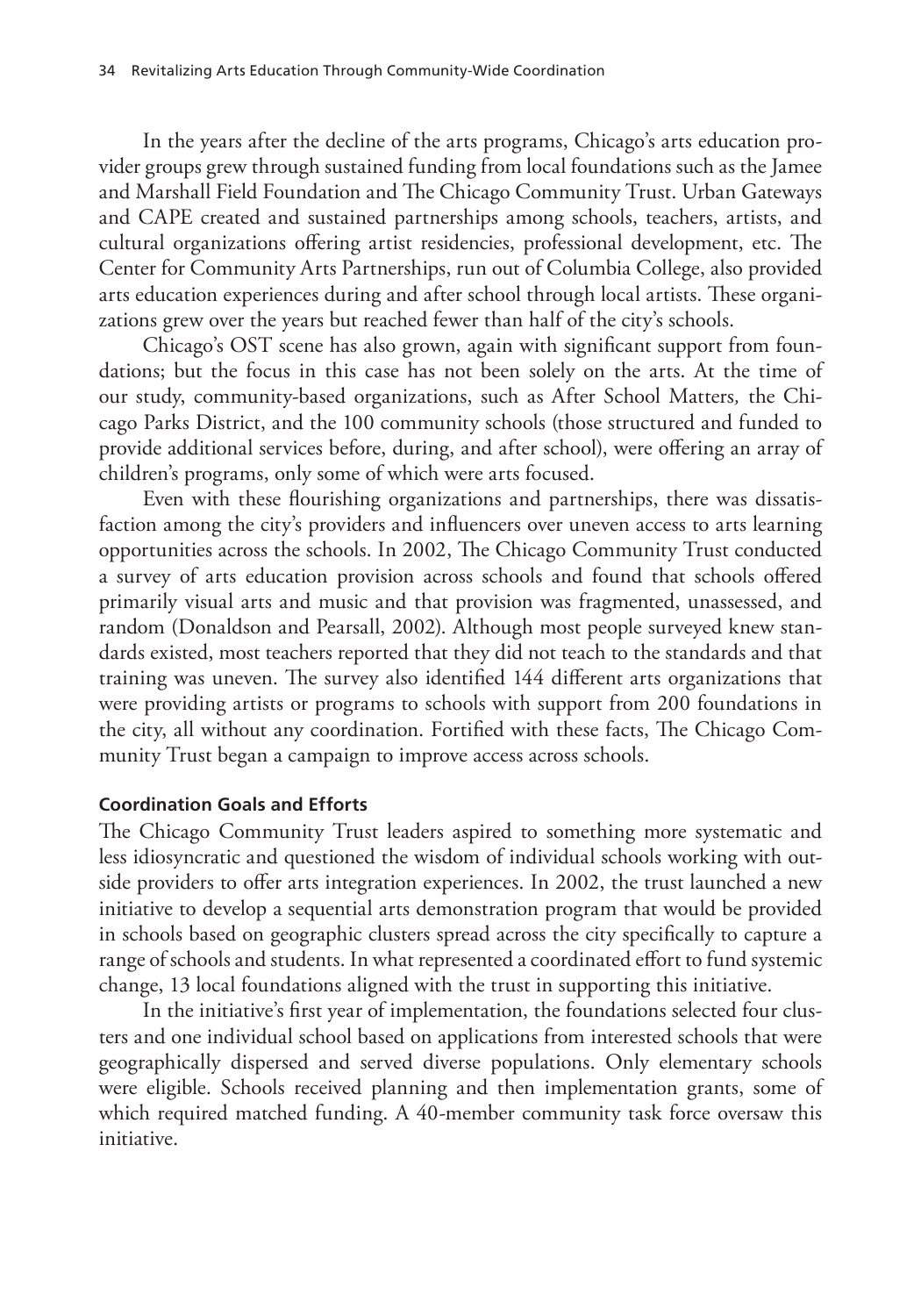The initiative was embedded in the system itself, as opposed to the more frequent practice of hiring local arts organizations to work with schools one at a time, and all money went directly to schools rather than to outside vendors. This approach brought its own obstacles, such as difficulties related to getting the funding to the schools, finding key people who could support the initiative from within the system, and dealing with turnover among these key supporters. The trust took stock of this program in 2004 and concluded that although progress had been made, the problem of random, unassessed programs spread across only a few schools was not being fixed. Indeed, the program was adding one more element to an already complicated mix.

Leaders of the trust began to view efforts in New York City and the Los Angeles Unified School District as ways to achieve greater change. The trust persuaded the Chicago school superintendent to hire a director for the arts, a key element of these two other efforts. This director was to sit in the superintendent's cabinet and lead an effort to provide all students in Chicago Public Schools with access to in-school, sequential, standards-based arts education in all four disciplines. The school district crafted an agreement with The Chicago Community Trust (and 17 other foundations and individuals, continuing the leveraged funding model) to share the cost of the search and the new director's salary for the first three years.

At the time of our visit (fall 2006), the new director had only recently been selected and was embarking on a state grant-funded strategic planning process for arts education. His title became Director, Office of Arts Education, when this new office was created around the same time. At the end of our study period, he held a staff position with minimal authority over school principals. The Office of Arts Education's budget was \$1.3 million, 50 percent of which was dedicated for office staff salaries. The director did not control the larger share of funding that might be used for the arts (or other purposes)—that share was directly under the management of school principals.

Enthusiasm for this change was based in part on the idea that at least arts education would be represented in major policy discussions within school district headquarters. Although this position ended up not being at the cabinet level, it nonetheless represents progress in establishing an advocate for the arts at the level of the central school district office. The plan was that the funding collaborative led by The Chicago Community Trust would not only help fund this position, but would become an ongoing gift circle for bringing in vendors such as CAPE and the Chicago Arts Institute. Foundation leaders hoped that these organizations would maintain their involvement in the school district but within an organized structure. Foundation supporters hoped that the new director would work to align various efforts throughout the city, including the magnet and cluster schools, to bring about more-universal access.

### **Achievements to Date and Prospects for the Future**

Despite a varied set of well-known providers, we found very little coordination in Chicago other than among the foundations, although many more-limited efforts were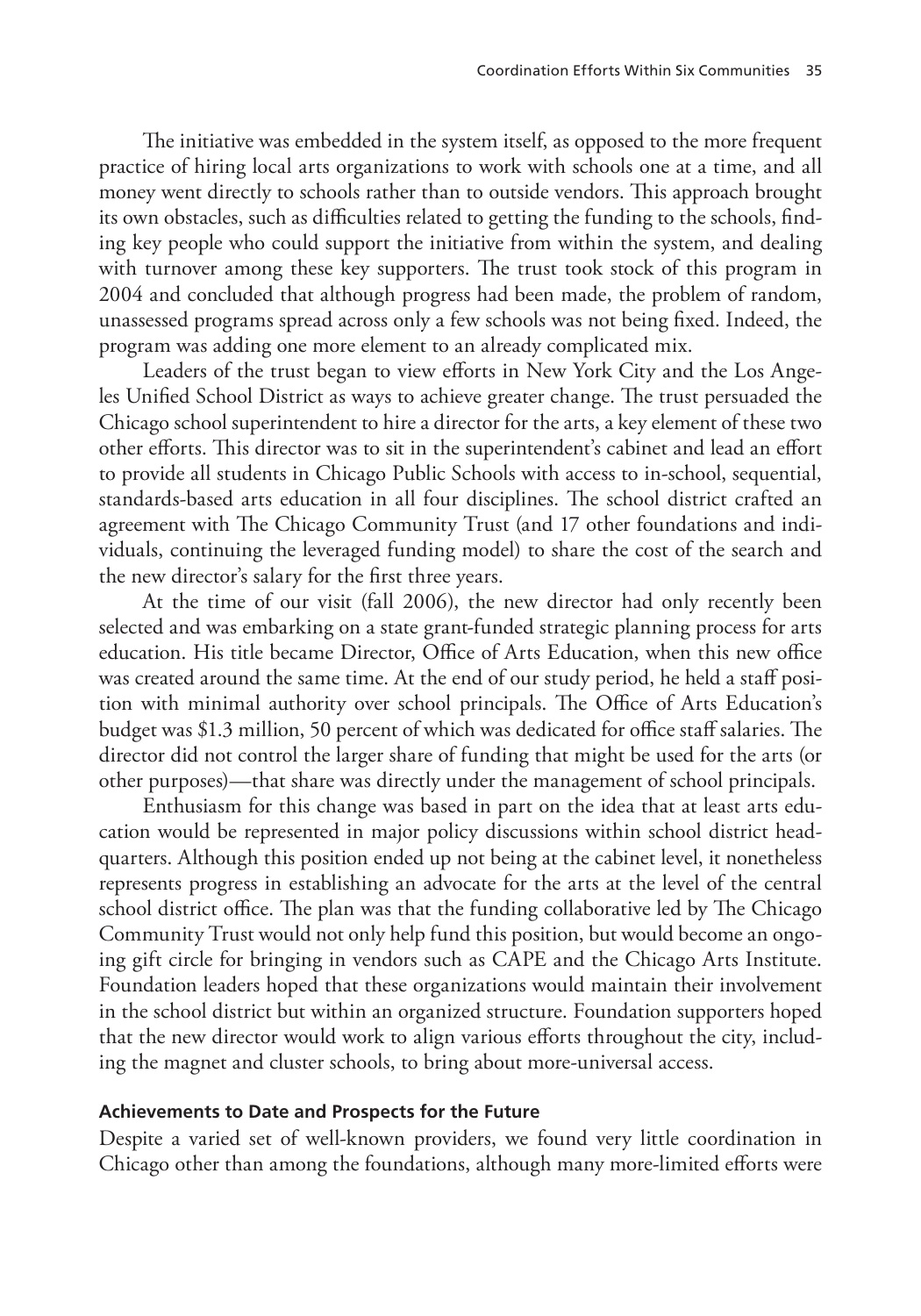under way across the city to increase and improve arts learning experiences for children. Indeed, several individual providers reported that they had no desire to coordinate provision citywide and were content to provide deeper services to a few schools within the system. The most notable broad-scale change taking place was the 2006 appointment of the director that was funded by a consortium of foundations and givers.

We found two conditions in Chicago that we thought might hamper the new director's efforts to coordinate providers and ultimately provide arts learning experiences for all students. First, as interviewees noted, school principals were still in possession of important decisionmaking power in this system and would have to be convinced, along with lead teachers and local school councils, of the arts' value one by one. Second, as was revealed when interviewees were closely questioned, there were competing philosophies and approaches among the organizational actors in Chicago. Some community-based providers had developed integrated practices to fit arts learning into the narrow time and space afforded by the school day. Over time, many of these providers had come to see this as a preferred way to provide arts instruction (Burnaford, Aprill, and Weiss, 2001) and had worked to improve this form of provision. Moreover, having suffered the setbacks of the previous three decades, they did not trust Chicago Public Schools leaders to maintain arts programming. Thus, they argued for building networks of distributed leaders, advocates, and practitioners who could remain resilient in the face of barriers to provision and build stronger community support for arts learning over time. In their view, this approach supported greater resiliency and sustainability. Other respondents, however, envisioned a sequential standards-based approach with stand-alone courses throughout a student's schooling. Some providers and influencers within the city even viewed the integrated approaches as inferior and as supplemental to the arts as stand-alone courses. At the time of our visit, these two camps, while not at war, preferred to exist side by side. It was too early to predict whether the new director would be able to mesh these two approaches into a more coherent provision of arts education.

# **Dallas**

In our visit to Dallas (October 2006), we focused on a community-based organization called Big Thought and its programmatic evolution, which culminated in the Dallas Arts Learning Initiative (DALI). In a ten-year period, all provider and influencer groups had become involved in Big Thought's citywide effort to improve arts education, and the initiative had attracted both local and national foundation funding.

# **Context and Motivation for Change**

According to our interviewees, the provision of arts education had been dramatically reduced throughout the state of Texas by the late 1980s. Schools were facing incen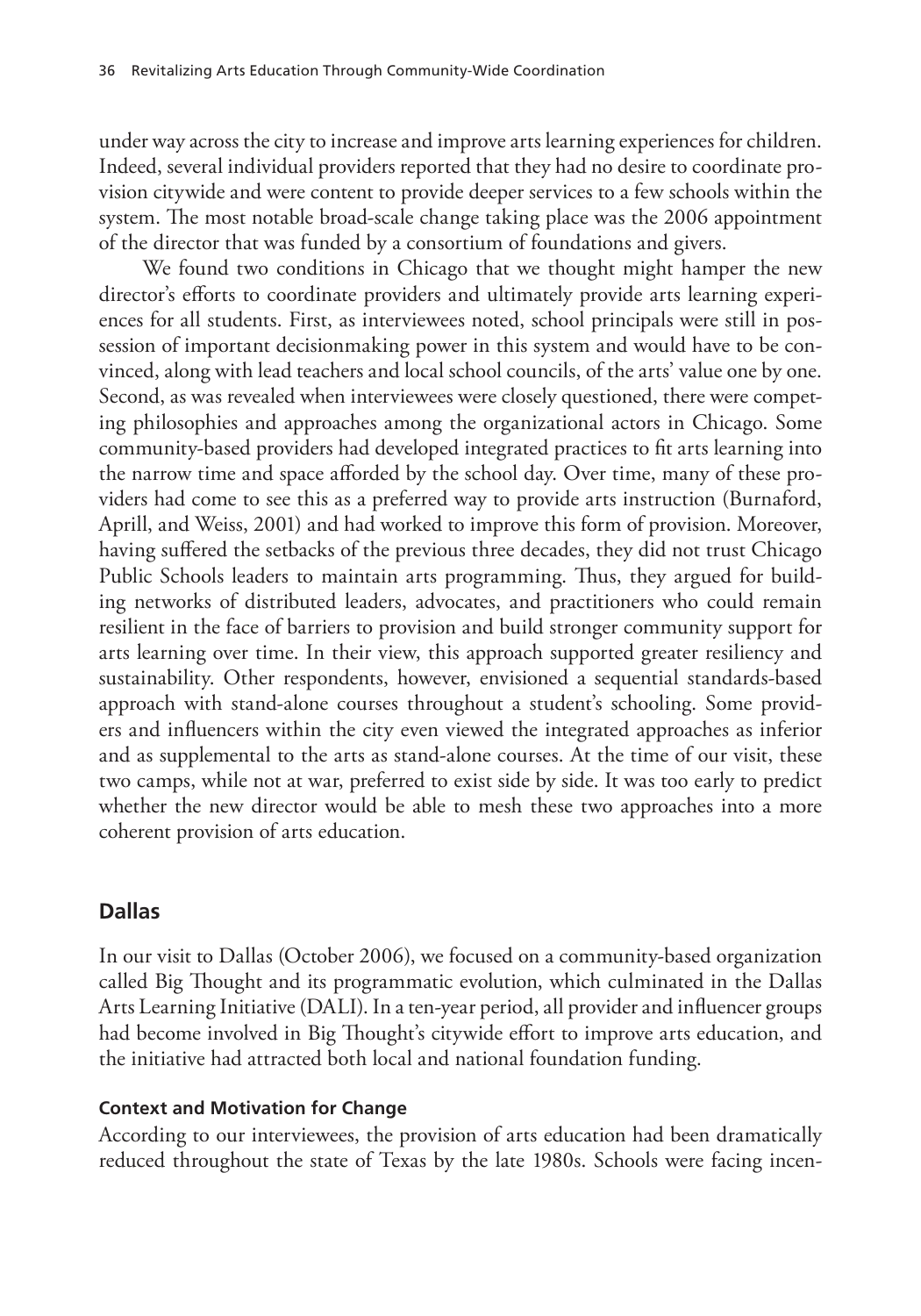tives to improve pass rates on standardized achievement tests so that students would be allowed to participate in extracurricular activities.

In 1987, with seed funding from local foundations, three arts education advocates opened a Young Audiences chapter in Dallas that offered performances at schools, workshops for students, and a large artist in-school residency program. At that time, no other arts organizations trained artists to work in schools.

In 1995, the City of Dallas Office of Cultural Affairs initiated conversations with Young Audiences of North Texas and other local community-based providers on the subject of working collaboratively to systemically improve access to arts education for all children in the city. Together, these groups conducted an audit to determine what arts experiences were being offered at which schools. The audit produced preliminary evidence that approximately one-third of Dallas Independent School District schools (those in high-income areas) were high resourced, one-third offered art or music about once a month, and one-third (those in the highest-poverty areas) provided nothing. Leaders of these different organizations publicized the results, emphasizing the neighborhood-based inequity of provision. Thus began a more formal commitment, based on equity concerns, to improve arts education.

In 1998, the state signaled renewed support for the arts by adopting the Texas Essential Knowledge and Skills for the Fine Arts. Our interviewees reported that while high schools were adhering to the graduation requirement of one arts credit, many elementary and middle schools were not complying with state guidelines for instruction in the arts.

### **Coordination Goals and Efforts**

In 1997, the Office of Cultural Affairs committed \$50,000 to rectify the provision inequity based on neighborhood, and the Dallas Independent School District committed another \$50,000. This funding launched ArtsPartners, a public-private partnership and an outgrowth of Young Audiences of North Texas, whose goal was to provide an integrated arts learning experience to all elementary students in the school district and whose funding came from the district, the city, and private donors. ArtPartners started with 13 schools, one from each ward in the city. Each school received funding to purchase direct services for students in exchange for participating in the design of an improvement plan.

During a ten-year period, the leaders of Young Audiences accumulated arts programs, donors, and partners in addition to ArtsPartners. Young Audiences directed its programming at diverse populations, such as youth in the juvenile justice system, library goers, and pre-schoolers. ArtsPartners provided mostly in-school programming; it also served as a broker between arts organizations and the school district, managing the contracting, invoicing, and payment processes. In the early 2000s, the directors of Young Audiences recognized that the various programs and services they were overseeing would benefit from a larger, more expansive organizational name and structure.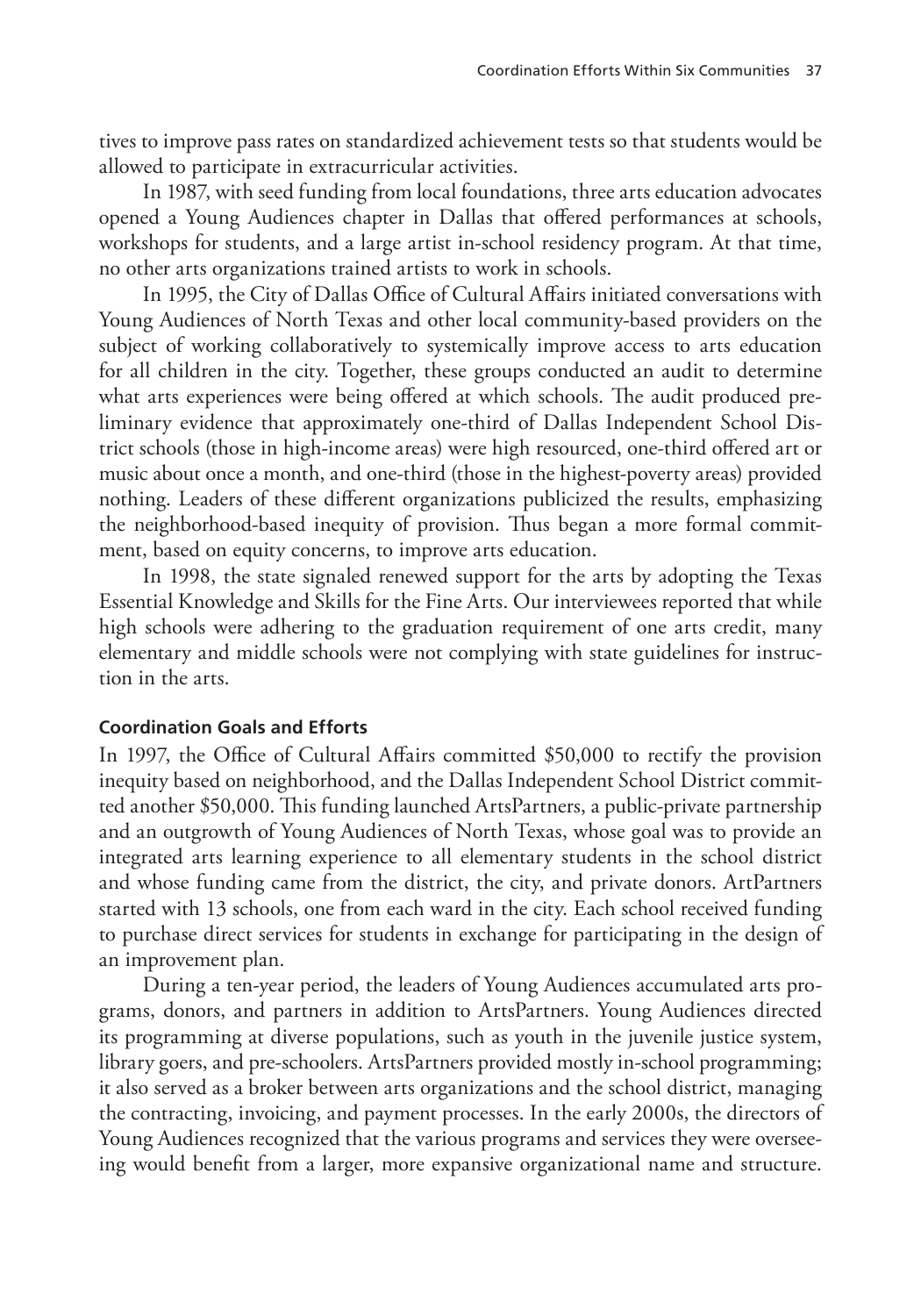Big Thought,<sup>3</sup> incorporated to serve this purpose in 2004, provided ArtsPartners and its other tenant programs with many services, including program design, private-sector fundraising, governance, and fiscal management.

Big Thought has received funding from local business donors (e.g., American Airlines, Bank of America, IBM), national foundations (e.g., The Ford Foundation), arts agencies (the NEA, Texas Commission on the Arts, etc.), and local foundations. In addition, the school district and the City of Dallas Office of Cultural Affairs have remained faithful funders.

To create this pool of funds and the private-public partnership, leaders had to convince all partner organizations—including the community-based providers, OST and cultural organizations, and city departments—that they would be better off using a coordinated organizational and funding mechanism than applying individually for separate funding.

The leadership of Big Thought has been credited with an inclusive and engaging style. As one member put it when discussing how Big Thought's leaders approached the task of building stronger partners across the community: "In that environment (of high-stakes testing on reading and math), we had to have multiple stakeholders at multiple levels, because people changed jobs every six months. This was a very deliberate strategy of having multiple heads, multiple support, and some inside and some outside—and from every level, starting from teachers up."

Big Thought successfully applied to The Ford Foundation for funding to develop greater public support for arts education that favored an integrated approach. It used the award to engage parents and the general community in its development of advocates for arts education. A staff member of Big Thought said, "Our role became advocacy and educating the community on the value of the arts, not the value of Big Thought."

In 2006, The Wallace Foundation approached Big Thought with an investment opportunity: It challenged Big Thought to develop a plan for expanding its services. The ensuing planning process, which stretched across multiple organizations, culminated in Big Thought's launching of DALI in February 2007.4 While coordinated approaches and budding partnerships had begun under ArtsPartners, the creation of DALI began a new level of coordinated effort within the community of Dallas arts education providers to improve access to arts learning experiences. DALI has been a partnership among city, district, and local community-based providers and cultural organizations. At the time of our study, the DALI leadership committee included the Big Thought executive director and board president; the city manager, mayor, and deputy mayor; the district superintendent and a board member; and representatives of local chambers of commerce.

Big Thought's Web site is (as of January 1, 2008) http://www.bigthought.org.

 $4$  The DALI Web site (as of December 26, 2007) is http://www.dallasartslearning.org.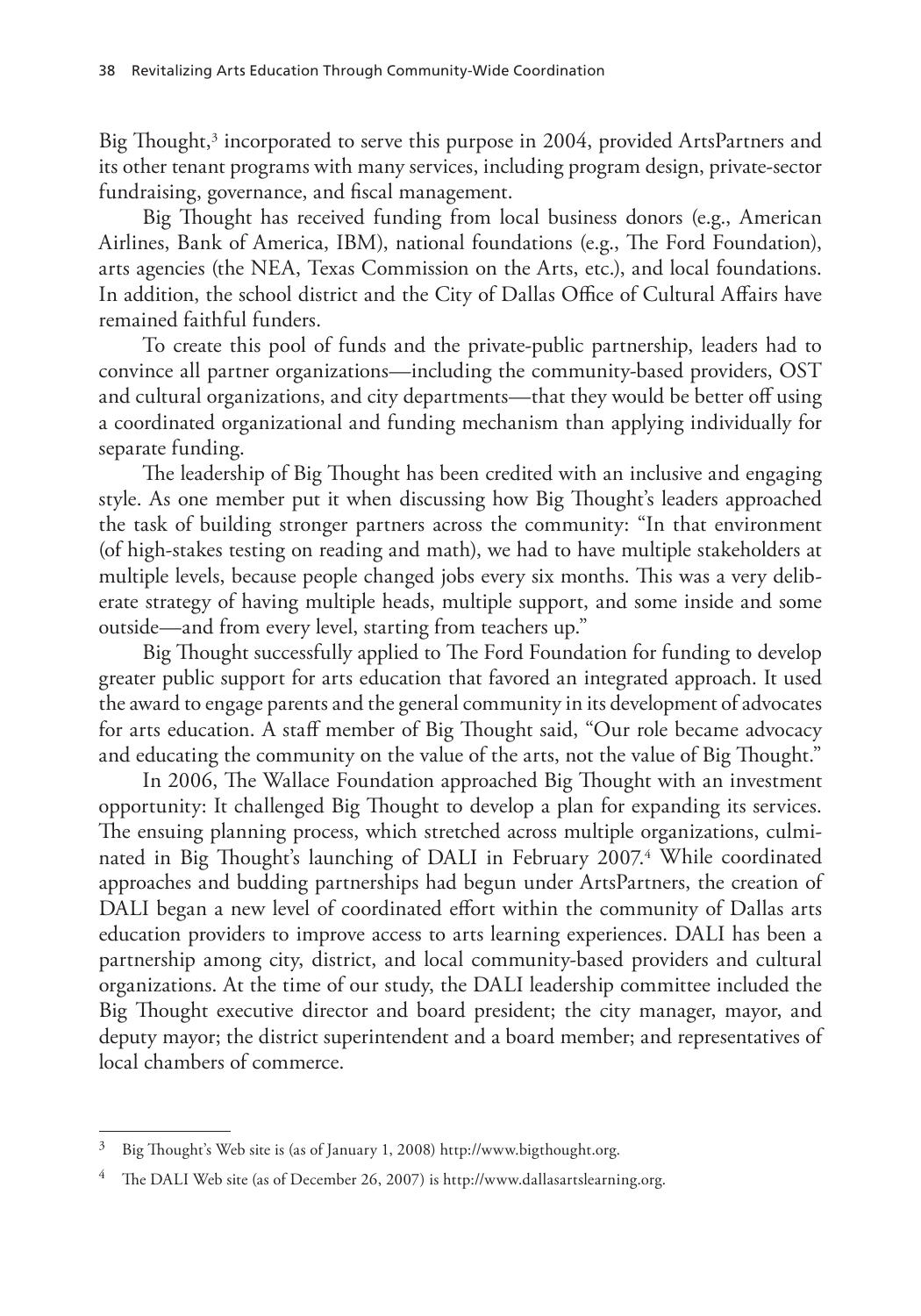With support from Wallace, Big Thought convened players throughout the city in a series of visioning and planning exercises. Working in committees over several months, they decided on three strands for DALI: standards-based instruction in all public elementary schools; arts and cultural integration to support both classroom teachers and arts specialists at the elementary level; OST provision for all youth and their family members. The third of these strands heavily involved the city departments of parks and recreation and libraries, as well as community centers, in a neighborhoodlevel arts education initiative.

Wallace then provided a three-year, \$8 million grant to Big Thought to manage DALI. Big Thought was matching this amount through local fundraising efforts; for example, Bank of America provided \$1 million toward the initiative. The public sector—the school district, the City of Dallas Office of Cultural Affairs, and the U.S. Department of Education—provided approximately \$17 million. In total, DALI represented a \$39.8 million program.

DALI has continued the arts integration work of over 50 community-based providers through ArtsPartners, and at the time of our study, Big Thought was planning to improve the quality of these integration experiences. Additionally, DALI was supporting the school district's efforts to expand sequential in-school courses and was working with a new Executive Director of Fine Arts to advocate for hiring arts specialists and developing a strong sequential arts curriculum. DALI's ambitions centered on launching significant new OST opportunities that would be embedded in distinct communities across the city. Big Thought was considering the use of programs that constitute "gateway" arts experiences, the idea being to offer these programs and then expand into more-traditional arts experiences. It was thought that gateway experiences might include programs on sewing, pet care, personal grooming, gardening, fashion, or cosmetology. Such programs would be offered in as many as 20 distinct neighborhoods, each with its own cultural personality, and each neighborhood would have a "hub" that provides both information and programming. Local staff would canvas neighborhoods to determine needs and coordinate program offerings.

### **Achievements to Date and Prospects for the Future**

Through the efforts of Young Audiences, ArtsPartners, and now Big Thought, access to arts learning experiences in Dallas has steadily increased. At the time of our study, Big Thought was managing Young Audiences, ArtsPartners, and other long-standing tenant programs, as well as DALI, partnering with more than 70 community agencies—such as the school district, library systems, child care centers, recreation centers, and juvenile detention facilities—to improve access to quality arts learning programs for children across the city.

After ten years of coordinated efforts, all elementary school students in Dallas were being exposed to arts learning experiences, and the district was planning to hire 140 new arts specialists to serve all elementary grade levels. There were significant levels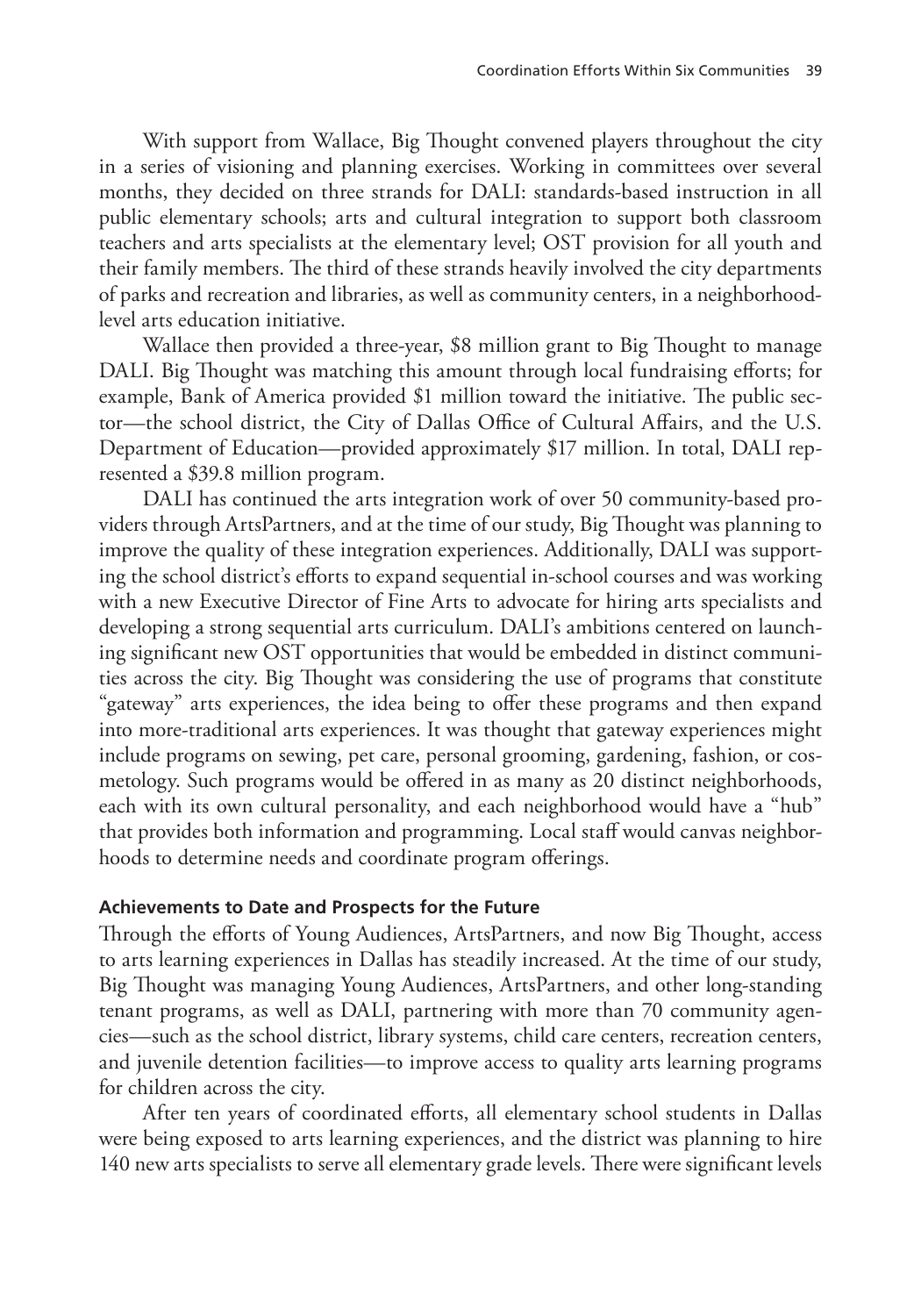of collaboration across the entire ecology of the arts education sector, with conversations on quality evolving collaboratively. Furthermore, most of the planned expansions to increase access had been funded. Therefore, it was likely that DALI would continue to be supported over time.

# **Los Angeles County**

In visiting Los Angeles County (fall 2006 and winter 2006–07), we focused on the countywide effort known as Arts for All: Los Angeles County Regional Blueprint for Arts Education (Los Angeles County Arts Commission, undated-a). Similar to the Alameda County effort, the one in Los Angeles County was being led by a county-level organization and had involved an array of providers and influencers over a five-year period.

# **Context and Motivation for Change**

In reaction to the 1978 passage of Proposition 13, many Los Angeles County school districts cut their budgets by removing music, drama, dance, and visual arts from the schools. The delivery of arts education programs grew sporadic and inequitable.

In 1993, a coalition of arts and arts education advocates across Los Angeles County began meeting regularly to strategize on advocacy for public support of the arts. Members of the coalition suspected that access to arts education in the county's school districts was uneven. In 2000, the Los Angeles County Arts Commission, whose leaders and staff were part of the coalition, commissioned and partially funded a survey of arts education throughout the county.<sup>5</sup> Data were collected through in-person interviews with officials from 80 of the then 82 school districts. The results, released in May 2001, provided baseline data on arts education. They showed wide variation in the degree to which the arts were included in curricula across schools in the county. Results were shared with stakeholders in community forums in what became a year-long, community-based strategic planning process focused on arts education, a first step in efforts to better coordinate improvement within the county. During our case-study visit, interviewees argued that this lengthy convening step was key and that it elicited leaders from the stakeholders that would have been difficult to identify otherwise. Efforts then focused on improving access across the districts and schools.

Also in 2001, California's State Board of Education adopted content standards for visual and performing arts, thereby signaling renewed support for arts education. Five years later, the state announced a new categorical funding stream of just over \$100 million to support the implementation of sequential, standards-aligned instruction in

<sup>5</sup> The results are documented in *Arts in Focus: Los Angeles Countywide Arts Education Survey* (Museums Without Walls, Los Angeles, 2001).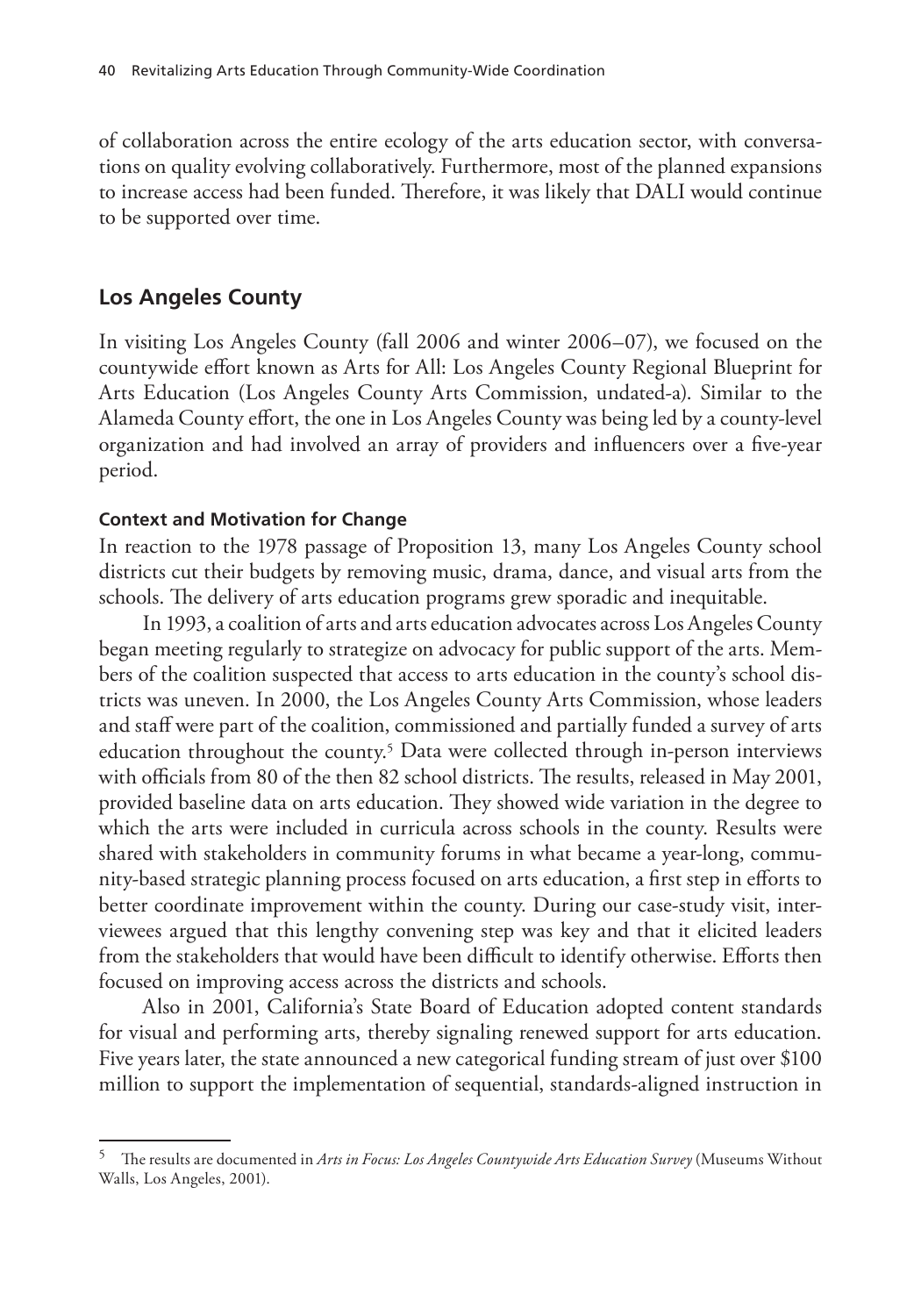the arts in grades K–12 (California Department of Education, 2007). In addition, the state provided a one-time apportionment of \$500 million for equipment, supplies, and professional development to support arts, music, and physical fitness education. Funding was allocated to central school district offices. Many of our interviewees expressed hope that the arts would be restored in California's schools. Many also believed that restoration of the arts would be challenging given the lack of arts education in most schools over the previous 30 years (Woodworth, Gallagher, and Guha, 2007).

## **Coordination Goals and Efforts**

These community-based strategic planning efforts culminated in a design for improving access to arts education across the county. In July 2002, the Los Angeles County Board of Supervisors adopted Arts for All: Los Angeles County Regional Blueprint for Arts Education, a ten-year strategic plan to restore sequential, standards-based arts education—in dance, music, theater, and visual arts—to the 1.7 million students in Los Angeles County's 80 school districts (Los Angeles County Arts Commission, 2002). A representative from Arts for All stressed that when the initiative was launched, there was general recognition in the arts education community that money spent on community-based providers had not led to systemic access to arts education in schools. Therefore, the focus of the new efforts was to be on assisting school districts in developing budgets, personnel, and policies to support arts education within their districts.

At the time of our study, an Arts for All executive committee was leading this effort. Representatives of the Los Angeles County Arts Commission and the Los Angeles County Office of Education served on this committee, along with county-level elected officials, local business executives, the director of the California Alliance for Arts Education, and an executive of a local arts education provider. The Los Angeles County Arts Commission, in conjunction with the Los Angeles County Office of Education, provided dedicated staff time in support of the initiative. At the time of our site visit, this committee was "virtual" (i.e., it had no office space or full-time leadership).

Arts for All emphasized the building of infrastructure in the county's school districts to support comprehensive, standards-based, sequential arts education offered within the school day. Districts would decide whether to institute stand-alone arts courses or to provide sequential instruction via integration of the arts into other disciplines.

Arts for All's strategic plan had four goals:

1. Each of the 80 school districts in Los Angeles County (and the Los Angeles County Office of Education classrooms) would enact a policy, adopt a plan with timeline, hire a district-level arts coordinator, approve a 5 percent district budget allocation to implement sequential K–12 arts education, and hire a sufficient number of arts specialists to achieve at least a 400:1 ratio of students to credentialed arts teachers.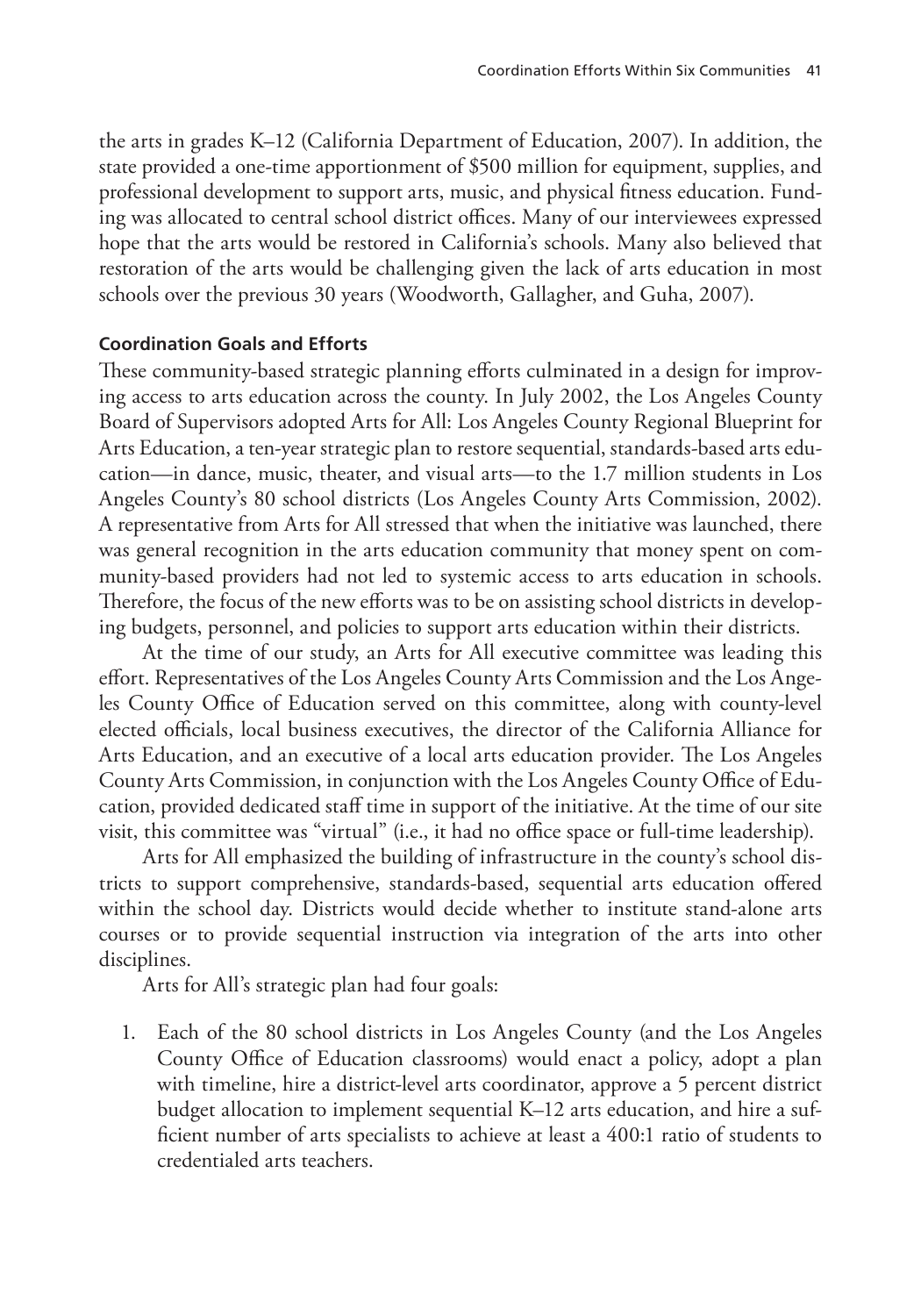- 2. Implementers and policymakers would have sufficient tools, information, and professional development to achieve sequential K–12 arts education.
- 3. Each of the 80 school districts would mobilize an active coalition of advocates to establish, sustain, and support sequential K–12 arts education.
- 4. Funding policies of public and private donors would support and align with the vision and mission of this plan.

Arts for All was supported by a pooled fund that was established in 2004 with a \$500,000 gift and fostered by the leadership of one of the executive committee members. This fund supported technical assistance training and key components of districts' plans. Close to \$1.5 million had been committed at the time of our study, matched by \$1.5 million from participating school districts. Donors included local foundations, local businesses, and national corporations. Together the donors served as a governing board, meeting quarterly to vote on how to allocate the pooled funds.

Starting in 2003–04, the Arts for All executive committee invited selected school districts to receive multi-year technical assistance. These districts and subsequent cohorts received coaching to support planning and some implementation of their plans. In response to new state funding in California, Arts for All recast its original technical assistance model in the winter of 2006–07. All school districts not already participating in Arts for All were offered a choice of three technical assistance models whose (subsidized) costs were based on level of service selected and size of school district. All district-level arts coordinators became eligible for training through Arts for All. In addition to supporting school district planning and implementation, Arts for All also supported artist in-school residencies.

# **Achievements to Date and Prospects for the Future**

The establishment of Arts for All represented achievements in data collection, fundraising, and infrastructure building by dedicated leaders. The most important achievement was that school districts in Los Angeles County began aligning themselves with Arts for All and developing and implementing plans to improve arts education. After six years of coordinated efforts to improve access to arts education, 19 school districts were being served under the original, or old, Arts for All model, and nine had signed up for one of the three new models. This means that one-third of the school districts in Los Angeles County were participating in Arts for All—i.e., were developing or implementing a plan to provide arts learning experiences to all students in their districts.

Arts for All leaders were planning to continue to expand, their efforts bolstered by recent new state funds. However, we identified at least two potential obstacles to continued expansion.

First, the capacity to meet the increasing demand for Arts for All services may be insufficient. Interviewees stressed that the school districts being worked with were needing more support than Arts for All leaders had anticipated and that the districts'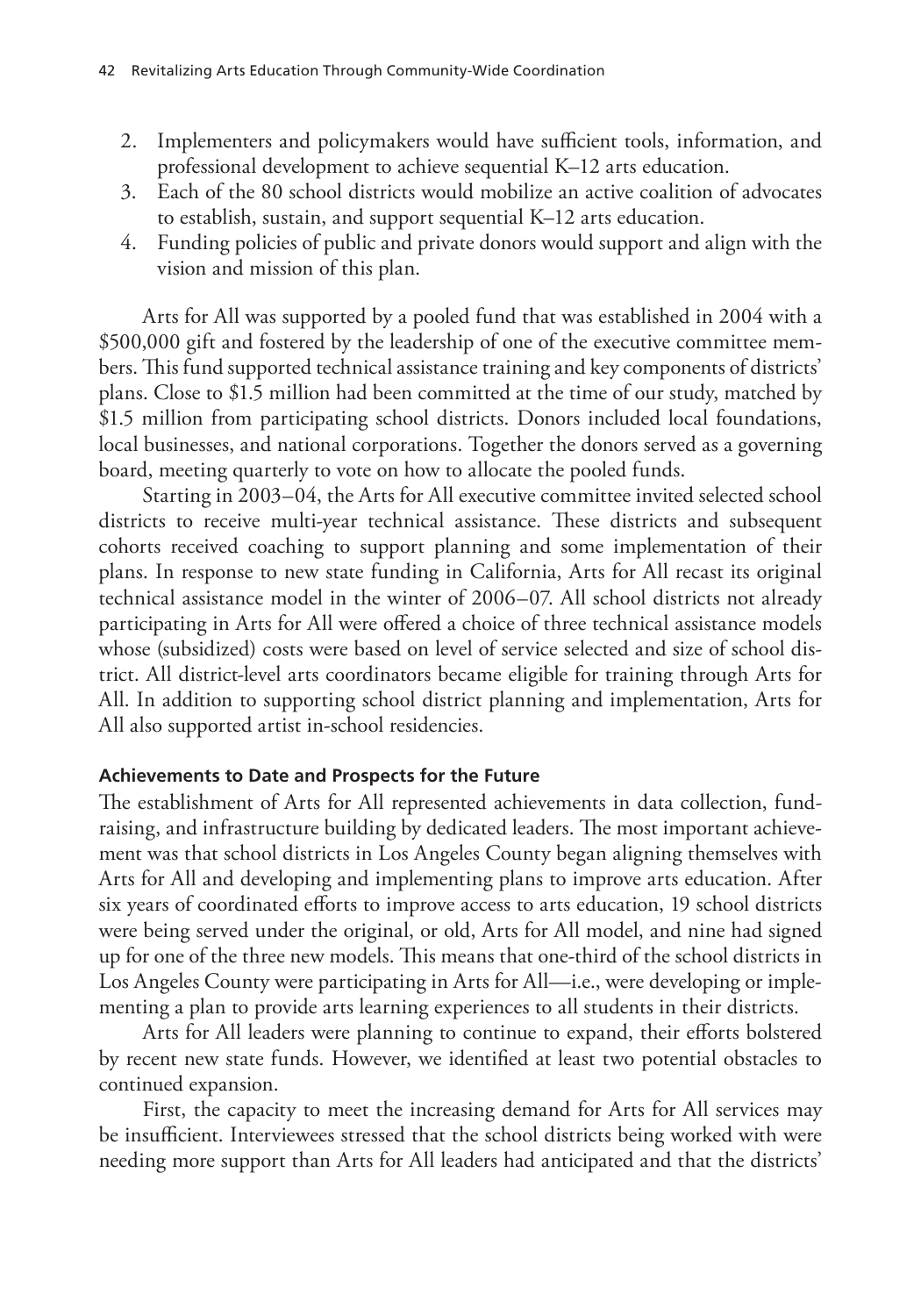capacity for providing arts education was turning out to be lower than had been believed. At the same time, new school districts were joining Arts for All each year. Providing sufficient support to both the existing and the new school districts will thus be an ongoing challenge. Second, Arts for All was attracting districts that were willing, interested, and ready to join the initiative. Eventually, however, Arts for All leaders will have to develop mechanisms to incentivize districts that previously were not ready to focus on arts education. It is too soon to tell whether the new state funding alone will provide an adequate incentive for these districts.

### **New York**

For our New York City interviews (March 2007), we focused on the public school system's effort to coordinate improved access to arts education—called the Step-Up initiative and supported by a grant from The Wallace Foundation—in the city's schools. As in Chicago, this effort was led from within the school district and did not evolve to include the city's numerous providers and influencers in a fully collaborative network.

### **Context and Motivation for Change**

After a decade of constant budget cuts, the New York City schools laid off 15,000 teachers in 1975–76. Schools were no longer encouraged to hire arts specialists, and positions in the central school district office dedicated to arts education were reduced. Community-based providers, such as ArtsConnection and Studio in a School, began to develop what was thought to be transitional provision of arts learning during this time of crisis, their support coming primarily from local funders, including foundations. But the decline in arts instruction turned out to be more enduring: "By 1991, the last year for which systematic arts data was collected by the Board of Education, twothirds of the schools had no licensed art or music teachers" (CAE, 2007, p. 10).

New community-based providers sprang up to fill the void, and cultural organizations improved and increased their educational programming. As a result, New York City became home to some of the best-known programs in the nation. Together these groups reportedly provided \$37 million in services to New York City's public schools, including more than \$25 million for education programs (New York City Arts in Education Roundtable, 2006). New York City also became home to arts education advocacy organizations such as ArtsVision and CAE, whose mission was to restore, stimulate, and sustain the systemic return of arts education to the city's public schools.

In 1997, when the city budget finally had some slack, the mayor's office recognized the widespread support for restoring arts education and funded the creation of Project Arts, a categorical fund of \$25 million to support arts in the schools. Within two years, this funding was increased to \$75 million. Over time, changes in leadership affected the level and manner of funding. After New York City's mayor gained control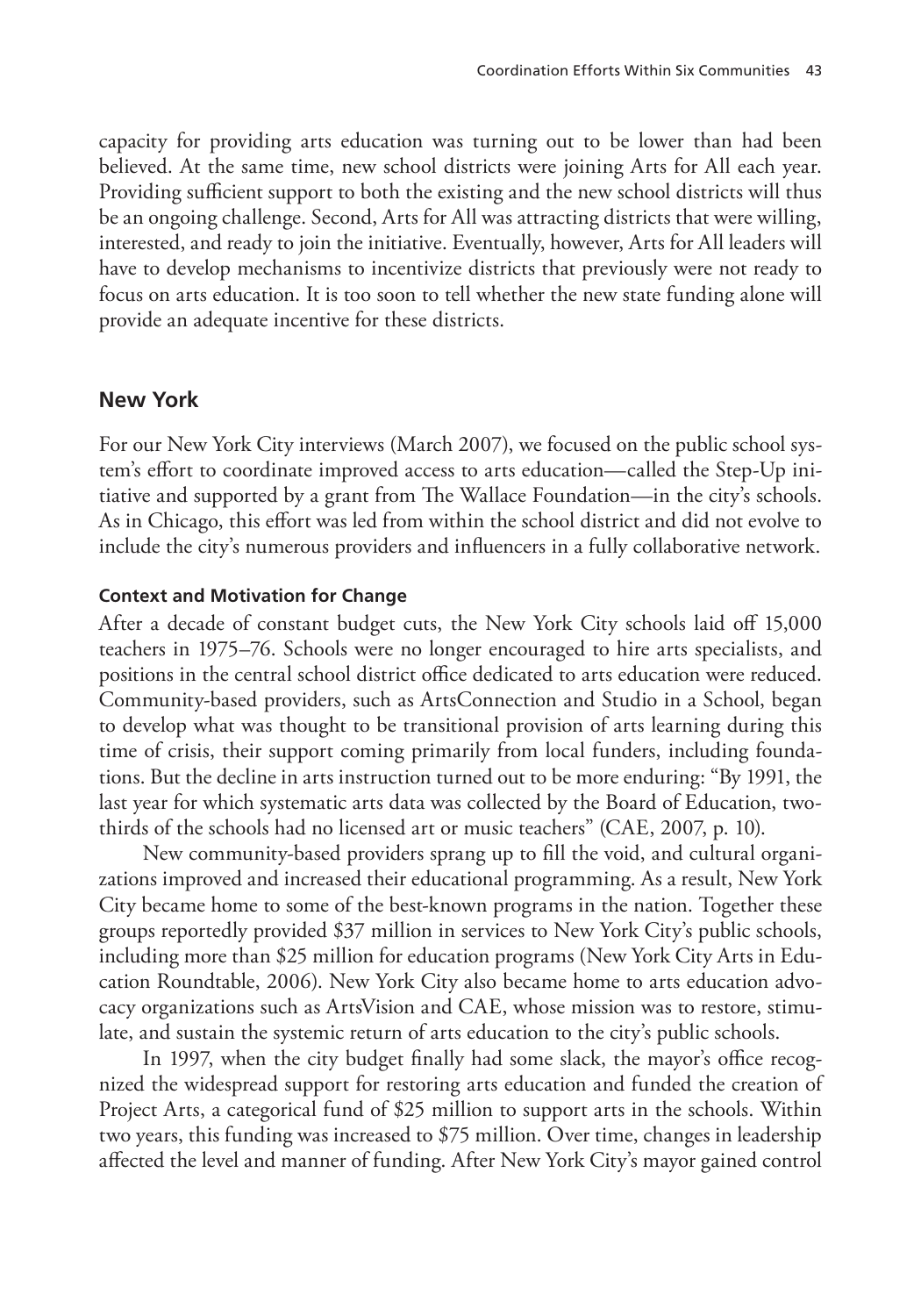of the public schools in 2002, he changed the administrative structure significantly. In 2003, the city decreased funding to \$67.5 million per year for Project Arts and distributed the funds evenly to schools at a rate of \$63.44 per student to eliminate inequities across schools.

Also in 2003, the schools were charged with refocusing the arts, and three major efforts were undertaken. First, an Office of Arts and Special Projects was established and, over the course of several months, staffed with a Senior Instructional Manager for Arts Education and four directors, one each for dance, music, theater, and visual arts. This office assumed responsibility for creating guidelines for the use of Project Arts funds. Second, this team worked with experts from universities, community-based providers, and cultural organizations throughout the city to develop "the Blueprints" arts education guidelines matched to the New York state standards (New York City Department of Education, 2004). Third, the staff began to focus on hiring arts specialists and offering professional development in the Blueprints to all schools. Those schools with high interest in the arts worked with their regional arts supervisors to provide additional professional development and other opportunities to improve.

All of our interviewees agreed that arts education provision within New York City's public schools was still highly erratic, varying significantly from school to school and across grades. This situation has been exacerbated by a lack of arts teachers: *"*Although about 40,000 teachers have been added to the New York City school system since 1975—bringing the current total to about 84,000—no more than 2,000 of them are arts specialists. . . . [I]t would cost \$150 million to \$200 million to hire arts specialists for every school" (Pogrebin, 2006).

# **Coordination Goals and Efforts**

In 2005, The Wallace Foundation approached the New York City Department of Education with a request for a proposal for a planning grant to improve arts learning. The grant was to be used to help establish a more coordinated system of arts learning using in-school time and OST, and the education department was expected to coordinate improvement efforts with other organizations across the city. The department responded with a proposal led by the Office of Arts and Special Projects with a team from the Fund for Public Schools, Department of Cultural Affairs, and CAE. The proposal called for a ten-month planning period to gather information on the current state of arts education and develop a plan; it also promised to involve multiple partners and to bridge in-school and OST arts learning providers to bring community resources into a coordinated effort. The goal was to have each school, over a phased three-year period, enter into a consultancy process, called Step-Up, with the education department in order to develop plans for both infusing the arts into the school and meeting standards. At the end of this process, all schools would be providing quality arts education experiences or would have plans to do so. The New York City Department of Education was given the grant and began its planning for the Step-Up process.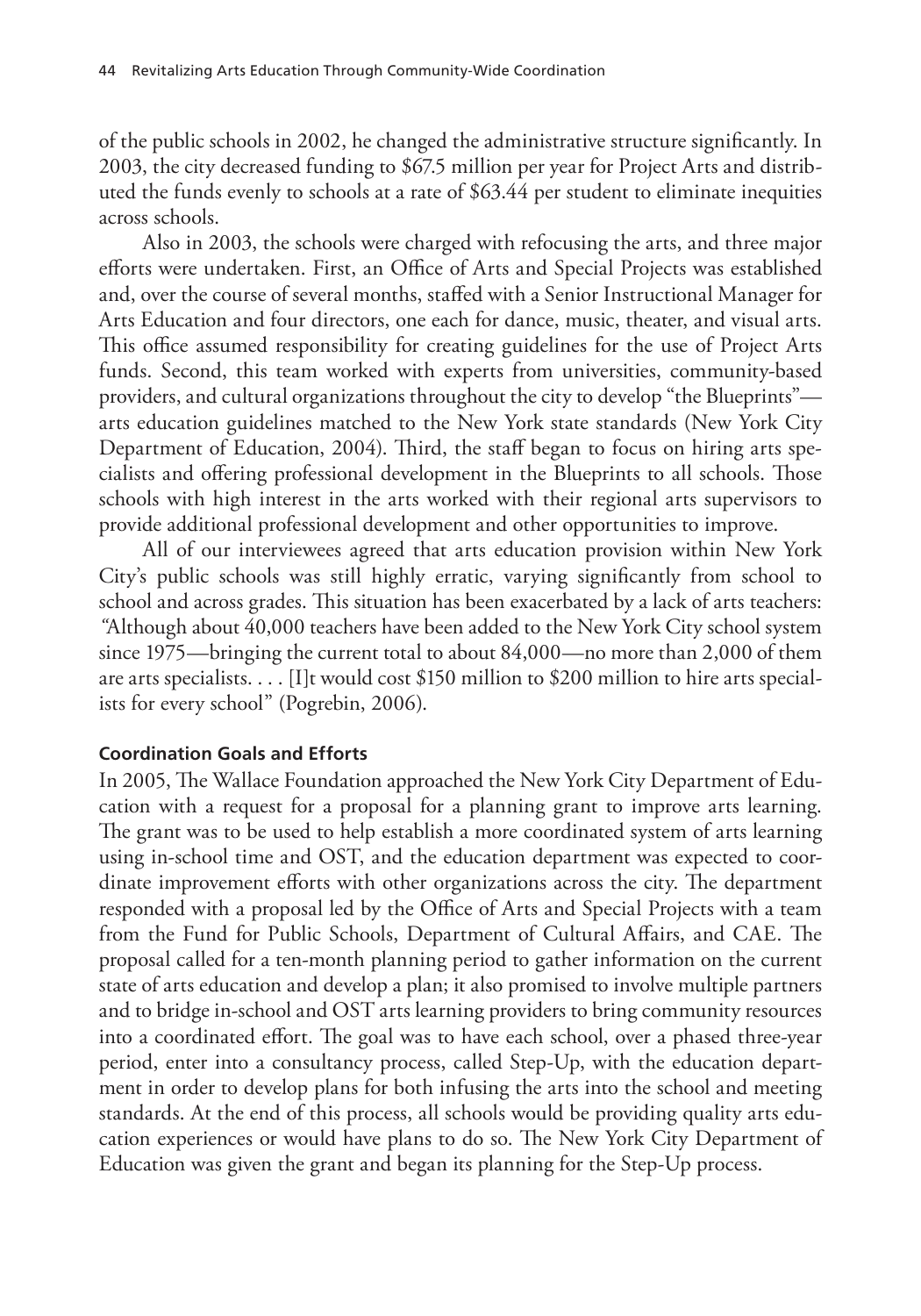As part of the planning process, schools were surveyed to gather information on courses and enrollment. The survey showed uneven participation in arts learning throughout the system. For example, 86 percent of middle schools taught two arts forms, but only 50 percent of their students enrolled in the courses. Those schools offering English as a Second Language programs or other additional required classes reported that there was no time in the day for the arts. Elementary schools were supposed to be offering four arts forms, but only 25 percent of them reported doing so. The survey also established that approximately 150 schools had no full-time arts specialists.

According to observers outside the education department, after the initiative got off to a promising start with several meetings and the involvement of many actors, the Office of Arts and Special Projects' implementation of the planning grant appeared to concentrate on continued hiring of arts specialists for the public schools and increased professional development for teachers in the Blueprint. Non-department interviewees noted that efforts to involve outside providers appeared to be relegated to a lower priority, along with OST provision. It appeared that little effort was going into building partnerships with the very vibrant arts community and the extensive arts education community outside the schools.

The Step-Up initiative was further stalled, in April 2007, when the Chancellor of the New York City Department of Education changed policy and announced a new plan: The ten regional superintendent offices, along with the regional arts supervisors, would be eliminated by September 2007, and school principals would be given significant autonomy in selecting school support organizations and determining curriculum. Furthermore, Project Arts funding would be rolled into the larger budgets for schools in the 2007–08 school year, thus removing categorical funding for arts education. Many in the arts education community told us they believed that principals, facing strong accountability for reading and mathematics and given no categorical arts funding or regional district support, would further reduce the provision of arts education in their schools. Many of our respondents predicted that absent a strong collaboration with partners outside the schools, the Step-Up initiative would collapse. As of October 2007, no definitive decisions about the initiative had been made.

### **Achievements to Date and Prospects for the Future**

The history of this effort offers a counterexample to some of the other histories. The Office of Arts and Special Projects was planning to continue its school surveys, but there was no way to know whether principals, given their new autonomy, would continue to support the arts as they had under categorical funding. Some feared that many of the small community-based providers would not survive an arts education downscaling. The Office of Arts and Special Projects, however, was hopeful not only that the level of resources dedicated to arts education would remain at least stable, but also that schools would be held accountable for providing quality arts learning experiences. It was not yet clear at the time of our visit how this accountability would occur.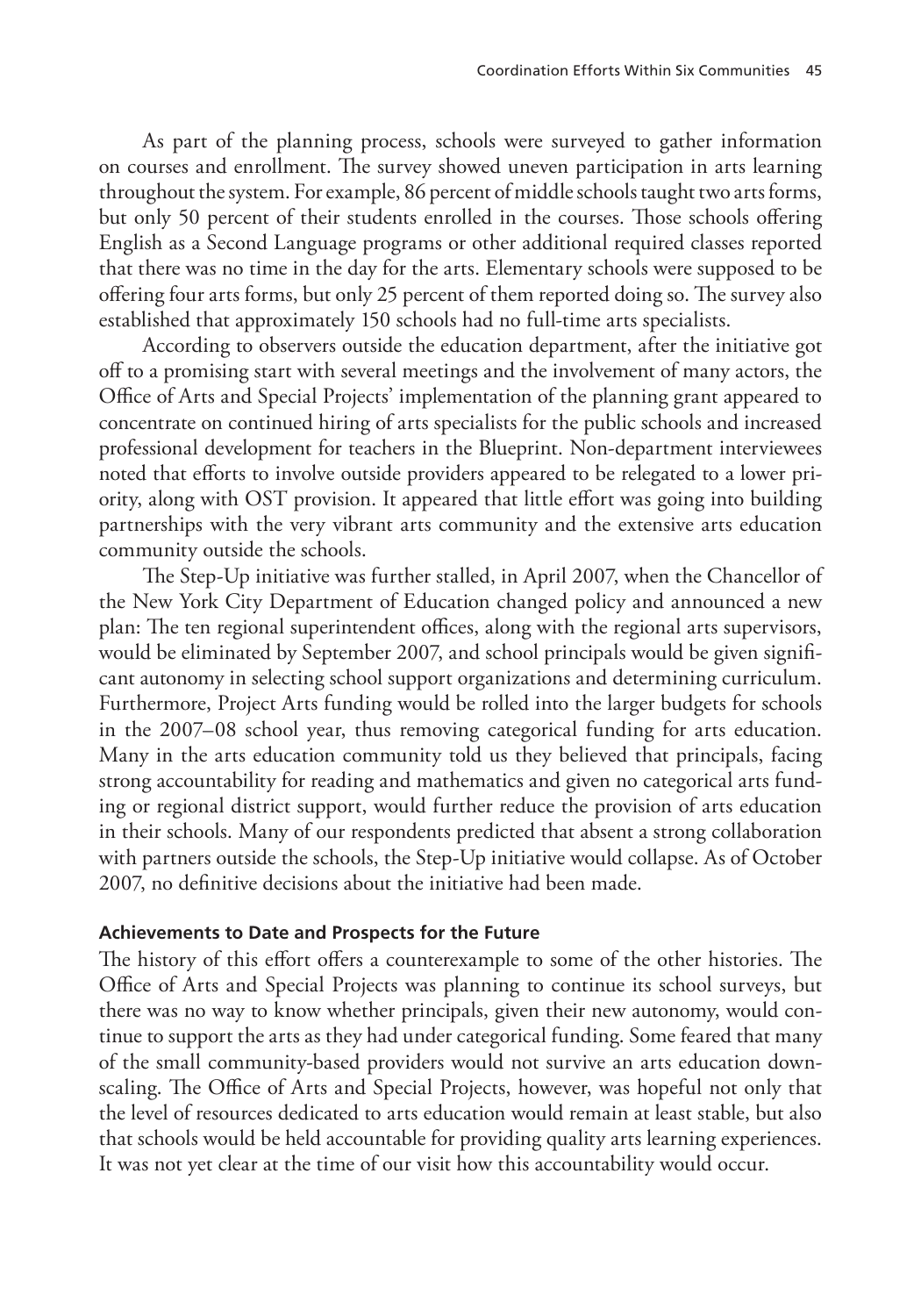# **Summary**

This chapter has detailed the context for and evolution of coordinated efforts to improve access to arts learning experiences at six sites. Arts education experts and collected information on arts education efforts led us to expect that these six sites would offer "something interesting" in collaborative approaches to building better arts education systems. As it turned out, however, some of them did not involve much collaboration and/or were not focused predominantly on arts education. To us, this is a strong indication that the knowledge base on community efforts to improve arts education is simply not there. Much more could be done to share knowledge of practices across communities to the mutual benefit of cities around the nation that are attempting to build better arts education systems.

Nevertheless, we did find that the six sites had much in common in types of providers and influencers, histories of downturns caused by budget issues, changes brought about by test-based accountability, and the idiosyncratic and poor provision of arts education that resulted. They all also had a very rich set of assets that could be drawn on to build a collaborative effort. One major separating issue in the cases appears to be whether a leader(s) with a unifying vision and organizational and collaborative adeptness emerges from the particular circumstances to better deploy existing assets across organizations and enable the growth of new, necessary assets.

Closer inspection showed that the details of the sites' environments and the specific views of important parties influenced the paths that sites took toward collaborative efforts. We found that these collaborative efforts were quite "local," with the strengths and weaknesses of specific actors and organizations greatly influencing the choices and progress made. The six sites varied in their focus on in-school versus OST provision of arts education, as well as in whether provision would take the form of stand-alone courses or arts integration. They also varied in governance structures, policies, and funding, which clearly made a difference in their choices and how the effort proceeded.

We found that three of the sites, Alameda and Los Angeles counties and Dallas, had functioning collaborations only after at least five years of effort and only under the auspices of community-based or county-based organizations. Within this small sample of six, efforts that were lodged in the central office of a large school district had difficulty reaching out to external partners to build collaborations and suffered when funding was short or cut. These patterns and the others we found are discussed in the next two chapters, which further explore lessons we can learn from the case studies about how to begin collaboration and how to sustain it.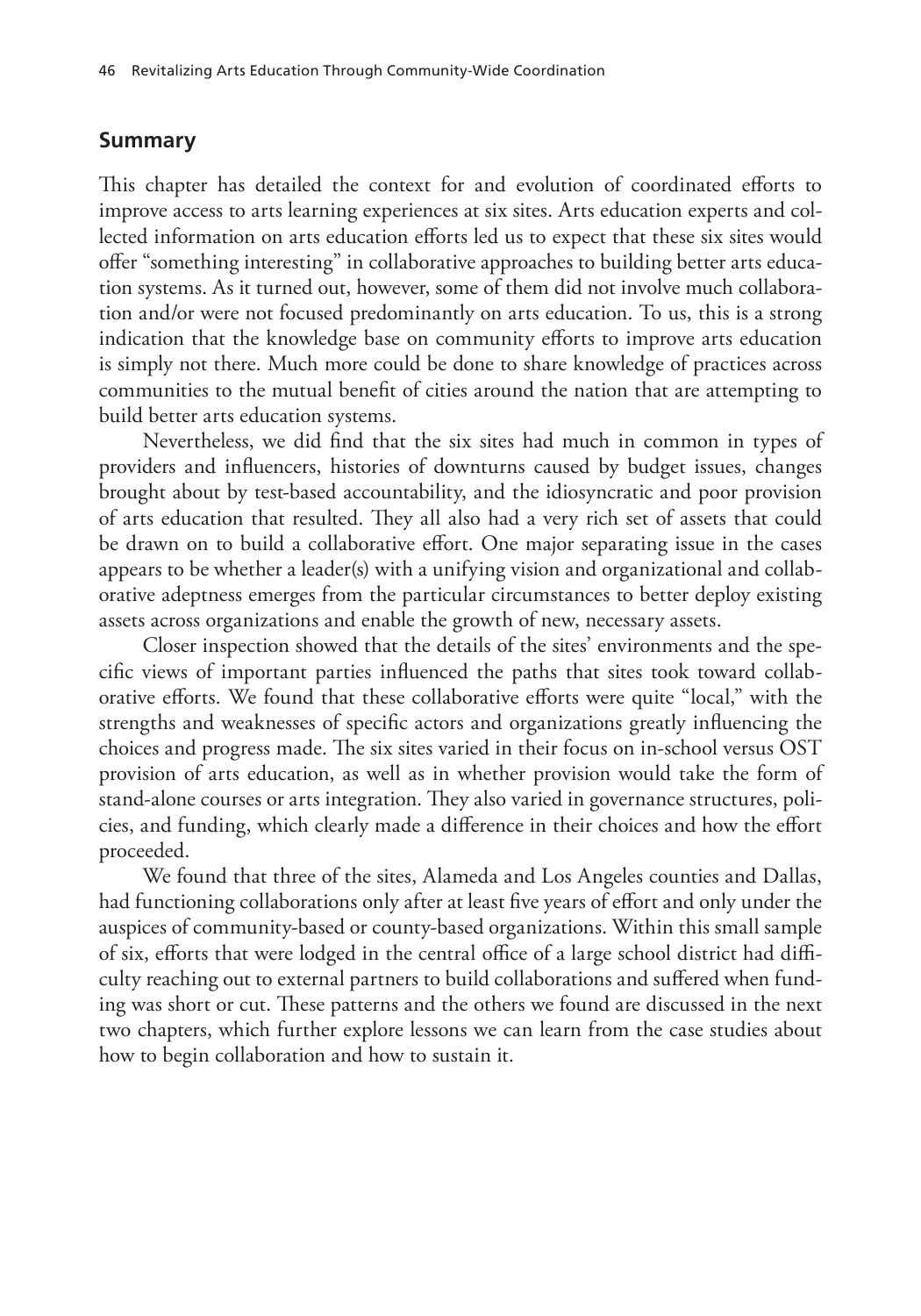This chapter describes the most prevalent strategies used by our six case studies to improve both access to and quality of children's arts learning experiences. Some strategies were used to improve either access or quality; others, such as strategic planning and capacity building, were used to improve both. We begin by describing these strategies in the order in which they were implemented in the sites, but it should be noted that many of them were pursued simultaneously or iteratively. We then discuss why the sites employed these strategies and how they implemented them. We also point out tensions and limitations inherent in these strategies.

# **Strategies to Improve Access**

At all of the sites, interviewees pointed out that high-quality arts education programs have existed in their schools and communities for many years. We selected our case studies partly because of their reputations for concerted, coordinated efforts to improve access to these quality experiences. The coordination efforts in the six sites were at different stages at the time of our study: They were just beginning in Chicago and Boston, they were changing course in New York City, and they were at a point where they could provide evidence of having improved access to arts learning experiences in Alameda and Los Angeles counties and Dallas.

Across the sites, we observed different strategies in use for improving access. The eight most prevalent were as follows:

- 1. conducting audits of arts education
- 2. setting a goal of access for all
- 3. strategic planning
- 4. constructing a case
- 5. attracting and leveraging resources
- 6. hiring an arts education coordinator highly placed within the school district administration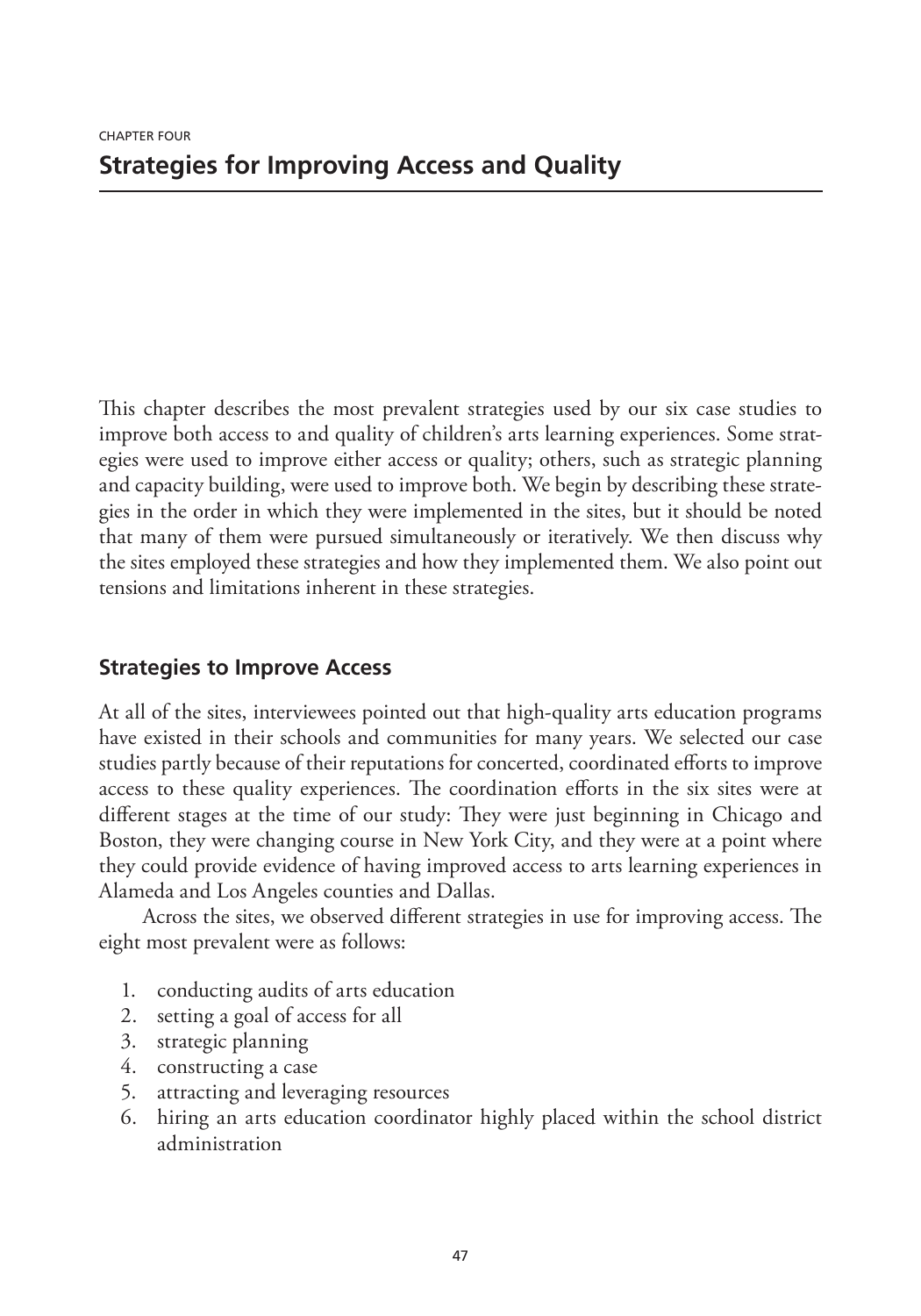- 7. building individual and organizational capacity
- 8. advocating.

#### **Conducting Audits of Arts Education**

The sites used audits to gather information on how many students were served by arts learning programs by school, neighborhood, or region. Respondents indicated that this information was useful for several purposes, including highlighting inequities in provision in order to galvanize funders and policymakers, and establishing plans to fill gaps in provision. Audits often served as the first step in igniting coordinated efforts to improve access.

All sites except Alameda County conducted audits to determine how many children were served throughout their region. All of these audits except Boston's focused on in-school provision. In Boston, foundations supported the mapping of OST opportunities against incidences of violence to determine opportunities for expanded provision.

Leaders of the various coordination efforts used different approaches for the school-level audits in Chicago, Dallas, Los Angeles County, and New York City. The Chicago Community Trust conducted a survey in 2002. In Dallas, Young Audience leaders worked with the city's Office of Cultural Affairs to analyze data from the city school district in 1997. In Los Angeles County, the County Arts Commission commissioned interviews with each of 82 district superintendents in 2000. In New York City, the District Office of Arts and Special Projects audited arts specialists and courses in 2006.1

Audits in these four sites all revealed similar patterns: Access to arts education in these regions was inequitable. In Dallas, arts education provision was more prevalent in wealthier areas of the city. In Chicago, Los Angeles County, and New York City, arts education provision depended on the values, proclivities, and skills of district superintendents and school principals. All four sites had high-quality arts education programs, but students' access to these programs depended on the school they attended and was, at best, idiosyncratic.

Leaders in these four sites reported using audit results to galvanize support for more-equitable provision of arts education and to launch coordinated efforts to overcome inequities. The Illinois Arts Alliance conducted a similar audit throughout the state of Illinois and heavily publicized the results, leading, in the opinion of its officials, to state funding of planning grants for districts to improve student access to arts learning. Young Audiences, in Dallas, used its audit results to rouse the district into providing seed funding for ArtsPartners. Survey results for Los Angeles County were widely publicized and used to persuade funders to support Arts for All.

<sup>1</sup> Funding received from The Wallace Foundation allowed this office to collect information on arts education in schools that had never before been collected.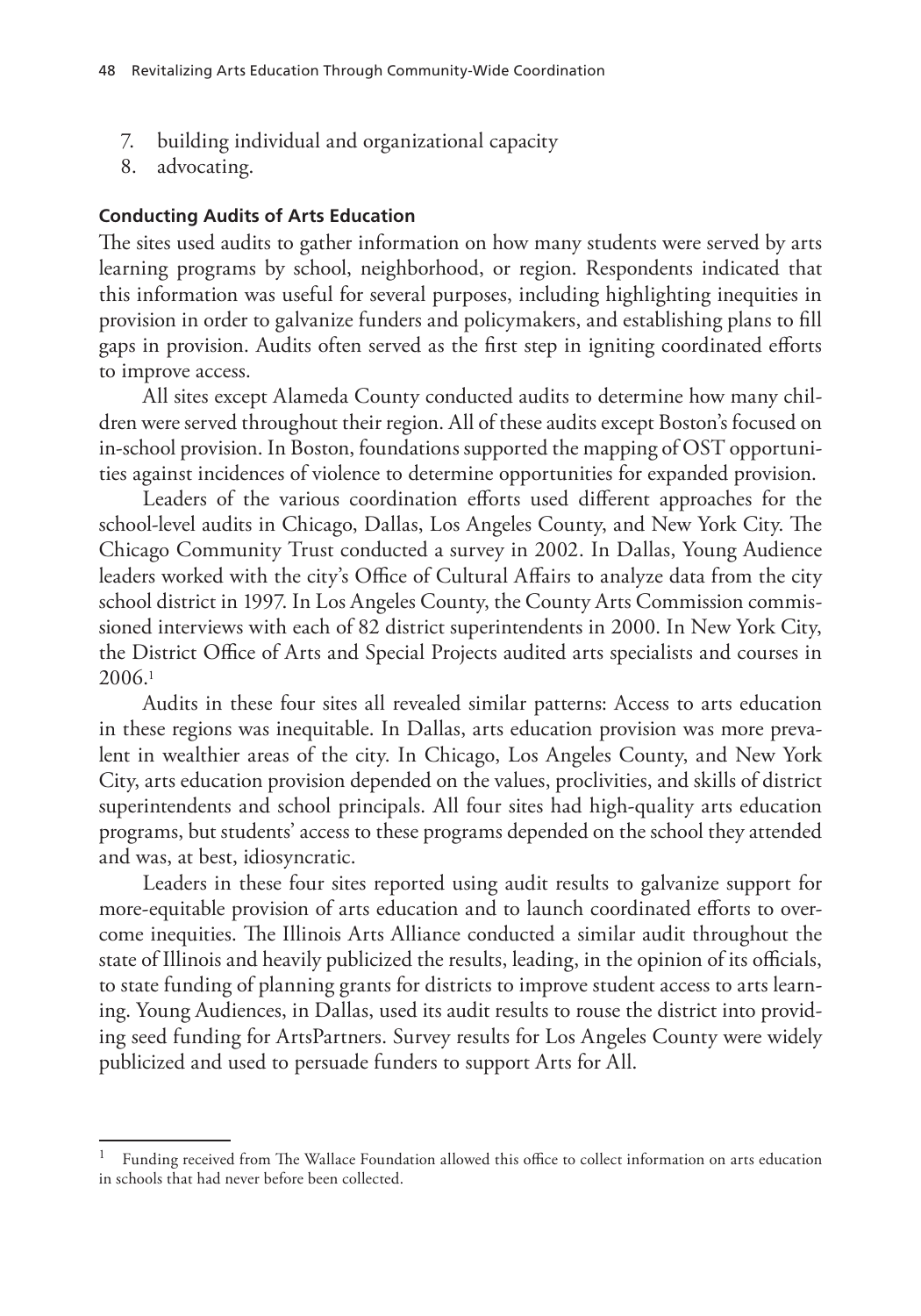Although all of these sites reported that their audits were useful, we noted that the audit approaches were not equivalent to each other—for example, some data used were longitudinal, some were from a single point in time, some were quantitative, and some were qualitative surveys/self-reports.

## **Setting a Goal of Access for All**

Many leaders of the coordinated efforts in our six sites perceived arts education as a social justice issue, arguing that uneven access is unfair. In all sites, individual organizations (e.g., Chicago Public Schools) or coordinating bodies (e.g., Alliance for Arts Learning Leadership) had established a goal to provide quality arts learning experiences to either all children in school (Alameda and Los Angeles counties) or children in general (Dallas). Most sites used the results of the audits to secure buy-in on this goal from other providers and influencers, including funders.

Leaders reported that establishing this goal was an important first step to improved access to arts learning. If the sites did not intentionally work toward access for all children, they reasoned, then access for all would be highly improbable given the idiosyncratic nature of current in-school and OST arts learning provision. They thought that equal access to arts learning would be prevented from coming about naturally because of the current heavy emphasis on test scores in subjects other than the arts, the lack of time for arts learning during the school day, and uneven participation in OST programs.

# **Strategic Planning**

Most of the sites were in the midst of ongoing strategic planning efforts. Alameda County's Alliance for Arts Learning Leadership had funding from The Ford Foundation to support ongoing strategic planning sessions aimed at setting strategies for increasing access. The new Director, Office of Arts Education, in the Chicago Public Schools was involved in strategic planning funded by a state arts education planning grant. Big Thought, in Dallas, had just concluded a planning effort, funded by Wallace, that produced a new plan for delivering expanded services to children and their families across the city. Arts for All, in Los Angeles County, had recently held retreats to strategically plan how to improve services to districts because of new state funding being received for arts education. And New York City's Department of Education had recently concluded a planning process, also funded by The Wallace Foundation.

# **Constructing a Case**

For our study, constructing a case, or case-making, means building an argument for why a school, district, or other organization should provide or support arts education. This particular strategy draws on other strategies, such as establishing a goal of access for all, and supports other strategies, such as attracting resources and conducting advocacy. Case-making is important because decisionmakers, faced with scarce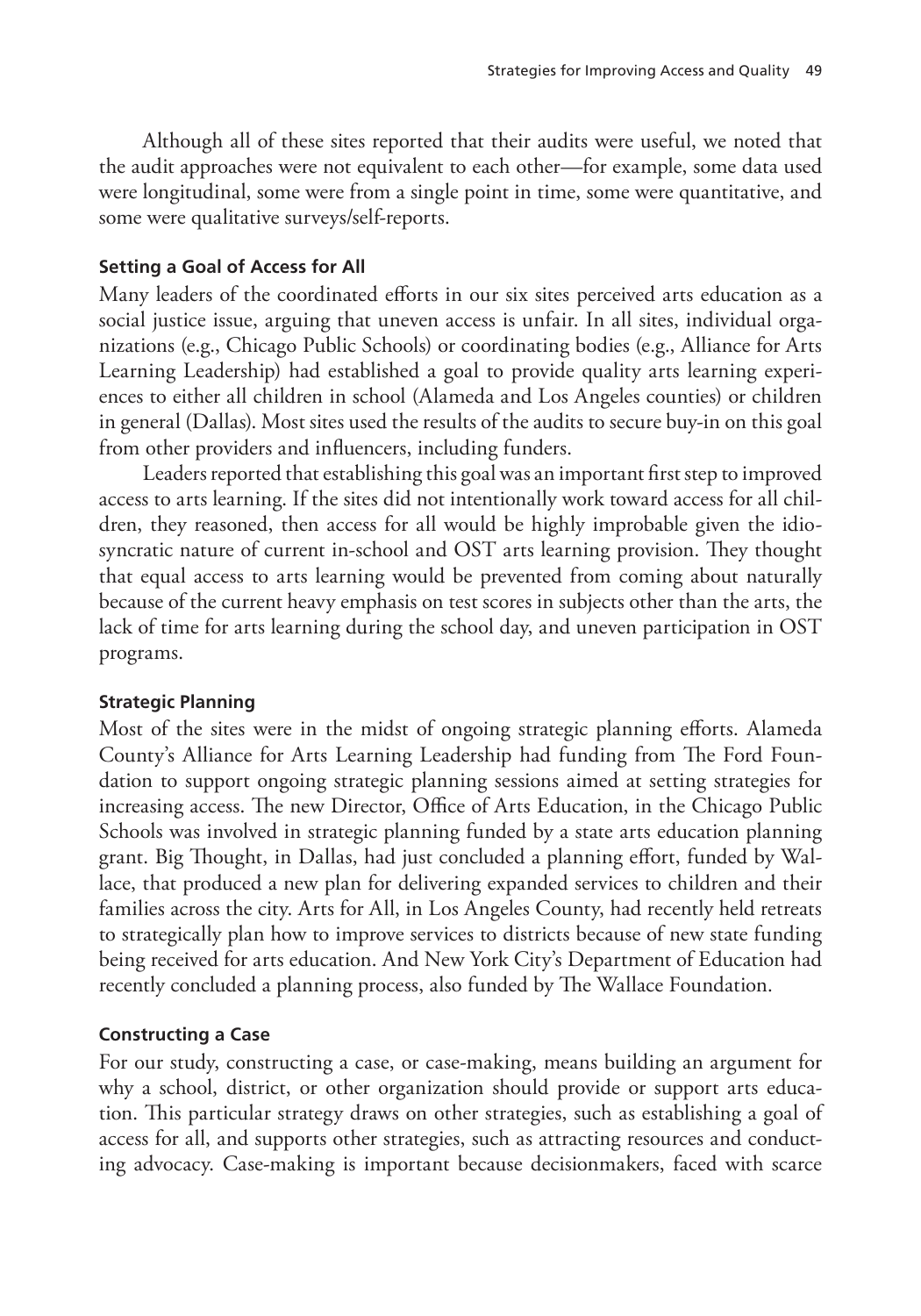resources, must rely on it in deciding among competing priorities in school and OST settings. Furthermore, because decisionmakers are accountable to governing boards, parents, and others, the importance of case-making often extends further, to moregeneral stakeholders.

Most of our sites deliberately developed arguments for arts education to garner stakeholder support. Some sites advanced multiple reasons for providing children with arts learning experiences, including that arts education would engage students and thus motivate them to remain in and succeed in school, and would engender greater societal economic benefits as well as participation in and sustainability of the arts.

Some site leaders had hired professional case-making firms. Members of the Alliance for Arts Learning Leadership*,* in Alameda County, partnered with professional messaging firms to craft specific wording and phrases, for example. Leaders of this alliance then trained parents and others to use this vocabulary in pursuit of a common language to describe and convince others of the benefits of arts education.

## **Attracting and Leveraging Resources**

At all of our sites, the resources available for arts education varied. Schools lacked time, qualified teachers, sufficient space and materials, and, perhaps most important of all, dedicated funding for arts education. According to district and foundation respondents, principals assigning priorities to subjects in schools often did so based on their own values and judgments. And if they chose to support the arts, they needed to be highly skilled at attracting and leveraging scarce resources to maintain arts education programs.

Community-based providers, also short on resources, reported that they often survived from grant to grant. Many realized that they needed dedicated fundraising operations to remain viable but often could not afford to hire experienced development staff or provide such staff with appropriate support.

In consequence, most organizations in our sites scrambled to attract resources. Respondents thought it important to seek resources early in an endeavor so that the organization could set realistic plans and have confidence in them. Within some sites, creative approaches to leveraging funds emerged. In Chicago, for example, 17 local foundations and individuals jointly funded half of the salary and benefits for the new Director, Office of Arts Education, for three years. The view of these foundations was that the district would not dedicate funding for a high-level arts education leader in the absence of this external support. In Los Angeles County, Arts for All created a pooled fund with contributions from ten to 15 organizations each year. Contributors make up a board that convenes quarterly to vote on how to spend the money; all contributors' votes are equal regardless of amount contributed. These funders, who reported high levels of satisfaction with this arrangement, believed that their donations leveraged systemic change rather than merely supporting individual local arts education programs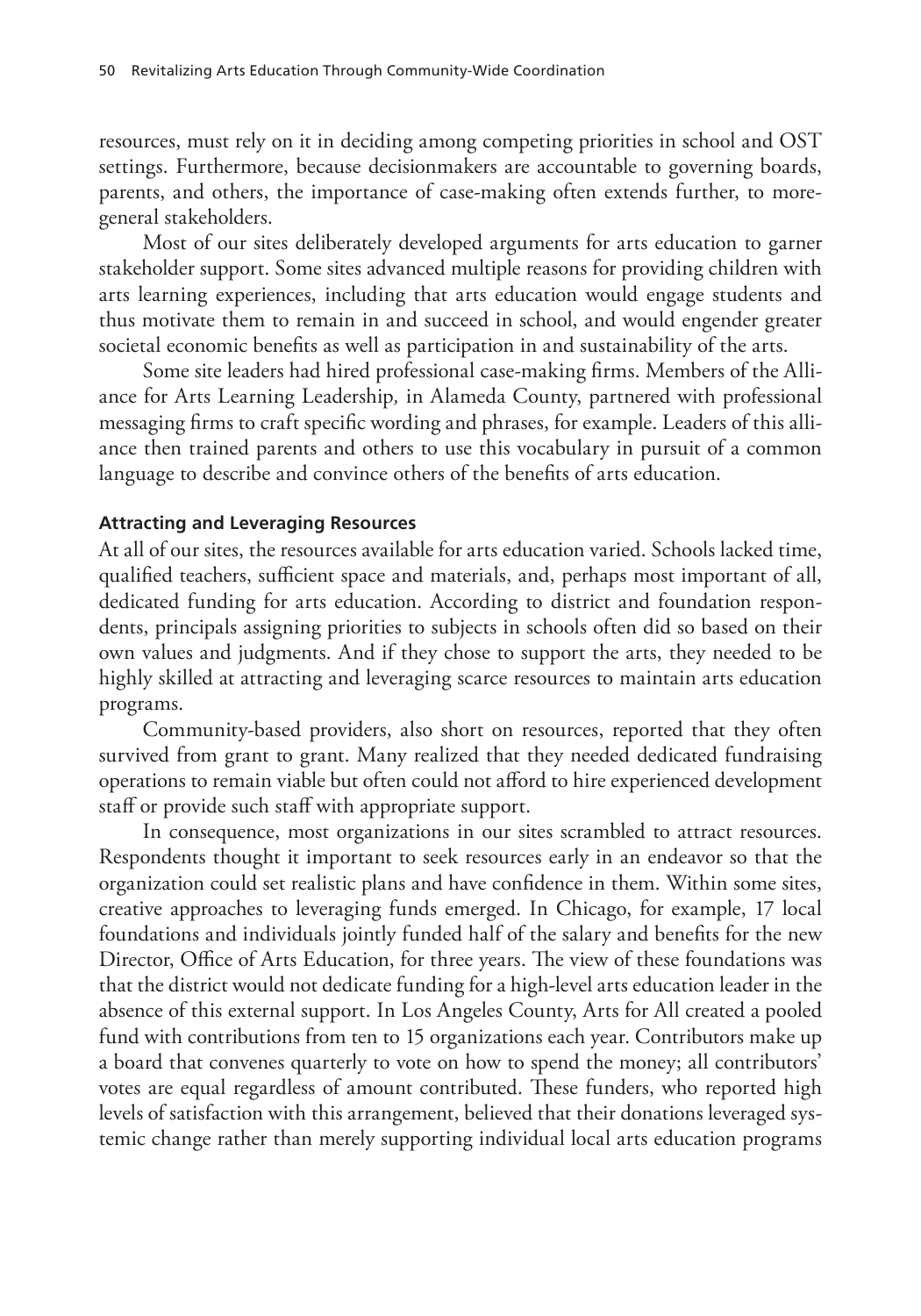that might never wean themselves from outside funding. As a leader of this initiative reported:

No one has enough money to put arts education back in schools, so all of us have to be very strategic. The pooled fund helps us see how to aggregate resources but also provides an opportunity for all funders. We have to decide together about the highest priorities. We all make a contribution to the pooled fund but also are contributing to arts education in a different, more coordinated way.

Big Thought, in Dallas, had an experienced fundraising staff and had succeeded in raising both local and national dollars for arts education. Its early, local success brought national foundation interest; it then leveraged its national funding to obtain additional local funding. Receiving a large grant from The Wallace Foundation facilitated Big Thought's ability to attract other funds and gain broad support from the business community, the school district, and the city administration.

The Alliance for Arts Learning Leadership, in Alameda County, had also been successful in attracting both local and national foundation dollars. Community-based providers active in this alliance were thrilled with their recent grant wins, which they attributed to having proposed them in partnership with local schools and other providers. These partnerships came about because of the schools' and the providers' association with the alliance.

In Los Angeles County, an external organization was providing seed funding to districts as an incentive to join the network and develop and implement arts education plans. Financial incentives can be powerful motivators for change, particularly for resource-strapped school districts. Although we did see evidence that schools accepted funding without fully committing to developing "high-quality" arts education programs, the coupling of financial incentives with matched funding had worked well in developing at least the initial buy-in.

# **Hiring an Arts Education Coordinator Highly Placed Within the School District Administration**

Our sites either had an arts education coordinator position at the district level or were working to ensure there would be one. Positions had been established over the past ten years, the most recent being Chicago's new Director, Office of Arts Education, which was filled in 2006. Some districts in the two California counties were still moving toward this goal. The two county sites expected districts to hire or appoint an arts coordinator if they wanted to become a partner district. The rationale behind establishing an arts coordination position is that district-level arts education officials can advocate for the arts and secure a place for them in the district's core curriculum. A leader of Arts for All, in Los Angeles County, stated that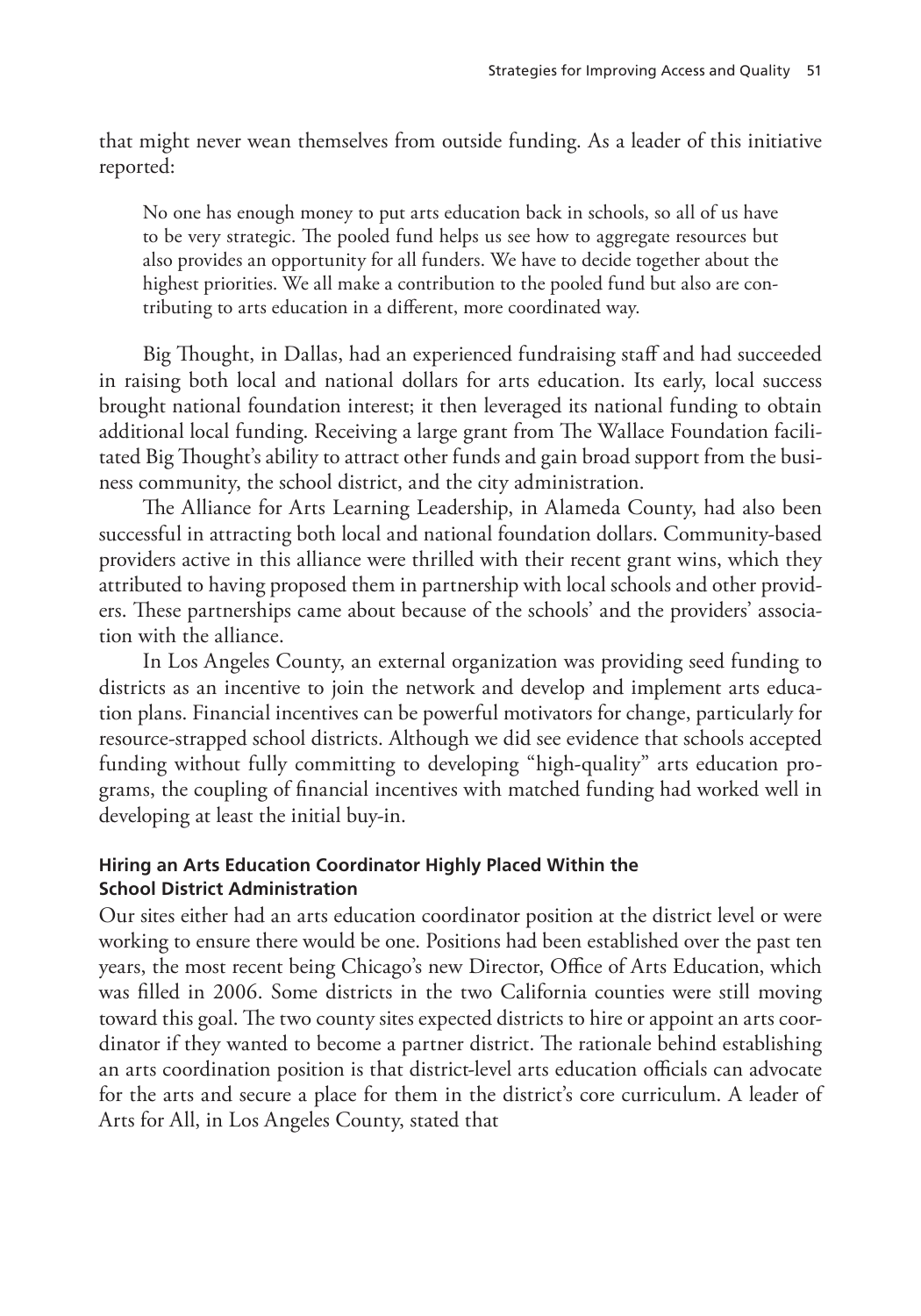[the] arts will suffer if we simply hire an arts teacher out of the classroom on special assignment. The traditional model is to hire a teacher to do part-time coordination of the arts. I don't think you can have someone with no status in schools recharge arts education. We need to engage at a higher level. I feel a great sense of urgency, fragility with this. . . . We have to make sure that the arts become embedded alongside other district priorities. Low-level arts coordinators have no clout, no rank; they're locked out of key conversations and have low sophistication. Arts remain fragmented and isolated, at a lower level; . . . districts need a senior person. . . . We need that senior-level commitment. . . . It is very intimate, local, as to how to make that happen. It is about securing ownership, involvement, etc., of senior leadership, especially in secondary schools. . . . We want someone at a higher level doing integrated thinking.

District coordinators can also establish support infrastructure, such as dedicated budgets, curriculum frameworks, and professional development programs, that may lead to improved access for all students. In most of our sites, outside organizations such as Arts for All, Alliance for Arts Learning Leadership, and The Chicago Community Trust–led Funding Coalition—persuaded or provided incentives to districts to fill district management positions dedicated to the arts.

## **Building Individual and Organizational Capacity**

All of the sites had engaged in the important strategy of building existing teacher, administrator, and artist capacity to improve access to arts education. Given that many principals and teachers did not experience arts education when they were students, it is important to train arts teachers, regular classroom teachers, and teaching artists to help ensure they understand the value of arts education and feel prepared to teach it. According to one leader of Arts for All:

Schools are afraid to teach the arts. Teachers are arts phobic. They're afraid we want them to be the full-time music teacher. We can teach them music without them being an accomplished pianist. Dance teachers say they can't dance; [but] if they get specific examples and coaching, they can do it. The teachers don't have to dance anyway—the kids do. We can train a teacher to teach dance.

Several respondents told us that the high rates of turnover for administrators and teachers make this work ongoing.

Within each of the sites, different organizations offered professional development and technical assistance to schools to assist teachers in arts education provision and administrators in planning for, supporting, and providing leadership for arts education. Among those offering professional development and coaching were state and county agencies, local education agencies, and local community-based providers (such as CAPE and ArtsConnection). Many of these local community-based providers had professional development programs that engaged partner schools in improving not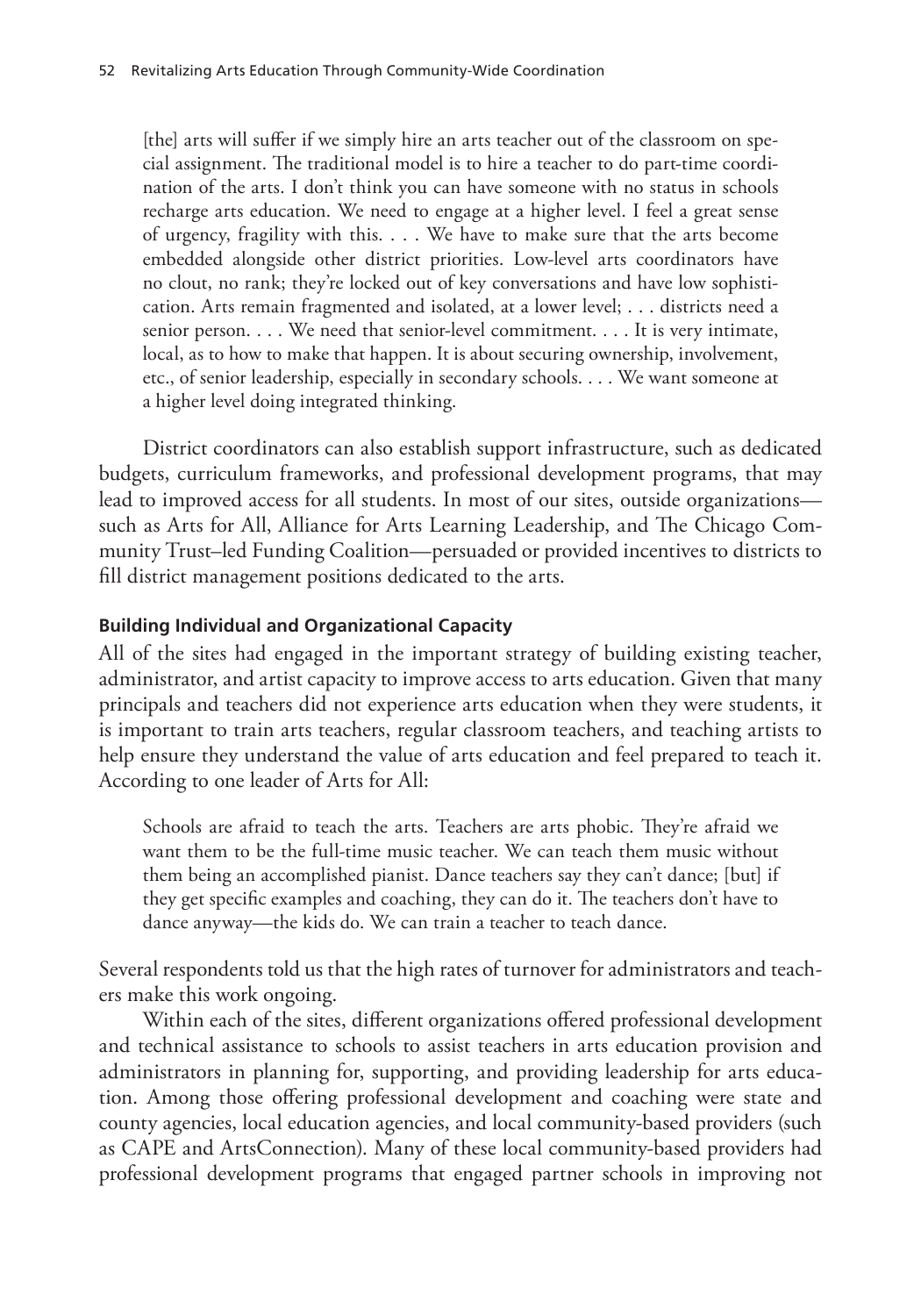only their arts education programs, but pedagogy in general, as well as school culture. Although many professional development experiences were being offered through oneon-one partnerships, schools were given opportunities to come together in institute settings or district meetings to share best practices and lessons learned.

There were also opportunities for artists and arts organizations to participate in professional development. In Los Angeles County, Arts for All hosted annual sessions for local artists, training them to develop lesson plans that aligned with California's state standards and were developmentally appropriate for various age groups. These artists also learned to provide technical assistance to teachers in classrooms. In Alameda County, Alliance for Arts Learning Leadership also provided training opportunities for artists. In Dallas, community-based providers were given the opportunity to evaluate lesson plans developed by peer arts organizations in conjunction with schools as part of a regular, ongoing, lesson-plan scoring system used to qualify programs for ArtsPartner funding. This process facilitates learning about other providers' curricula.

Finally, efforts were being made in Alameda County to increase the number of new teachers entering the field with arts education training. The Alliance for Arts Learning Leadership was building a relationship with a consortium of six universities in the region (the Arts Education Initiative, funded by The Ford Foundation) to improve preservice teacher preparation and create a pipeline of new teachers prepared to teach in and through the arts.

#### **Advocating**

Many of our interviewees stressed that arts education needs constant advocacy. Key decisionmakers (superintendents, principals, OST coordinators, and funders) often need to be convinced of the value of the arts. Even in states mandating specified time for arts education, schools admitted to being out of compliance because of competing priorities. Mandates that are unfunded and lack accountability mechanisms are often rendered meaningless by other, strict accountability mechanisms. Hence, interviewees thought there was an ongoing need for advocacy at the local level.

Advocacy may affect access to arts education both directly and indirectly: directly, by generating changes to policies and funding; and indirectly, by spurring students, parents, teachers, principals, and others to request it of their community leaders. For example, representatives from the Alliance for Arts Learning Leadership argue that quality exhibitions and performances of arts learning fuel advocacy initiatives. The alliance hosts a countywide showcase of student learning in and through the arts that has two aims: to communicate the value of arts learning for equitable education outcomes and to generate new parent and educator advocates for access to arts learning for every child in every school every day.

Note that although the strategy of advocacy was implemented in our sites as one of the first steps in establishing coordinated efforts, it is an ongoing strategy, necessary throughout the life of efforts to improve access to arts education.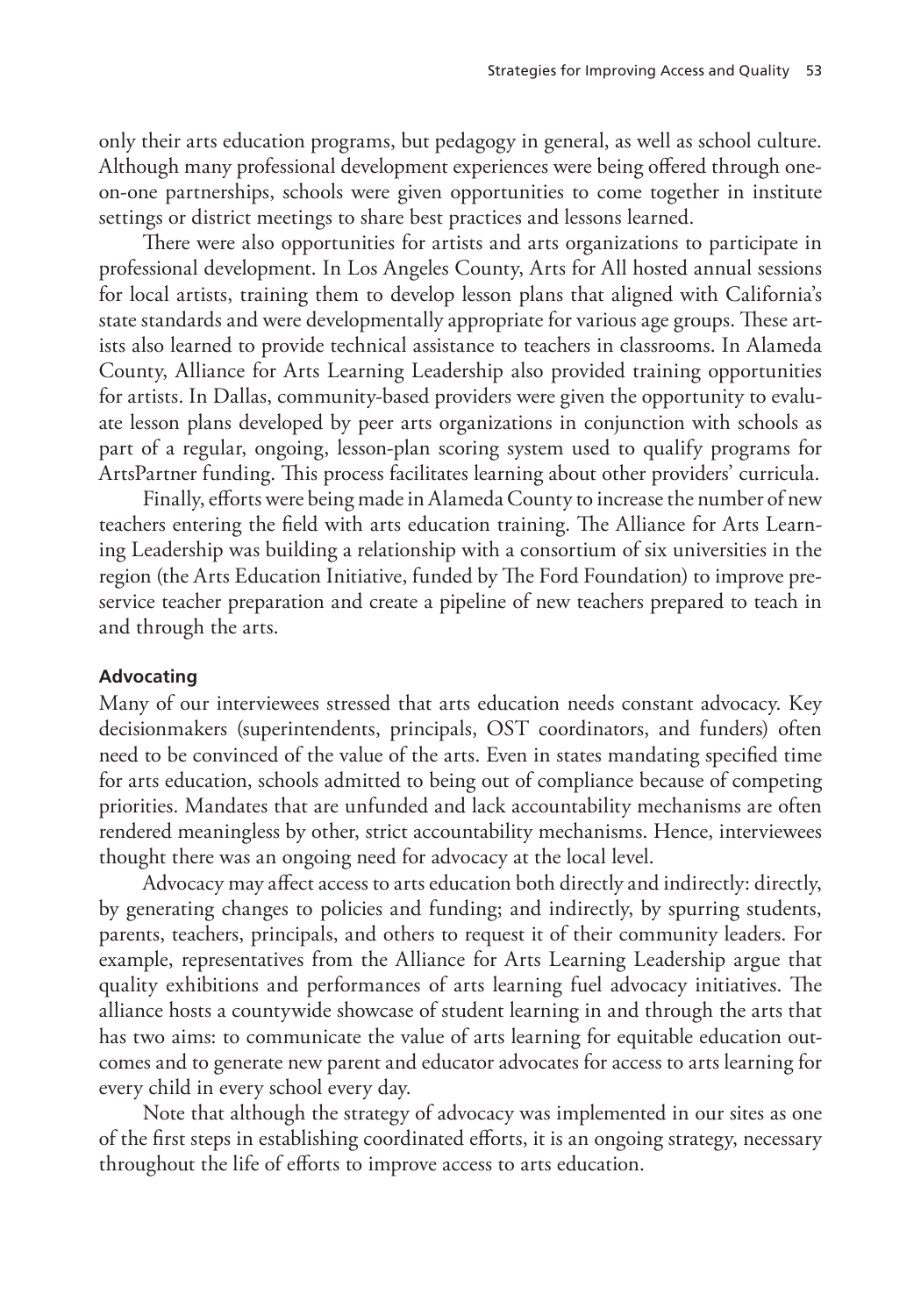Interviewees in four of the sites discussed their strategies for advocating for arts education. The leaders of coordinated efforts in two of the sites told us that they rely on formal advocacy organizations for most of this work. Arts for All had recently contracted with an advocacy organization called Arts Los Angeles. The foundation community in Chicago was working very closely with the Illinois Arts Alliance to advocate for the arts and arts education in the state legislature. In two other sites, the leaders of the regional coordination efforts were also the primary advocates. Members of both the Alliance for Arts Learning Leadership and Big Thought were conducting sophisticated advocacy campaigns targeting local and state policymakers.

The primary focus of these advocacy campaigns differed by site. Arts for All had engaged Arts Los Angeles to track local school district elections. This organization was to determine who was running for the school board in each of the 80 local districts and identify those candidates willing to promote arts education once elected.

In both Chicago and Alameda County, advocacy efforts mainly focused on increasing state funding for arts education. The Illinois Arts Alliance and the Alliance for Arts Learning Leadership claimed partial credit for their respective states' recent provision of additional funding for arts education. A representative from the Illinois Arts Alliance described advocating for arts education funding as easier than advocating for other arts funding; she attributed the relative ease to the fact that many state representatives, having engaged in arts learning in their youth, are concerned about its decline in the schools.

The Alameda County alliance considered advocacy to be a daily core activity. Members trained students, parents, teachers, principals, and district administrators in messaging for the arts and advocacy in general. In line with their own definition of quality arts learning, they were attempting to improve individuals' advocacy skills, motivation to advocate, and, in particular, alertness to potential advocacy "moments."

In Dallas, Big Thought spent its time advocating not only with leaders of local and state organizations, but also with their "deputies"—those next in line for positions of power. Big Thought leaders argued that going one or two steps down in each organization is useful for ensuring that tomorrow's leaders are today's arts education supporters. They had also begun working with parents and communities to better understand their needs and to encourage them to advocate on behalf of arts education.

Note that although we have described these advocacy efforts as discrete events centered within regions, cross-over advocacy does occur. In partnership with the California Alliance for Arts Education, Alameda County's Alliance for Arts Learning Leadership has collaborated with Los Angeles County's Arts for All and other such county organizations throughout the state to advocate for arts education across the state.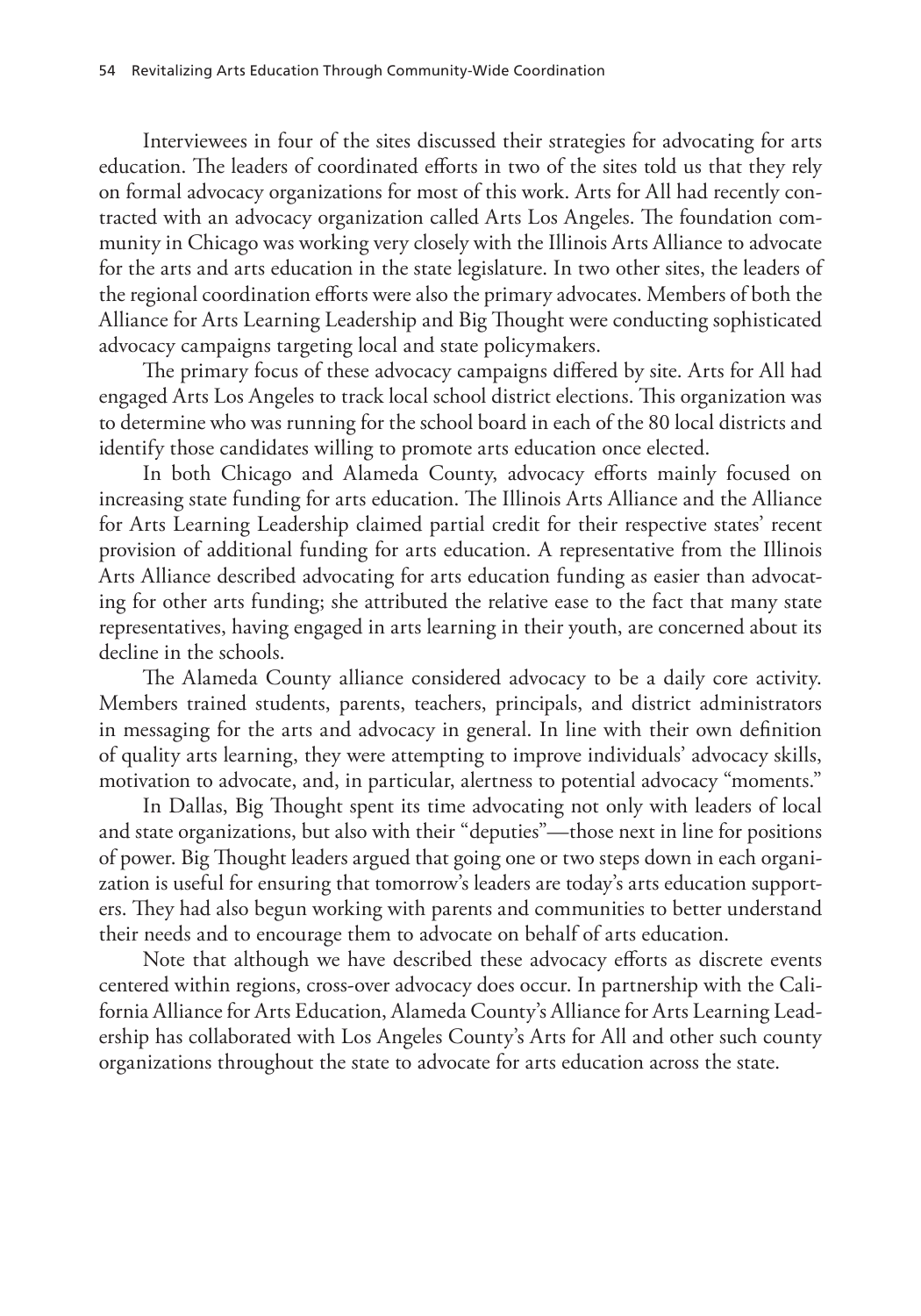#### **Progress on Access**

In Dallas, after ten years of coordinated efforts, all elementary-level students had the opportunity for arts learning experiences, and there were plans to hire 140 new arts specialists for the elementary level. In Alameda County, after eight years of coordinated work, over 70 percent of the county's school districts were involved in the Alliance for Arts Learning Leadership, either developing or implementing a plan to serve all students in their district. In Los Angeles County, after five years of coordination, 19 school districts were being served under the old model, and nine had signed up for one of the three new models.2 One-third of the districts in Los Angeles County were thus participating in Arts for All, which means they were either developing or implementing a plan to provide arts learning experiences to all students in their districts. We assume that in each of these California counties, many more children now have access to arts education than was the case before the Alliance for Arts Leadership and Arts for All were launched. Respondents in Boston claimed that the coordinated efforts in that city caused the number of OST slots for children to double over the previous several years, but these slots were not all for arts learning.

Despite access to arts learning experiences having increased and/or being on the increase in most of our sites at the time of our study, many children in these sites were yet to be served. There is no universal yardstick by which to objectively judge whether progress made in each site exceeded or fell short of expectations. However, we can say that universal access for all students in a given region, be it a city or a county, remained an unrealized goal for the sites studied. Site representatives stressed that they did not expect to achieve access for all without more years of work.

Even in the sites that were making strides in improving arts education access, arts education in the form of sequential stand-alone arts courses that are accessed by all students was rare in the schools. Of course, not all sites want these types of classes. The Alliance for Arts Learning Leadership, in Alameda County, prioritizes arts integration experiences for students. Big Thought, in Dallas, also orchestrates arts integration experiences, although it supports the development of sequential stand-alone courses, too. In Los Angeles County, school districts choose how they want to implement arts education programs. However, Arts for All coaches reported that most district plans prioritize arts integration because the schools lack the time and space needed for sequential stand-alone arts courses. Leaders of Arts for All concurred that "the how" of implementing sequential arts learning experiences in schools is much more difficult than convincing district leaders of the value of providing an arts education. One leader of this initiative commented as follows:

We don't need more "why arts are important" videos. People in LA County value the arts and are interested in having the arts in schools. . . . We're at the "how."

 $2$  The different models are discussed in Chapter Three in the section on Los Angeles County.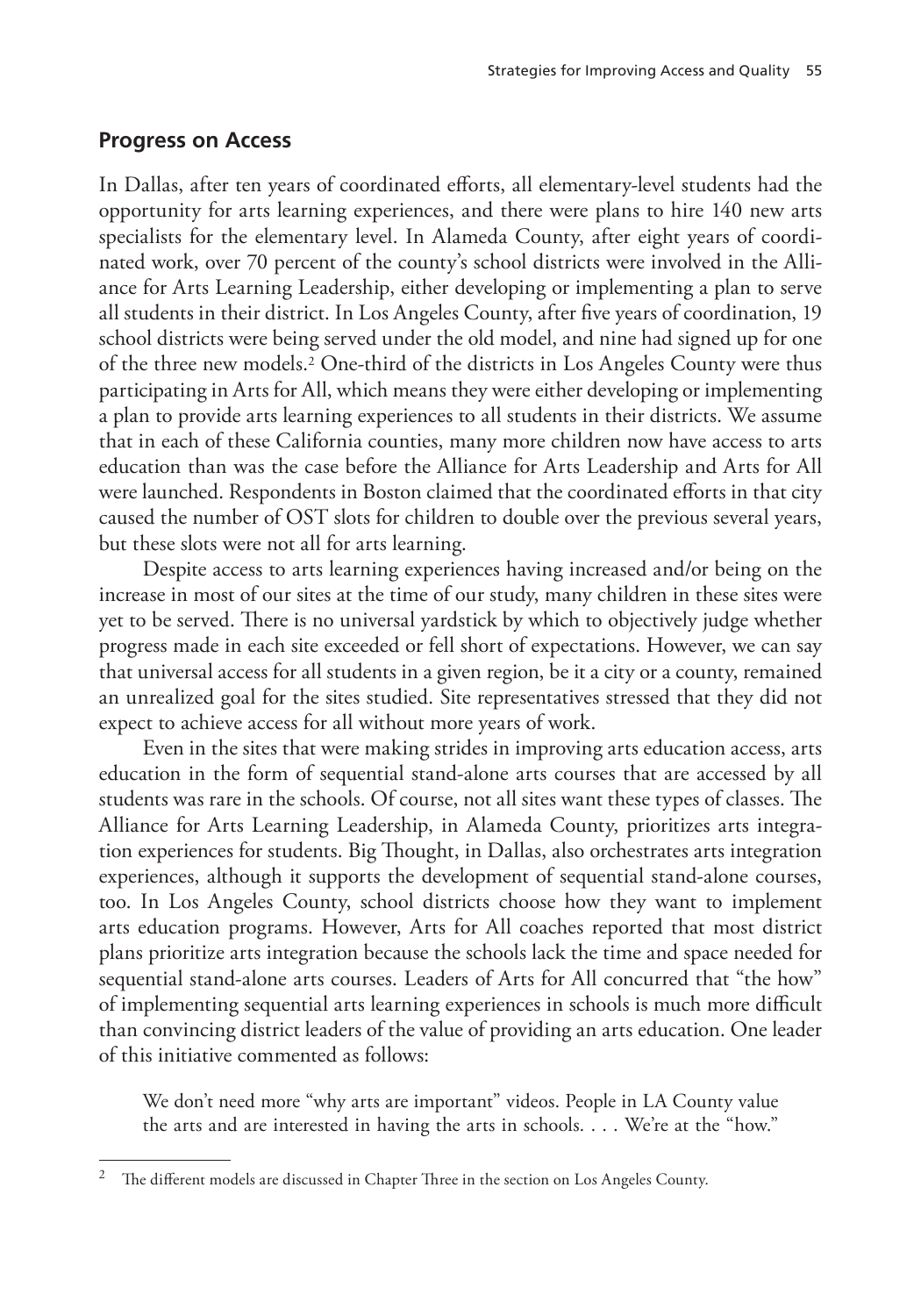People are willing, but there are all the constraints, issues, and challenges. We in the field tend to get mushy when asked "how," and we instead start talking about "why." We need to be very specific about how to offer [the arts] when you have limited resources—not, here is how Einstein or Yo-Yo Ma thinks arts are important. The answer about the importance of the arts is not one research study away. We lack clear implementation strategies.

The district arts education leaders in both New York City and Chicago hope to develop sequential stand-alone arts courses through their systems. We did not, however, see or hear detailed plans indicating how this goal would be attained for all K–12 students.

# **Strategies to Improve Quality**

Our impression from our case studies is that arts education leaders in each site are emphasizing access over quality. However, no individual or organization argued for greater access to "low-quality" programming. Indeed, various strategies have been employed to ensure or improve the quality of arts education provision in the sites.

We describe here the seven most commonly used strategies for improving the quality of arts learning experiences:3

- 1. strategic planning
- 2. requiring alignment with state standards
- 3. developing curriculum supports
- 4. building individual and organizational capacity
- 5. qualifying providers
- 6. coordinating peer review, ranking, and modeling
- 7. assessing student learning.

### **Strategic Planning**

Strategic planning can help improve both access and quality. In some cases, strategic plans not only specify which students will be served when, but how programs will be evaluated and improved. In Alameda County, for example, the district-level plans submitted to the Alliance for Arts Learning Leadership as part of the MAP process must include strategies for assessing quality.

Two of these, strategic planning and capacity building, are strategies for improving access to arts learning experiences as well, as described earlier in this chapter.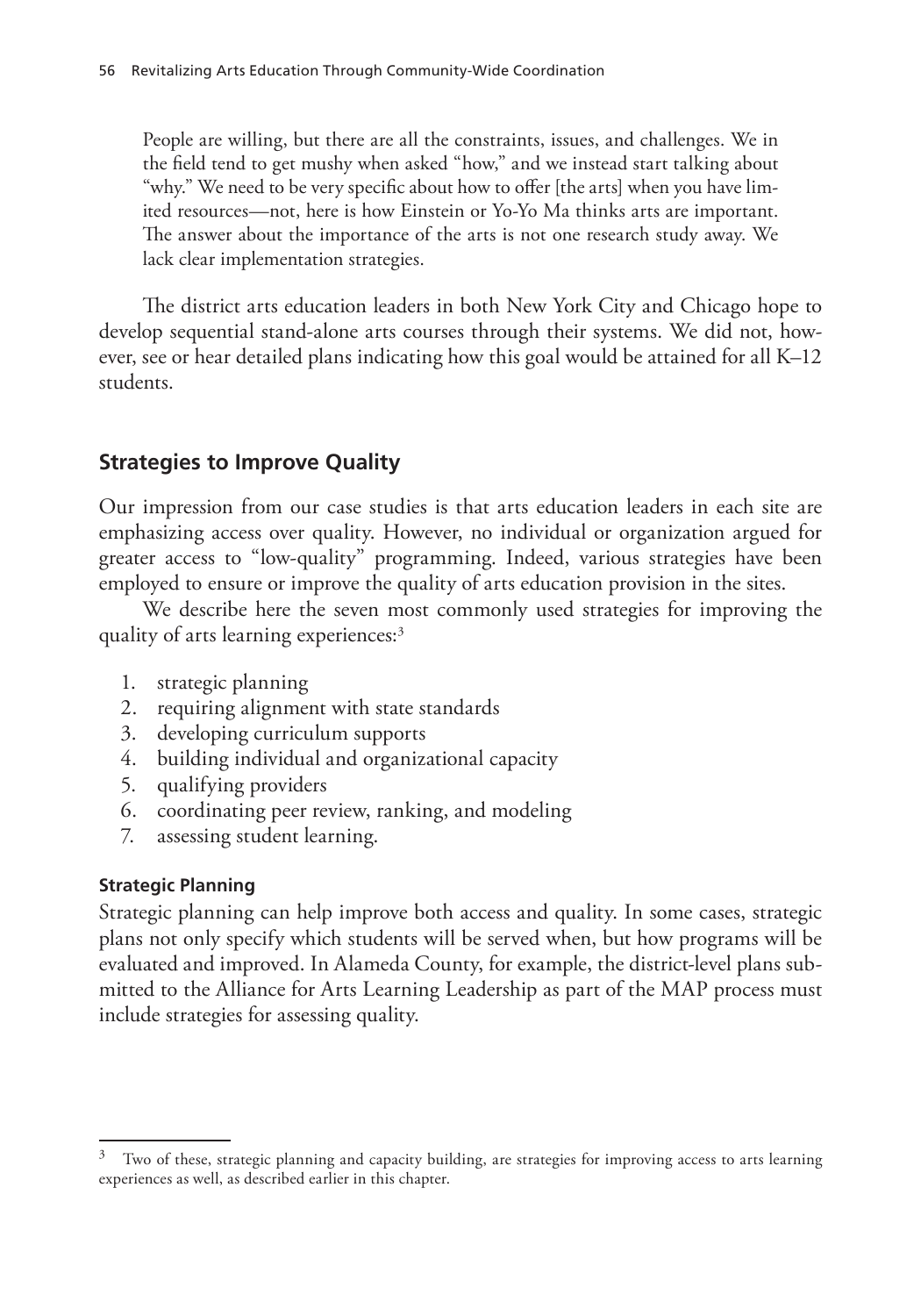#### **Requiring Alignment with State Standards**

Each of our sites was subject to arts education standards set by the state. These standards describe the content that should be covered in each grade level for the four common arts disciplines: music, dance, theater, and visual arts. The development of these standards has been applauded as an important step in defining a quality arts learning experience and providing concrete guidance to schools on arts program implementation. All of our sites made use of these standards to varying degrees.

The sites that relied heavily on external community-based providers—Alameda County, Los Angeles County, and Dallas—had mechanisms in place to ensure that programs were aligned with the standards. Arts for All, in Los Angeles County, offered annual training for community-based providers on how to align their programs with the standards. Providers applying to work with schools in these three sites were required to demonstrate how their programs met at least some of the standards. The programs were not expected to implement all of the standards, however.

School districts in our sites had policies requiring that teachers' curricula also align with the standards. The New York City Office of Arts and Special Projects took the standards a step further by developing the Blueprint curriculum guides. Teachers were expected to adhere to the Blueprints in their classrooms. In Dallas, we observed classrooms in which the state standards were up on the walls, and teachers described how they worked with them when designing lesson plans. Boston Public Schools had both state and local standards, and teachers received support from the district office to help them meet those standards. OST program providers in Boston were discussing the issue of state standards but at that time did not make use of them.

#### **Developing Curriculum Supports**

Teachers often desire supports that go beyond standards, such as curriculum frameworks and sample lesson plans. Several of our sites had developed such supports. New York City's Office of Arts and Special Projects had its Blueprints, which provide curricular guidance in the four arts disciplines. Interviewees in other sites referenced the Blueprints as models for curriculum support for teachers and external communitybased providers. The Executive Director for the Fine Arts in the Dallas Independent School District reported that he and his team had expanded on the Dallas state standards by adding specificity, coherence, and rigor. This district had a curriculum writing process in which the state standards were built upon by creating curriculum planning guides describing how the particular knowledge or skill was to be taught, resources for instruction, assessments, and enrichment activities.

Arts for All staff members had developed an interactive Web site as another mechanism to promote quality through curriculum supports (Los Angeles County Arts Commission, 2008). This Web site, vetted by a panel of experts, was providing teachers and administrators with one-stop shopping for arts education programs that meet the California state content standards for visual and performing arts. It also offered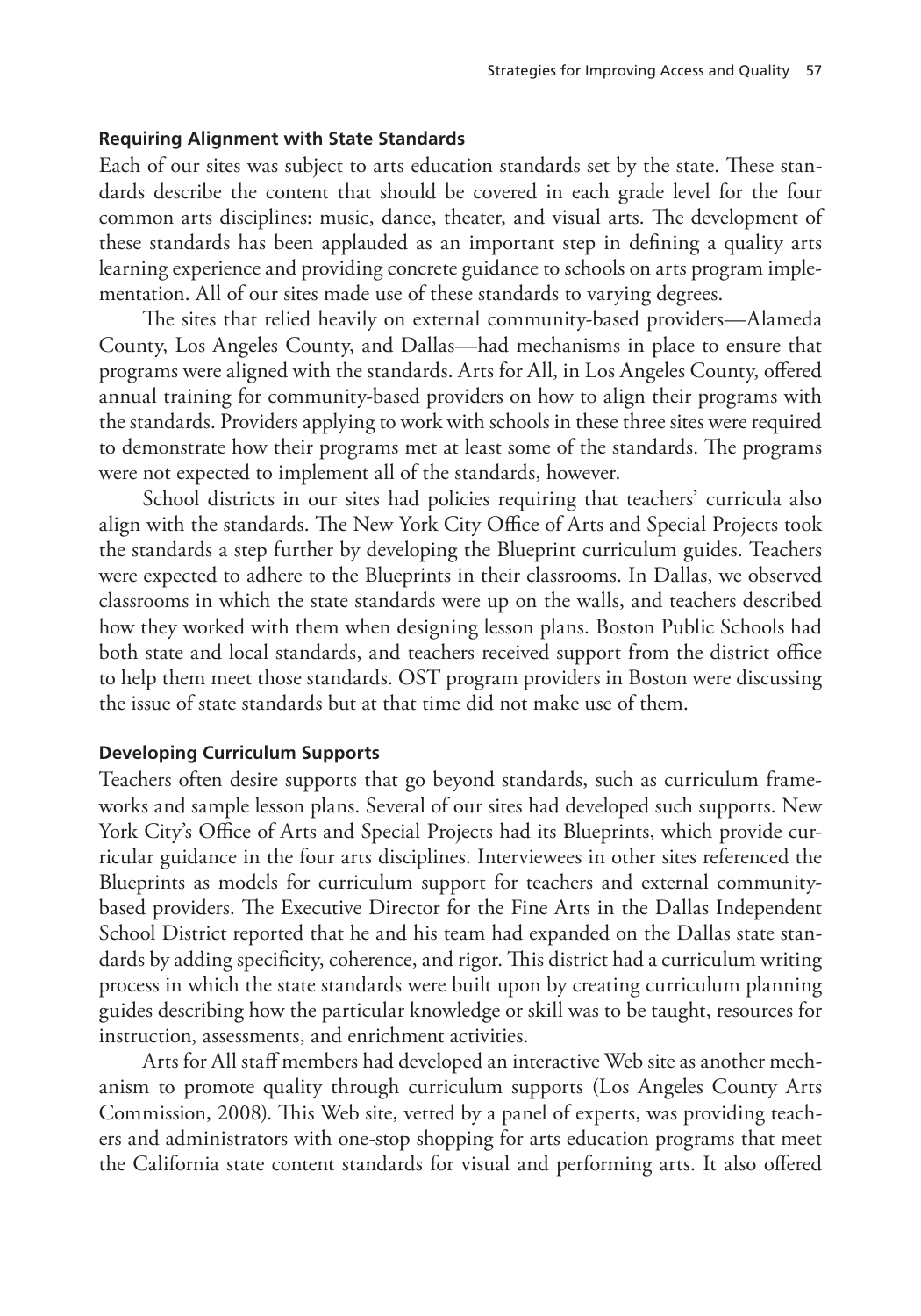models of arts education curriculum, policies, plans, and budgets; arts coordinator job descriptions; and survey, assessment, and strategic planning tools. In addition, there was a forum for sharing best practices and posing questions to the field.

#### **Building Individual and Organizational Capacity**

The building of classroom teacher, administrator, and artist capacity was described above as a strategy for improving access. It is also a strategy for improving quality. Interviewees reported that because the pipeline for certified arts specialists has deteriorated in many states, it is important to train teachers and artists to provide high-quality arts learning experiences. Training and support might be provided by district officials, such as the regional arts supervisors in the old New York City model, or by external providers working in concert with districts and schools. For example, in Dallas, ArtsPartners staff worked with teachers at each grade level in each elementary school twice a year, reviewing and discussing lesson plans.

Similarly, district and school administrators, as well as community-based providers, need support for their development and implementation of arts education plans. In Los Angeles County, Arts for All trained coaches to work with districts and schools, thereby ensuring a standard of quality for the coaches and jump-starting a cascading training process. The Alliance for Arts Learning Leadership did the same in Alameda County. And Arts for All's professional development program had trained about 400 local arts administrators and artists in dance, theater, music, and visual arts to incorporate the arts in the core curricula of school districts. In these programs, participants learned the fundamentals of child development, explored effective teaching and assessment strategies and varied learning styles, developed lesson plans and classroom management techniques, and learned to incorporate the arts within a variety of curriculum and interdisciplinary models.4

#### **Qualifying Providers**

In all of our sites, organizations external to the school district provided arts learning experiences in school and OST. Many of our interviewees thought that some of these cultural organizations and community-based providers did not always provide quality learning experiences. Their opinion was that these organizations survived because parents, teachers, and school administrators lack the knowledge and ability to distinguish between high- and low-quality learning experiences.

Some sites attempted to qualify community-based providers using both formal and informal qualification strategies. For example, Arts for All, in Los Angeles County, was building a sophisticated system for qualifying providers. Interested providers had to apply to be part of the Arts for All list and had to describe how their learning expe-

<sup>4</sup> The Los Angeles County Arts Commission provides descriptions of programs being offered (Los Angeles County Arts Commission, undated-b).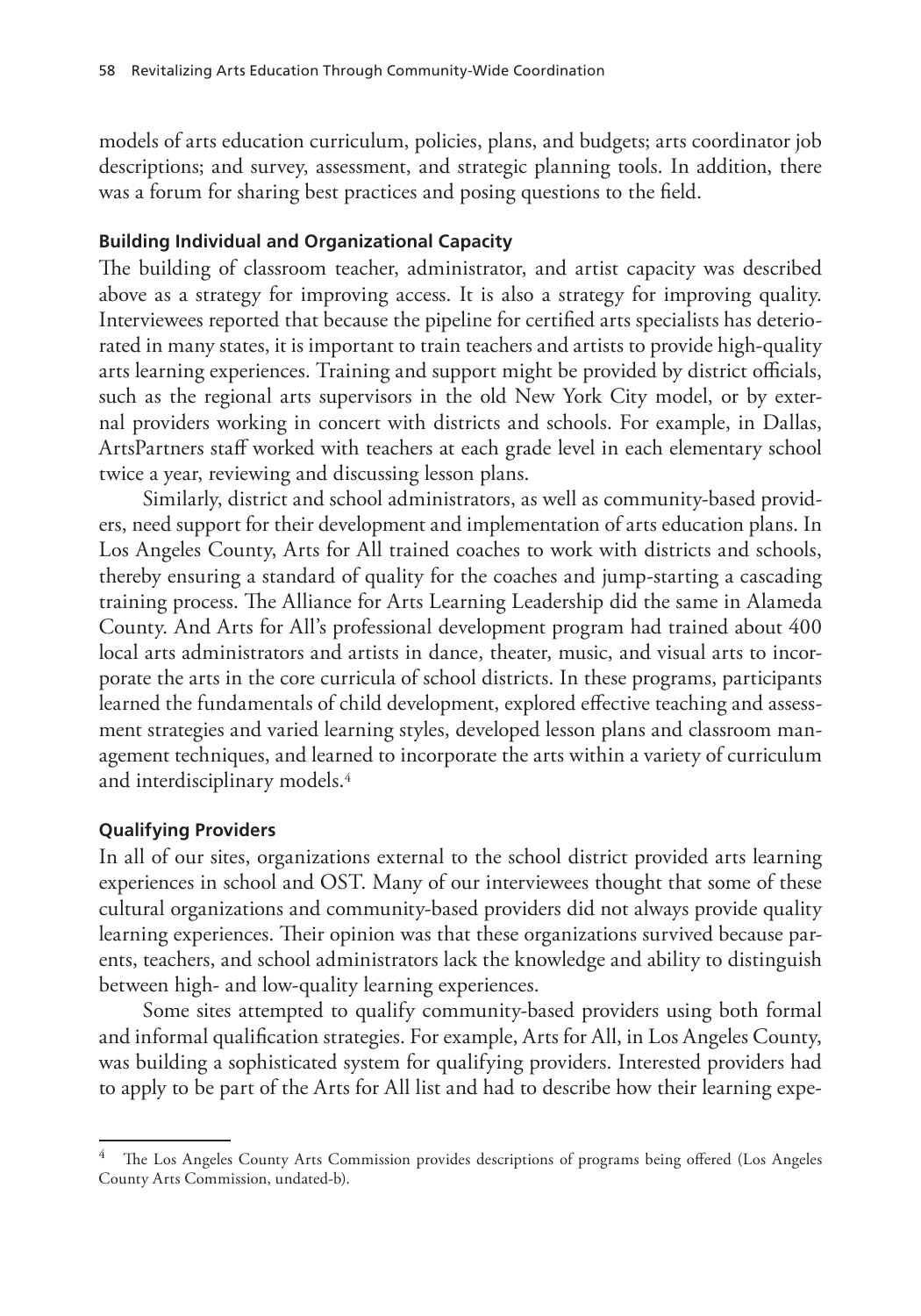riences aligned with state standards. Applicants submitted streaming video of their arts learning experiences. Districts and schools then selected providers from those that passed this screening. In Dallas, providers become qualified to receive ArtsPartners (and therefore district) funding by demonstrating that their programs aligned with the Texas state arts education standards. Once in the system, providers' lesson plans were scored by a panel of school and peer reviewers. During this process, teachers learned more about curriculum and became more discerning about providers. Interviewees in Dallas reported that some external providers had, in fact, lost their contracts with schools as a result of this review and learning process. This ability to consider and measure providers side by side might not have emerged had ArtsPartners not made the effort to coordinate multiple organizations within one citywide arts education system.

Informally, the Alameda County Alliance for Arts Learning Leadership continued to refer the same set of external community-based providers to schools. The alliance refused to fund school and district arts education plans in cases where it doubted that the external partner would deliver a high-quality arts learning experience to students. The after-school office within the Chicago Public Schools was developing a list of providers, although it stopped short of claiming they were "qualified." In Boston, the mayor's office was vetting OST providers, and the Director of Arts Education had used a panel to help in this process. New York City had two lists of approved vendors for these types of services, one for in-school and one for OST programs.

#### **Coordinating Peer Review, Ranking, and Modeling**

Another strategy employed by our sites to improve quality was peer review, ranking, and modeling. Because quality criteria can be difficult to articulate and measure, peer review and interaction offer an alternative, effective approach. As one leader of the Arts for All movement in Los Angeles argued:

It is difficult to describe in words what quality arts education is. People know quality when they see it. We try to expose principals to quality experiences so that they can get it. We're working on bringing board members out into schools too. Then light bulbs start going off; we're seeing it happen. We're creating more of those moments for superintendents/teachers to see it happen in a school like theirs. Not through a fancy speech in an auditorium. Peer-to-peer advocacy is the most effective strategy for spreading arts education. Superintendents are watching what other superintendents do. It spreads by word of mouth; it's peer to peer in terms of how it works. There are meetings on the calendar for this. We are also trying to piggyback on existing association conferences and meetings.

The process used by Dallas's ArtsPartners for colleagues to rank and discuss each other's lesson plans is an example of this strategy. In Alameda County, the Alliance for Arts Learning Leadership hosts summer institutes at which teachers and community-based providers share best practices. These institutes have become so pop-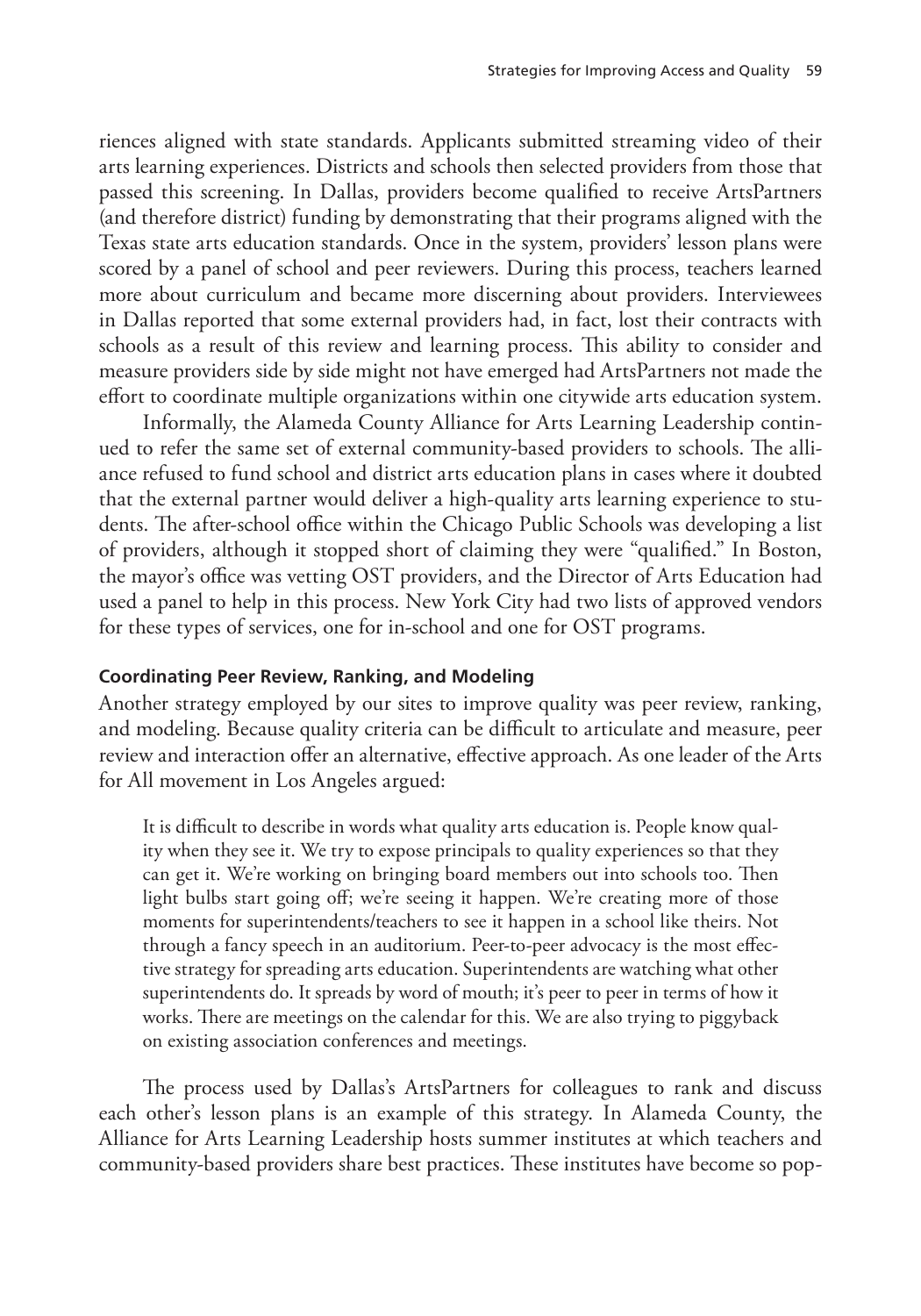ular that districts have vied to host them on their own campuses. An interviewee on the executive committee of Arts for All, in Los Angeles County, reported that he had fruitlessly argued the benefits of arts education with skeptics until he was blue in the face, but that these same skeptics became converts after observing high-quality arts education experiences in neighboring districts.

#### **Assessing Student Learning**

In all of our sites, individual teachers and program providers were assessing student learning through tests, portfolios, and performances. Boston Public Schools, with a grant from the Massachusetts Cultural Council, was developing voluntary arts assessments for each grade level and piloting them in a handful of schools. However, few sites were assessing student learning at the district (or community) level or even using course- or school-level assessment results for purposes other than providing grades in arts courses.

# **Tensions and Limitations Inherent in Strategies**

The strategies used by the six sites to improve both access and quality are subject to their own tensions and limitations. This is not to say that these strategies are somehow wrong or will fail to achieve their goals, but, rather, that organizations implementing them should be aware of specific aspects of these strategies that could hamper progress or lead to unintended consequences.

### **High Standards Versus Highly Constrained Realities**

Two of the six coordination efforts (Chicago and New York) were heavily focused on implementing in-school sequential, standards-based, stand-alone arts courses, and this goal was proving somewhat elusive. Several interviewees stressed that their state standards were overly ambitious and ultimately unattainable. The lack of time, space, and other resources within schools sounds like a well-worn and perhaps trite excuse, but it constitutes a real obstacle for arts educators. Although Los Angeles County's Arts for All hopes to encourage districts to provide at least some stand-alone arts courses, coaches reported that time and space limitations have almost always dictated that the arts be integrated into existing subjects. An Arts for All executive proclaimed that the "why" of establishing additional arts learning experiences is easy, but lamented frequently getting hung up on the "who, where, and how." Leaders of coordinated efforts in five sites were giving higher priority to in-school rather than OST arts learning opportunities. They defended this strategy by explaining that only a minority of students engaged in OST activities and not all of these activities were arts-learning related. However, all of the sites were having trouble fitting arts learning experiences into the school day. The OST providers we interviewed were frustrated by the lack of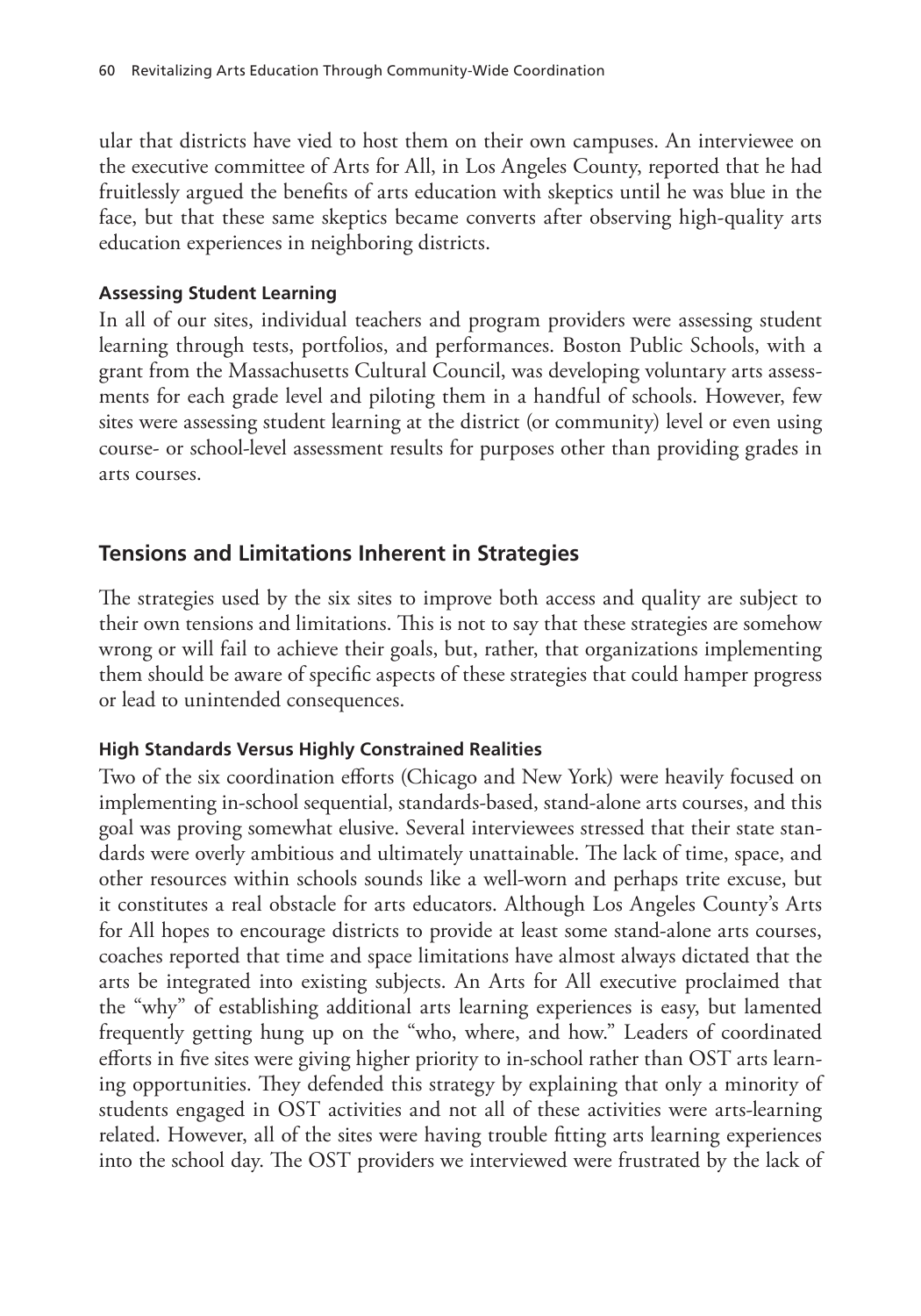attention paid to the time available after school. They argued that more students could be attracted to arts learning experiences in OST through coordinated advocacy, funding, marketing to families, etc.

#### **Capacity Lower Than Anticipated**

Most sites viewed building individual teacher, artist, and principal capacity as one of their most important strategies. It can lead to further peer modeling and training and can help ensure that arts education remains in schools if community support dwindles and in communities if school supporters turn over. However, providers of capacitybuilding experiences were learning that turnovers occur all too frequently and that even those supporters that stay in place need more support than had been envisioned.

Los Angeles County's Arts for All, which had developed a model with two years of support, had many districts pleading to keep their coaches on after the two years. Some stand-alone providers, such as the Center for Community Partnerships in Chicago, had worked in the same schools for five to ten years. Given the lack of exposure to the arts in schools and of arts training in colleges of education, it is no surprise that administrators and teachers need support to provide arts education. Whether there are enough artists and arts educator coaches to provide this support is unknown, and the answer will vary according to the specifics of the local context. In most sites, the interviewees believed that the supply and quality of local artist educators were sufficient for current demand. But they were less certain about whether supply could meet plans for expansion. For example, respondents in Alameda County doubted the ability of external providers to expand much beyond the current levels of service.

#### **Summary**

We have now explored the strategies used in our six sites to build access to and improve the quality of arts learning experiences. Despite significant differences in the sites' approaches, eight strategies emerged as important in increasing access across the sites: auditing the state of arts education, setting a goal of access for all, strategic planning, constructing a case for why the arts matter, attracting and leveraging resources, hiring an arts education coordinator highly placed within the school district administration, building individual and organizational capacity, and engaging in advocacy. To improve quality, seven strategies were used across the sites: strategic planning; requiring alignment with state standards; developing curriculum supports; building individual and organizational capacity; qualifying providers; coordinating peer review, ranking, and modeling; assessing student learning. Examples of how the sites went about implementing these strategies were given. Communities interested in improving the quality of their arts learning experiences can review these approaches with an eye toward identifying those that fit their particular circumstances.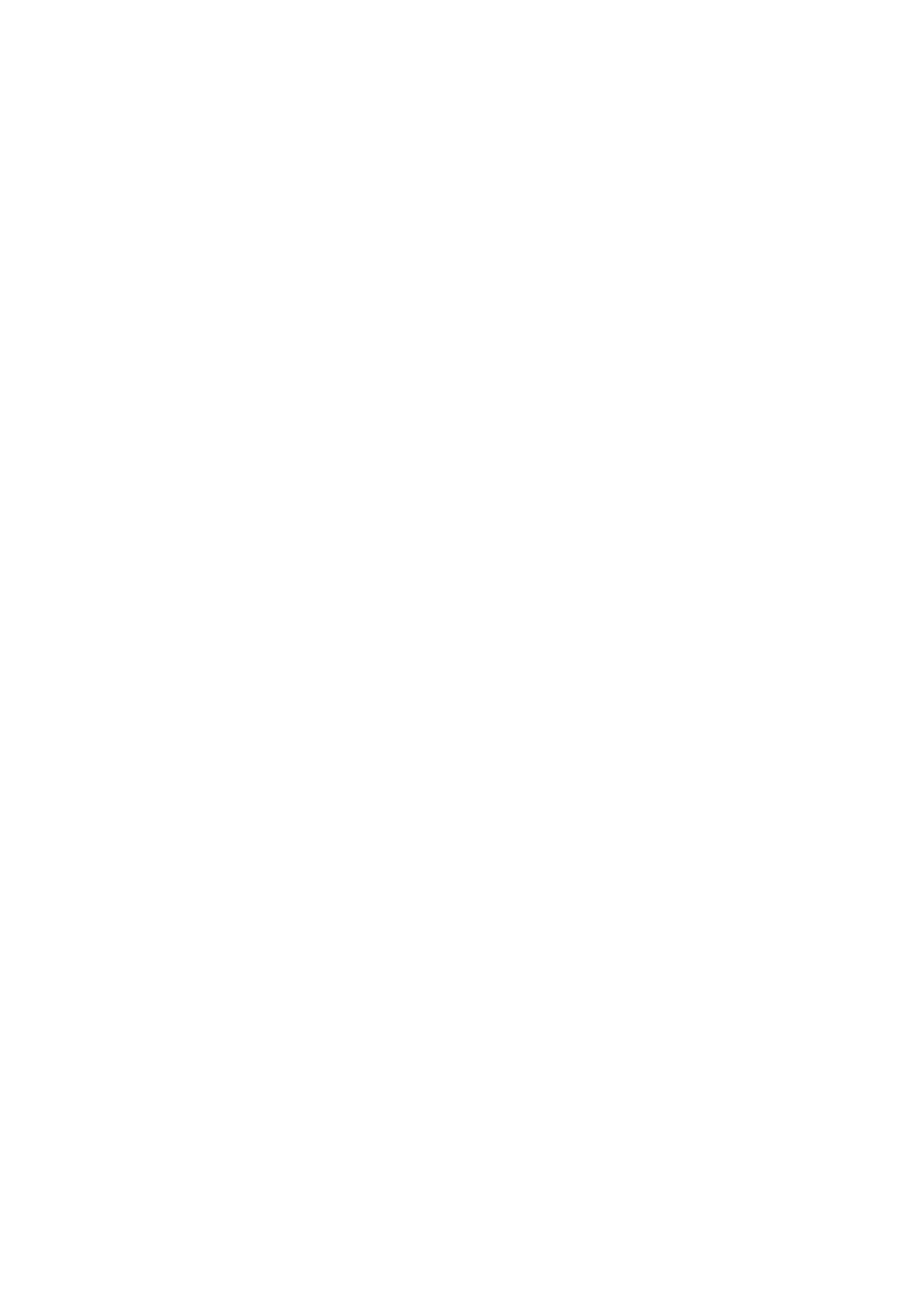# **Sparking and Sustaining Coordination Across Providers and Influencers**

Chapter Four synthesized the strategies employed across the six study-case sites to improve both access to and quality of arts learning experiences for children. In this chapter, we consider the extent to which coordination of efforts accelerated and/or improved the effectiveness of these strategies in the six sites. We start by discussing coordination as an enabler of improved access and quality; we then turn to the conditions that fostered coordination and impeded it in our sites. We also provide observations about both the advantages and the drawbacks of participating in coordination efforts.

# **Coordination as an Enabler of Improved Access and Quality**

Of the eight strategies adopted to improve access, three—conducting audits, setting a goal of access for all, and hiring an arts education coordinator highly placed within the school district administration—were in some cases adopted in the absence of coordination across organizations. However, any organization that sets a goal of serving all children (rather than just students in public schools) must involve different types of organizations in planning to achieve that goal. Another strategy—strategic planning—can be pursued without coordination but may be more likely to happen if an organization external to the district provides incentives. The other four strategies—constructing a case, building capacity, advocating, and attracting and leveraging resources—appear to be more successful when multiple organizations are coordinated within a region.

Because many schools and districts are isolated from one another, the strategy that seems to be the most bolstered by coordination among organizations outside the district is capacity building. Prior to these efforts, professional development opportunities were prevalent across our sites but not ubiquitous; and not all schools and districts were served by professional development providers in the arts, either through choice or because of ignorance about options. In addition, many members of district and school staffs had not been exposed to arts education when they were students and had not been trained to provide it as professionals. Therefore, any artist or teacher seeking pro-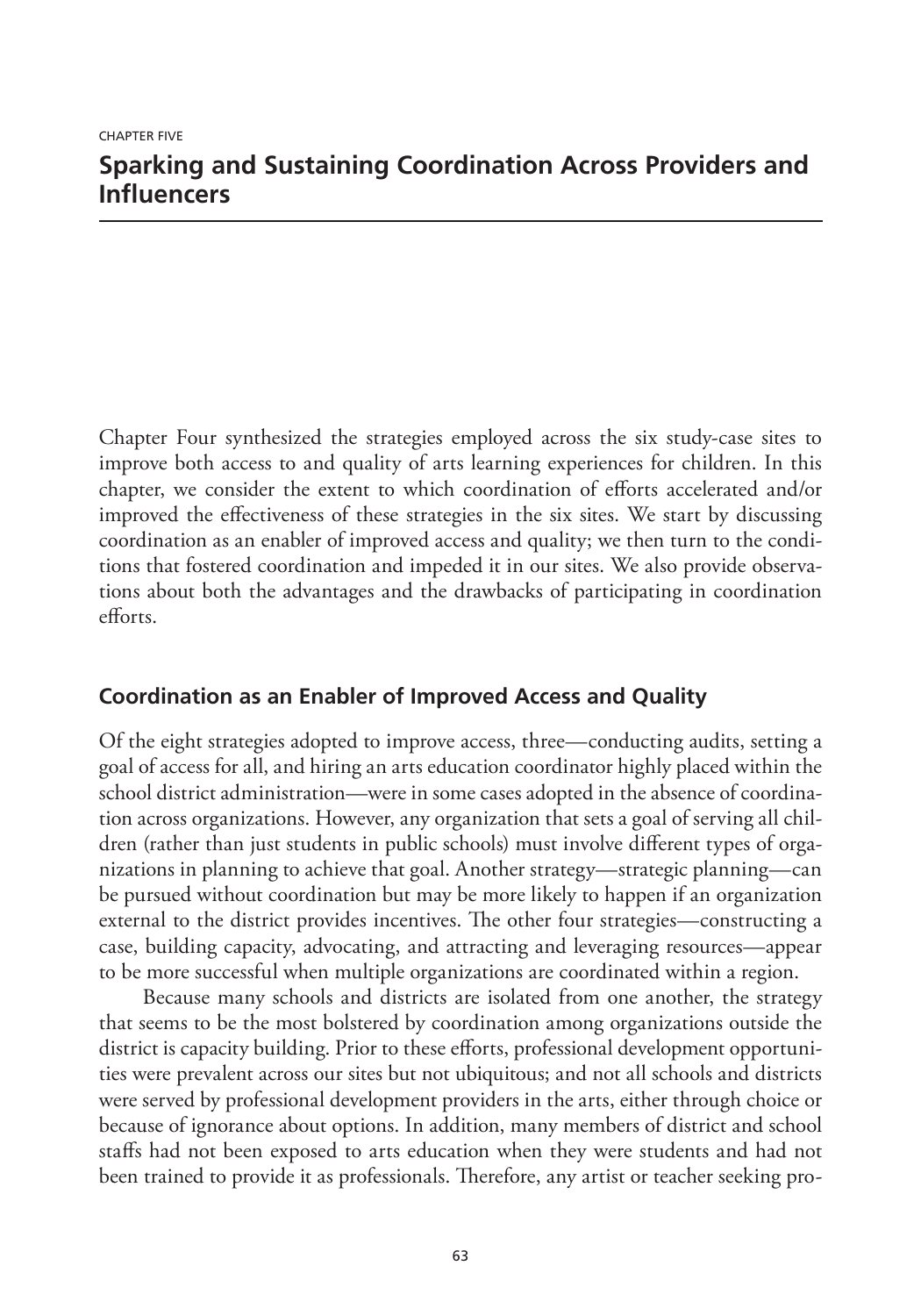fessional development on his or her own was less likely to select appropriate providers and programs than an artist or teacher working within a network of people and organizations focused on identifying and supporting high-quality professional development opportunities. This strategy is facilitated by the existence of high-quality communitybased providers within the relevant region, a condition met in each of our sites.

Based on our observations, strategies to improve quality seem to be strengthened by coordination. Strategies such as aligning provision with standards, developing curriculum supports, assessing student learning, qualifying providers, and strategic planning—all of these can be adopted by individual provider organizations. However, they all require knowledge and skills that not every provider possesses. Coordination among multiple organizations has the potential to overcome the knowledge and skill gaps that exist in any single provider organization, be it a school or non-school provider.

We found that coordination across organizations did lead to improved access to arts learning experiences, as well as other benefits, in some sites. However, we cannot say whether the coordinated efforts improved the quality of arts learning experiences. To date, there is little evidence that groups working together in a coordinated effort to improve access to arts learning have affected the quality of arts learning experiences, although there is evidence of strategies intending to improve quality.

# **Conditions That Foster Coordination**

We found that the efforts of our six sites to coordinate across groups of providers and influencers prospered under specific conditions. What appear to foster coordination in the early stages are the convening of key stakeholders, effective leadership, and seed funding devoted specifically to coordination. In later stages, coordination is fostered through convening and joint planning, sustained funding, and evaluation, feedback, and improvement.

#### **Convening of Key Stakeholders**

In many of our sites, interviewees described early efforts to convene key stakeholders to discuss options for improving access to arts learning experiences. Conveners in these communities were usually one individual or organization, such as the County Arts Commission in Los Angeles County and the County Office of Education in Alameda County. The discussions were formal, planned public forums in some sites (e.g., Los Angeles County) and more-occasional meetings in others. Interviewees credited these early discussions with broadening support for arts education in the local community, overcoming ideological differences, laying groundwork for subsequent infrastructure for the coordination initiatives, and identifying local leadership talent.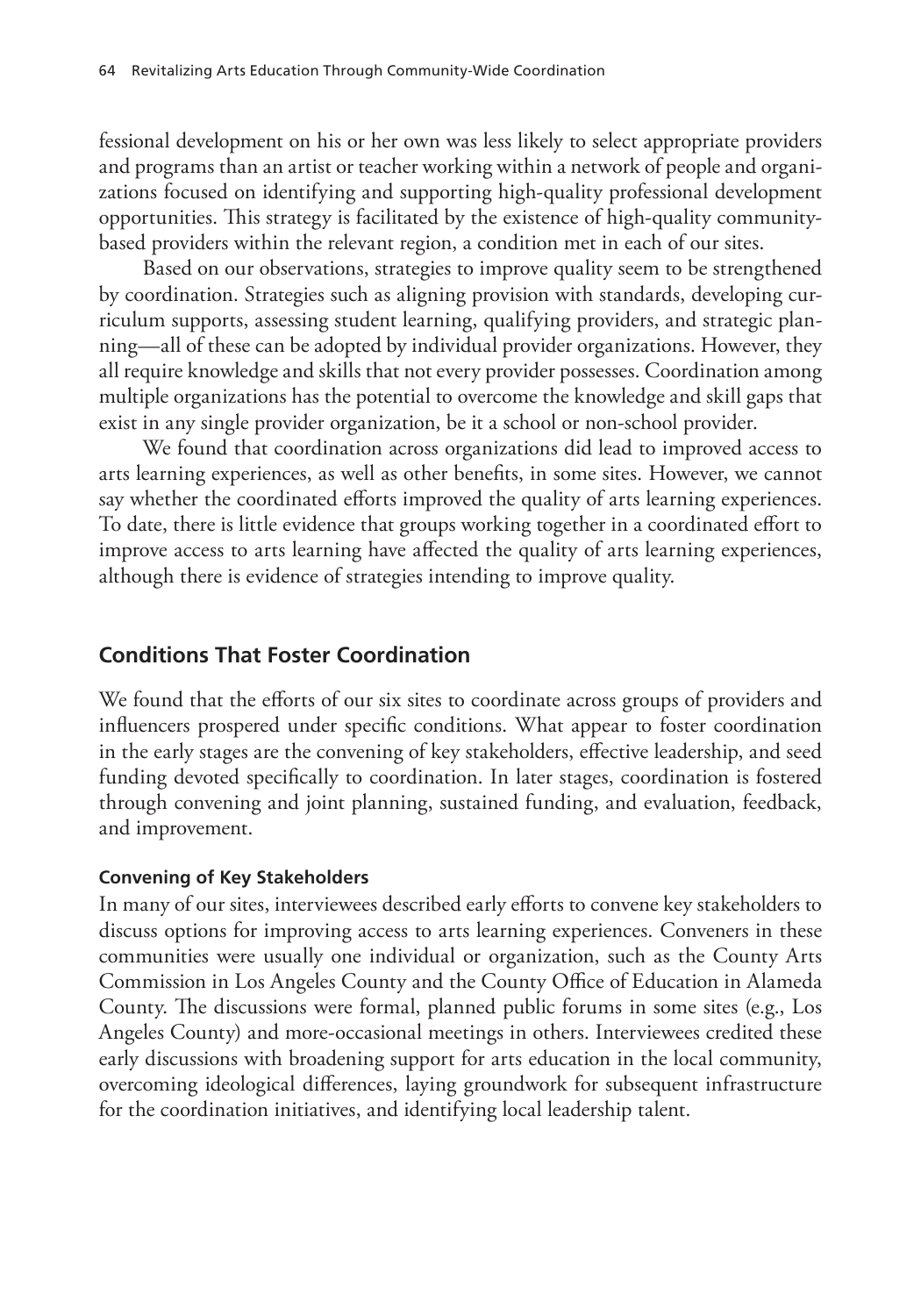#### **Effective Leadership**

Different studies note the importance of leadership in developing coordinated efforts to improve the provision of social services or education (e.g., Bodilly et al., 2004; Dhuly, 1990; Keith, 1993; Stone, 1998; Tushnet, 1993; Mattessich and Monsey, 1992). We found that effective leaders share certain characteristics: They are capable, have an inclusive style, and are stable over time. In several cases, the leadership talent to manage and expand a collaborative effort grew over time as leaders became more experienced. In addition, collaborative leaders that came from outside the district were more effective at leading multi-organizational cooperative efforts than were leaders from inside the district (although Chicago's efforts in this regard are quite nascent).

**Capable.** In all of our study sites, at least one leader of the coordination efforts was recognized for his or her ability to offer legitimate leadership to the effort. Such leaders have legitimate convening power, stemming either from a professional title (as in Alameda County, where the leader works out of the Alameda County Office of Education) or from personal dedication and reputation (as in Chicago, where one leader of the early coordination efforts was on sabbatical from previous high-level positions). Based on their recognized knowledge and talents, these leaders are able to draw attention to the cause and recruit other individuals to commit to attending meetings and joining the coordination efforts. Most started as recognized authorities in either the arts or education, although some are best known for funding the arts or arts education.

**Inclusive in style.** A leader with an inclusive, non-pejorative style allows multiple organizations and individuals with differing views to feel welcome in the collaboration and to participate in finding creative ways to serve children in the community. In thinking about advice for other communities, one participant in the Los Angeles County initiative noted the following qualities as those of a good leader: "nimble," "fluid," and able to "seize moments," "understand diversity of those involved," and "be a learner as well as a leader." In several sites, but particularly in Alameda and Los Angeles counties and Dallas, interviewees felt that key leaders had non-judgmental, inclusive styles that not only welcomed other stakeholders to the table, but deliberately recruited them. These leaders were unifiers. By moving away from advocacy for a specific pedagogy, curriculum, or type of instructor, some were able to unite varied groups by their shared focus on aiding children and reducing social injustice. These leaders helped construct messages that gained widespread support and did not fall prey to arcane rivalries of the past. For example, leaders of Arts for All reported the following discussion on arts integration versus stand-alone arts courses:

We debated [the issue] at great length during a planning process. [We were] split equally: 50/50. We tried to resolve it and come to a clear recommendation; but in the process, we realized that if [we were] that evenly split, we needed both. It was up to the district to decide; [there] wasn't a right or wrong answer. Elementary tended to be more integrated, but it was up to middle and high schools for arts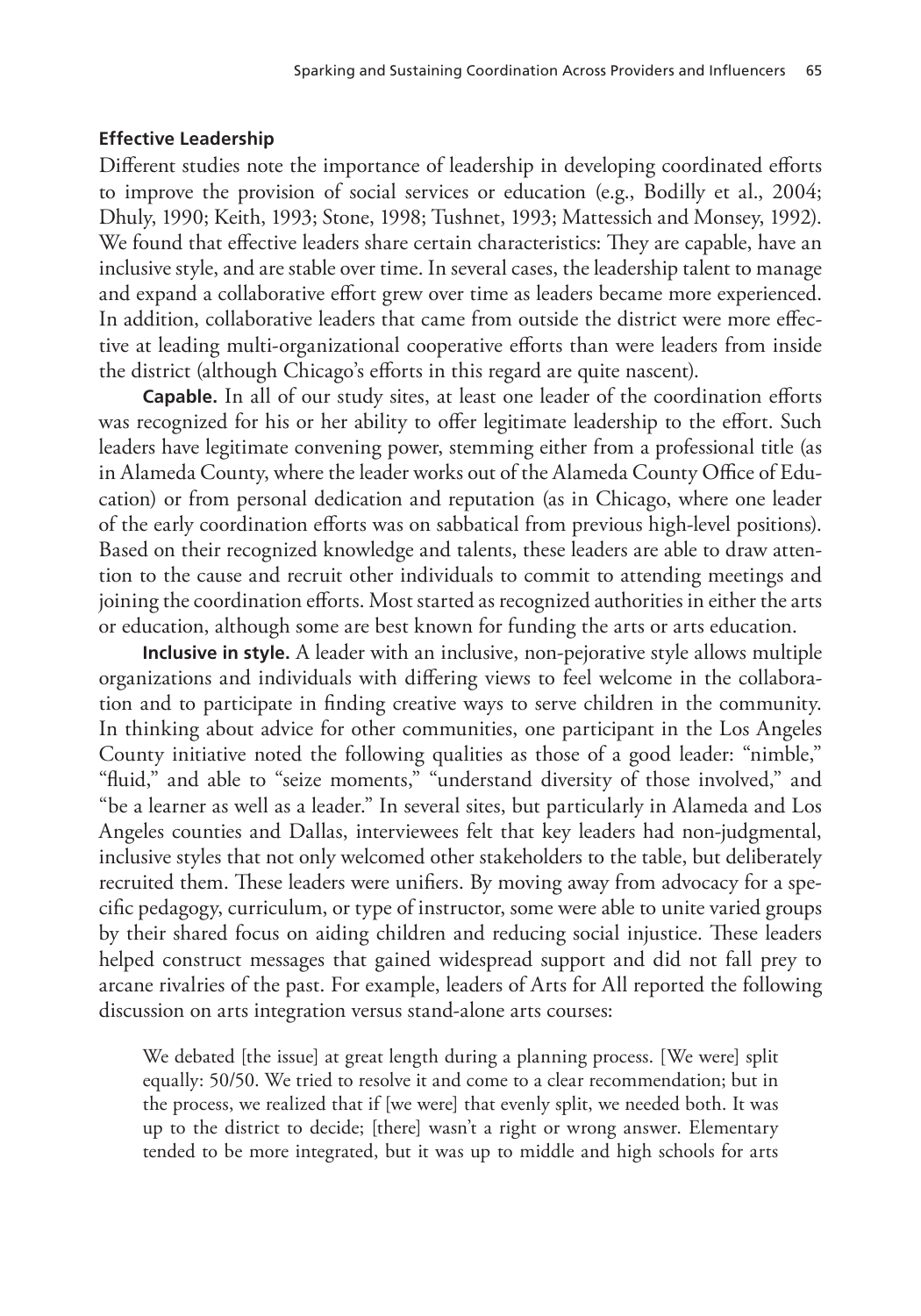specialists to become more integrated. This was really a key moment when we said, "Okay, we need both. And that's okay! I can accept that." So everyone stopped fighting.

We note here that these leaders did not claim to have come to the job fully prepared with these sets of skills and talents. Several noted that they grew into the job as successes and failures honed their skills and abilities through sometimes difficult lessons learned.

**Stable, dedicated to a long battle.** Our interviewees stressed that leaders of coordination efforts must be stable, dedicated, and somewhat immune to setbacks. All pointed out that this work is never "done" and that advocating for arts education is an ongoing task. One interviewee even went so far as to say that leading efforts to advance arts education takes a special kind of person, one who is accustomed to being the underdog and fighting ongoing battles for recognition and legitimacy. Leaders of the coordination efforts in Dallas and in Los Angeles and Alameda counties were often described in these terms. These leaders frequently referred to their work as being on a ten- to 20-year timeline, or even as "endless." They articulated a deeply felt conviction that arts education would always need advocates and that their job would never be done. In addition, the cases showed the importance of stability over time in leading these efforts. The early turnover in Boston is an example of how an effort can founder when the leader leaves. The Dallas and Alameda sites are good examples of what can be accomplished when leaders remain in place over longer periods.

**External to the school district.** Some of our interviewees argued that school districts' central offices cannot effectively lead collaborative efforts and that leaders external to the district are thus essential. The central school system has strong incentives to focus on certain activities, particularly the improvement of mathematics and reading test scores, at the expense of other activities. There is growing evidence that this is indeed the case (Hamilton et al., 2007). McMurrer (2007) found that of 350 districts surveyed, 44 percent reported increasing the time spent on mathematics and reading by cutting an average of about 30 minutes per day from science, social studies, art, music, physical education, and recess. Furthermore, school district personnel are paid not to build external partnerships, but to ensure the functioning of the schools by hiring teachers, developing standards, and overseeing curriculum and instruction. District leaders of arts initiatives in our sample—in Boston, Chicago, and New York City—did just that.

Therefore, many took the view that there is much to be gained from leaders and other advocates for arts education being outside the district's central office structure. Only in this way could the full set of assets available in these arts-rich cities be brought to bear. Three of our case studies—Alameda County, Los Angeles County, and Dallas—show that leadership residing outside a central school district office was adept at involving multiple partners and influencers. Similarly, it was local foundations that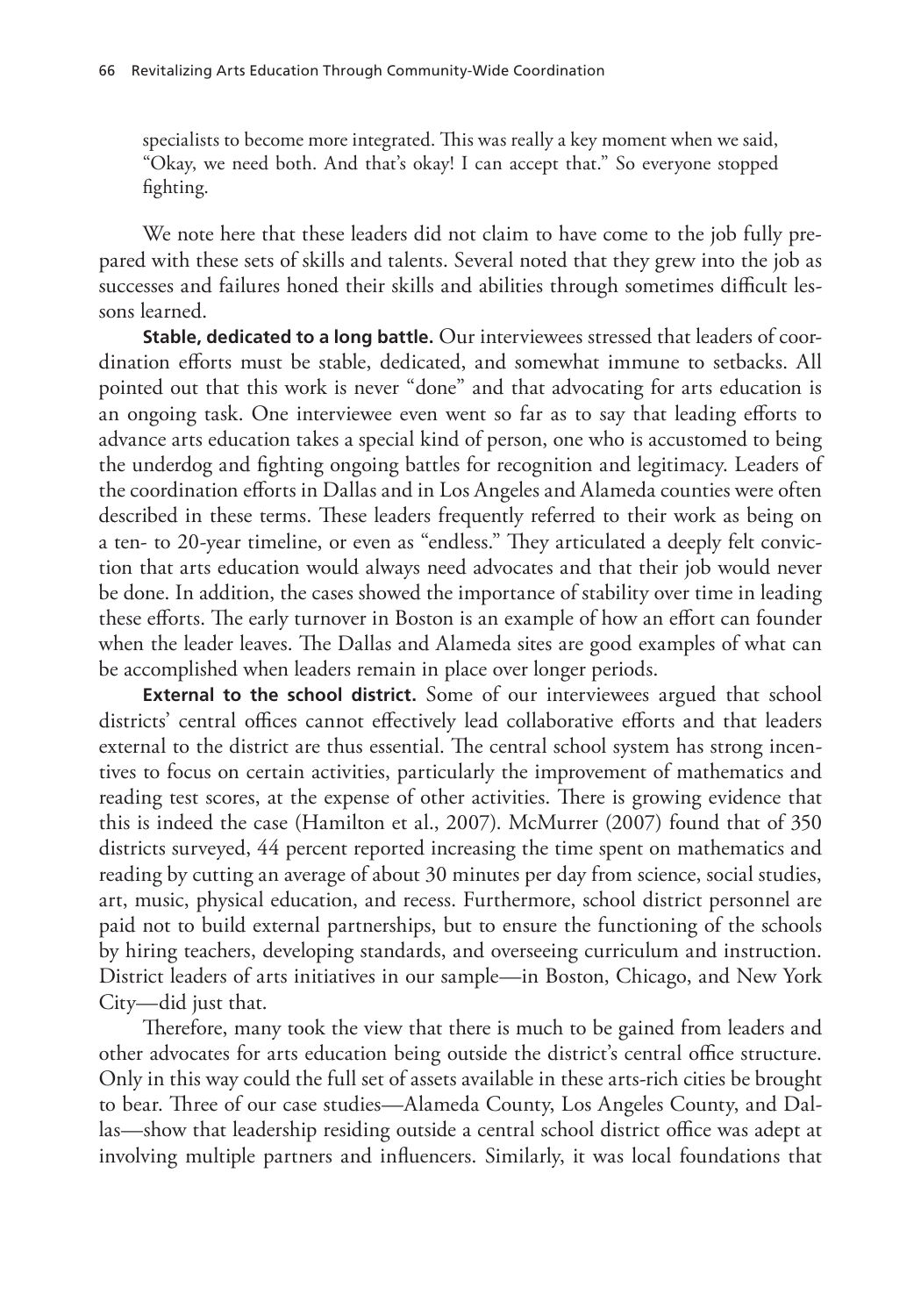spurred efforts in Chicago to hire a Director, Office of Arts Education, and in New York City to develop a plan for improving access. Our sample is, of course, too small for our findings to be conclusive, but they indicate that where leadership sits can be very important to whether a multi-organization collaboration emerges and whether that collaboration engages the assets available throughout the community.

#### **Seed Funding for Coordination**

Consistent with the three bodies of literature reviewed, all of the sites—even those whose efforts seemed to be emergent or even dissipating—noted that funds dedicated to coordination were crucial to getting these community-wide efforts off the ground. Leaders need to be compensated even if their salary is guaranteed for only a short period, and there must be funding for convening partners, conducting audits, analyzing the resultant data, and establishing strategic plans.

For our sites, initial seed funding came from different sources. In Dallas, the city and district each contributed \$50,000 to found ArtsPartners. In Los Angeles County, Boston, Chicago, and New York City, foundations and other donors were key in supporting early efforts.

Coordination efforts in all of the sites were sparked by the receipt of funds dedicated to staff time and to coordinated activity planning. Whatever the need (for example, a staff position in the Alameda County Office of Education, or audits and a person dedicated to mapping the arts education networks in Boston), each community's efforts prospered when dedicated funds were available for coordination. Observers in these sites reported that funding for staff to enable coordination was a precious resource.

### **Convening and Joint Planning**

In all of our sites, leaders with seed funding typically began by convening individuals and organizations for discussion, visioning, and planning sessions. In Los Angeles and Alameda counties and Dallas, these multiple group conversations allowed the leaders to tap others for the more-formal alliances and advisory groups. Leaders emerged from these informal conversations. Well-recognized structures then developed, enabling individuals to associate themselves via membership in an identifiable group having a mission, goals, and a set of strategies.

A grant award was often needed to get these activities off the ground (in New York City, for instance). According to our interviewees and the literature (Stone, 1998), the power to convene diverse groups and unite them in a joint planning effort is strongly correlated with leadership style and leaders' legitimacy as neutral advocates for improved access and quality rather than specific interventions.

### **Sustained Funding**

The literature we reviewed notes that sustained funding is necessary for initiatives such as the coordinated efforts of our study. In all of the sites, sustained funding was needed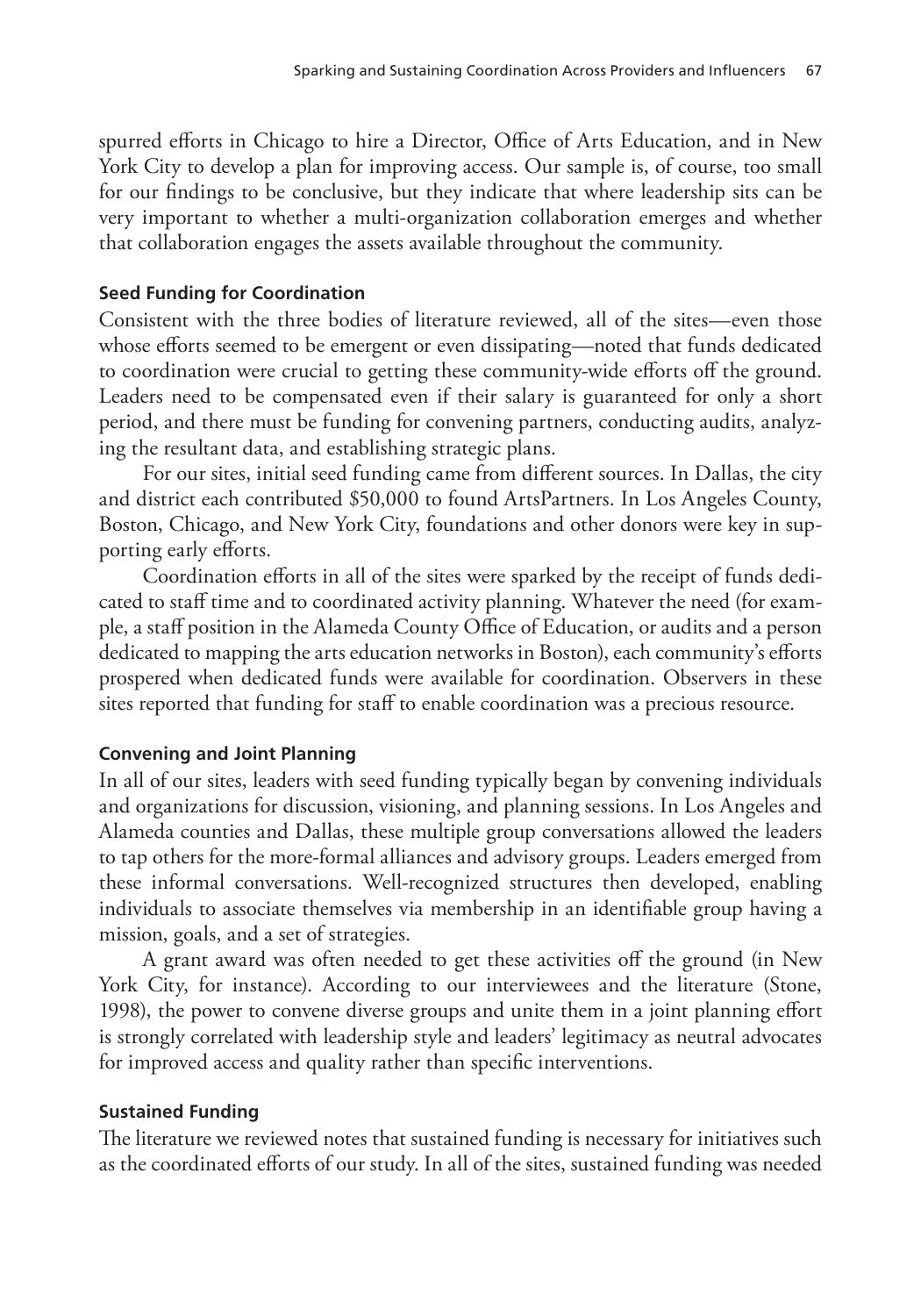to support the strategies and their implementation, as well as to provide incentives for schools and districts to join local initiatives and implement arts education programming. Then there are the efforts' leaders and staff members, all of whose salaries must be paid. Ideally, funds are also spent to evaluate the efforts, reflect on evaluation findings, and make concomitant improvements. Strategies for leveraging funding for this work are also essential. Funding in support of core coordination activities over and above the important work of developing and providing the programming in schools is an essential part of these community-wide efforts.

### **Evaluation, Feedback, and Improvement**

A final fostering condition appears to be the inclusion of mechanisms for evaluation, feedback, and improvement to ensure that coordinated efforts are advancing toward established goals. Leaders in several sites clearly showed that they appreciate the value of these activities (and can put them in motion) for the coordination process and procedures, as well as their effects on arts education access and quality. Each site has taken some steps in the direction of evaluation and reflection. Leaders of Arts for All, in Los Angeles County, are in the process of making mid-course adjustments to better serve districts receiving new state funding for arts education. These leaders also monitor benchmarks for successful implementation of their Blueprints. Leaders of the Alliance for Arts Learning Leadership, in Alameda County, have hired an external evaluator to focus on the functioning of the alliance itself. In Dallas, Big Thought hired external evaluators to examine the effects of arts education on several student outcomes.

# **Conditions That Impede Coordination**

Respondents who described their work in the coordination efforts in such terms as "never-ending" may be right. The histories of these sites provide evidence that arts education remains at best a stepchild in the curriculum and sometimes requires extraordinary efforts just to be kept in the family. Arts education will not achieve its full potential under conditions of fiscal constraint or social and economic inequities. Our interviewees pointed out many challenges to establishing coordinated efforts to improve access to arts learning experiences.

### **Changing Policy Contexts**

Changing policy contexts emerged as a big challenge to coordination efforts.1 All of the organizations leading these efforts exist within larger, state and local policy contexts. In New York City, the shift toward site-based management within the district necessitated a change in the course of coordination efforts there, which were to have been led

<sup>&</sup>lt;sup>1</sup> Bodilly et al., 2004, presents similar findings.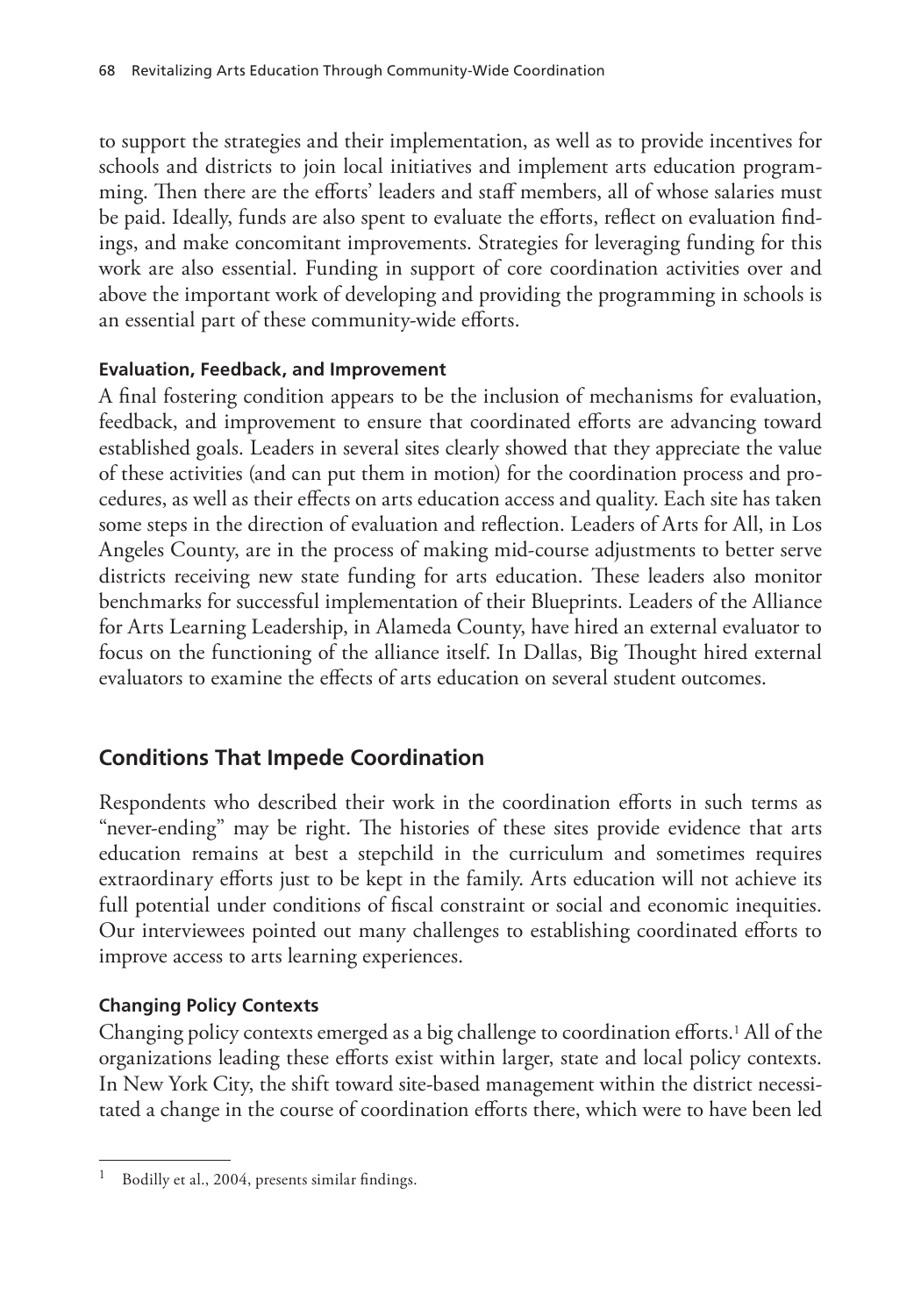by the central school district office. The enduring under-funding and reduced school hours in Chicago stand as testaments to the hostile infrastructure in which the arts seek to survive and thrive. The efforts in Dallas and the two California sites have been buoyed by the recent fiscal halcyon days. Similarly, the OST providers in Boston have benefited from significant fundraising. However, these beneficial supports can vanish with a change in administration. At the school level, they can be reversed by something as simple as a new principal who is not convinced that the arts are of benefit to students. Interviewees in Dallas and in Alameda and Los Angeles counties also stressed that new funding can bring its own challenges.

### **Conflict Among Providers and Ideas**

Coordination efforts can be inhibited not just by the broader policy context, but also by philosophical and personality differences among organizational leaders. We learned of animosity between and within groups in every site. In some of the sites, the animosity stemmed from differing views about integration versus discipline-based approaches for arts education. Conflict based on this disagreement seemed to be the strongest in sites whose broad coordination efforts were the least advanced. As described above, leaders who can get beyond philosophical differences and achieve inclusion of different types of groups may be the most successful in advancing coordination. Expanding the school day or the resources for education as a whole may be one way to reduce the competition of ideas in some sites. When resources are in short supply, animosities and competition can increase.

### **Turnover in Leadership**

Whereas lack of specific leadership talents has kept coordination efforts in some sites from prospering as expected, staff changes in key partner organizations and organizational changes in general have, according to respondents, posed ongoing challenges for coordination efforts. Careful agreements and deep understandings can be whisked away when key people move on. For those efforts that rely on supportive mayors to sustain them, such as the one in Boston, election of a new mayor may mean change, sometimes the disastrous kind. Looking forward, we expect that it will be challenging to maintain momentum in these local initiatives when their leaders leave. Given the extent to which the leaders of these efforts, particularly in Dallas and Los Angeles and Alameda counties, are recognized, respected, and deeply identified with the coordination efforts, they may be difficult to replace. The strategy in Los Angeles County to lead the initiative by committee may prove effective in that if one committee member turns over, the rest remain, not only to carry on the work, but also to assure funders and other stakeholders of continuity.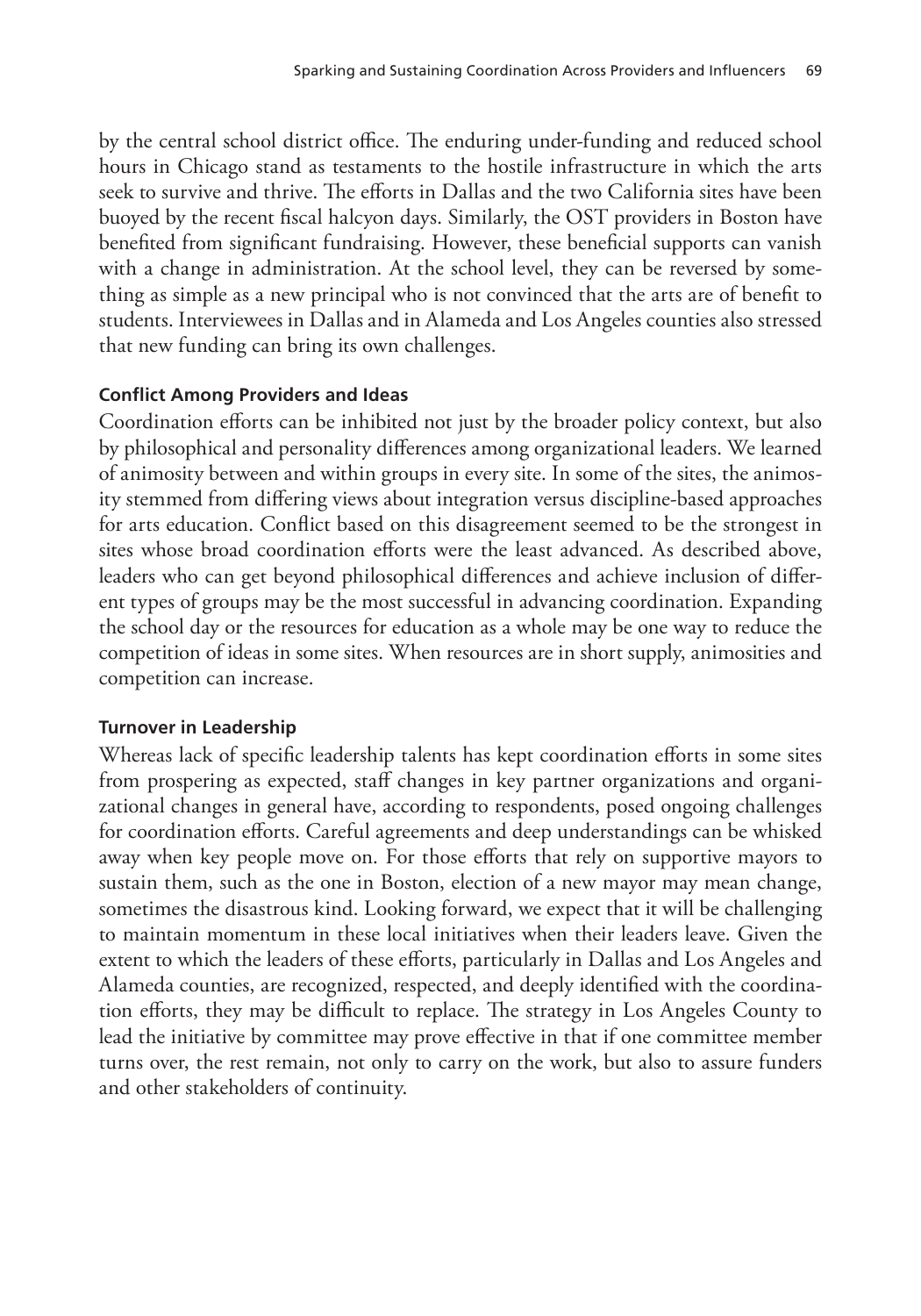# **Advantages of Participating in Coordination Efforts**

We found that coordination efforts offer some advantages to those who participate. Participants noted five in particular:

- *• Some district and school officials reported that they appreciated the personal support gained by participating in coordinated efforts in their regions.* As discussed in Chapter Three, many districts throughout the United States have few arts teachers and administrators. Our interviewees reported feeling isolated as a supporter of arts education and unsure of how to access support for their own ideas and the generation of new ideas. For these individuals, broad coordination has provided muchappreciated support and guidance.
- *• Some community-based providers and cultural organizations reported that their grant funding increased when they developed partnerships with districts and schools.* Given that many community-based providers are struggling to maintain their operations, expanded opportunities that lead to additional funding can ensure ongoing viability for some.
- *• Funders reported satisfaction with their participation in system-building activities.* Funders in Los Angeles County explained that they would rather support Arts for All, in the hope that systemic change will result, than fund the same local schools individually each year to support arts programs likely to benefit only a few students. The members of the funding coalition led by The Chicago Community Trust are similarly hopeful that their support for the new Director, Office of Arts Education, will lead to systemic change.
- *• Across the more coordinated sites, conversations about arts education are engaging diverse stakeholder groups—including small business owners, city council members, college officials, local foundation leaders, officials from city departments of parks and recreation, and corporate executives—and have led to additional funding, training programs, OST opportunities, and public support.*
- *• Individuals leading coordination efforts reported being hopeful that their efforts will lead to systemic change, are proud of their accomplishments to date, and enjoy the work.* One leader of Los Angeles County's Arts for All reported that her involvement in this effort has been "the most rewarding aspect of my career." According to another leader, "It's been one of the most rewarding journeys I've been on. It's been difficult and challenging, but phenomenally rewarding." We do, of course, realize that enjoying one's work as a leader does not mean the work will have an impact; but satisfied leaders are likely to continue their work, thereby providing sustained leadership for these efforts. Several of the leaders in our sites have been promoting arts education for their entire careers and have been in the same leadership position for six to ten years.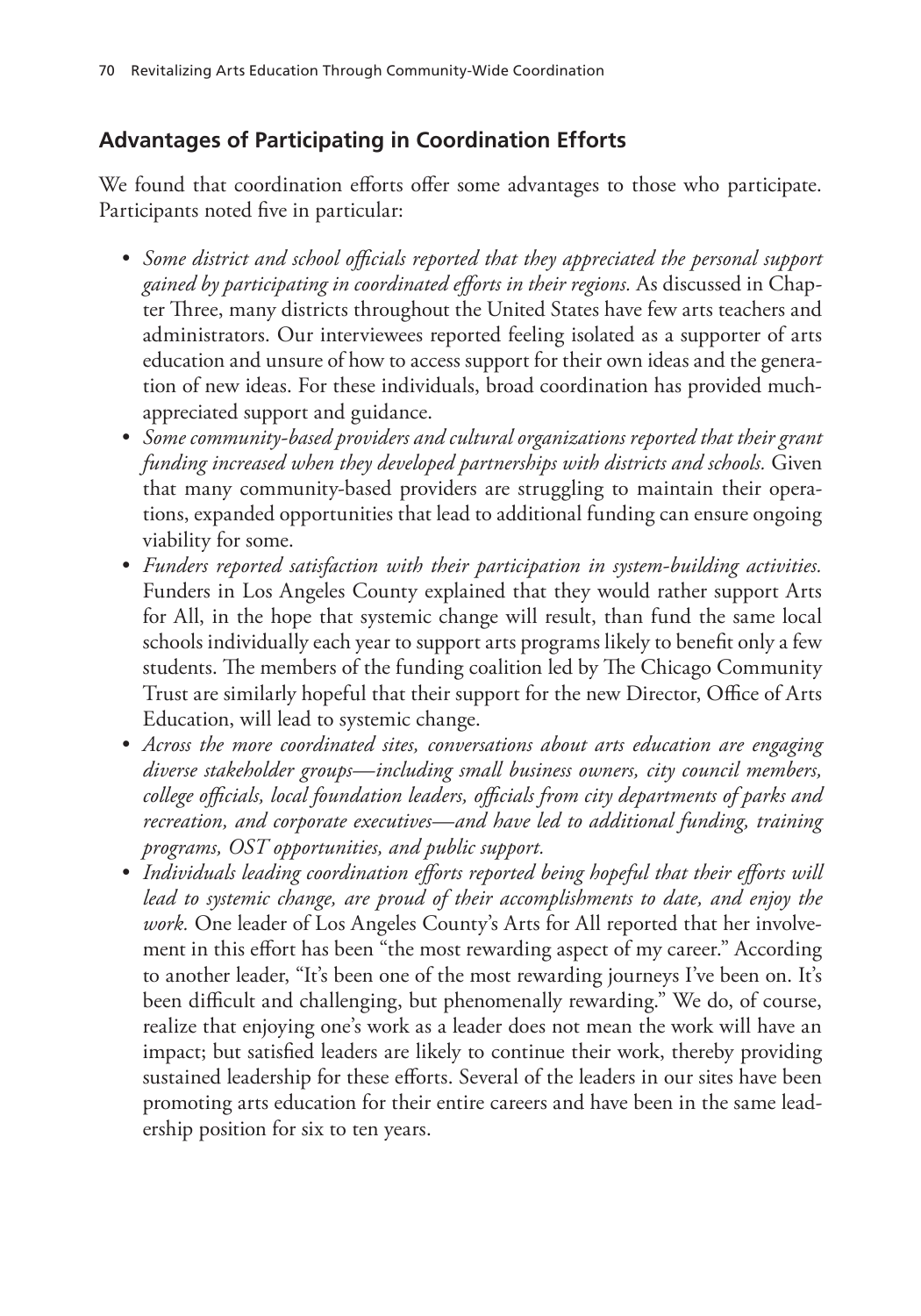# **Drawbacks of Participating in Coordination Efforts**

We specifically asked our interviewees about the downside of participating in broad collaboration efforts. Although they did report drawbacks, they also reported that these were outweighed by the advantages. Similar to the findings of Bodilly et al.'s 2004 study of collaborative efforts to improve education, the drawbacks reported were as follows:

- time spent attending what seemed like endless meetings
- threats to funding of the individual organization posed by funding for the collaboration
- likelihood that some organizations were left out of the collaboration because of personal or political reasons
- artificial buy-in from schools and districts that are simply chasing incentive funding.

Some of the respondents also mentioned a related item: the difficulty of discussing arts education in groups consisting of members of diverse organizations, many of whom are unfamiliar with the particular lingo.

# **Summary**

We identified certain conditions that foster coordination. To begin with, the most important conditions are effective leadership and seed funding. In sites where these two conditions were met, providers and influencers were able to have the conversations needed to propel the efforts forward, resulting in formal structures of leadership and advisory groups. Continued funding of these structures is another condition that must be met, as is that of evaluation, feedback, and improvement.

Unfortunately, the two sparking conditions, effective leadership and seed funding, may be hard to find in the sites that would like to achieve more-effective and more-efficient coordination across providers and influencers. The specific styles and attributes of the effective leaders in several of our sites appear to be particularly nonreplicable, lending some credence to the argument that successful community efforts are unique to themselves. However, seed funding, if it can be found, might help identify or develop such leaders. Other conditions that foster coordination should be easier for sites to adopt—for example, convening and joint planning, and evaluation, feedback, and improvement.

For most of our respondents, broad coordination of individuals and organizations across regions to increase access for children to arts learning experiences appears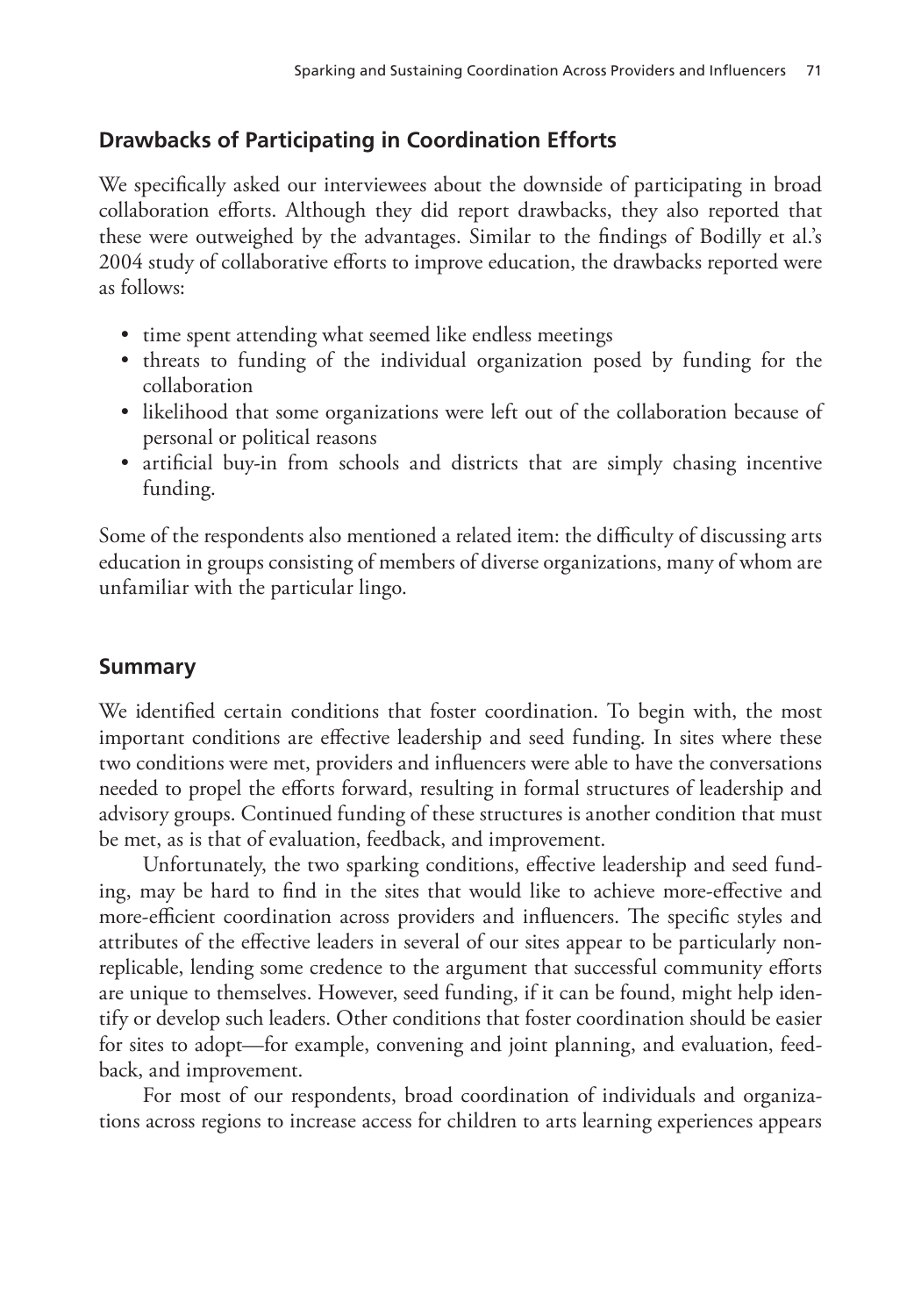to be beneficial, which is an encouraging message for other communities. However, an important condition that impedes coordination efforts—shifts in the policy context that slow or derail cooperative efforts—comes into play everywhere. In consequence, long-term coordination efforts may be a necessity as long as the prevailing education context devalues arts learning compared with other forms of learning.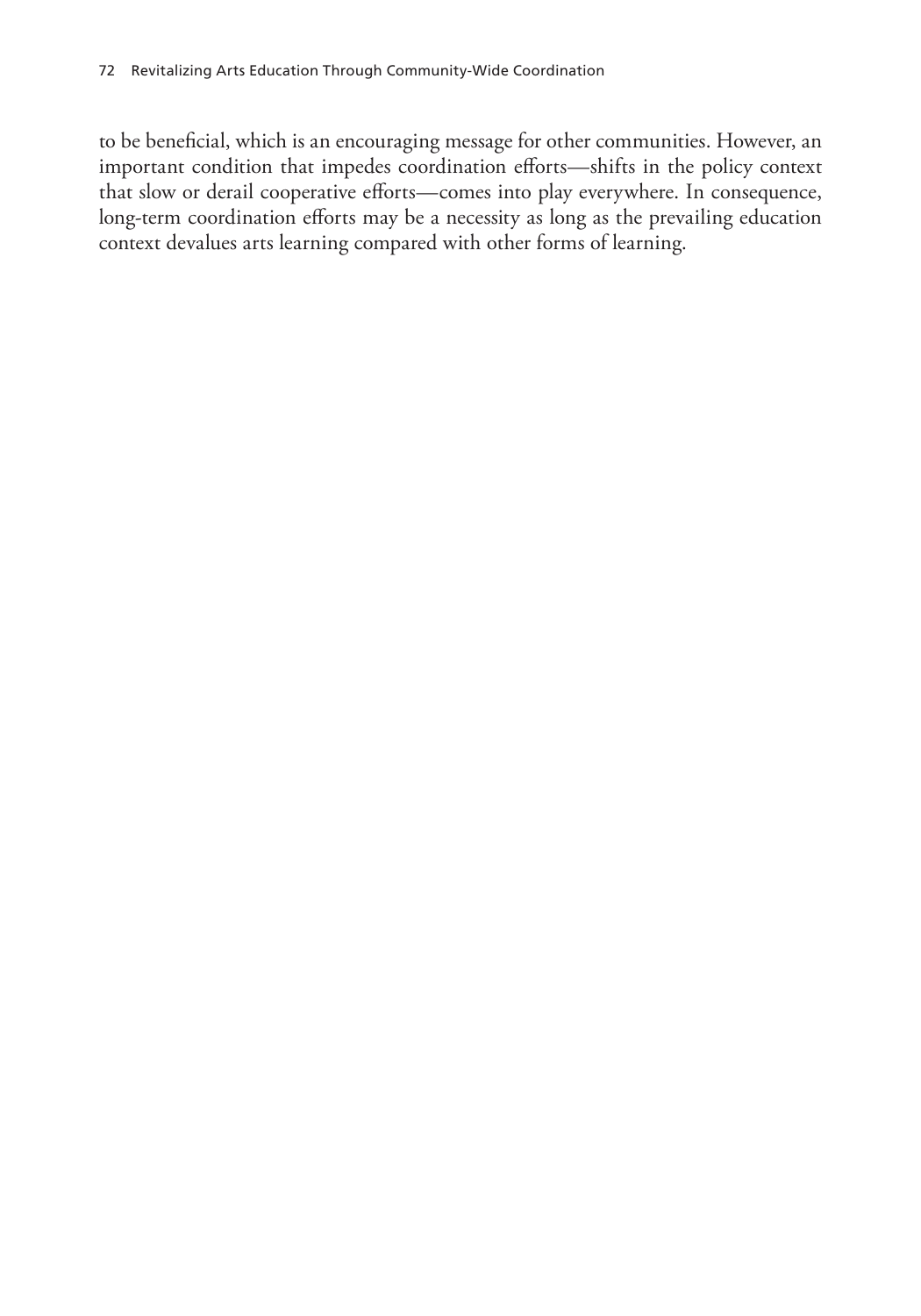In this chapter, we gather and present our findings and offer guidance, in the form of recommendations, for communities attempting to improve access to quality arts learning experiences for children. We end the chapter with an important message about the power, and the fragility, of coordinated efforts aimed at improving access to highquality arts education.

# **Findings**

#### **Ecology of Local Arts Education**

In conducting this work, we learned that the arts education ecology comprises multiple providers of and influencers of arts education. Some of these advocate for specific approaches to arts learning and its provision (which leads to entrenched disagreements); others search for commonalities. In general, we found the arts education field to have a rich, multifaceted view of arts education's goals and of what "quality" provision implies. Moreover, our investigation confirmed the view that the arts struggle to keep a foothold in the urban school curriculum because of such factors as lack of space in the schools and lack of time in the school day, as well as the greater value being placed on other subjects. The state arts education standards are indeed significant steps forward in providing arts education guidance to practitioners, but they have not been met in the sites we investigated. Both our study and recent surveys attest to the fact that access to arts learning experiences in public schools appears to be uneven and idiosyncratic.

Through interviews of experts, literature reviews, and case studies, we uncovered four groups of arts education providers, some relatively new and some more mature: schools, cultural organizations, community-based providers, and OST providers. Much of the literature on arts education and most of the reforms have focused on schools, but fiscal crises and community reactions over the past few decades have led to a more complex arts education ecology, one in which many non-school entities have launched and refined their own provision of arts learning experiences. All four provider groups are influenced by an array of arts education policies and practices—from higher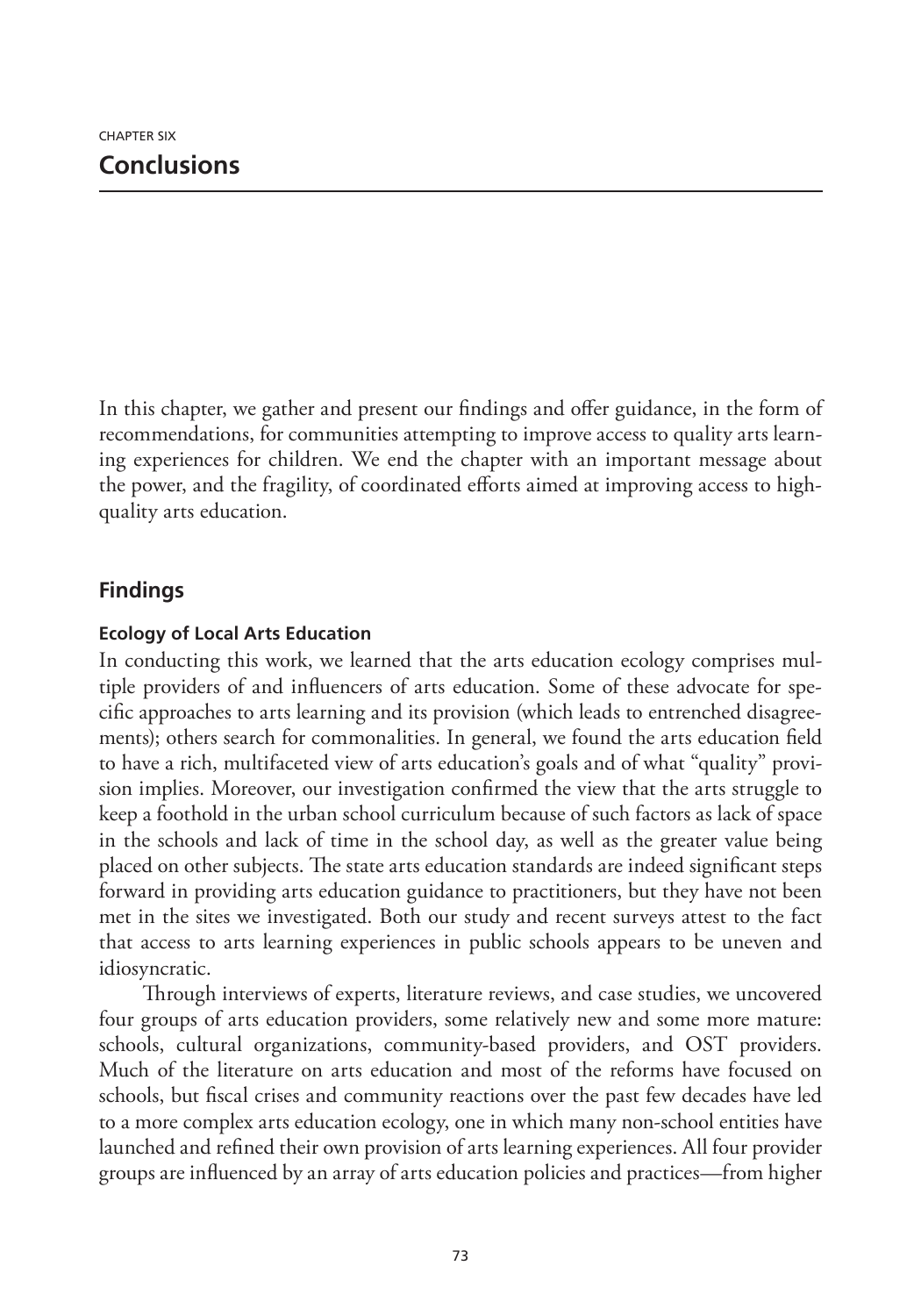education institutions, city and state governments, school districts, and philanthropic interests—that are diffuse and often weak because the needed resources are lacking. In short, the system of arts education provision that has evolved is highly complex and as yet has been unable to reverse the dismantling of arts learning in the nation's urban public schools.

#### **Coordinated Community Approaches to Improving Access**

In each of the six sites, many types of providers offer arts learning experiences for children both in and outside of school on an independent basis. Our focus was specifically on initiatives to coordinate multiple organizations in pursuit of improved arts learning, however, so we acknowledge these other types of efforts but note that we did not address or consider them in our investigation.

We identified four different patterns of coordination across providers and groups in the six case studies, each influenced by local context and history. The Alameda County and Los Angeles County efforts primarily focused on in-school provision but sought to work closely with non-school providers. These efforts were guided by county-level agencies. Boston's effort focused on coordination among OST providers and was led by newly formed community-based organizations and the mayor's office. Arts learning in this case was not central to the coordination efforts except as supported by a handful of foundations and, very recently, a small office within the broader mayor's office. Chicago and New York City's efforts focused on in-school, stand-alone, sequenced courses and entailed only modest coordination across providers and influencers. Dallas's effort focused on both in-school and OST delivery through standalone courses and integrated curriculum. Its efforts were broad, involving all types of providers throughout the community.

The motivations for establishing the coordinated efforts varied but often stemmed from leaders' long-standing, deep dissatisfaction with the lack of systemic access to arts learning experiences in their communities. These leaders came to believe that the best way to improve access to arts education was to join forces. By bringing together multiple organizations, all with the goal of improving access to high-quality arts learning experiences, it would be possible to compete against the political and structural focus on subjects other than the arts, to better leverage resources, and to overcome inequities in provision within the community.

#### **Strategies Used to Improve Access and Quality**

The sites used a multitude of strategies to promote access: conducting audits of arts education, setting a goal of access for all, strategic planning, constructing a case, attracting and leveraging resources, hiring an arts education coordinator highly placed within the school district administration, building individual and organizational capacity, and advocating. Sites also used strategies to improve quality: strategic planning; requiring alignment with state standards; developing curriculum supports; building individual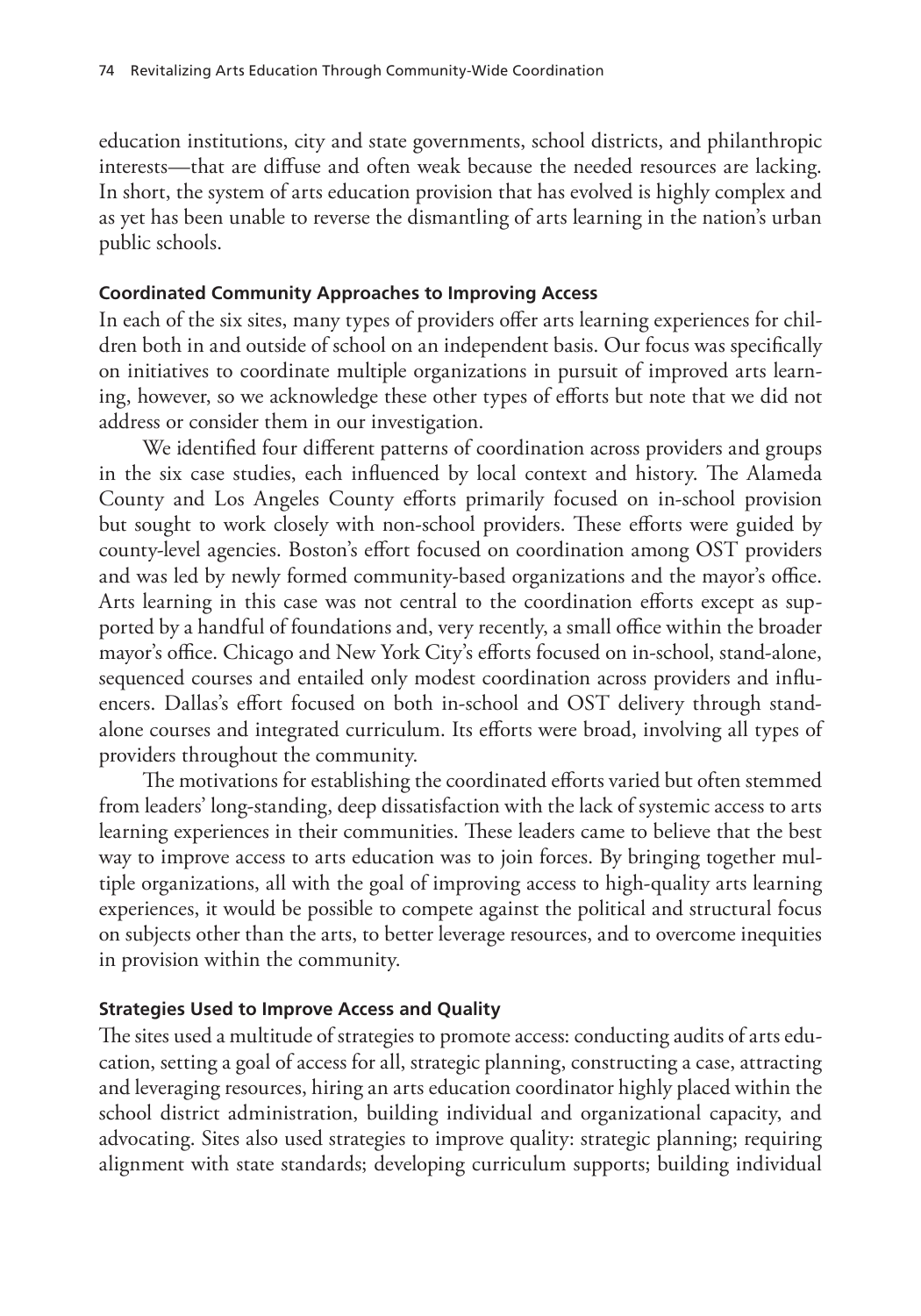and organizational capacity; qualifying providers; coordinating peer review, ranking, and modeling; and assessing student learning. Some of these strategies, such as building individual capacity, advocating, attracting and leveraging resources, qualifying providers, and coordinating peer review activities, are more likely to flourish when organizations work in coordination with each other using the assets and expertise across the community to improve. Other strategies, however, appear to be useful regardless of whether organizations work together.

#### **Strategies to Spark and Sustain Coordination**

Case histories have demonstrated that effective leadership is necessary for coordination efforts to progress. In several of our case studies that saw considerable progress, leaders showed an inclusive style, supporting multiple approaches to pedagogy and achieving the involvement of multiple and diverse groups. In two cases, efforts involving primarily school districts ignored the possibly important contributions of the community's large and healthy sector of non-school providers. Early seed funding specifically for the coordination function proved crucial to coordination. This seed funding allowed sites to develop coordinating bodies and pay for positions for those (especially leaders) who could convene the different groups or perform community audits to understand the extent of current provision and identify significant gaps. Moreover, dialog among those convened could lead to formal structures for collaboration and further joint planning.

#### **Challenges to Coordinated Efforts**

The greatest challenge to the coordinated efforts in the sites was rapid shifts in policy. The New York City case is a clear example of how a shift in policy, this one by the New York City Department of Education's chancellor, can impact efforts at collaboration around arts education. Changes in leadership and inconsistent support over the long term can also have deleterious effects that slow efforts; what happened to the early efforts in Boston is an example of this issue.

Other challenges are less obvious or are so obvious that they are easily overlooked. For example, because leaders of the coordinated efforts we studied tended to target the most willing districts and schools by encouraging schools to respond to incentives, there have not yet been concerted efforts to convert the uninterested. This is particularly problematic where site-based management exists, because in this case the district-level levers for change are less influential. Where site-based management is in force, principals will have to be persuaded of the value of arts education one by one—a challenging task mainly because of the time involved and the frequency of principal turnover.

The lack of time, space, and other resources within schools and OST programs may seem like a well-worn and perhaps trite excuse for children's lack of access to arts education, but these barriers are a real and constant obstacle. They impede the goal at many sites of providing in-school access (especially to sequential stand-alone courses)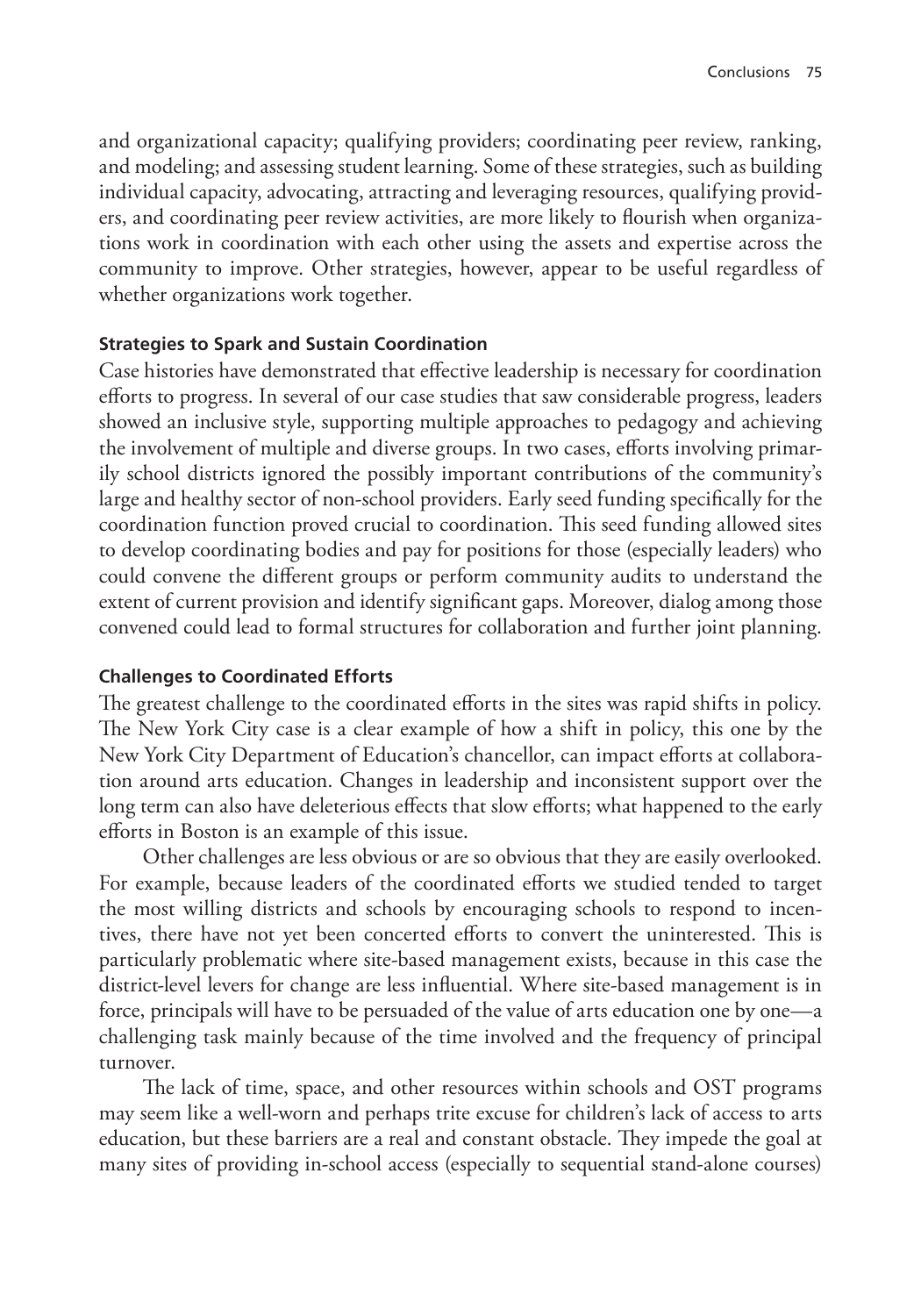and increasing access to OST activities. What is often overlooked is that this lack of time, space, and other resources for arts education is the result of policy, which can be changed. Obviously, the Dallas and the Los Angeles and Alameda county cases stand as examples of how local policy can be changed to bring more resources to arts programs.

Other challenges have only recently become evident. Some argue, for instance, that arts education is important in the schools because the arts help improve student learning in other subjects, as measured on test scores. This argument could backfire if expected improvements do not occur. While we hope this does not happen, it might be prudent to stress the association of arts learning with important intrinsic and youth development benefits that the growing collaborative efforts could measure and document, rather than to rest one's case solely on the benefits of the arts to learning in other subjects.

Finally, providers of capacity-building experiences in the arts education field have begun to learn that staff turnovers occur all too frequently and that even staff members who stay need more support than was envisioned. Thus, as these efforts become more successful, they face more, rather than fewer, demands for resources—especially for people and expertise, which are the more difficult resources to develop in the short run.

# **Guidance for Practitioners**

The confines of our study limited us to capturing the efforts of only six sites, all urban, at a single point in time, which means our findings may not be easily transferred to other communities. With this caveat, we offer what we see as the most useful insights for other communities to consider. Those wishing to extract potential lessons should view these recommendations in light of their own situations.

#### **Recommendations for Improving Coordination and Access to Quality Arts Learning Experiences**

Some of the factors that foster coordination may be difficult to replicate in other sites. This is especially true of effective leadership, which is an important fostering factor. However, seed funding, accompanied by sustained interest by foundations or community leaders, could bring forth the capable, inclusive in style, and stable leaders needed. Several of the collaborative leaders we interviewed noted how their skills and expertise developed over time and with support. Seed funding and some initial collaborative talent can be mutually reinforcing factors that support leadership development.

The case-study sites differed enough from each other to demonstrate that coordination efforts sprout and develop according to a community's specific circumstances, including its available funding and leadership assets. The fact that a county arts com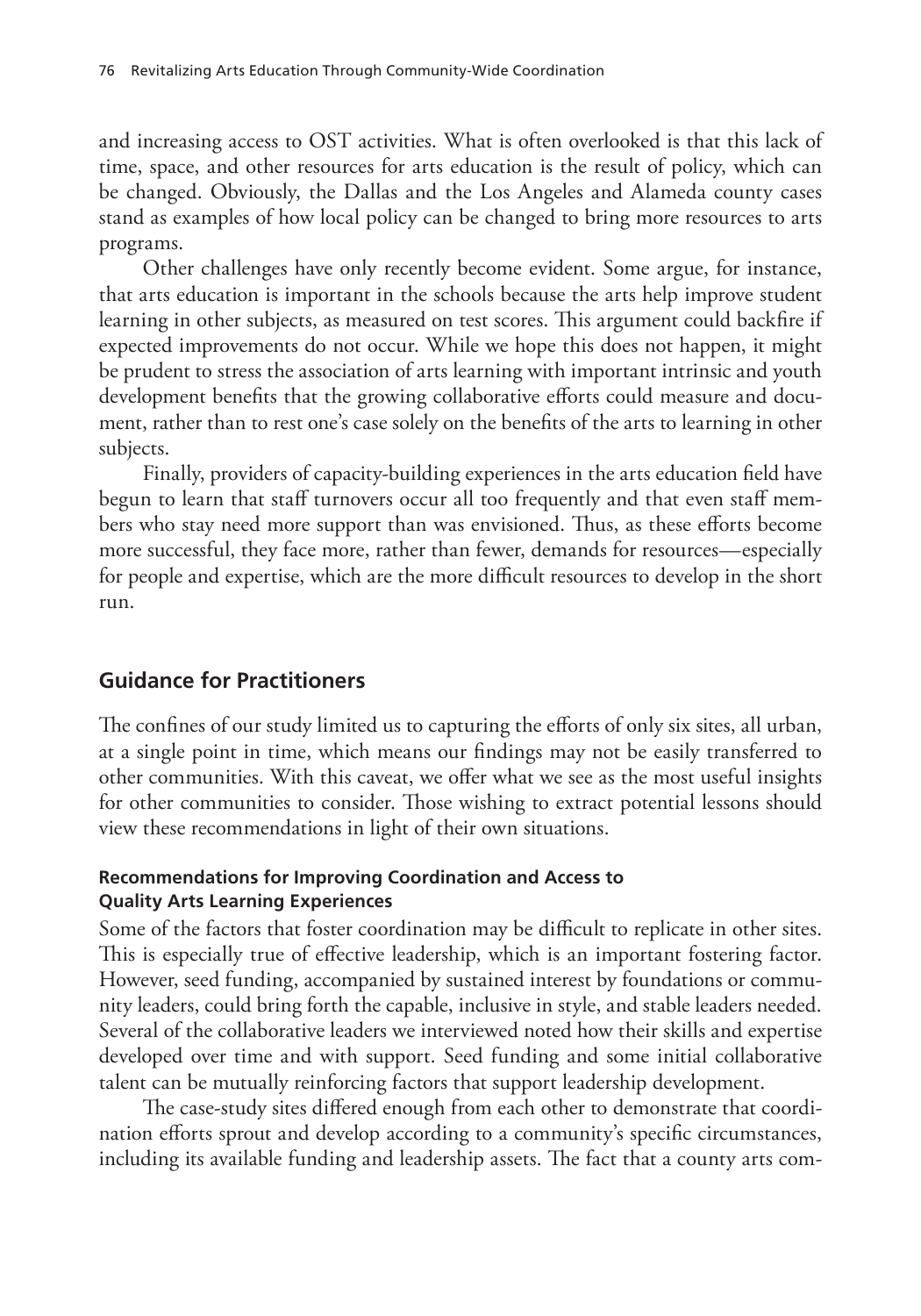mission took the lead in one of our sites while a county office of education did so in another suggests that more than one approach can bear fruit. Although our interviewees noted the importance of position-based legitimacy for leaders of coordination efforts, most communities have multiple organizations that could lead coordination efforts. Where to start such an effort depends partly on where the willing and capable leaders reside. In many of our sites, leaders felt somewhat reluctant in the early years of the local initiative; they questioned whether broad coordination efforts were truly a legitimate role for them and their organizations. But their dedication and commitment to improving access to arts education for children outweighed their reservations.

These cases also provide specific examples of strategies that could be used to improve both access to and quality of arts education, not least of which is the use of initial audits or maps of the current state of arts learning provision. Using these data to establish a jointly agreed-upon goal of access for all may be a key strategy. Achieving access for all is more likely when multiple organizations set this goal and work together to obtain it. Our interviewees reported that prior to the collective efforts, they had hoped that access for all would occur naturally through advocacy campaigns and increased funding of community-based providers. They then realized that these strategies were limited and that a more promising approach was to set clear goals of access for all and develop strategic plans for achieving those goals. The Dallas site was the most successful in using coordinated effort to create synergy between the school sector and non-school providers to improve access to arts learning activities. It was also the site with the longest-running history of coordination.

Many sites deliberately combined several strategies, especially in their attempts to improve access. Alameda and Los Angeles counties and Dallas, for example, conducted audits, set a goal of access for all, developed strategic plans, made a case for arts education, and advocated for the arts. According to our respondents, these activities complement each other well and are more powerful in combination than in isolation. The sites that implemented combined strategies were also fairly successful in attracting resources.

The importance of individual capacity and talent and of concrete policy and practical supports also showed in our case studies. In the arts education field, with its "missing generation" of citizens who were not exposed to arts education as students or in their professional lives, the task of developing individual capacity appears to be crucial. Thus, individuals and organizations in our sites focused on providing professional development, building networks, strengthening leaders, developing advocacy strategies, and the like. As with education in general (McDonnell and Elmore, 1987; McLoughlin, 1990; Fullan, 1999), improving access and instruction is as heavily intertwined with human resource and community-building efforts and embedding capacity and advocacy in people as it is with developing standards and curriculum and building structures such as transportation to programs. Programs can be cut in times of fiscal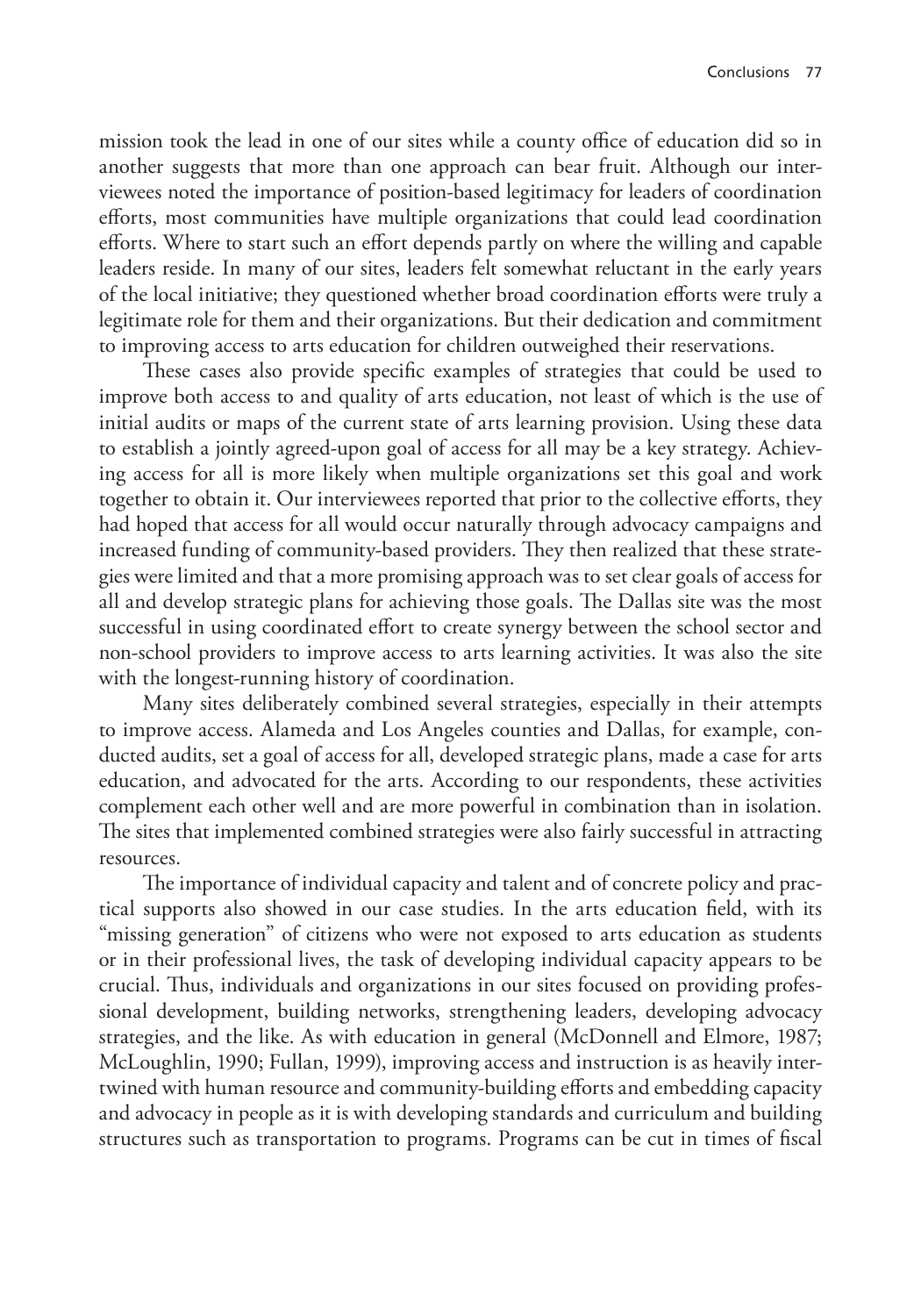crisis, but people with the right talents, skills, and interests can sustain efforts through difficult times. Arts teachers who are laid off in funding crises can resurface within community-based providers, or as general education teachers, or as citizen advocates pressing for the renewal of arts education. Community leaders should give careful consideration to the need to develop resilient and sustainable practices, ones that are ultimately embedded in the changed values and improved skills of advocates, educators, and education leaders.

Because individuals with talents in arts and education can be found both in and outside of school, it seems appropriate and important to recognize the assets that exist across the community. If, as our study indicates, arts education's standing is relatively weak in relation to that of other disciplines, those most interested in promoting arts education need as many as possible of these assets at their disposal to move forward against the tide of competing interests. Fragmentation of the arts education field into separate and often vying groups based on pedagogy and curriculum or excessive focus on one class of provider to the exclusion of others seems ill advised in a sector that is weak compared with its competitors for time and space in the lives of children. Philanthropies, community leaders, and the leaders of provider organizations would do well to minimize the vocal differences among these groups and maximize the united front needed to successfully promote arts education. Indeed, many of our interviewees stressed the need to replace the divisive arguments over arts integration versus discipline-based stand-alone arts courses with the acknowledgment that both are needed. A unified front would knock down one major obstacle and form a combined voice for tackling those remaining, such as test-based accountability's focus on nonarts subjects and limited time in the school day.

By calling for reconciliation, we are not implying a need for uniformity. The differences represent important aspects of the ecology that must be considered. Leaders of coordinated efforts could provide a valuable service to their communities by carefully thinking about and then clearly articulating what they mean by access and how they want to measure it, and then mapping goals for improved access. Careful thought must also be given to what is meant by quality of provision and how to assess quality, something that was just beginning to take place in the sites we studied.

Finally, district, school, and community leaders need specific guidance on how to offer arts education given limited resources. Currently, the field as a whole lacks clear strategies for implementing high-quality programming for all children.

#### **Recommendations for Monitoring Progress**

Communities that set out to develop coordinated efforts aimed at improving children's access to quality arts learning experiences will want to measure their progress. Based on the findings of our study, the following indicators of progress may be useful for the task: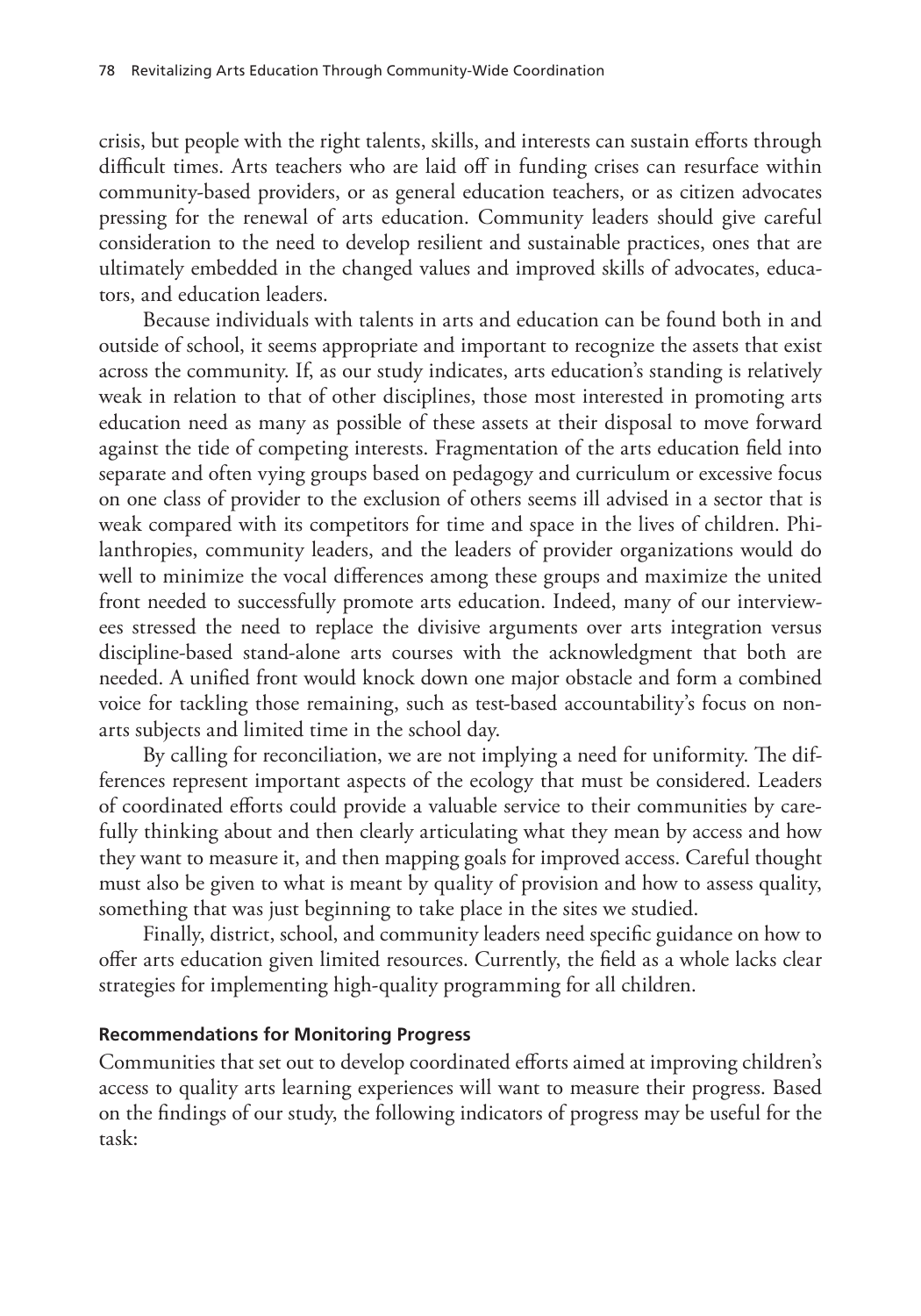- commitment to a mutual goal—to improving access, quality, or both
- leadership that bridges divides
- distributed leadership; stability through changes in leadership
- shared information about the field, activities, best practices, etc.
- jointly developed and implemented policies, structures, and activities
- pooled resources
- positive policy and funding trends
- development of feedback loops and concomitant improvements.

Communities attempting to improve access to and the quality of children's arts learning experiences through coordinated efforts will also want to measure whether they are achieving these outcomes for children. Our sites measured access in different ways: number of students enrolling in arts education courses, ratio of arts specialists to students, number of youth served in OST programs, number of districts and schools developing and implementing arts education plans, etc. But no site measured access longitudinally across all providers to get a true sense of the level of access across a site or the progress made over time.

Our sites' attempts to measure the quality of arts learning experiences were far fewer. Leaders of the Office of Arts and Special Projects in New York City hoped to begin evaluating the quality of programs in the city's public school system in the future. Leaders of other efforts had implemented several strategies to improve quality, such as establishing the expectation and understanding that districts will develop their own evaluation mechanisms and will be held accountable for their progress.

The current and ongoing work of Harvard's Project Zero on the qualities of quality suggests that provision of quality arts experiences has several layers to it: Certain actors are responsible for ensuring that the conditions for quality exist, while the core of the experience is the engagement of the child and teacher (be it an artist or an arts specialist).<sup>1</sup> Therefore, evaluations could be multilayered as well, determining that the conditions are available for a high-quality learning experience and then focusing on the quality of that experience itself.

# **A Sometimes Powerful, but Also Fragile Approach**

According to our study, cities and counties in which there are efforts to coordinate providers and influencers in order to improve access to arts education appear to be making headway against the long-standing devaluing of arts education in the public schools. In all cases, however, we found these efforts to be fragile, vulnerable not only to policy and political changes, but also to blows such as test-based assessments of non-arts subjects

<sup>1</sup> Project Zero reports are available (as of September 9, 2007) at its Web site: http://www.pz.harvard.edu.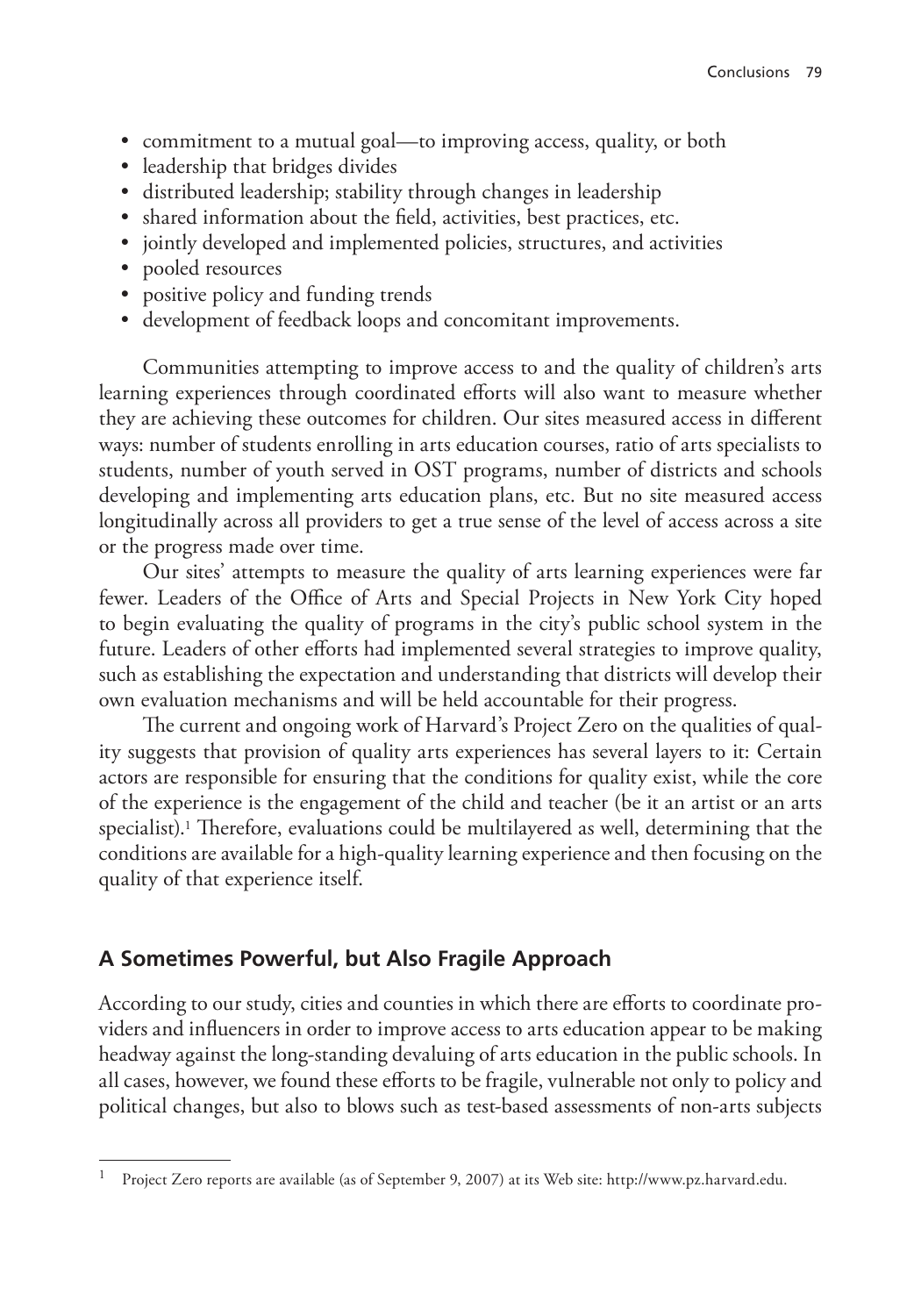and the related lack of time and space in the school day for other than tested subjects. The so-called missing generation of teachers and school leaders who have not been exposed to arts education, either as students or as professionals, adds to the fragility.

Current efforts are resulting in improved access to arts learning experiences primarily in the schools and sometimes in communities. We do not know whether these experiences are of high quality, however. As discussed throughout this report, the meaning of "quality programming" and the definition of its manifestation differ from provider organization to provider organization, and sometimes from person to person, making consensus on a shared goal of quality more difficult to achieve initially than consensus on a shared goal of access. The fact that the sites we studied are using strategies to improve quality is promising, but the fruits of these efforts have not yet been systematically evaluated.

More than anything else, our analysis emphasizes the existence of a rich, complex, and yet delicate ecology in these communities, where shifting policy and enthusiasm are the norm. Those working to improve access to arts learning experiences must navigate churning waters. But in at least several cases, coordination efforts have produced a powerful vehicle for change, a vehicle missing in other communities. Unfortunately, a coordination effort that is poorly situated within the community, narrow in its recognition of assets or partners, or planted within an organization subject to overnight policy shifts can be quite fragile. Insights from our study should give some hope to those engaged in the work of elevating the stature of arts education. It is best that they take nothing for granted and remain guardedly optimistic that their efforts, if well planned and executed, will eventually give more children opportunities to engage in high-quality arts learning experiences.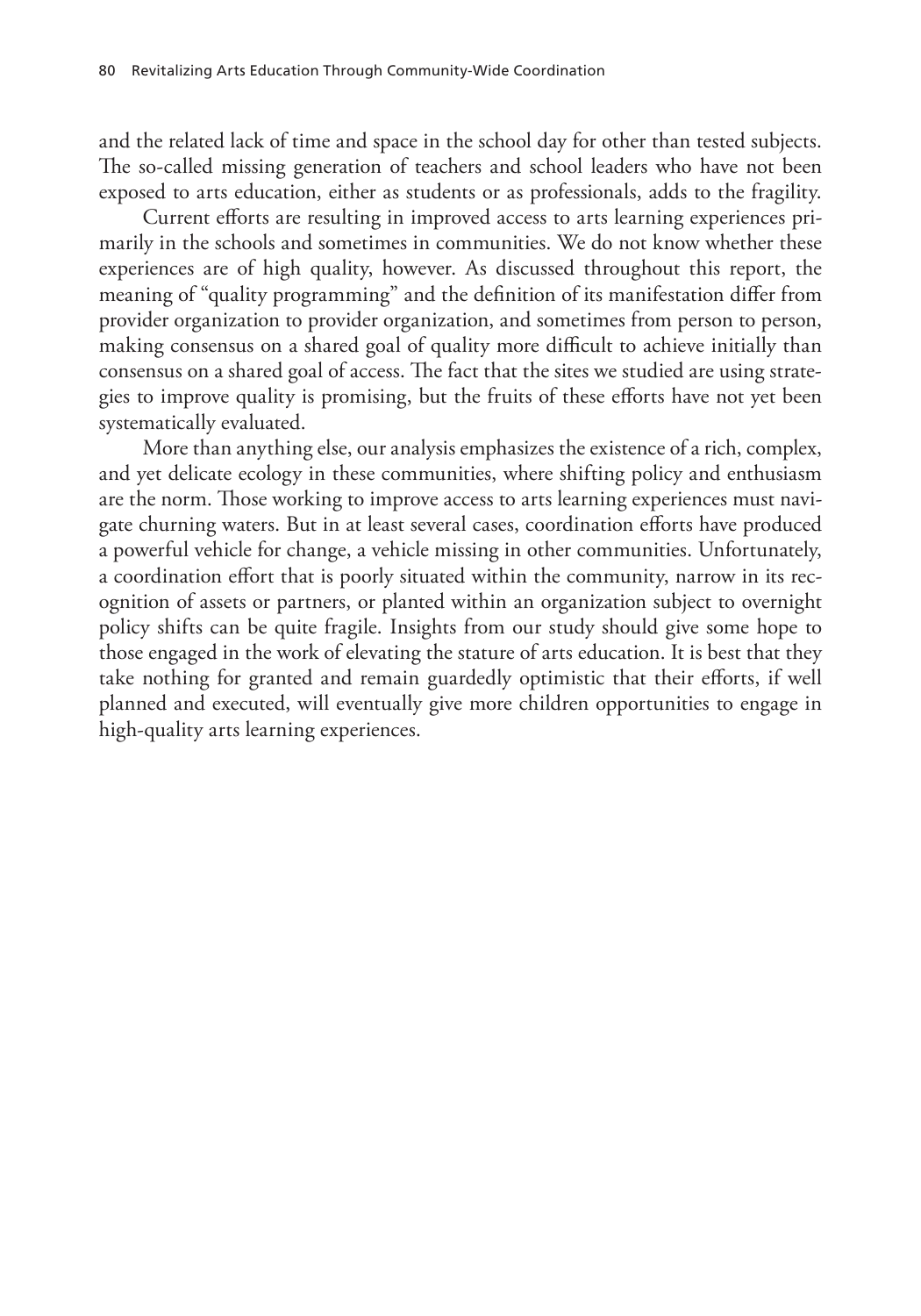Arts, Education, and Americans Panel. *Coming to Our Senses: The Significance of the Arts for American Education*. New York: McGraw Hill, 1977.

Arts Education Partnership. *The Arts and Education: New Opportunities for Research*. Washington, D.C.: Arts Education Partnership, 2004. As of December 31, 2007: http://www.aep-arts.org/files/publications/OpportunitiesResearch.pdf

Arts Education Partnership, American Arts Alliance, American Association of Museums, American Symphony Orchestra League, Americans for the Arts, Association of Art Museum Directors, Association of Performing Arts Presenters, Dance/USA, The John F. Kennedy Center for the Performing Arts/Kennedy Center Alliance for Arts Education Network, MENC: The National Association for Music Education, National Assembly of State Arts Agencies, OPERA America, Theatre Communications Group, VSA arts. *No Subject Left Behind: A Guide to Arts Education Opportunities in the 2001 NCLB Act*. Washington, D.C.: Arts Education Partnership, 2004.

Arts Education Partnership National Forum. *Creating Quality Integrated and Interdisciplinary Arts Programs*. Washington, D.C.: Arts Education Partnership, September 2002.

Associated Press. "State Sees Drop in the Number of Arts Teachers," July 24, 2005. As of January 1, 2008:

http://www.capitalnews9.com/content/top\_stories/?ArID=141670

Banathy, Bela H., and Patrick M. Jenlink. "Systems Inquiry and Its Application in Education," in David H. Jonassen, ed., *Handbook of Research on Educational Communications and Technology*, 2nd ed. Mahwah, N.J.: Lawrence Erlbaum Associates, Inc., 2004.

Bergoni, Louis, and Julia Smith. *Effects of Arts Education on Participation in the Arts, Executive Summary*. Washington, D.C.: National Education Association, 1996.

Bodilly, Susan J., and Megan K. Beckett. *Making Out-of-School-Time Matter: Evidence for an Action Agenda*. Santa Monica, Calif.: RAND Corporation, 2005. As of December 30, 2007: http://www.rand.org/pubs/monographs/MG242/

Bodilly, Susan J., Joan Chun, Gina S. Ikemoto, and Sue Stockly. *Challenges and Potential of a Collaborative Approach to Education Reform*. Santa Monica, Calif.: RAND Corporation, 2004. As of December 30, 2007:

http://www.rand.org/pubs/monographs/MG216/

Boston After School and Beyond. Web page, "Our History," undated. As of January 1, 2008: http://www.bostonbeyond.org/aboutus/our-history.html

Boston Public Schools. Web site at-a-glance section, undated. As of January 1, 2008: http://boston.k12.ma.us/bps/bpsglance.asp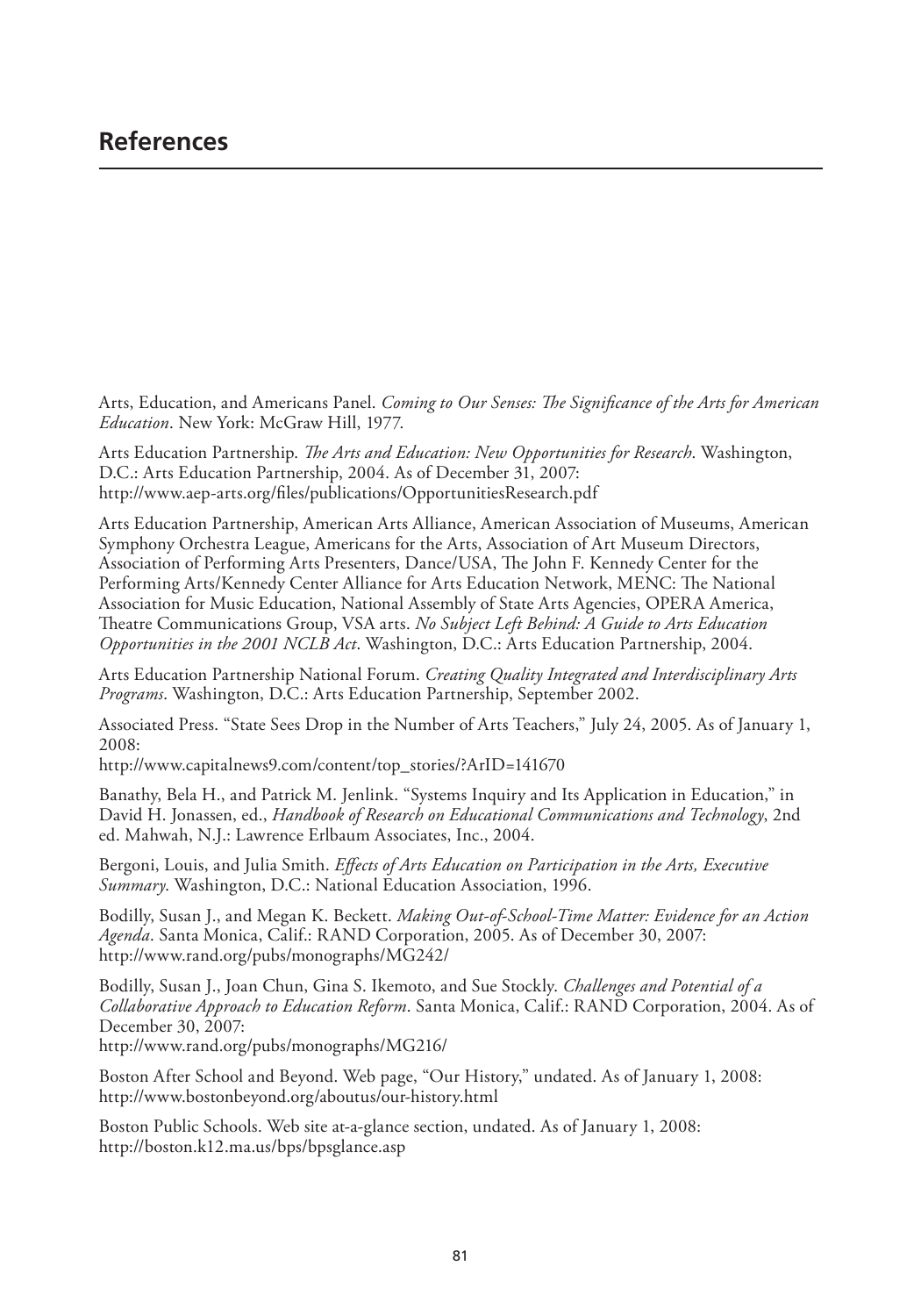Burnaford, Gail, Arnold Aprill, and Cynthia Weiss, eds. *Renaissance in the Classroom: Arts Integration and Meaningful Learning*. Mahwah, N.J.: Lawrence Erlbaum Associates, 2001.

CAE—*see* Center for Arts Education

California Arts Council. *Current Research in Arts Education: An Arts in Education Research Compendium.* Sacramento, Calif.: California Arts Council, 2001. As of December 31, 2007: http://www.cac.ca.gov/86

California Department of Education. Funding and Grants Web page, "Arts and Music Block Grant," Funding Profile (ID 953), last modified May 7, 2007. As of January 1, 2008: http://www.cde.ca.gov/fg/fo/profile.asp?id=953

California Food Policy Advocates. *Alameda County: A Profile of Poverty, Hunger and Food Assistance*. San Francisco, Calif.: California Food Policy Advocates, June 2002. As of January 1, 2008: http://www.dhs.ca.gov/ps/cdic/cpns/research/download/appendix/Alameda.pdf

Center for Arts Education. *A Decade of Progress*. New York: Center for Arts Education, 2007.

Chapman, Laura. "Coming to Our Senses: Beyond the Rhetoric," *Art Education*, 31(1), January 1978.

—————. *Instant Art, Instant Culture: The Unspoken Policy for American Schools*. New York: Teachers College Press, 1982.

-. "Arts Education as a Political Issue: The Federal Legacy," in Ralph A. Smith and Ronald Berman, eds., *Public Policy and the Aesthetic Interest*. Champaign, Ill.: University of Illinois Press, 1992, pp. 119–136.

Chicago Public Schools. Web site at-a-glance section, undated. As of January 1, 2008: http://www.cps.k12.il.us/AtAGlance.html

Consortium of National Arts Education Associations. *Authentic Connections: Interdisciplinary Work in the Arts*, 2002. As of January 1, 2008: http://www.naea-reston.org/pdf/INTERart.pdf

Csikszentmihalyi, Mihaly. *Creativity: Flow and the Psychology of Discovery and Invention*. New York: Harper Perennial, 1996.

Davidson, Benjamin, and Lisa Michener. *National Arts Education Public Awareness Campaign Survey*. Washington, D.C.: Americans for the Arts, July 1, 2001.

Day, Michael, Elliot W. Eisner, Robert Stake, Brent Wilson, Marjorie Wilson, Milbrey Wallin McLaughlin, and Margaret Ann Thomas. *Art History, Art Criticism, and Art Production: An Examination of Art Education in Selected School Districts, Volume II: Case Studies of Seven Selected Sites*. Santa Monica, Calif.: RAND Corporation, 1984. As of January 9, 2008: http://www.rand.org/pubs/reports/R3161.2/

Deasy, Richard J., ed. *Critical Links: Learning in the Arts and Student Academic and Social Development*. Washington, D.C.: Arts Education Partnership, 2002.

Delacruz, Elizabeth Manley, and Phillip C. Dunn. "The Evolution of Discipline-Based Art Education," *Journal of Aesthetic Education*, 30(3), Autumn 1996.

Dluhy, Milan J. *Building Coalitions in the Human Services*. Newbury Park, Calif.: Sage Publications, 1990.

Donaldson, Lynn, and Erika Pearsall. *Arts Education in the Chicago Public Schools.* Chicago, Ill.: Chicago Community Trust, 2002.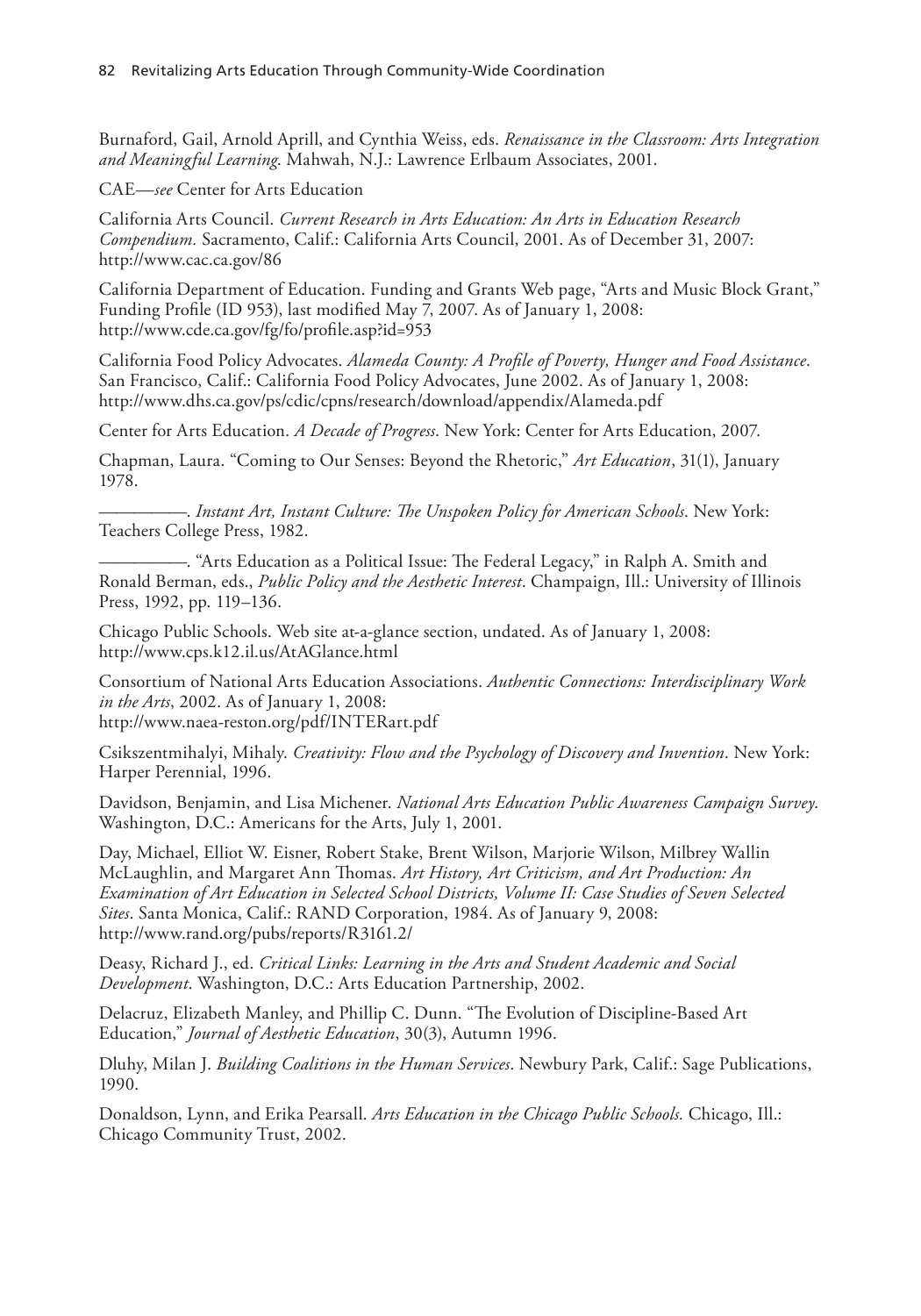Dreeszen, Craig. *Trends in Arts Education Collaborations*. 2001 Fowler Colloquium Papers at the University of Maryland. As of December 31, 2007: http://www.lib.umd.edu/PAL/SCPA/fowlercolloq2001paper1.html

Dreeszen, Craig, Arnold Aprill, and Richard Deasy. *Learning Partnerships: Improving Learning in Schools with Arts Partners in the Community*. Washington, D.C.: Arts Education Partnership, 1999. As of January 17, 2008:

http://www.aep-arts.org/files/publications/LearningPartnerships.pdf

Education Commission of the States. "State Policies Regarding Arts in Education," *ECS StateNotes: Arts in Education*, November 2005. As of January 1, 2008: http://www.ecs.org/clearinghouse/63/92/6392.doc

Eisner, Elliot W., "The State of Art Education Today and Some Potential Remedies: A Report to the National Endowment for the Arts," *Art Education*, 31(8), December 1978.

—————. "Does Experience in the Arts Boost Academic Achievement?" *Arts Education Policy Review*, 100(1), September–October 1998.

Fiske, Edward B., ed. *Champions of Change: The Impact of the Arts on Learning*. Washington, D.C.: The Arts Education Partnership and the President's Committee on the Arts and the Humanities, 1999. As of December 30, 2007:

http://artsedge.kennedy-center.org/champions/pdfs/ChampsReport.pdf

Fullan, Michael. *Change Forces: The Sequel*. London: Falmer Press, 1999.

Gardner, Howard. "Zero-Based Arts Education: An Introduction to Arts PROPEL," *Studies in Art Education*, 30(2), Winter 1989.

Greene, M. *Variations on a Blue Guitar: The Lincoln Center Lectures on Aesthetic Education*. New York: Teachers College, 2001.

Guthrie, Julian, and Jesse Hamlin. "Schools Short on Fine-Arts Teachers: Districts Get Creative to Take up the Slack," *San Francisco Chronicle*, May 15, 2002. As of January 1, 2008: http://www.sfgate.com/cgi-bin/article.cgi?f=/c/a/2002/05/15/DD200607.DTL

Hamilton, Laura S., Brian M. Stecher, Julie A. Marsh, Jennifer Sloan McCombs, Abby Robyn, Jennifer Russell, Scott Naftel, and Heather Barney. *Standards-Based Accountability Under No Child Left Behind: Experiences of Teachers and Administrators in Three States*. Santa Monica, Calif.: RAND Corporation, 2007. As of December 30, 2007: http://www.rand.org/pubs/monographs/MG589/

Harris, Louis. *Americans and the Arts: Highlights from a Nationwide Survey of the Attitudes of the American People Toward the Arts*. Prepared for the American Council for the Arts. Scholastic Inc., June 1996.

Heath, Shirley Brice, Elisabeth Soep, and Adelma Roach. "Living the Arts Through Language and Learning: A Report on Community-Based Youth Organizations," *Americans for the Arts Monographs,* 2(7), November 1998, pp. 1–20.

Herbert, Douglas. "Finding the Will and the Way to Make the Arts a Core Subject: Thirty Years of Mixed Progress," *The State Education Standard*, 4(4), Winter 2004. As of January 17, 2008: http://www.nasbe.org/Standard/15\_Winter2004/Herbert.pdf

Keith, Joanne. *Building and Maintaining Community Coalitions on Behalf of Children, Youth and Families.* Project Report, Community Coalitions in Action, Institute for Children, Youth and Families. East Lansing, Michigan: National Network for Collaboration, 1993. As of December 30, 2007:

http://crs.uvm.edu/nnco/collab/buildcoal1.html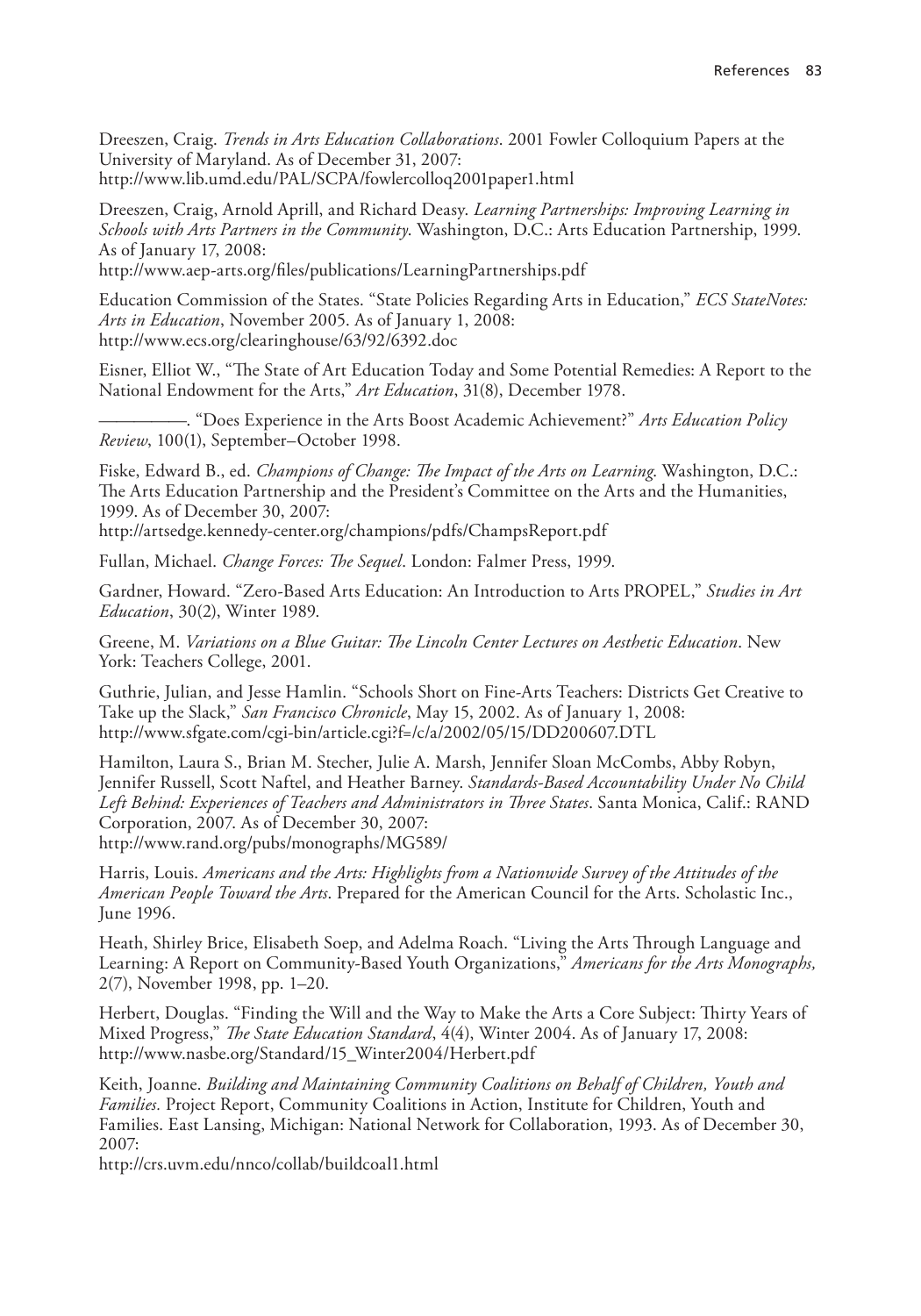Longley, Laura, ed. *Gaining the Arts Advantage.* Washington, D.C.: The Arts Education Partnership and the President's Committee on the Arts and Humanities, 1999.

Los Angeles County Arts Commission. Web page, "Arts Education: Arts for All," undated-a. As of January 1, 2008:

http://lacountyarts.org/artseducation.html

—————. Arts Education: Arts for All Web page, "Artist Training," undated-b. As of January 1, 2008:

http://lacountyarts.co.la.ca.us/artsed/artsed\_profdev.html

—————. *Arts for All: Los Angeles County Regional Blueprint for Arts Education*. Los Angeles, Calif.: Los Angeles County Arts Commission, September 2002. As of January 1, 2008: http://www.lacountyarts.org/artsed/docs/artsedu\_artsforall09-02.pdf

—————. Web site, "Arts for All: Resources for Schools and Communities," 2008. As of January 1, 2008:

http://tools.laartsed.org/default.aspx

Mattessich, Paul W., and Barbara R. Monsey. *Collaboration: What Makes It Work—A Review of Research Literature on Factors Influencing Successful Collaboration*. St. Paul, Minn.: Amherst Wilder Foundation, 1992.

McCarthy, Kevin F., Elizabeth H. Ondaatje, Laura Zakaras, and Arthur Brooks. *Gifts of the Muse: Reframing the Debate About the Benefits of the Arts*. Santa Monica, Calif.: RAND Corporation, 2004. As of January 1, 2008:

http://www.rand.org/pubs/monographs/MG218/

McDonnell, Lorraine M., and Richard F. Elmore. *Alternative Policy Instruments*. Santa Monica, Calif.: RAND Corporation, 1987. As of January 1, 2008: http://www.rand.org/pubs/joint\_notes-education/JNE03/

McLoughlin, Milbrey. "The RAND Change Agent Study Revisted: Macro Perspectives and Micro Realities," *Education Researcher*, 19(9), December 1990.

McMurrer, Jennifer. *Choices, Changes, and Challenges: Curriculum and Instruction in the NCLB Era*. Washington, D.C.: Center on Education Policy, July 24, 2007.

Mezzacappa, Dave. "Full-Time Art, Music Teachers: A Dwindling Breed?" *Philadelphia Public School Notebook*, Summer 2006. As of January 1, 2008: http://www.thenotebook.org/editions/2006/summer/fulltime01.htm

Museums Without Walls. *Arts in Focus: Los Angeles Countywide Arts Education Survey.* Los Angeles, Calif.: Los Angeles County Arts Commission, 2001. As of January 1, 2008: http://www.lacountyarts.org/artsed/docs/AIFMay01.pdf

Music for All Foundation. *The Sound of Silence. The Unprecedented Decline of Music Education in California Public Schools: A Statistical Review*. Warren, N.J.: Music for All Foundation, September 2004.

National Center for Education Statistics. "The NAEP 1997 Arts Education Assessment: An Overview," *Focus on NAEP*, 2(4), August 1998.

—————. *Arts Education in Public Elementary and Secondary Schools: 1999–2000*. Washington, D.C.: U.S. Department of Education, May 2002a.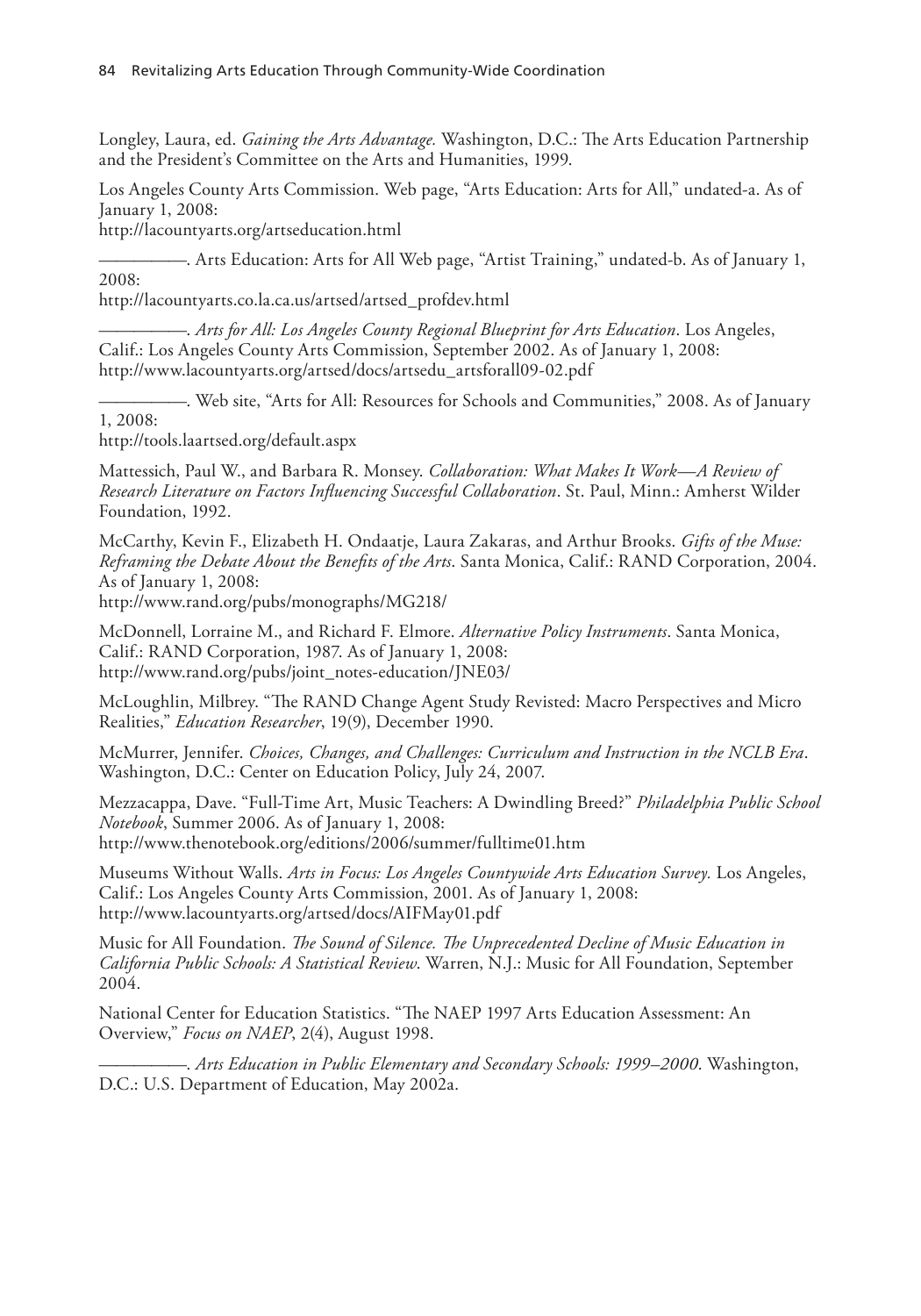—————. "Characteristics of the 100 Largest Public Elementary and Secondary School Districts in the United States: 2000–2001," Table 9. U.S. Department of Education, 2002b. As of January 1, 2008:

http://nces.ed.gov/pubs2002/100\_largest/table\_09\_1.asp

National Commission on Excellence in Education. *A Nation at Risk: The Imperative of Education Reform*. An Open Letter to the American People; A Report to the Nation and the Secretary of Education, United States Department of Education. Washington, D.C., April 1983. As of December 31, 2007:

http://www.ed.gov/pubs/NatAtRisk/index.html

National Endowment for the Arts. *Toward Civilization: A Report on Arts Education*. Washington, D.C.: National Endowment for the Arts, 1988.

NCES—*see* National Center for Education Statistics

NEA—*see* National Endowment for the Arts

New York City Arts in Education Roundtable. Press release. "Annual Report Shows Continuing Financial Support by Cultural Organizations for School Programs: Attests to Commitment of the Cultural Community to Arts in the Schools," May 5, 2006. Available at: http://www.nycaieroundtable.org/docs/0405SurveyPressRelease.doc

New York City Department of Education. *Blueprint for Teaching and Learning in the Arts Grades K-12*, New York: New York City Department of Education, 2004.

New York State Board of Regents. Press release. "506 Title I Schools and 56 Districts Statewide Are 'In Need of Improvement' Under NCLB; 193 Schools Also Identified Under Separate State Rules." Albany, New York: University of the State of New York, January 10, 2007. As of January 1, 2008: http://www.oms.nysed.gov/press/sini11007.htm

No Child Left Behind Act—*see* Public Law 107-110

Ohio Arts Council. *Ohio: A State for the Arts. State of the Arts Report*. 2001. As of January 1, 2008: http://www.ohiosoar.org/intro/

Oreck, Barry. "The Artistic and Professional Development of Teachers: A Study of Teachers' Attitudes Toward and Use of the Arts in Teaching," *Journal of Teacher Education*, 55(1), 2004.

Pogrebin, Robin. "Renewed Push for the Artistic ABC's in N.Y.," *The New York Times*, June 26, 2006. As of December 27, 2007: http://www.travel.nytimes.com/2006/06/26/arts/26blue.html

Public Law 107-110. No Child Left Behind Act of 2001, January 8, 2002.

Rabkin, Nick, and Robin Redmond, eds. *Putting the Arts in the Picture: Reframing Education in the 21st Century*. Chicago, Ill.: Columbia College Chicago, 2004.

Remer, Jane. *Changing Schools Through the Arts: How to Build on the Power of an Idea*. Rev. ed. Washington, D.C.: Americans for the Arts, January 1, 1990.

—————. *Beyond Enrichment: Building Effective Arts Partnerships with Schools and Your Community*. Washington, D.C.: Americans for the Arts, May 1, 1996.

Rowe, Melissa, Laura Werber Castaneda, Tessa Kaganoff, and Abby Robyn. *Arts Education Partnerships: Lessons Learned from One School District's Experience*. Santa Monica, Calif.: RAND Corporation, 2004. As of December 30, 2007:

http://www.rand.org/pubs/monographs/MG222/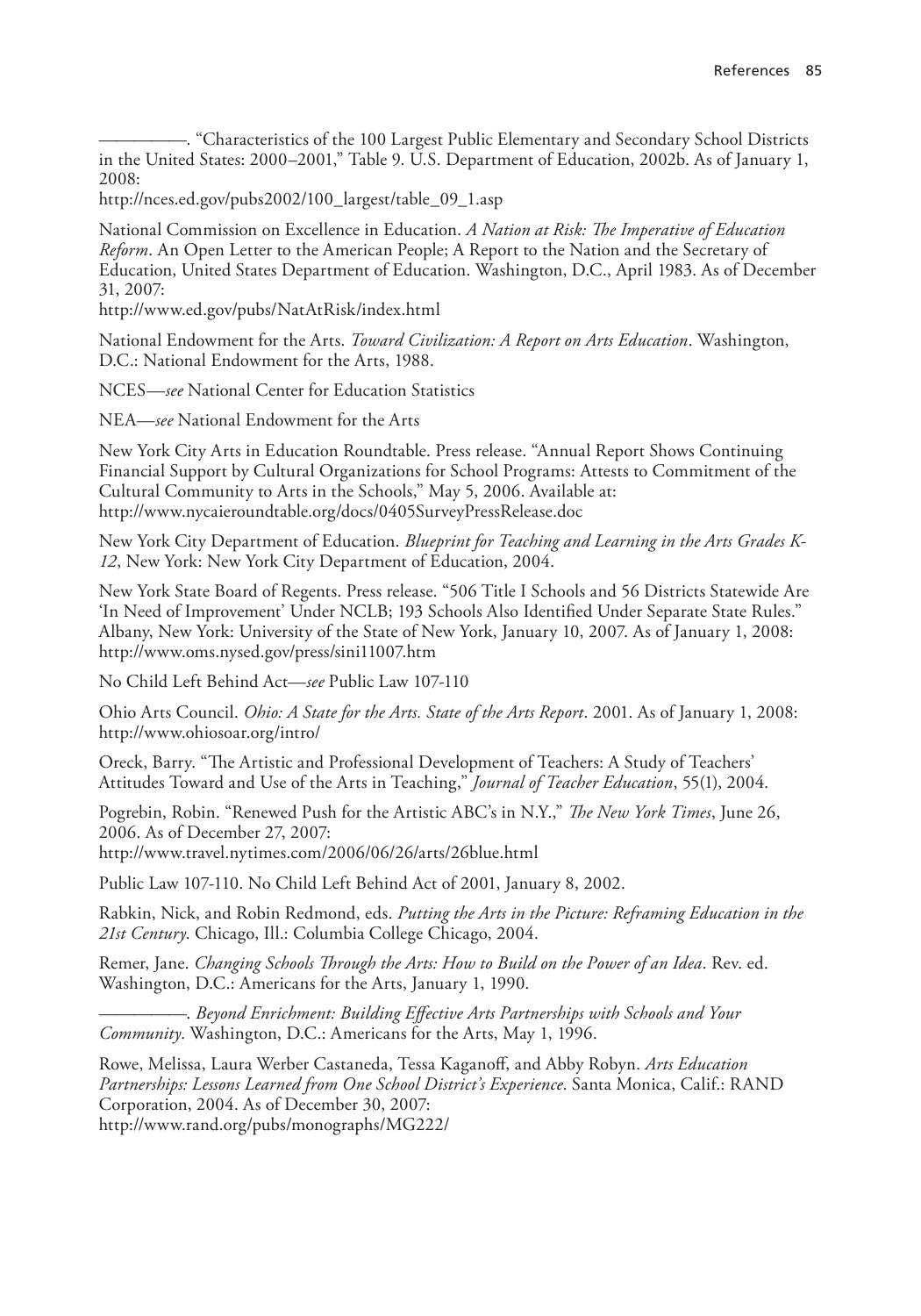Ruppert, Sandra S., and Andrew L. Nelson. *From Anecdote to Evidence: Assessing the Status and Condition of Arts Education at the State Level.* Washington, D.C.: Arts Education Partnership, November 2006.

Seidel, Steve, Meredith Eppel, and Maria Martiniello. *Arts Survive: A Study of Sustainability in Arts Education Partnerships.* Cambridge, Mass.: Project Zero at Harvard Graduate School of Education, 2001.

Slavkin, Mark, and Lila Crespin. "Rebuilding Arts Education in Urban Schools: Issues and Challenges," *Arts Education Policy Review*, 101(4), March/April 2000.

Smith, Marshall, and Jennifer O'Day. "Systemic School Reform," in Susan Fuhrman and Betty Malen, eds., *Politics of Curriculum and Testing, 1990 Politics of Education Association Yearbook*. New York: Falmer Press, 1990, pp. 233–267.

Smith, Ralph. "The Naked Piano Player: Or What the Rockefeller Report 'Coming to Our Senses' Really Is," *Art Education*, 31(1), January 1978.

Sousa, Suzanne. "Creative Communities: Putting Art at the Heart of Community Building," *Journal of Housing and Community Development*, 61(3), May/June 2004.

Southern Regional Education Board. "Conclusions—Identified Teacher Education Shortage Areas," *2002 Teacher Supply and Demand Study*. Oklahoma City: Oklahoma State Regents for Higher Education, April 2002. As of January 1, 2008:

http://www.okhighered.org/studies-reports/teach-supply/conclusions-recommendations.pdf

Stevenson, Lauren M., and Richard J. Deasy. *Third Space: When Learning Matters*. Washington, D.C.: Arts Education Partnership, 2005.

Stone, Clarence, ed. *Changing Urban Education*. Lawrence, Kan.: University of Kansas Press, 1998.

Teitelbaum, Terry, and Stephanie Fuerstner Gillis. *Arts Education: A Review of the Literature*. San Francisco, Calif.: Blueprint Research & Design, Inc., November 2003 (updated February 2004). As of January 1, 2008:

http://www.hewlett.org/NR/rdonlyres/0CCCD673-A18D-44FC-B3B6-DA56A4CBD808/0/ LiteratureReviewFINAL.pdf

Tushnet, Naida C. *A Guide to Developing Educational Partnerships*. Los Alamitos, Calif.: Southwest Regional Laboratory, October 1993.

von Zastrow, Claus, and Helen Janc. *Academic Atrophy: The Condition of the Liberal Arts in America's Public Schools.* Washington, D.C.: Council for Basic Education, March 2004.

Wakeford, Michael. "A Short Look at a Long Past," in Nick Rabkin and Robin Redmond, eds., *Putting the Arts in the Picture: Reframing Education in the 21st Century*. Chicago, Ill.: Columbia College Chicago, 2004.

Walsh, Kate. "Time in School: Opportunity to Learn," in Chester E. Finn, Jr., and Diane Ravitch, eds., *Beyond the Basics: Achieving a Liberal Education for All Children*. Washington, D.C.: Thomas B. Fordham Institute, July 2007.

West, Martin. "Testing, Learning, and Teaching: The Effects of Test-Based Accountability on Student Achievement and Instructional Time in Core Academic Subjects," in Chester E. Finn, Jr., and Diane Ravitch, eds., *Beyond the Basics: Achieving a Liberal Education for All Children*. Washington, D.C.: Thomas B. Fordham Institute, July 2007.

Winner, Ellen, and Monica Cooper. "Mute Those Claims: No Evidence (Yet) for a Causal Link Between Arts Study and Academic Achievement," *Journal of Aesthetic Education*, 34(3–4), Fall/ Winter 2000.